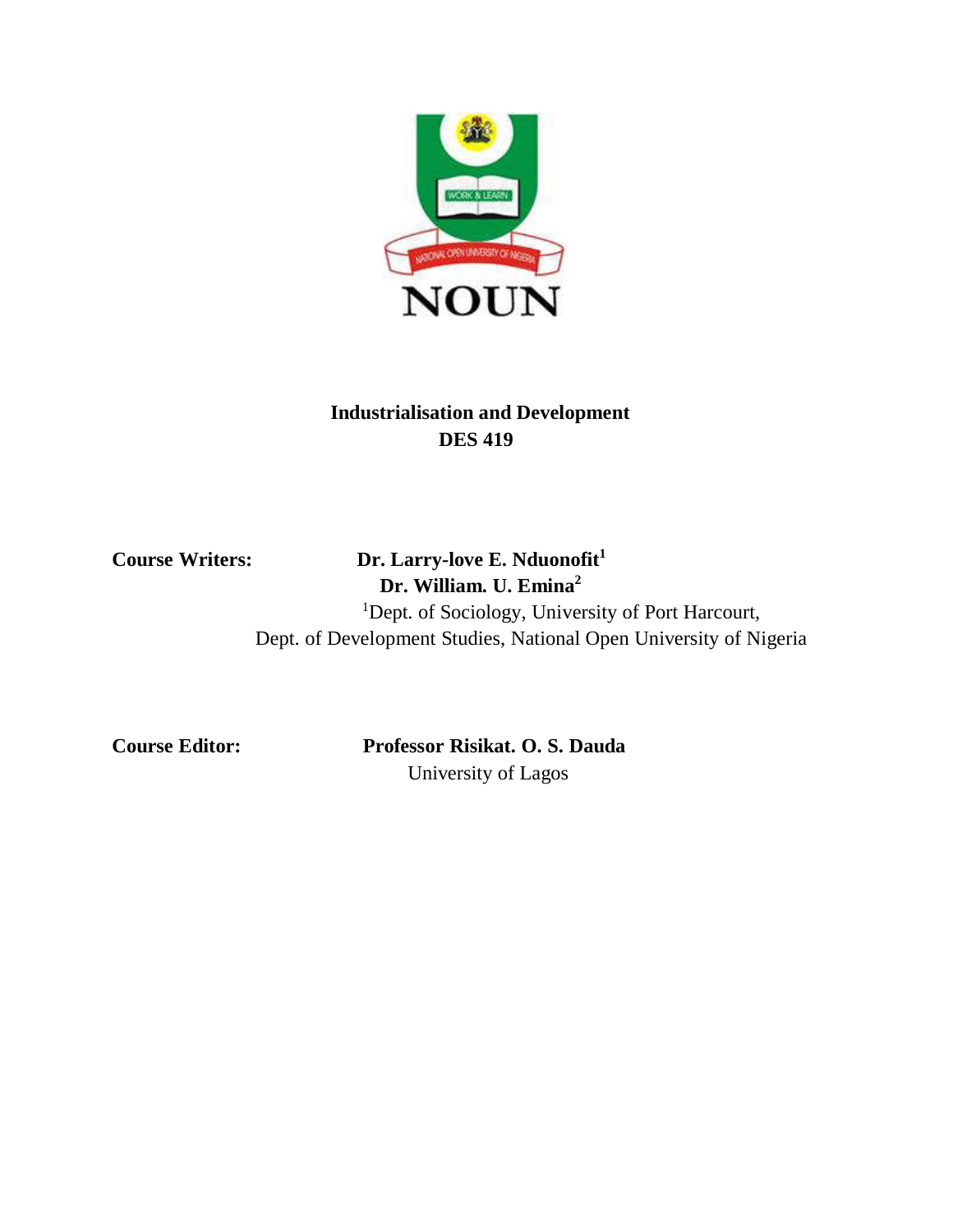© 2022 by NOUN Press National Open University of Nigeria, Headquarters, University Village, Plot 91, Cadastral Zone, Nnamdi Azikiwe Expressway, Jabi, Abuja.

Lagos Office 14/16 Ahmadu Bello Way, Victoria Island, Lagos. e-mail: centralinfo@nou.edu.ng URL: www.nou.edu.ng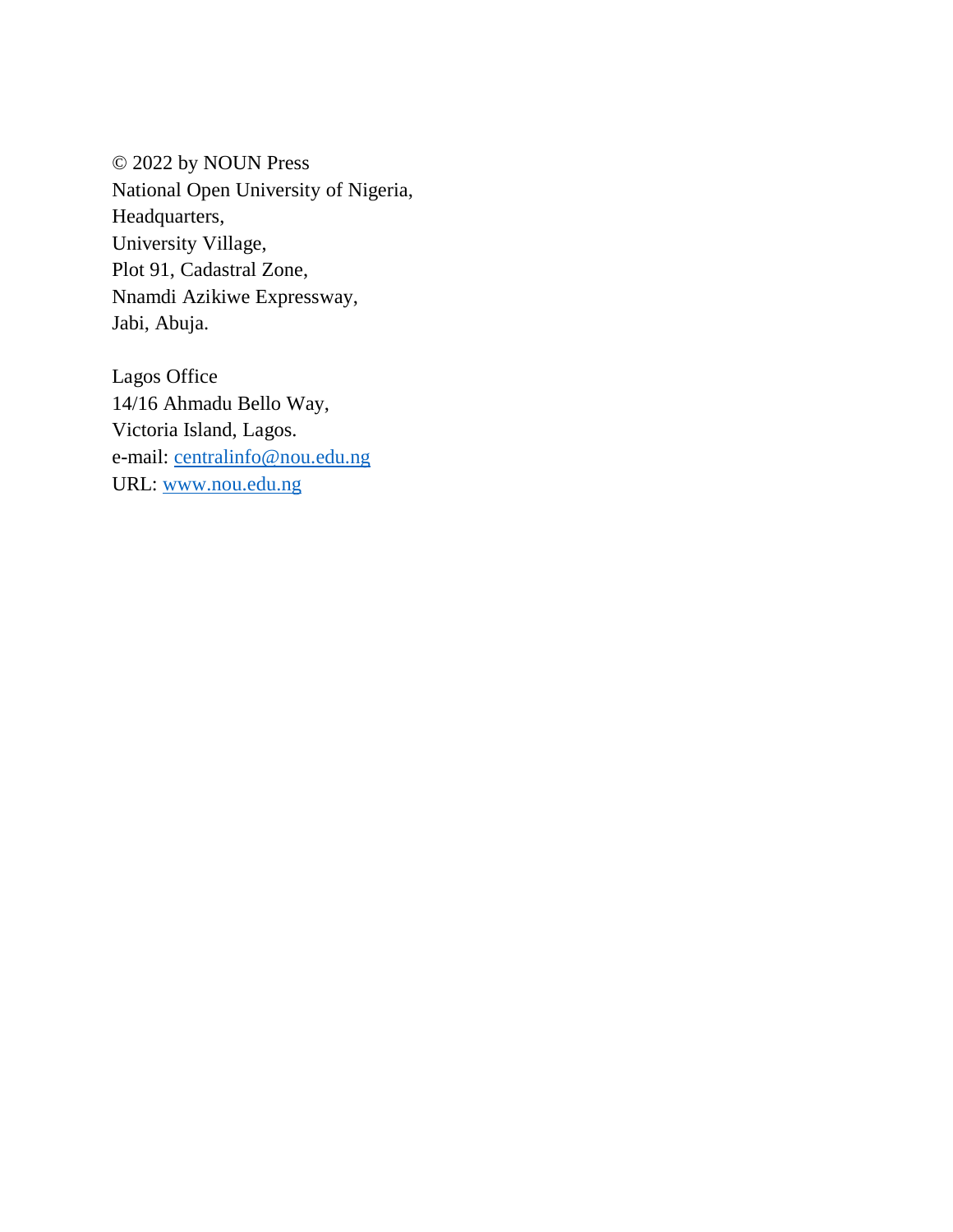## **DES 419: INDUSTRIALISATION AND DEVELOPMENT**

## **MODULE 1: INDUSTRIALISATION - AN OVERVIEW**

Unit 1: Pre-industrial modes of production

Unit 2: Early forms of industry in Europe

Unit 3: The industrial revolution

Unit 4: Impacts of the industrial revolution

## **MODULE 2: THEORIES OF INDUSTRIAL DEVELOPMENT**

Unit 1: Classical theories of industrialisation (mercantilism, Adam smith, max weber)

Unit 2: Radical theories of Industrialisation (Karl Marx, Friedrich List, Joseph Schumpeter)

Unit 3: Contemporary theories of Industrialisation (stages of growth, dependency)

Unit 4: World Systems Theory and industrial development

## **MODULE 3: INDUSTRIALISATION IN AFRICA & ASIA**

Unit 1: Industrialisation and development in Nigeria

Unit 2: Industrialisation in Liberia

Unit 3: Industrialisation in Rwanda

Unit 4: Industrialisation and the emergence of the Asian Tigers

## **MODULE 4: INDUSTRIALISATION AND DEVELOPMENT: CHALLENGES & DRAWBACKS**

Unit 1: Industry and environment

Unit 2: Industrialisation and urbanisation

Unit 3: Covid-19 and industrialisation

Unit 4: Towards sustainable Industrialisation in Africa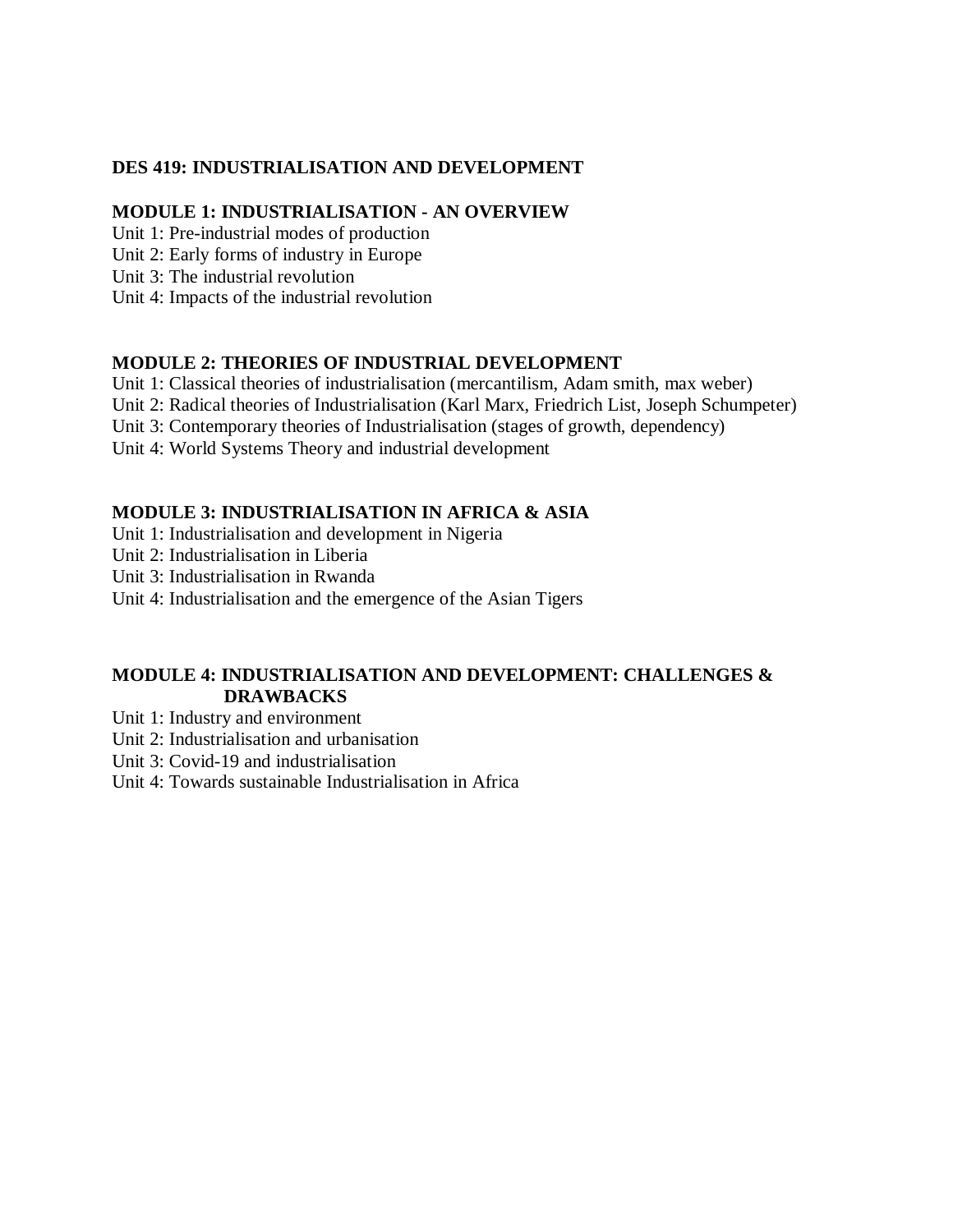### **MODULE 1: INDUSTRIALISATION - AN OVERVIEW**

### **UNIT 1**: PRE-INDUSTRIAL MODES OF PRODUCTION

### **CONTENTS**

- 1.0 Introduction
- 2.0 Objectives
- 3.0 Main Content
- 3.1 Pre-industrial modes of production
- 4.0 Conclusion
- 5.0 Summary
- 6.0 Tutor-Marked Assignment
- 7.0 References/ Further Readings

### **1.0 Introduction**

A mode of production simply refers to the combination of human labour power plus the means of production to deliver subsistence for social survival. For short, means of production includes the implements, equipment's or things used for production. Pre-industrial societies were quite different, and this was an epoch where technology was in its rudimentary forms or simple forms as it were. As such, production in pre-industrial societies was strictly based on production-for-use rather than production-for-exchange. These are terms coined by Karl Marx. Production-for-use entails subsistence economy where production is more or less for personal and individual consumption, as opposed to production-for-exchange which denotes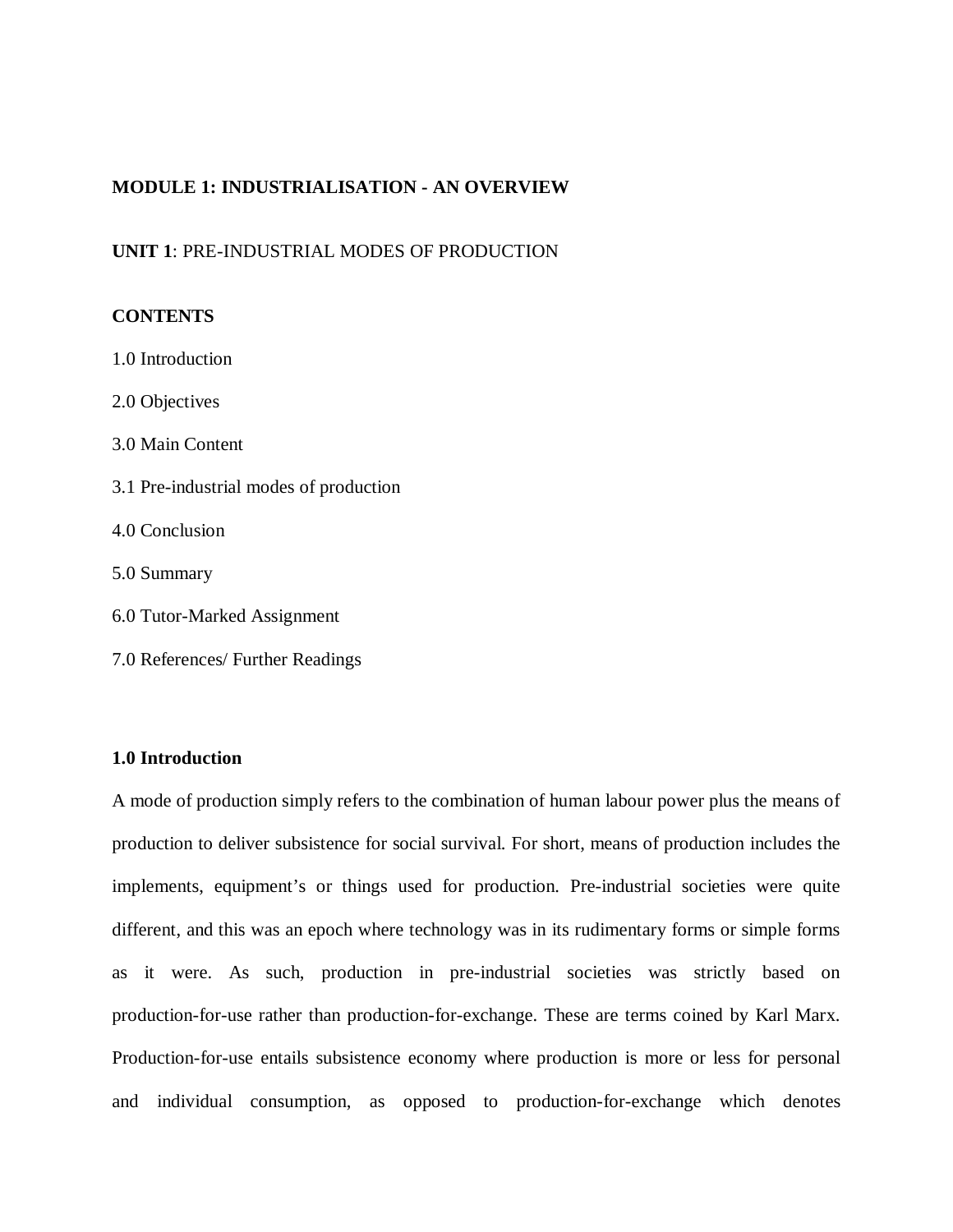commercialisation. Production-for-exchange is associated with capitalism and involves producing and selling to earn income or money. The pre-industrial modes of production were characterized by the use of the hand to produce. Agriculture was critical and technology for production was simplistic. Although, that was the case, some forms of technology were displayed for productive activities in this mode of production. As we go along in this course, we will come to terms with the different pre-industrial modes and comprehend the dimension of technology that was used in producing for their subsistence.

### **2.0 Objectives**

At the end of this unit, you should be able to:

- List out five pre-industrial modes of production.
- Explain how production was carried out in the pre-industrial modes of production.
- Mention the various technology utilized at each mode.

### **3.0 Main Content**

Prior to Industrialisation, as earlier mentioned in the introduction, early societies had produced food and other things for themselves. Since this was before the industrial revolution, the question that readily comes to mind is, what forms of technology existed then? We will briefly look at early pre-industrial modes of production and see how they produced their food. Some of these pre-industrial modes are as below:

- 1. Hunting and gathering
- 2. Simple horticulture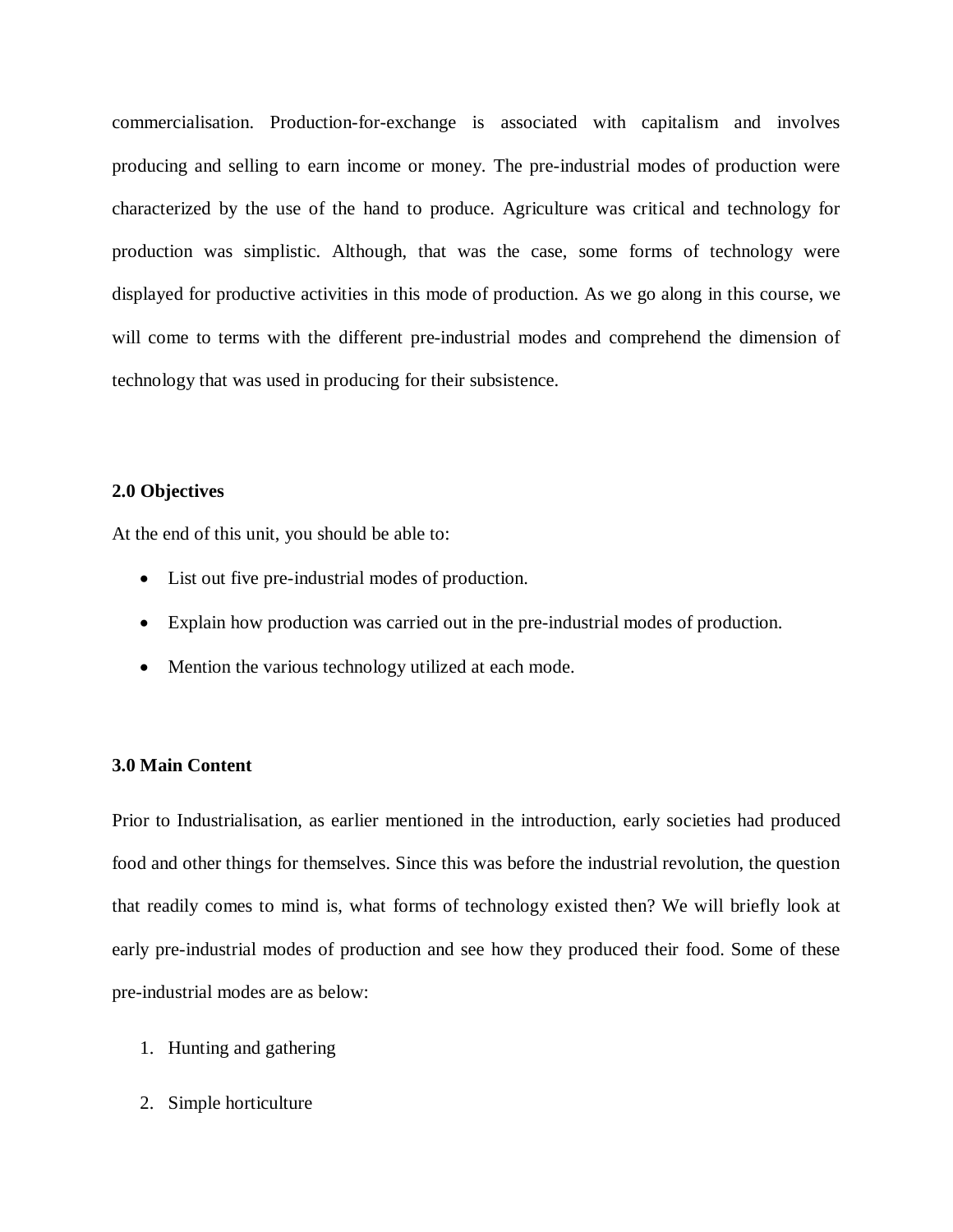- 3. Intensive horticulture
- 4. Agrarian
- 5. Pastoralism

### **1. hunting and gathering**

In the hunting and gathering society, production of food was carried out mainly through hunting wild animals and gathering wild plants as food. The technology used for production in this type of society were mainly nets, bows and arrows, spears as well as traps for entrapping animals. This society was purely subsistence in nature as they produced foods essentially for individual family's consumption.

### 2. **Simple horticultural society**

Simple horticultural society families lived in small villages that were intensely forested. They depended on agriculture for food and utilize a form of technology on their agricultural production, which is called shifting cultivation or what Sanderson (1988:63) calls ''slash-and-burn'', which entails the burning of a section of the forest, and the debris from such burning is later used as fertilizer on planted crops.

### **3. Intensive horticulture societies**

Intensive horticulture societies, just like the previous societies also depended on agriculture for food production and utilized the slash-and-burn technology to deliver productive activities.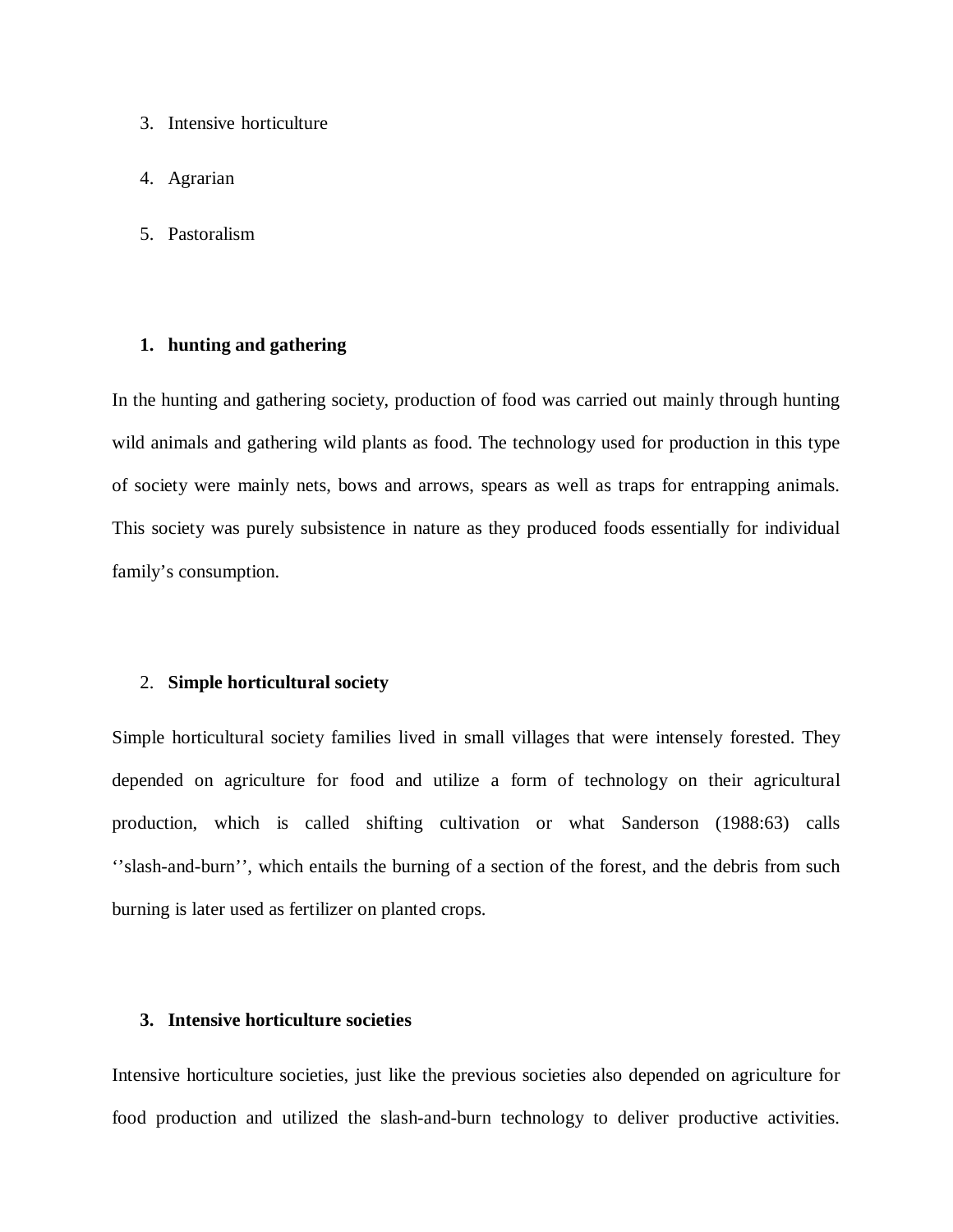Averagely, they produced more foods than the simple horticultural society. However, the basic distinction is that intensive horticultural society deployed a better technology of land fallowing than the simple horticultural societies. Strictly speaking, intensive horticultural society allowed land to fallow for a shorter period of time say 5 to 10 years before engaging in cultivation compared to that of simple horticultural societies which stayed between 20 to 30 years. Owing to this technique, and the utilization of hoes and irrigation technology for cropping, they therefore produced more food than the simple horticultural societies. By land fallowing we refer to a land or ground that has been left unfarmed for a long period of time. It is basically a land which is left to repose and regenerate (Raina, 2021). Fallowing is beneficial because according to Darcy (2021), "it improves moisture holding capacity, and increases beneficial microorganisms in the soil. Studies have shown that a field that has been allowed to lie fallow for just a year produces a higher crop yield when it is planted".

#### 4. **Agrarian societies**

Agrarian societies are the real agricultural societies. They were more advanced comparatively and relied more on improved technologies for agricultural production. Agrarian societies had more population; hence production began changing from this society. It is said that this type of societies emerged as a result of increasing commercialisation of agricultural production in the Mediterranean city-states of 1000-1500 C.E (Johnson, 2000; Thompson, 2010). They worked much harder. Clearing lands, plowing, and sowing as well as harvesting through extensive labour techniques including fertilizing with animal manure. In this society, fallow periods have reduced substantially or do not even exists.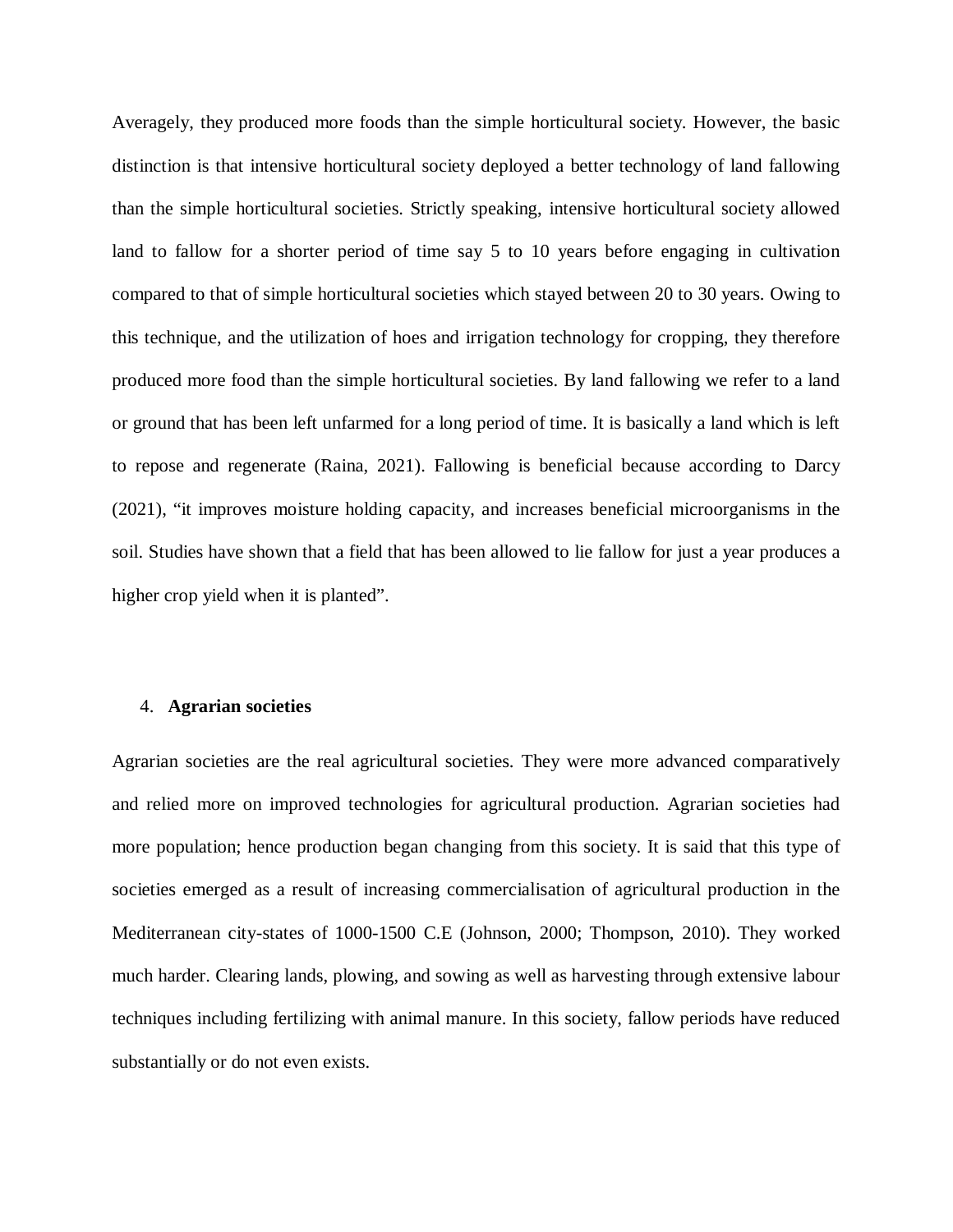### **5. Pastoral societies or pastoralism**

Pastoral societies or pastoralism were societies that depended on animal herding. They practiced caring for roaming groups of livestock over a large area. Meaning they tended for animals or herds all year round moving from one place to the other in search of pasture for these animals. In most cases, pastoralist do not engage in farming, and relied on their food production through a system of trade relations. They were mostly found in Africa and some parts of Asia. Pastoralism generated milk from the herd of animals especially sheep and goats which were fundamental for cheese, meats are secured from the animals, wools were made out of a Lamb and used for weaving and rope making.

#### **4.0 Conclusion**

Industry in pre-industrial mode or society was neither here nor there, however, production took place in the varied modes but differently. At every mode, social survival rested on the productive capacity of the people to produce for themselves so as to survive. As earlier mention, the pre-industrial mode of production was purely based on production-for-use. Meaning there was no clear forms of buying and selling or commercialisation of production.

### **5.0 Summary**

In hunting and gathering societies, technology used for production were mainly nets, bows and arrows, spears as well as traps for entrapping animals. Simple horticultural societies form of technology for production is called shifting cultivation or what Sanderson (1988:63) calls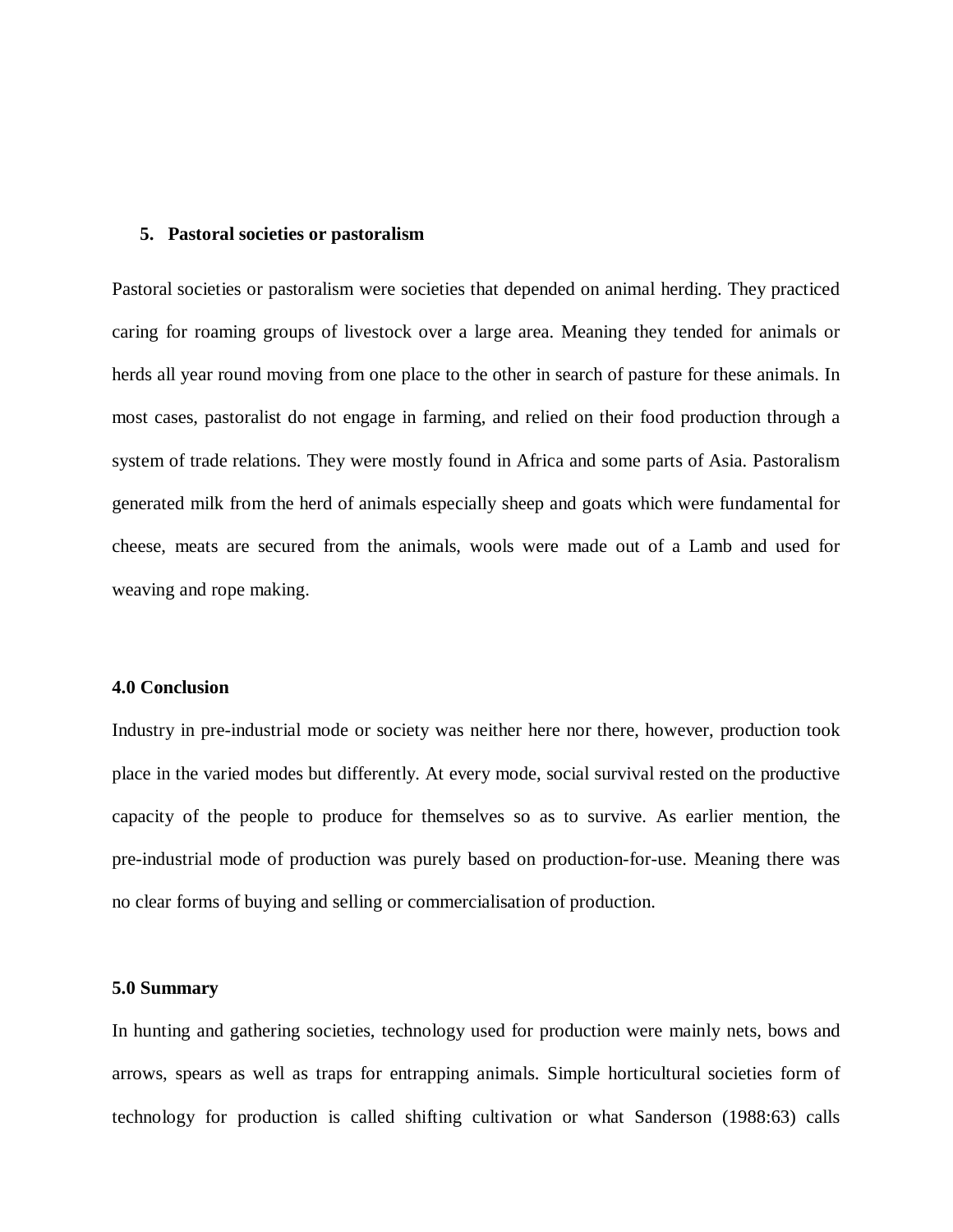''slash-and-burn'', which entails the burning of a section of the forest. In intensive horticultural mode, they produced more food than the previous because they deployed land fallowing for a shorter period of time, between 5 to 10 years before engaging in cultivation. Agrarian societies were more advanced and had more population. Their technology involved clearing lands, plowing, and sowing as well as harvesting through extensive labour techniques including fertilizing with animal manure. Lastly, pastoral societies or pastoralism were societies that were mainly herders. Food was secured through relationship with others, as well as their herd of animals and produce milk, as well as wool for cloth making.

### **6.0 Tutor-Marked Assignment**

- Explain what you understand as mode of production?
- Outline and explain the different pre-industrial modes of society?
- Highlight the various technologies used for productive activities in the preindustrial mode?

#### **7.0 References/ Further Readings**

- Johnson, A. W. (2000). The Evolution of human societies: From foraging group to agrarian state. Stanford: Stanford University Press.
- Larum, D. (2020). What Is Fallow Ground: Are There Any Benefits Of Fallowing Soil. Gardening: Know how. https://www.gardeningknowhow.com/garden-how-to/soil-fertilizers/what-is-fallow-gr ound.htm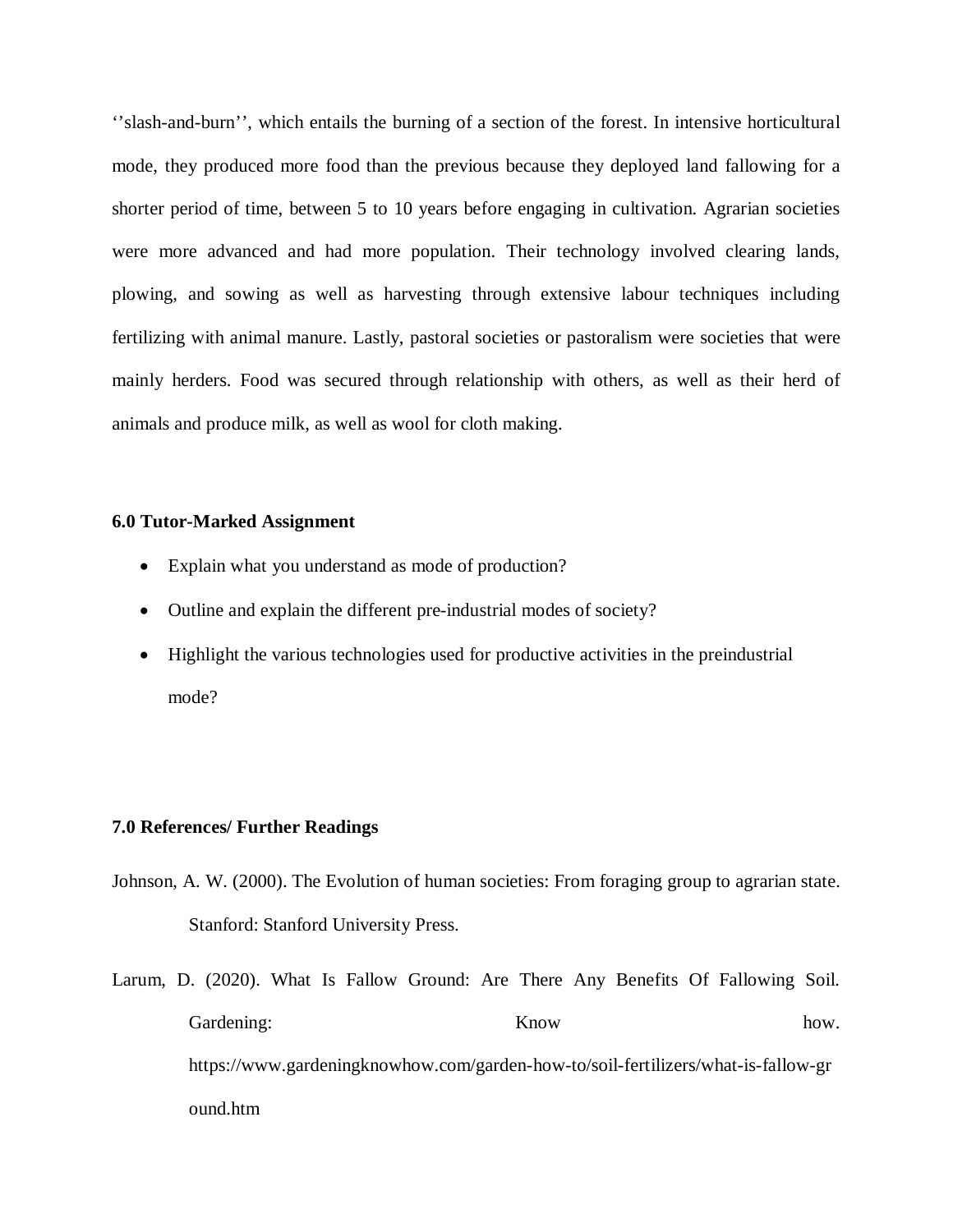Raina, A. (2021). Fallow Ground: Benefits of Fallowing Soil. Agripedia. July 30. https://krishijagran.com/agripedia/fallow-ground-benefits-of-fallowing-soil/

Sanderson, S.K. (1988). Macrosociology: An introduction to human societies. Harper & Row.

Thompson, Paul B. (2010). The Agrarian vision: Sustainability and environmental ethics. Lexington: University of Kentucky Press.

### **UNIT 2**: EARLY FORMS OF INDUSTRY IN EUROPE AND ENGLAND

### **CONTENTS**

- 1.0 Introduction
- 2.0 Objectives
- 3.0 Main Content
- 3.1 Early forms of industry in Europe
- 4.0 Conclusion

5.0 Summary

- 6.0 Tutor-Marked Assignment
- 7.0 References/ Further Readings

### **1.0 Introduction**

Industrialisation is associated with capitalism. Capitalism is understood to mean an economic system where the means of production of goods and services are in the hands of a few persons. The means of production here includes the implements, equipment's or things used for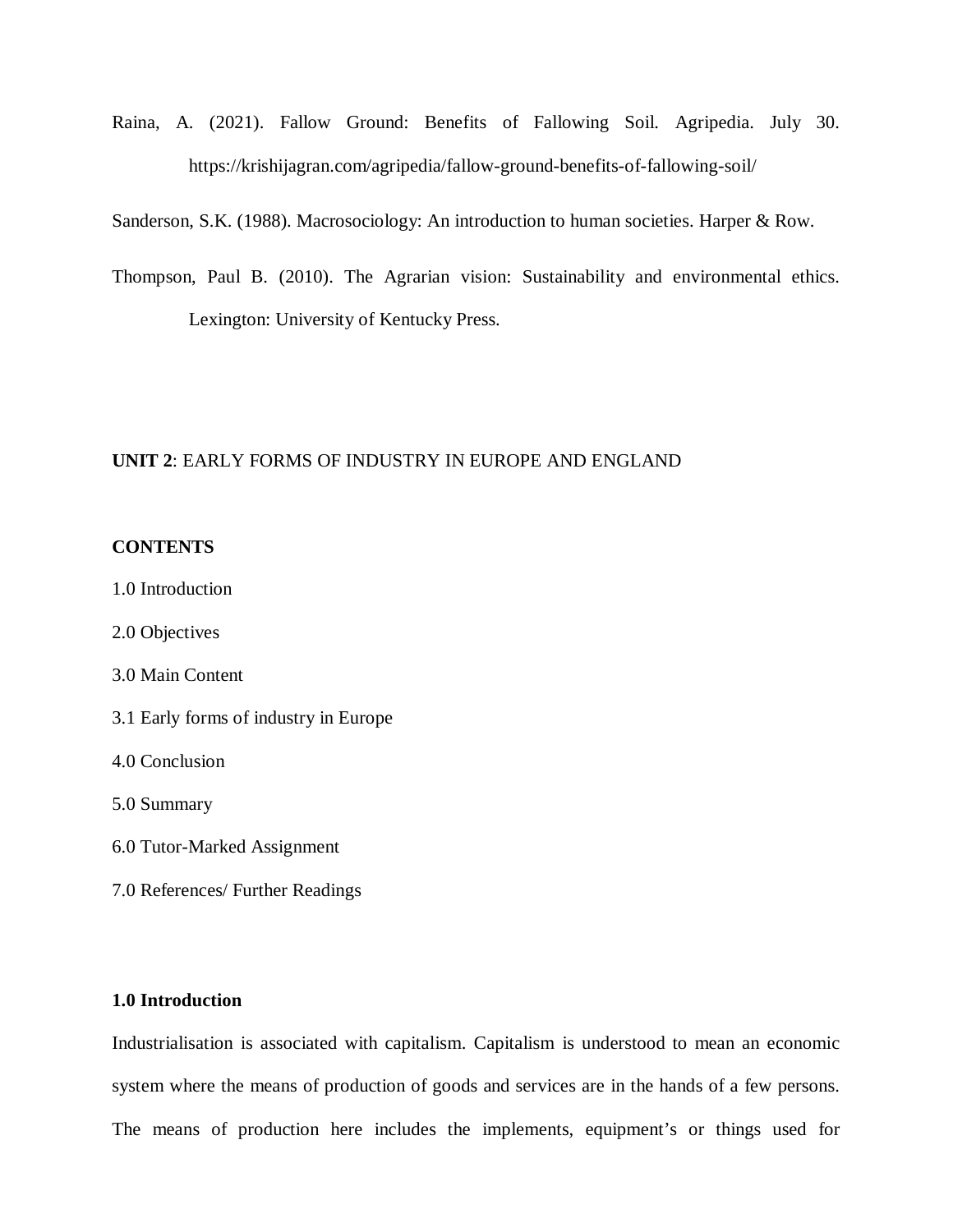production. In other words, these includes the machineries and technology that facilitates work. For societies to produce their food, they require forms of technology. In Europe, early industries existed in rather simple forms which did not provoked producing in commercial quantities to enhance mass production and commercialisation. In this unit, we shall explore the various forms of early industry that were visible in Europe.

### **2.0 Objectives**

At the end of this unit, you should be able to:

- Explain the meaning of early forms of industry
- Mention and explain proto-industrialisation
- List and explain the various types of early industry in Europe.

### **Main Content**

### **3.1 Early forms of industry in Europe**

Early forms of industry were not capitalistic in nature, rather it was based on simple forms of exchange. Early forms of industry simply denote the era before the emergence of the industrial revolution, which in academic parlance is usually referred to as proto-industrialisation. Which means the early phase of industrialisation in Europe and England where production was mainly done by hands. When we say by hands, this means that there was no modern technology to aid or facilitate economic activities or production. According to Ogilvie & German (1996), proto-industrialisation is a concept coined by Franklin Mendel (1972), and is also the name given to the early expansion of industries producing goods for non-local markets which took place in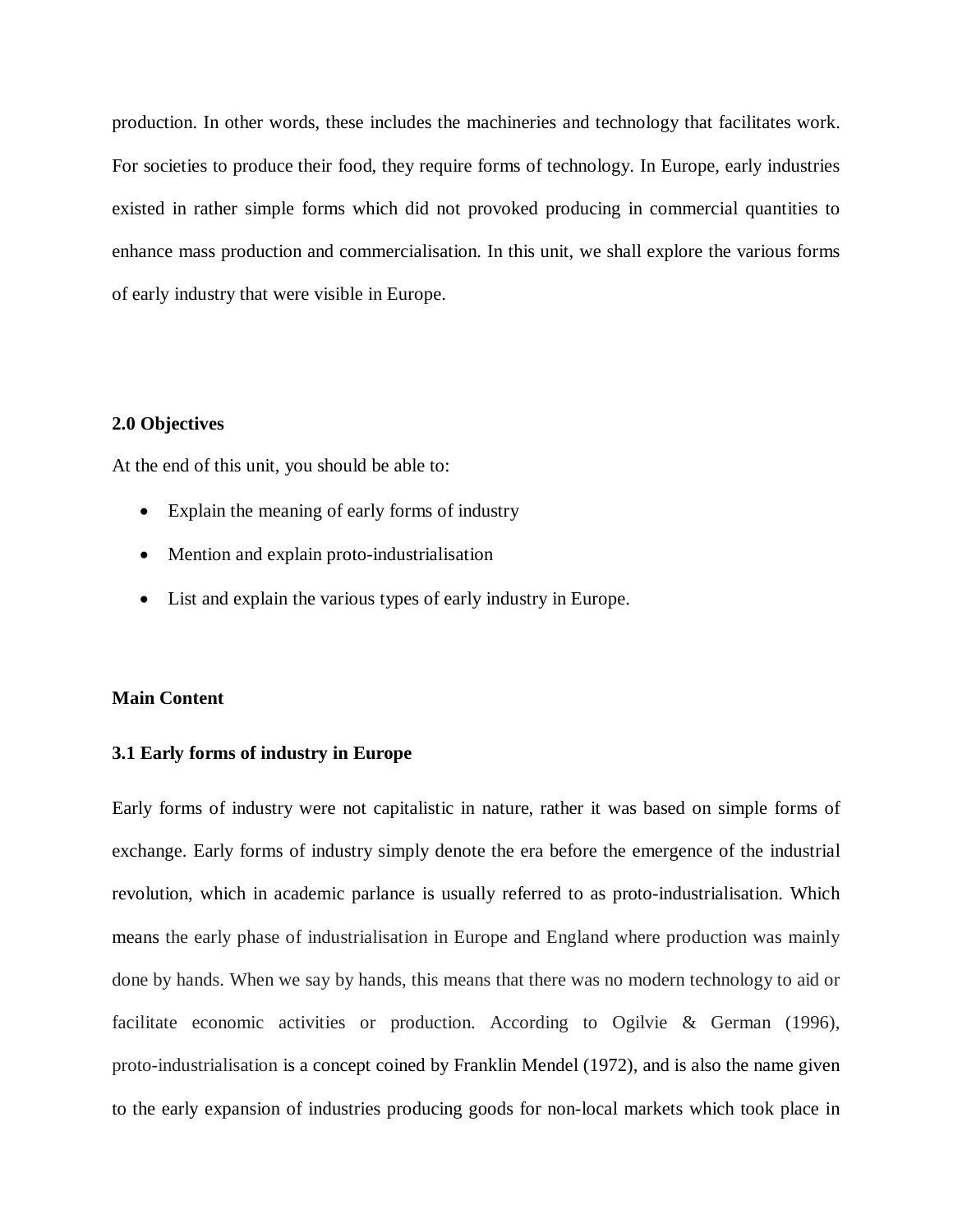many parts of Europe between  $16<sup>th</sup>$  and  $19<sup>th</sup>$  centuries. Such industries grew out of the countryside and expanded without adopting advanced technology.

Apparently, prior to the industrial revolution the following forms of industry had existed in Europe:

### **A. Family Workshop**:

Here, the home is actually the factory. Meaning that productive activities took place or were carried out in family homes considered as workshop. A workshop in this case could either be a room or a building that housed the tools and implements used for the manufacturing or repairing of goods. Workshops of this nature at the time, were primarily the only places where simple manufacturing or repairs took place prior to the advent of bigger and larger factories. According to Burress (1997), home workshops naturally comprised a workbench, hand tools, power tools and other hardware.

### **B. Dispersed factory**:

Here, the dispersed factory was located all over the place, but the man that sells was also regarded as a merchant. As the name sounds, this kind of industry was found almost everywhere. The goal of multiple location was for ease of services. That is, to provide services and make it rather easy for customers to get and receive support services. The idea behind this was strictly because at the time, distance was a barrier, and such industries were quite scarce. By the time the merchant realized how important the service was, restructuring became critical to attract more customers and more gains.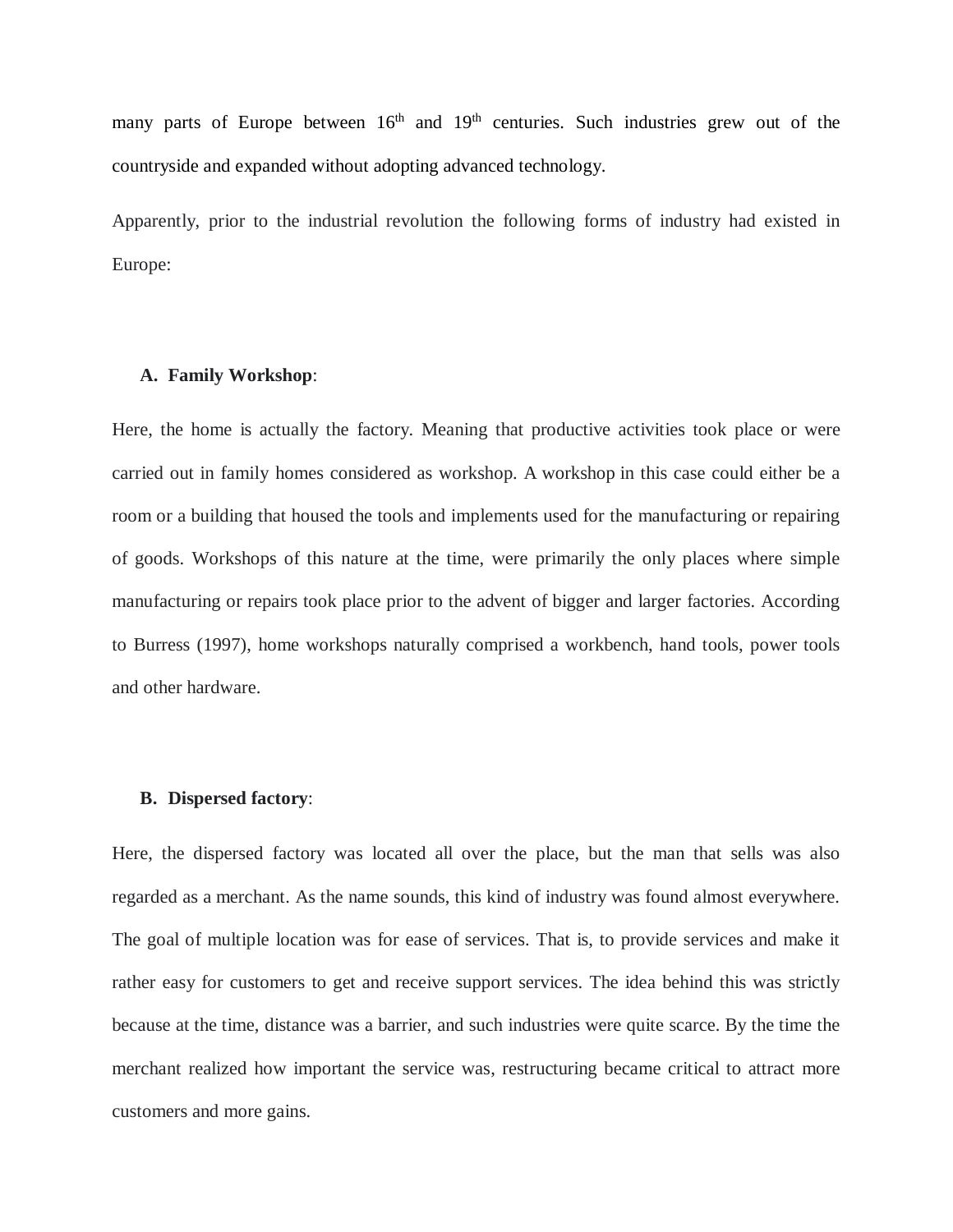### **C. Concentrated manufacture**:

According to Girigiri (1999) the concentrated manufacture entailed an industry that is focused or particularised. In this type of industry, division of labour had been introduced, and this marked the difference with other early forms as it engendered effective production. Simply, the concentrated manufacturing means that only one facility or industry produced and distributed products. Such system of having a single facility meant that factories were not dispersed or scattered around. Rather, a centralized workplace was carved out to ensure consistency in delivering quality products (Moy, 2020). The division of labour in this type of industry underscored increased production of goods and services. Examples include fulling mills, where workers cleaned woolen cloth, as well as hammer forges, glassworks, breweries, and early paper mills.

### **D. Putting-out system**:

This form of industry is similar to the first, here the merchant or trader as it were takes his finished productive goods to the town and markets it. It is also known as the cottage system or industry. The major difference from the first is that peasant families produced more goods than they needed to use themselves, as such sold them to others. In some areas, this developed into a type of proto-Industrialisation when entrepreneurs provided raw materials and paid peasants for their labor to turn them into finished goods. A businessman might provide one peasant with wool to turn into yarn, then provide the yarn to a different household to be woven into cloth. Karl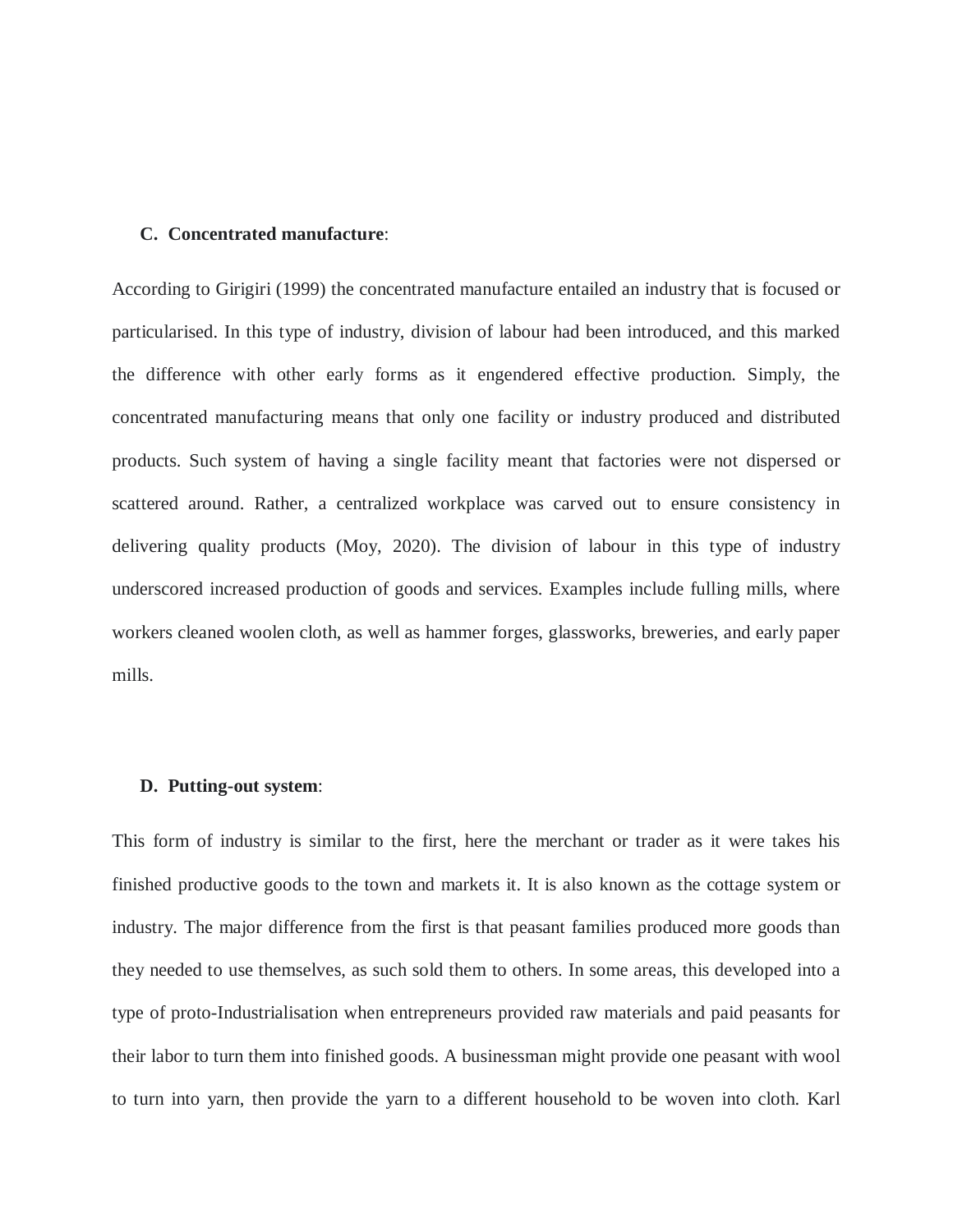Thompson (2017) is of the view that many authors resign to call this early form of industry as the putting out system.

### **E. Factory system**:

The factory system was a new way of making products by the introduction of machines and division of labour. The factory system used powered machinery or expensive equipment, division of labor, unskilled workers, and a centralized workplace to mass-produce products. It was the factory system that ushered in the industrial revolution. The emergence of this form of industry led to the recruitment of many persons as well as children into the emerging labour market. As a result of differentiated activities in the factory system, production began leaving households and artisan shops to be located in plants and factories instead. Owing to this, the experience of workers transformed immensely due also to the fact that the new factory system was well coordinated, with well-organized factory settings compared to the putting-out system.

### **4.0 Conclusion**

Early forms of industry refer to the era before the emergence of the industrial revolution. It is also known as proto-industrialisation. A term developed and invented by Franklin Mendels in the early 1970s. Generally, proto-industrialisation refers to the early phase of industrialisation in Europe and where production was mainly done by hands and in homes. As we earlier mention, put differently, it can be said to be a name given to the early expansion of industries producing goods for non-local markets in Europe between  $16<sup>th</sup>$  and  $19<sup>th</sup>$  centuries. Such early industries strived particularly without any form of advanced technology but were the precursor to the industrial revolution.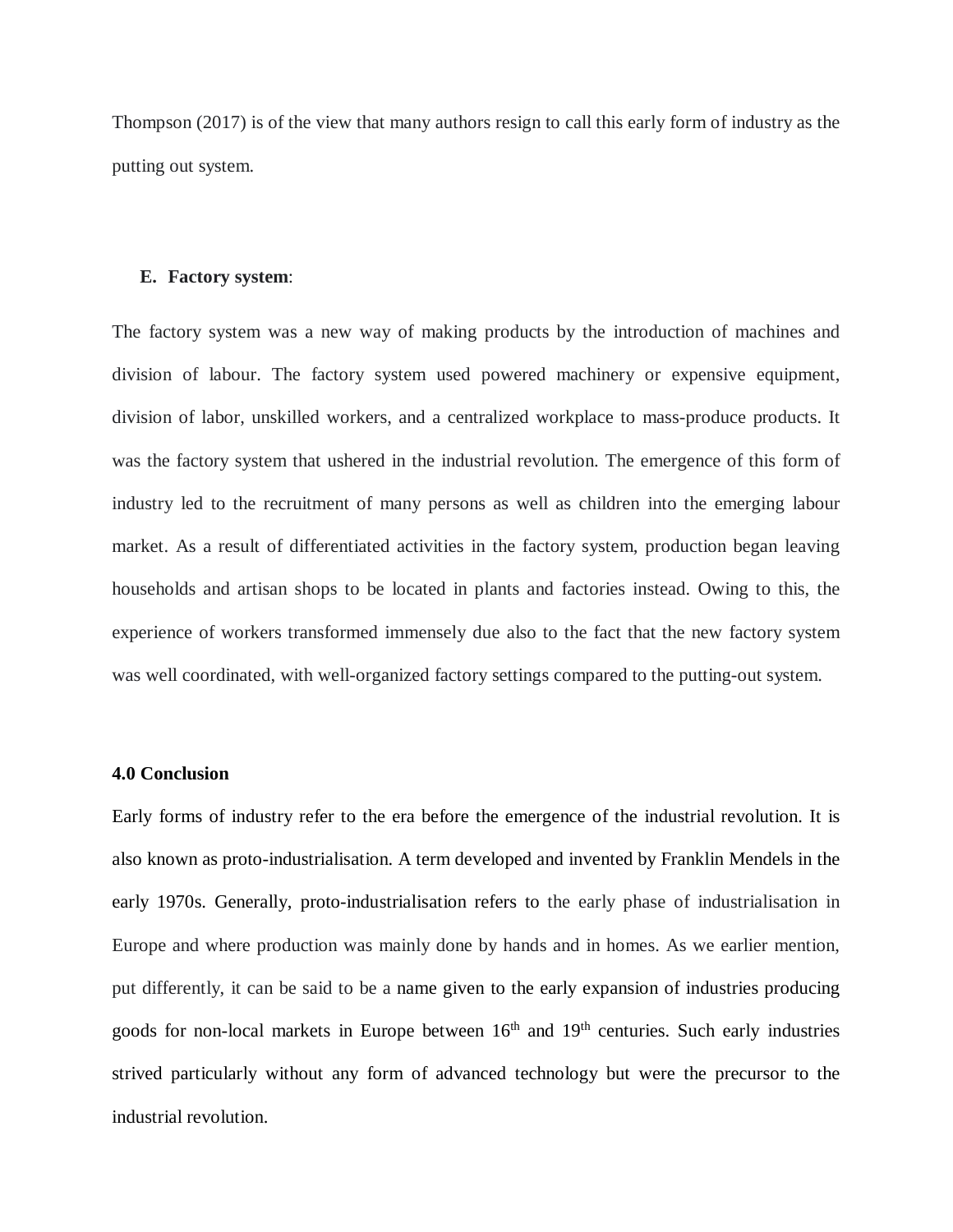### **5.0 Summary**

Early forms of industries in Europe in this lecture are classified into five. These are: Family workshop where industrial activities took place at family homes and particularly rooms. Dispersed factories involved the location of the industry in different places. The goal of multiple location was for ease of services. In Concentrated manufacture, only one facility or industry produced and distributed products. Putting-out system is also known as cottage industry or the cottage system, where the trader as it were, takes his finished productive goods to the town and markets them. Lastly, factory system was the early industry that ushered in industrialisation. It made use of advanced equipments and a centralized workplace to produced goods in quantity. In all, these early forms of industry advanced from one stage to the other, underscoring levels of progress that ushered in the industrial revolution. Whilst these forms of industries were not automated or thrived on advanced technology, at their various levels created opportunities for production of goods and services for the society assuring merchant capitalism.

#### **6.0 Tutor-Marked Assignment**

- What is proto-industrialisation?
- List and explain the various forms of early industries in Europe?

### **7.0 References/ Further Readings**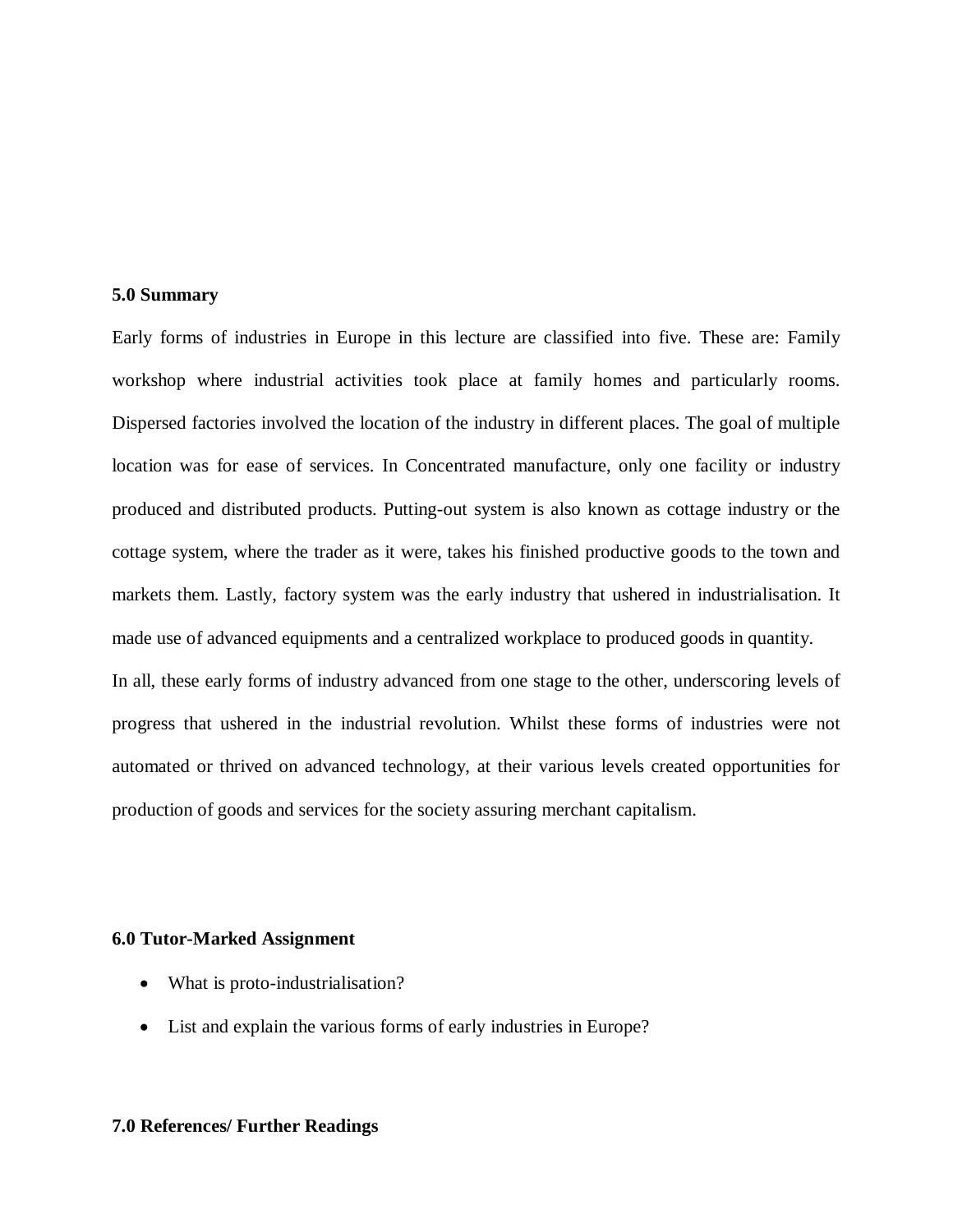- Burress, C. (1997). "A Tinkerer's Paradise in Berkeley / Young, old inventors are offered tools, techniques and inspiration". *SF Chronicle*. December 22. http://www.sfgate.com/news/article
- Girigiri, B. K. (1999) Industrial organizations: A sociological perspective. Owerri, springfield Publishers.
- Thompson, K. (2017). Industrialisation and Development. ReviseSociology. https://revisesociology.com/2017/03/17/industrialisation-and-development/
- Moy, C. (2020). The factory system. The economic historian. November 8. https://economic-historian.com/2020/11/factory-system/
- Ogilvie, S.C. & German, M. (1996). The theories of proto-industrialisation. http://www.econ.cam.ac.uk
- Colemam, D.C. (1982). 'Proto-industrialisation and pre-famine emigration'. Social History, 7. In, Ogilvie, S.C. & German, M. (1996). The theories of proto-industrialisation. http://www.econ.cam.ac.uk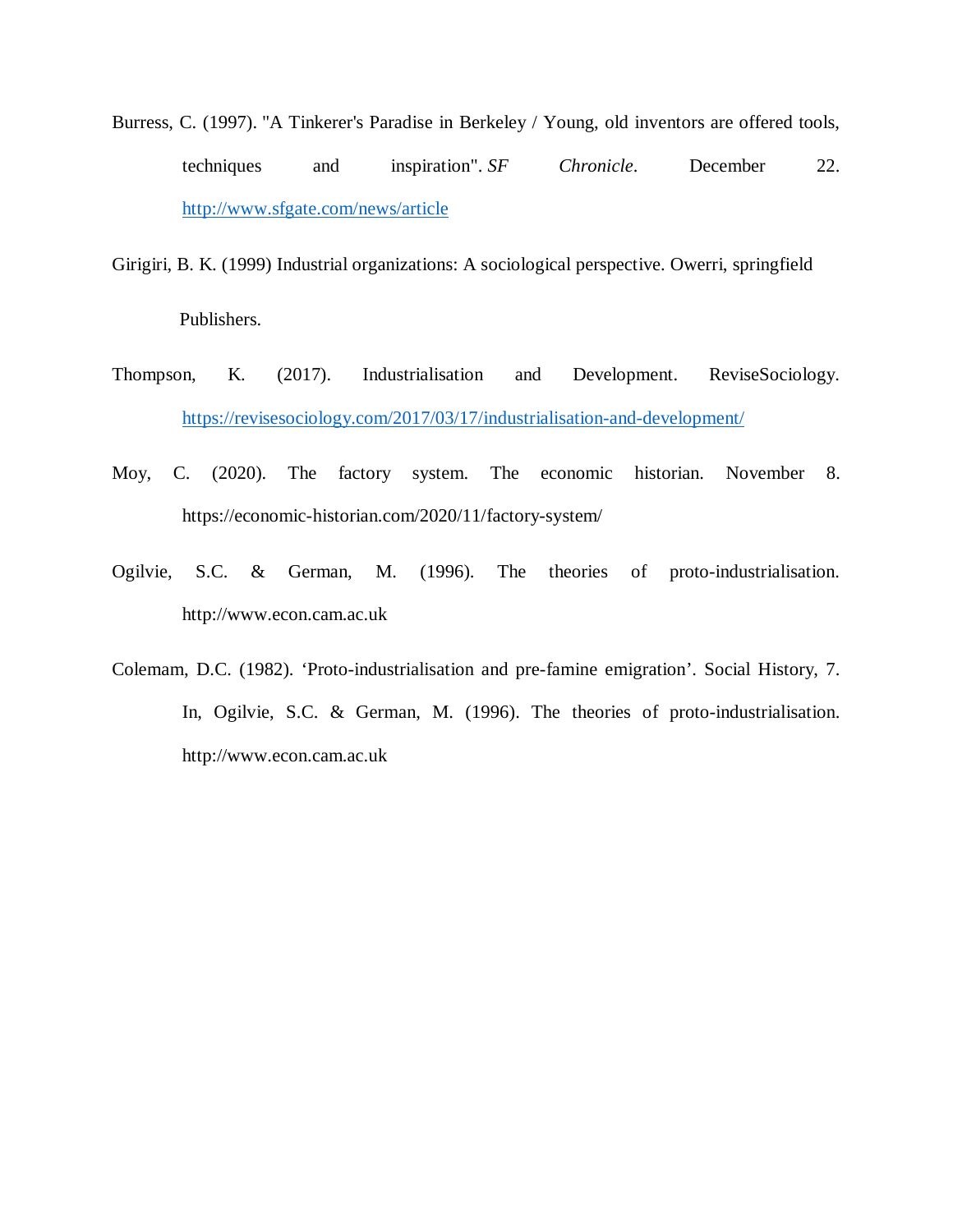### **UNIT 3**: THE INDUSTRIAL REVOLUTION

### **CONTENTS**

- 1.0 Introduction
- 2.0 Objectives
- 3.0 Main Content
- 3.1 The industrial revolution
- 3.2 Causes of the industrial revolution
- 4.0 Conclusion
- 5.0 Summary
- 6.0 Tutor-Marked Assignment
- 7.0 References/ Further Readings

### **1.0 Introduction**

As we have seen from previous unit, the world was not always the way it is today. In the past, industry was at its rudimentary stage, meaning very simple forms. As society advanced through stages, changes began to take place that advanced society to a different status. You can see from the very simple societies as in the pre-industrial modes, technology was in the form of bow and arrows, spears or even shifting cultivation. In early industries of Europe, we witnessed a rather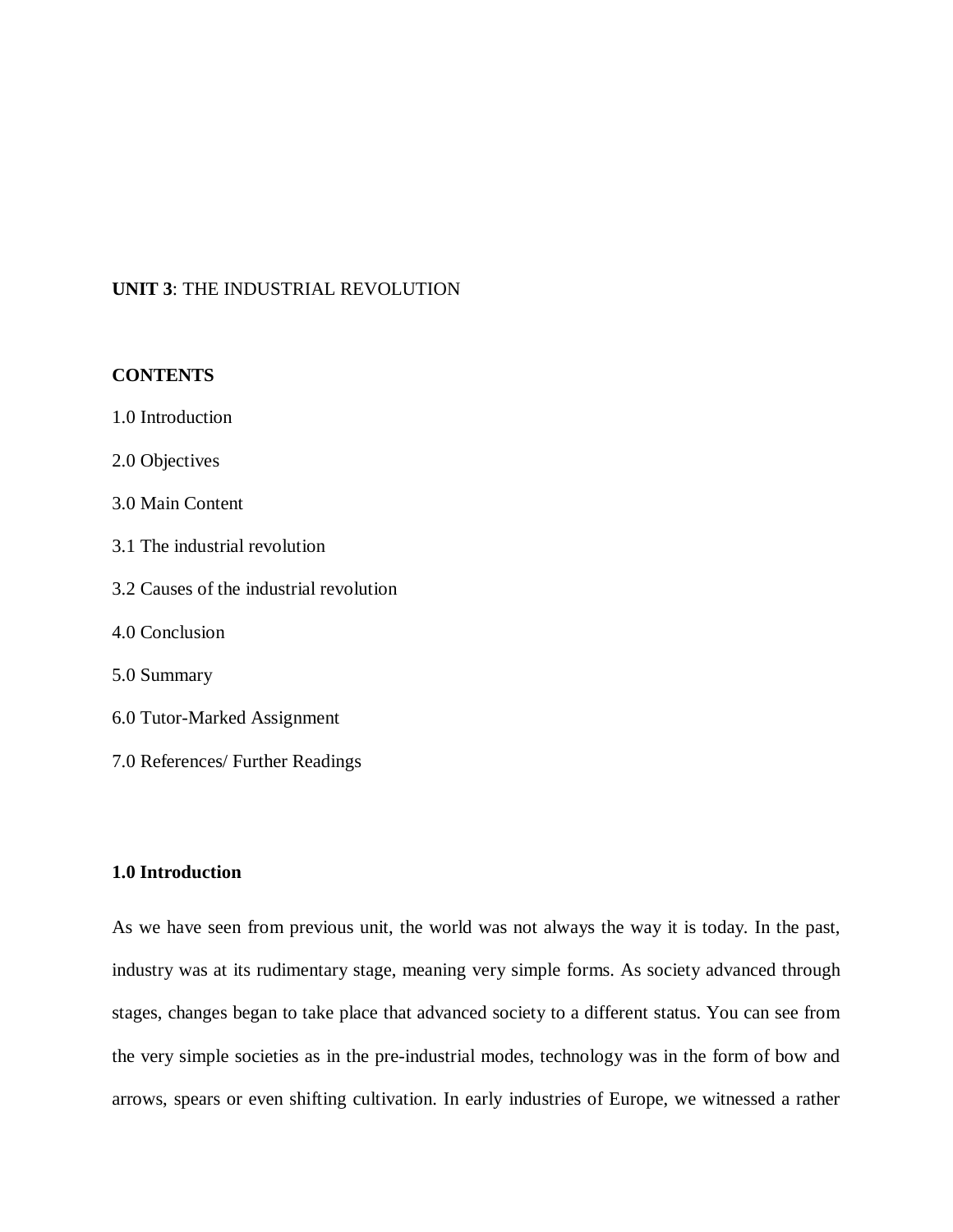elevated forms of industry that merely produced goods and services relatively greater than the previous societies. As factories systems paved way for the industrial revolution, a lot of changes entered the society that led to various improvements in the way things were made, especially productive activities. In this unit of the Module, we shall look at the industrial revolution to understand what it is.

### **2.0 Objectives**

At the end of the unit, the student should be able to;

- Explain the meaning of industrial revolution.
- Outline and explain the forces that gave rise to the industrial revolution.

#### **3.0 Main Content**

### **3.1The industrial revolution**

Scholars have argued strongly that the industrial revolution began in England in the middle of the 1700s (Sanderson, 1988; Ekpenyong, 1993; Schaefer, 2003). According to Sanderson (1988), the industrial revolution dates back to the 1760 to 1830. The industrial revolution refers to a period when there was a rise in technology that led to increase in industrial and productive activities in England and flourished to other parts of Europe. In essence, the industrial revolution ushered in an industrial society. According to Schaefer (2003:123), an industrial society is a society that depends on mechanization to produce its goods and services. This kind of society as we earlier mentioned is different from the previously mentioned societies in that specialization of tasks and manufacturing of goods became increasingly common, as families - both men and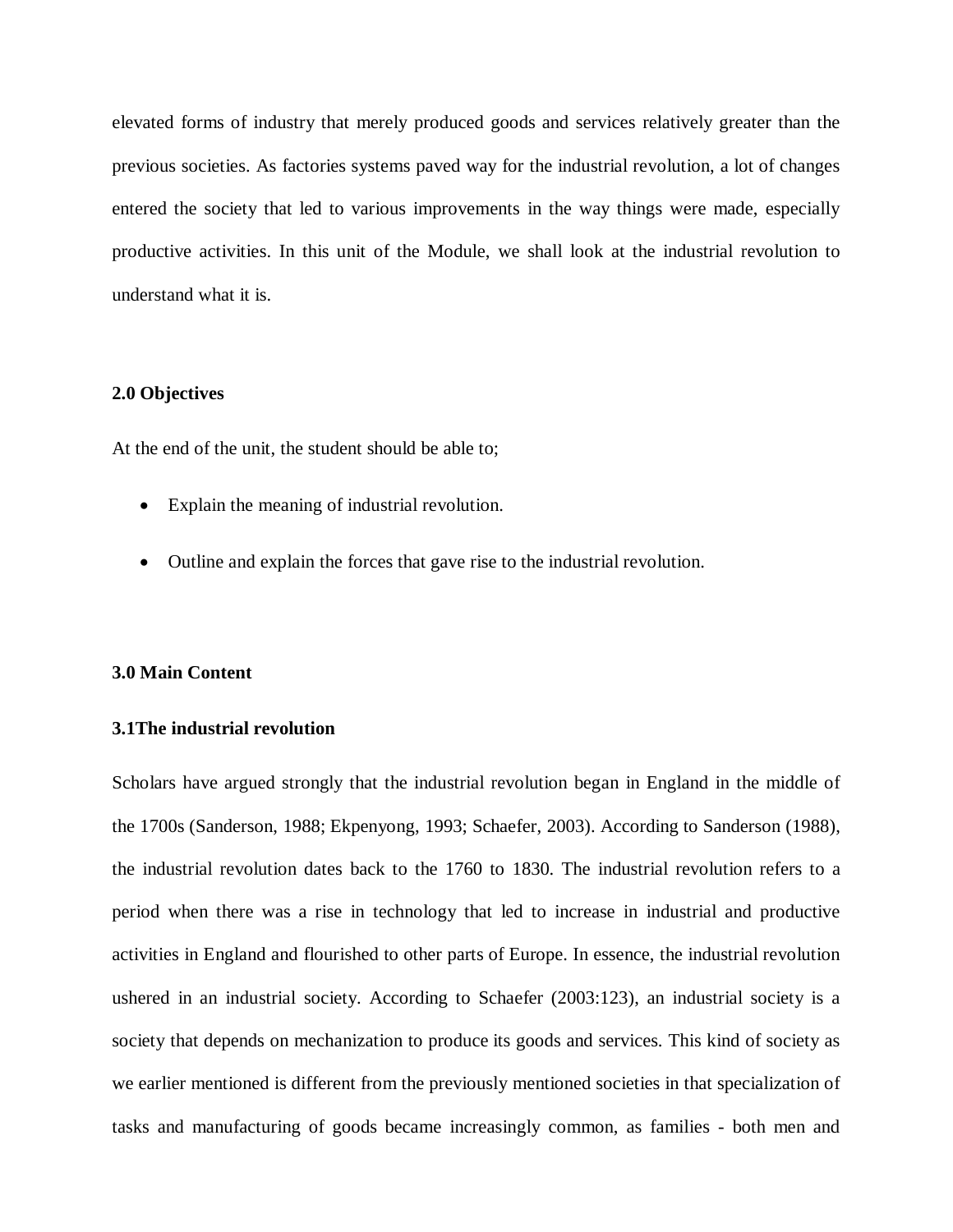women and children left home to work in factories. A new form or mode of economic production was created by the industrial revolution, and this is called industrial capitalism. This mode simply means the earning of profit through the exploitation of workers or wage-earners. As people began to work intensely in factories, Marx says, they were exploited in terms of their labour or efforts.

### **3.2 Causes of the industrial revolution**

Many scholars, according to Foundations of Western Culture (2016), especially historians have stated that the emergence of capitalism, as well as European imperialism were strong forces that underscored the industrial revolution. Here, we will adumbrate the forces or factors that gave rise to the industrial revolution.

### **1. Spinning Jenny**

First and foremost, the invention of the spinning jenny, the water frame, the power loom and the cotton gin as Sanderson (1988) opined, gave rise to the textile industry that enhanced the manufacturing of cotton cloth which actually stimulated the factory system. The spinning jenny was invented between 1764/65 by James Hargreaves and this equipment or machine as it were revolutionised the process of cotton spinning, which facilitated cloth-making (Nardinelli, 2020). With the boom in textile manufacturing, there was the need for increased number of people to work in the factory, hence emergence of wage-earners or the working class.

### **2. The Steam Engine**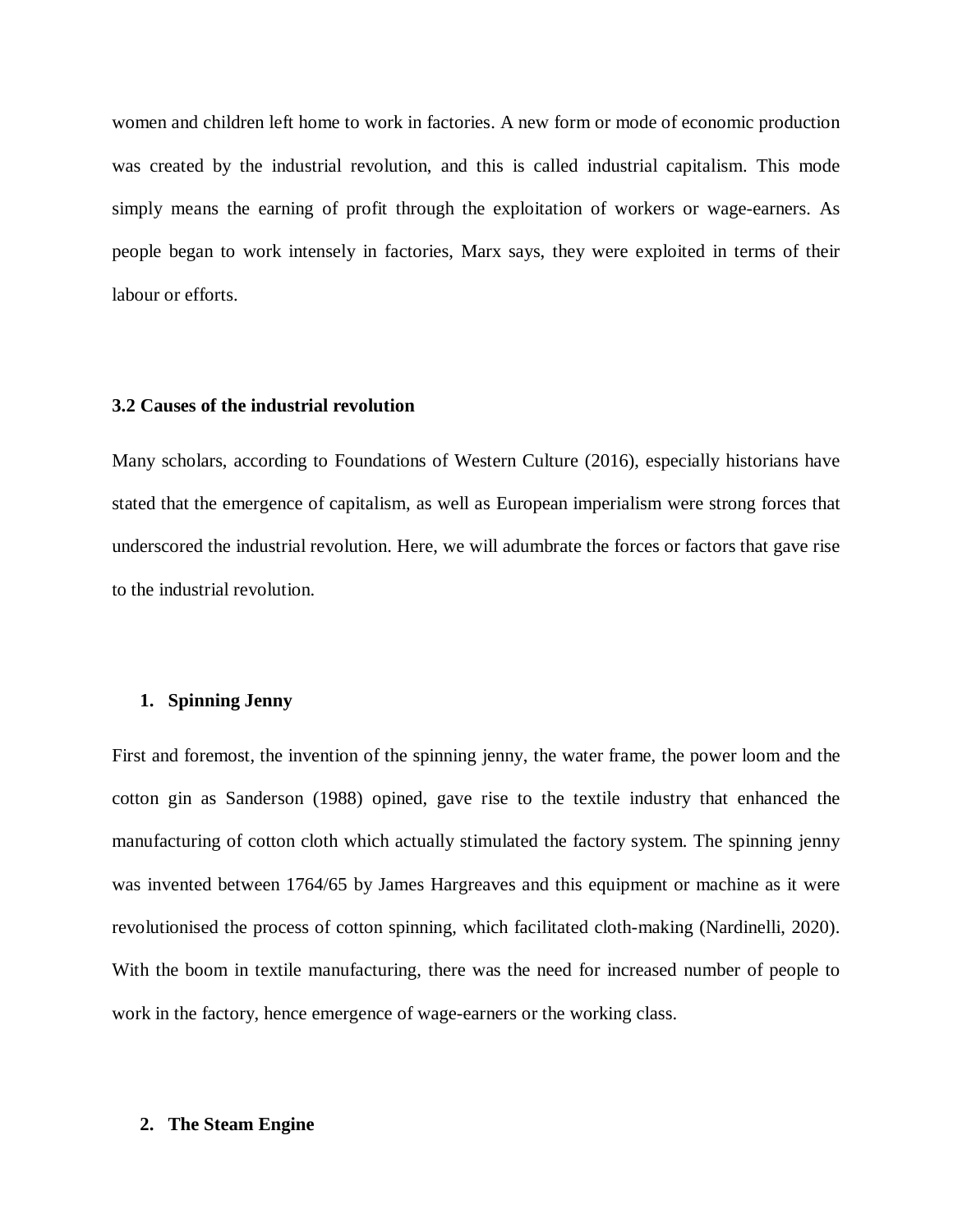Moreso, the invention of the steam engine by James Watt was also a force that spurred the industrial revolution. With the revolution in the textile industry, the steam engine further enhanced this as the steam engine was used to power the textile industries heavy machines. In the early days of the industrial revolution the invention of the steam engine gave a boost to the textile manufacturing space and unleashed it as a global demand, as it was a major source of export for the British economy.

### **3. Coal**

The discovery of coal was a potent force or enabler of the industrial revolution. Coal was eventually the game changer, a power source. The utilisation of coal as a power source changed the way that we looked at industry, from energy generation to manufacturing. Although prior to the industrial revolution, coal had been used but perhaps in a different way. However, it was until the early 19<sup>th</sup> century that coal became a source of power generation and facilitated manufacturing of goods and services.

### **4. Iron Ore**

Iron Ore was also critically instrumental for the industrial revolution. It facilitated machines to be domiciled in factories and boosted the transportation system (Evans & Ryden, 2005). Whilst that is the case, it is also stated that population was also a major force responsible for the industrial revolution (Komlos, 1990; Wilde, 2020). England is said to have had a ready-to-go population at the time. This is so in that there were more people from the rural areas or countryside that were willingly ready to work for wages in the urbanized cities of early England.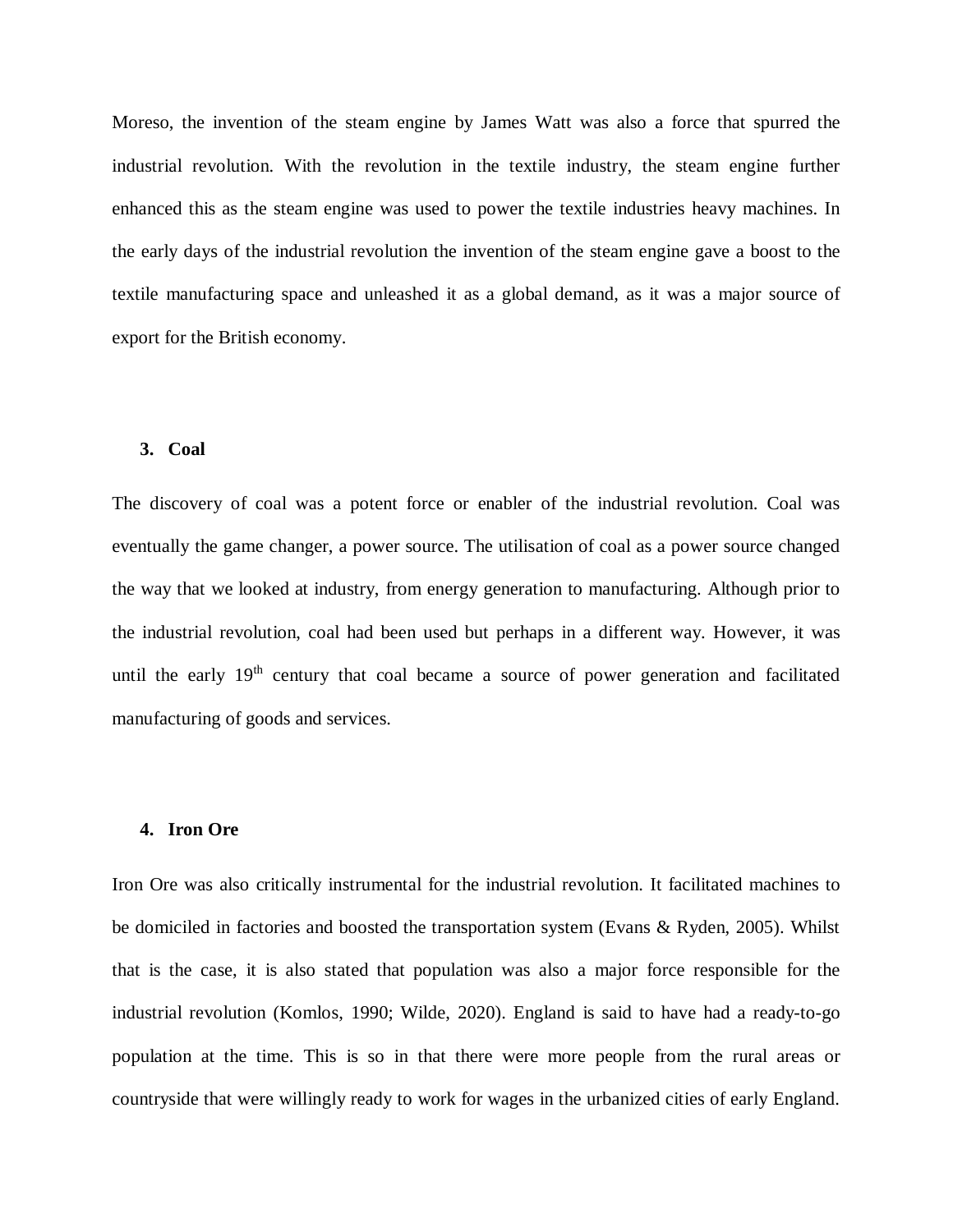Again, due to the increased population in England, the demand for textile products were increasingly high. As such, the more the population, the more the consumption of textiles.

#### **5. Revolution in Agriculture**

Another force or cause of the industrial revolution is what we call revolution in agriculture. As mentioned earlier, prior to this time agricultural production was practiced rudimentarily. As such it had no superior force due to relative unadvanced implements. However, revolution in the agricultural sector enabled higher food output from fewer farm workers, leading to surplus workers who could go and work in factories. This revolution in agriculture was as a result of new farming techniques, new techniques like crop rotation, improved breeding selective livestock breeding, and economies of scale from bigger farms and better transportation system (O'Brian, 1977; Westrich, 2017).



Figure 1: An example of James Hargreaves spinning jenny.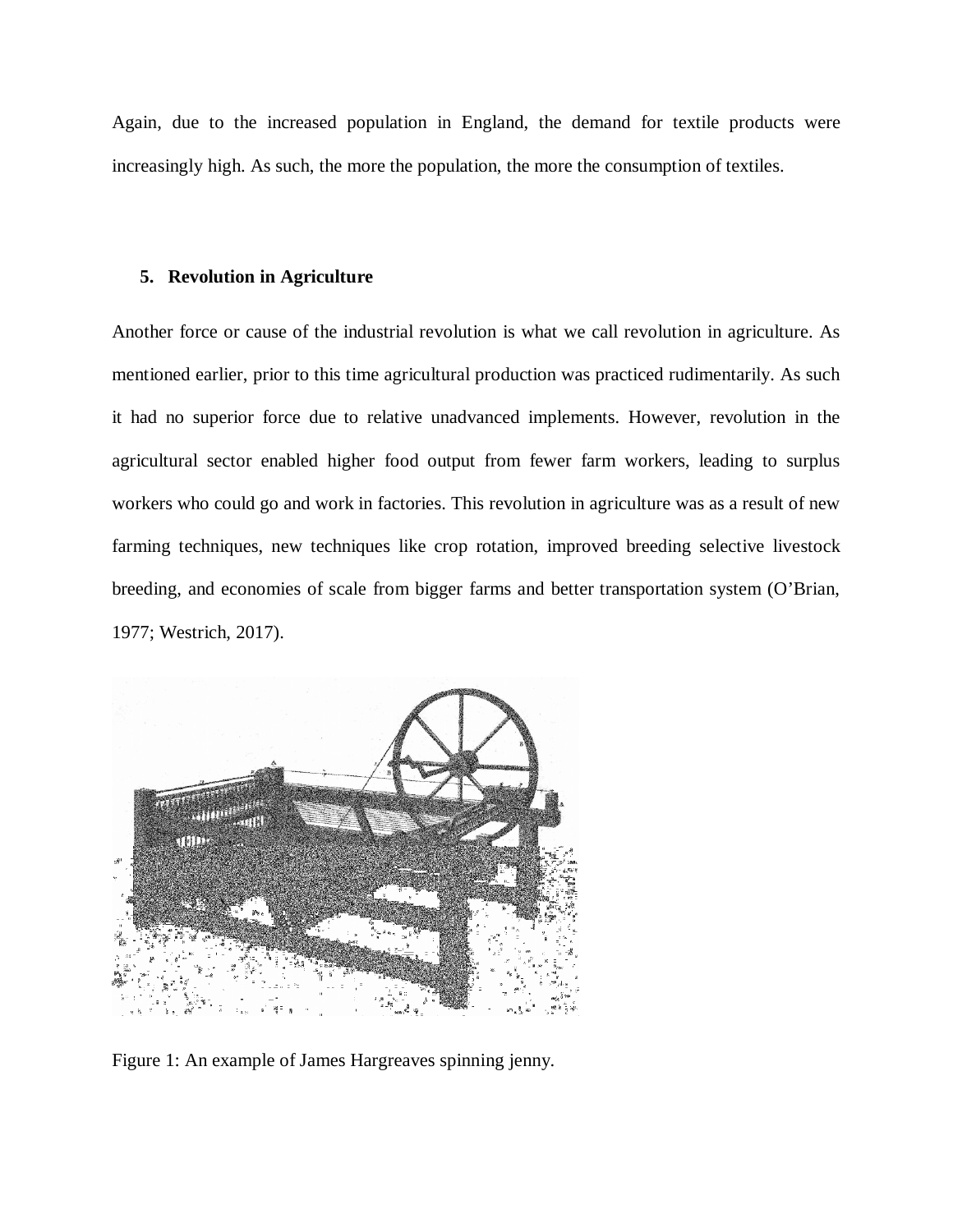### **4.0 Conclusion**

The industrial revolution is a period of transformation, especially from an agriculturally-based society to an industrialised setting. It heralds a time when productive activities shifted from handicraft to mechanization. We can say that scientific invention and discoveries were the spur of the day that engendered industrial revolution in England in the 1700s. Powered by the game-changing use of steam power, the industrial revolution which began in Britain, however spread to the rest of the entire world, including Japan, Russia and the United States, by the 1830s and '40s.

### **5.0 Summary**

The industrial revolution refers to a period when there was a rise in technology that led to increase in industrial and productive activities in England and flourished to other parts of Europe. In essence, the industrial revolution ushered in an industrial society. Some factors or forces gave rise to the industrial revolution. As we have discussed in this unit, some of these forces/factors are improvement in the textile industry, invention of the spinning jenny by James Hargreaves, invention of the steam engine by James Watt, coal, game-changing impact of the iron ore as well as revolution in agriculture. Although beyond these forces, other scholars have maintained that the rise of capitalism and the emergence of British imperialism speak volume about the industrial revolution.

### **6.0 Tutor-Marked Assignment**

- What do you understand by the term industrial revolution?
- List and explain the forces that gave rise to the industrial revolution?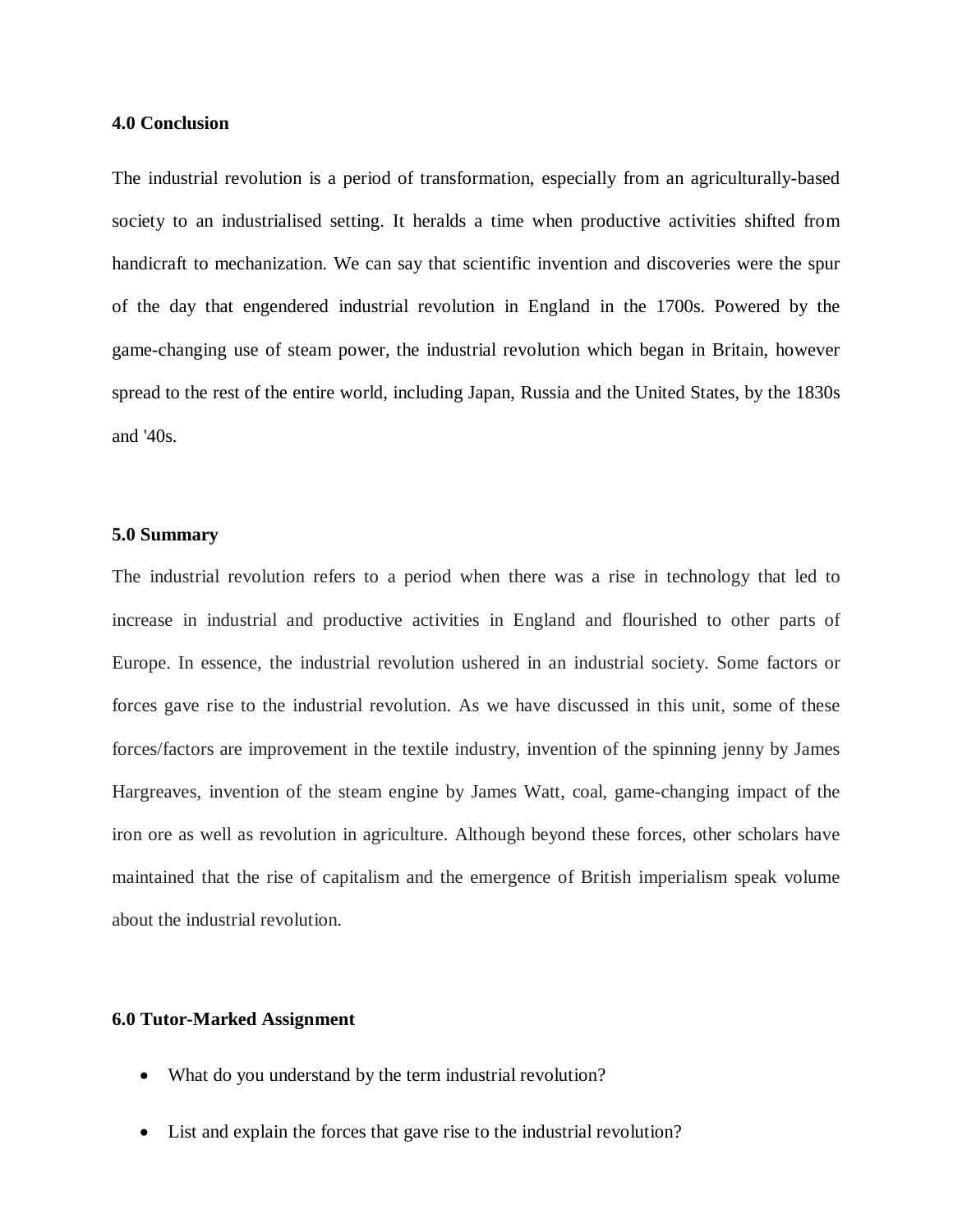### **7.0 References/ Further Readings**

- Evans, C. & Ryden, G. (Eds.) (2005). The Industrial Revolution in Iron: The Impact of British Coal Technology in Nineteenth Century Europe. Routledge.
- Foundations of Western Culture (2016). The Beginning of Industrialisation in Britain. http://foundations.uwgb.org/cause-and-effect/
- Girigiri, B. K. (1999) Industrial organizations: A sociological perspective. Owerri, springfield Publishers.
- Komlos, J. (1990). Nutrition, Population Growth, and the Industrial Revolution in England. Social Science History. 14(1), pp. 69-91.
- Nardinelli, C. (2020). Industrial Revolution and the Standard of Living. https://www.econlib.org/library/Enc/IndustrialRevolutionandtheStandardofLiving.html
- O'Brian, P.K. (1977). Agriculture and the industrial revolution. The Economic History Review, New Series. 30(1), pp. 166-181.
- Westrich, K. (2017). From farm to table, across four industrial revolutions. KnowledgeWorks September 29. http://knowledgeworks.org/resources/farming-industrial-revolutions
- Wilde, R. (2020). Population Growth and Movement in the Industrial Revolution: How Britain Was Changed by the Industrial Revolution.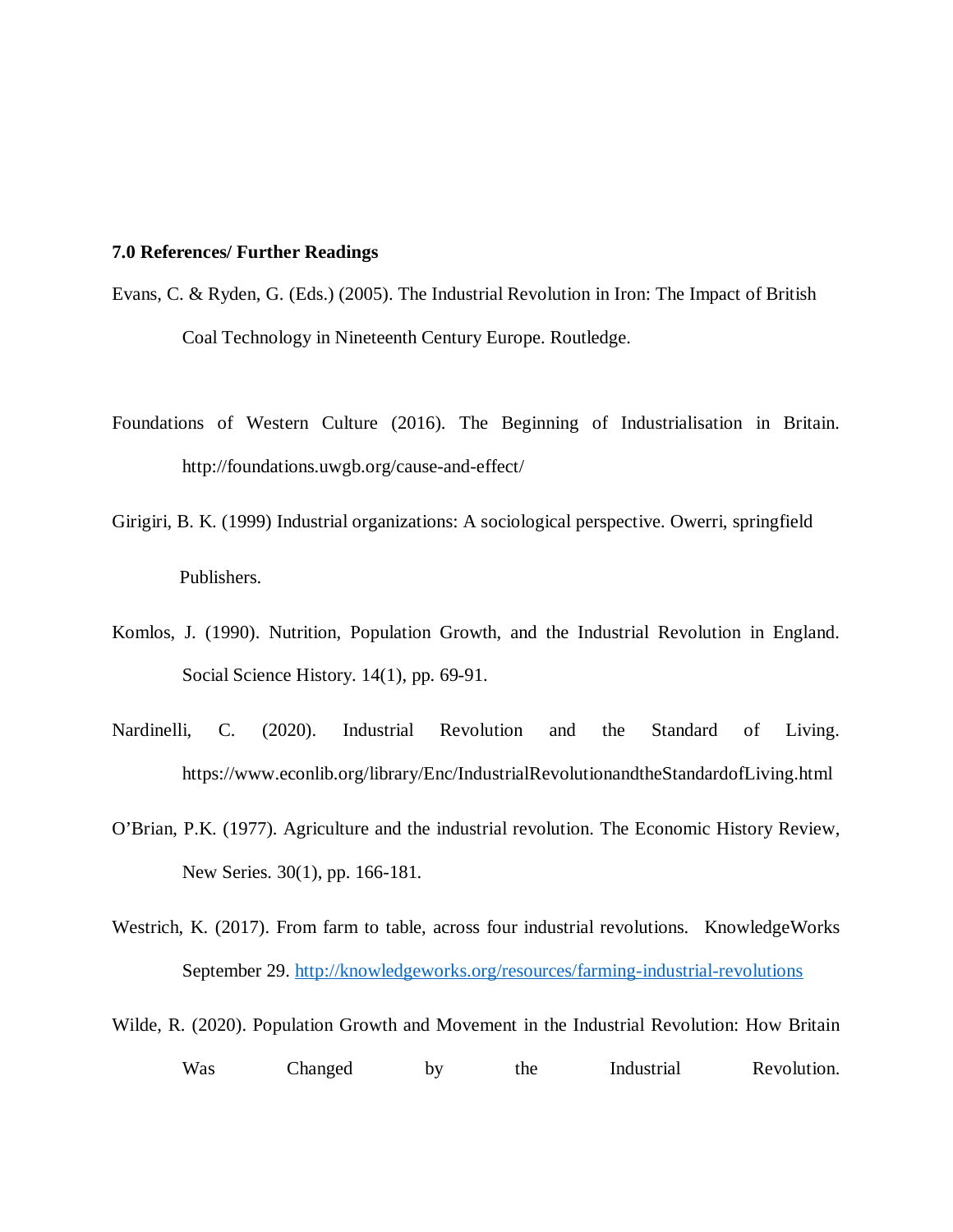https://www.thoughtco.com/population-growth-and-movement-industrial-revolution-12 21640

Schumpeter, J. A. (1934). "The Theory of Economic Development: An Inquiry into Profits, Capital, Credit, Interest, and the Business Cycle (Vol. 55)." Transaction Publishers.

**UNIT 4:** IMPACTS OF THE INDUSTRIAL REVOLUTION

**CONTENTS** 

1.0 Introduction

2.0 Objectives

3.0 Main Content

3.1 Impacts of the industrial revolution

4.0 Conclusion

5.0 Summary

6.0 Tutor-Marked Assignment

7.0 References/ Further Readings

### **1.0 Introduction**

The industrial revolution that took place in England and by extension flowed to other European countries and was a great milestone of the era. In academic space it is usually classified as the first industrial revolution. This is so because after that era, going forward the world has experienced further industrial revolutions that also revolutionized how things were actually done in the past. In this unit we will take a quick look at the associated impacts of the first industrial revolution on the English society and of course the entire Europe and the world.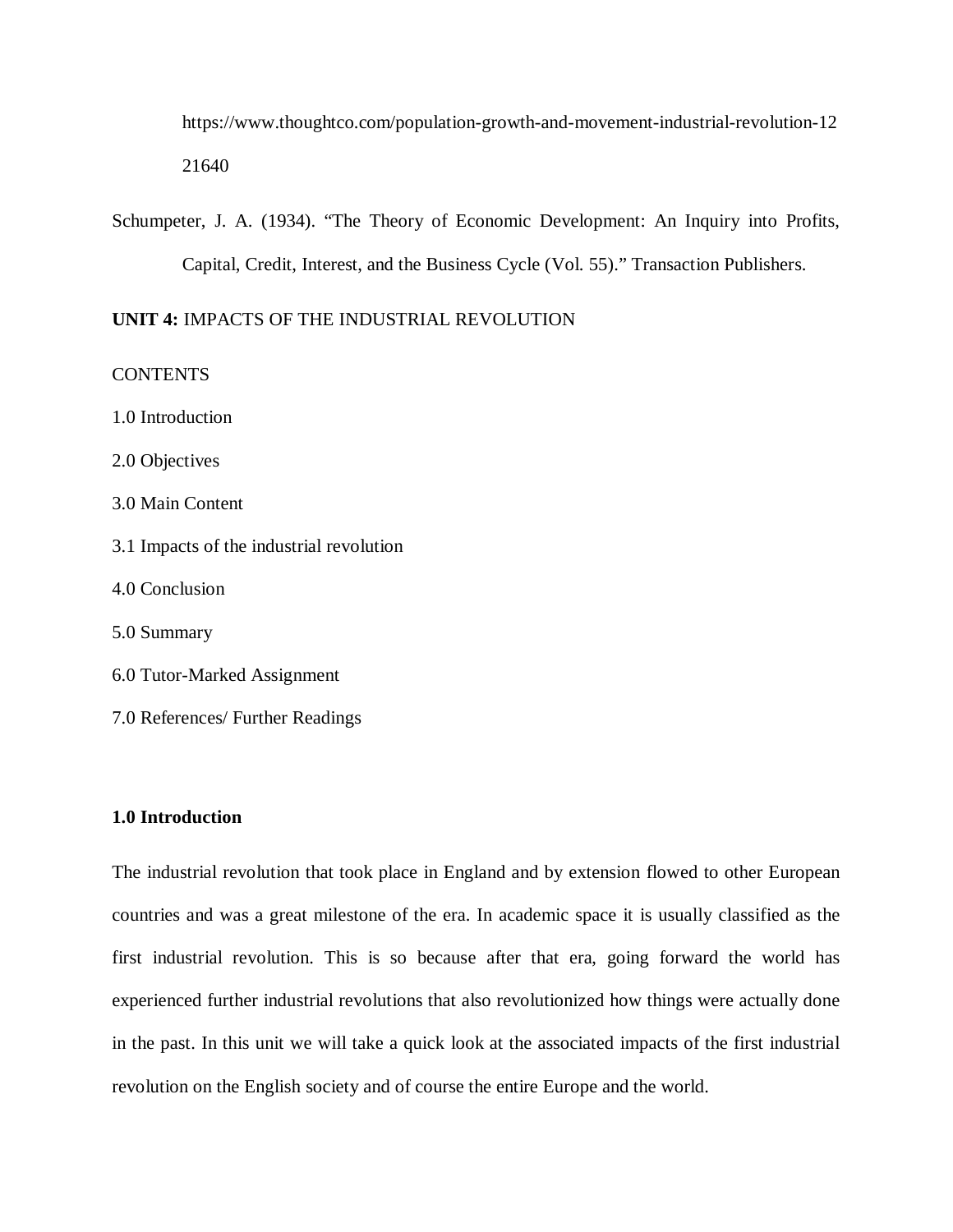### **2.0 Objectives**

At the end of this unit, the students should be able to

identify and explain the various impacts of the industrial revolution

### **3.0 Main Content**

#### **3.1 Impacts of the industrial revolution**

The industrial revolution as we have already mentioned in previous unit took place in England. It is usually referred to as the technological innovations that took place in Europe, especially England between 1760–1830. The industrial revolution however involves the substitution of human energy with machines or inanimate sources (Sima et al. 2020; Stern & Kander, 2012; Girigiri, 1999). What that means is that technological innovations facilitated work. There are some impacts that can be deduced from the industrial revolution. We will look at few of them as below.

### **1) Modern working class**

Prior to the industrial revolution, as we saw in both the pre-industrial mode and the early forms of industry, production or industrial activities were carried out at homes or at family workshops. Families worked for no one but themselves. As we earlier mentioned, in these periods production indeed was for-use and not-for-exchange. As such there was no commercialisation that would have required a critical mass of wage-earners. However, with improvements in technology signifying the industrial revolution, a mass of people was created without ownership of any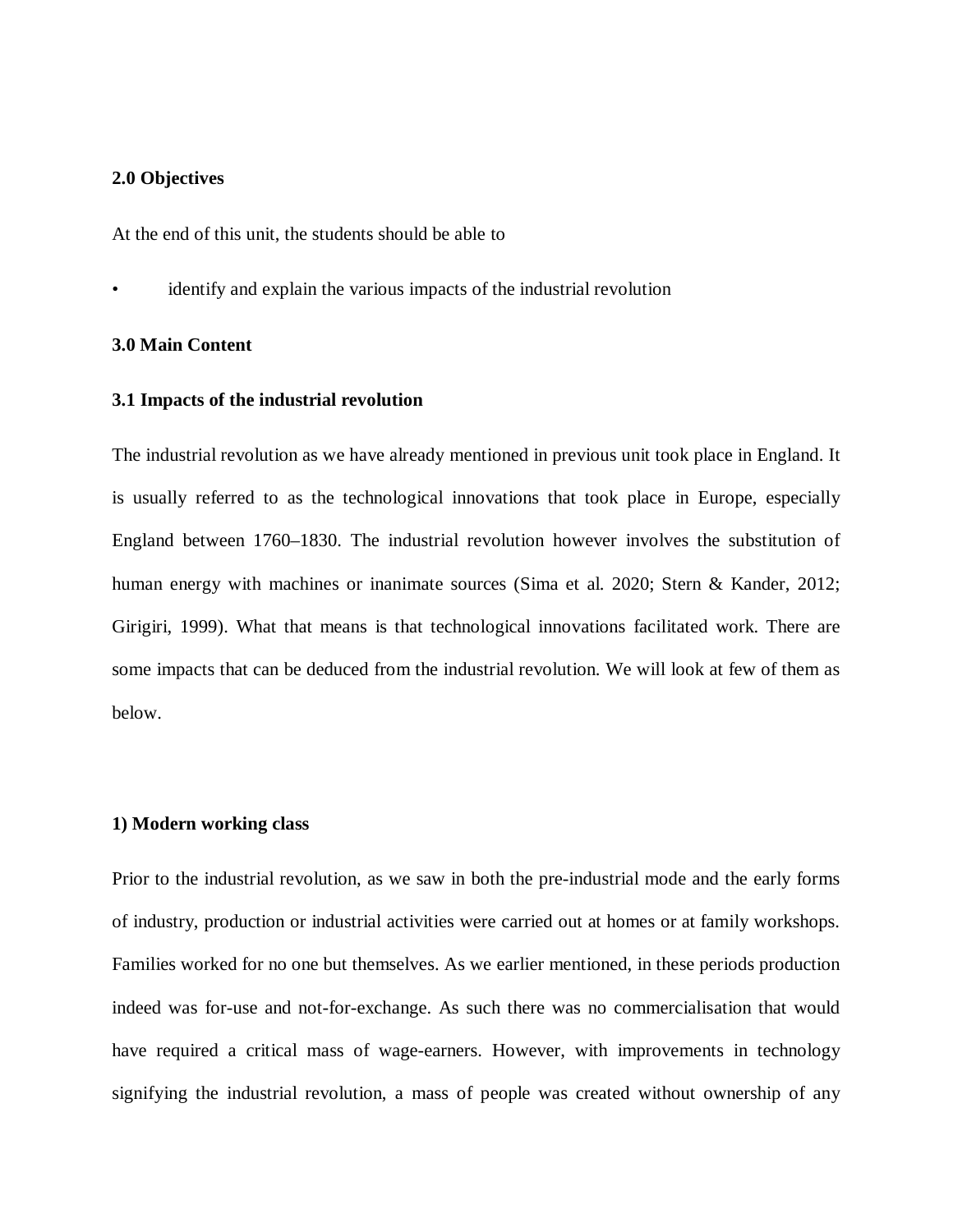implement of their own, they had to work to earn a living. This marks the birth of modern working class (Nardinelli, 2020).

### **2) Increased productivity**

The industrial revolution gave rise to increased production of goods and services. As opposed to previous times, the invention of the spinning Jenny as well as the steam engine and iron ore facilitated productive activities in every dimension. The volume of cotton that was produced in certain period in the industrial revolution is on record.

#### **3) Extensive specialization**

This is also known as division of labour. Meaning, one person or one worker does not do all the work, rather he or she does a little part, and another person does another and in so doing becomes a specialist in that little aspect of work. The extensive specialization of task is associated with the introduction of machines into work. Some scholars, especially Karl Marx argued that with division of labour the worker is deskilled by the use of machines. Division of labour encourages specialization of task; each one will focus on his or her own area and close out the task. This way, the productive capacity of each wage-earner can be calculated and measured.

### **4) Extensive urbanisation**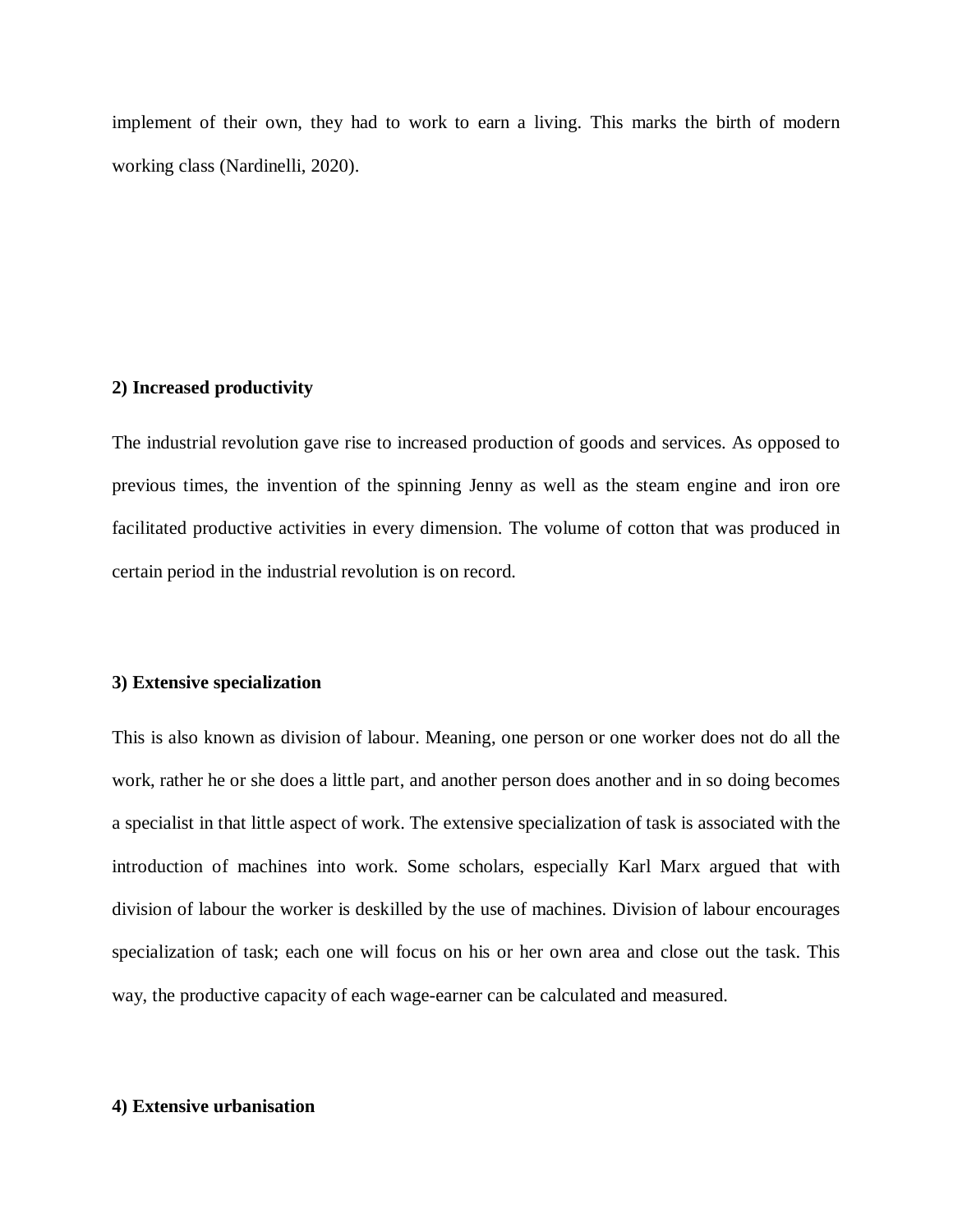Prior to the industrial revolution, population was concentrated in the rural areas. This is so because agriculture was the bane of economic life, and this practically took place in the rural areas. The emergence of advance technology provoked improvement in productive activities which now became concentrated in cities. Although there were cities, like Mesopotamia before the industrial revolution, but such cities were rather very few. With the industrial revolution, urban centres began to emerge extensively. Which eventually attracted people out of the rural areas to the newly emerged cities for work.

### **4.0 Conclusion**

With industrial revolution, human energy was substituted with machines, leading to variegated improvements. The industrial revolution of the early  $18<sup>th</sup>$  century caused a lot of changes in the society. With technological improvement, work became simpler and faster leading to increased number of people qualified as the working class. Today, workers all over the world understand that the history of modern times is pretty much tied to the industrial revolution of 1760 – 1830s.

### **5.0 Summary**

The industrial revolution brought a lot of changes, which we call impacts. Some of these impacts include a modern working class, Extensive specialization, increased productivity, and extensive urbanisation.

### **6.0 Tutor-Marked Assignment**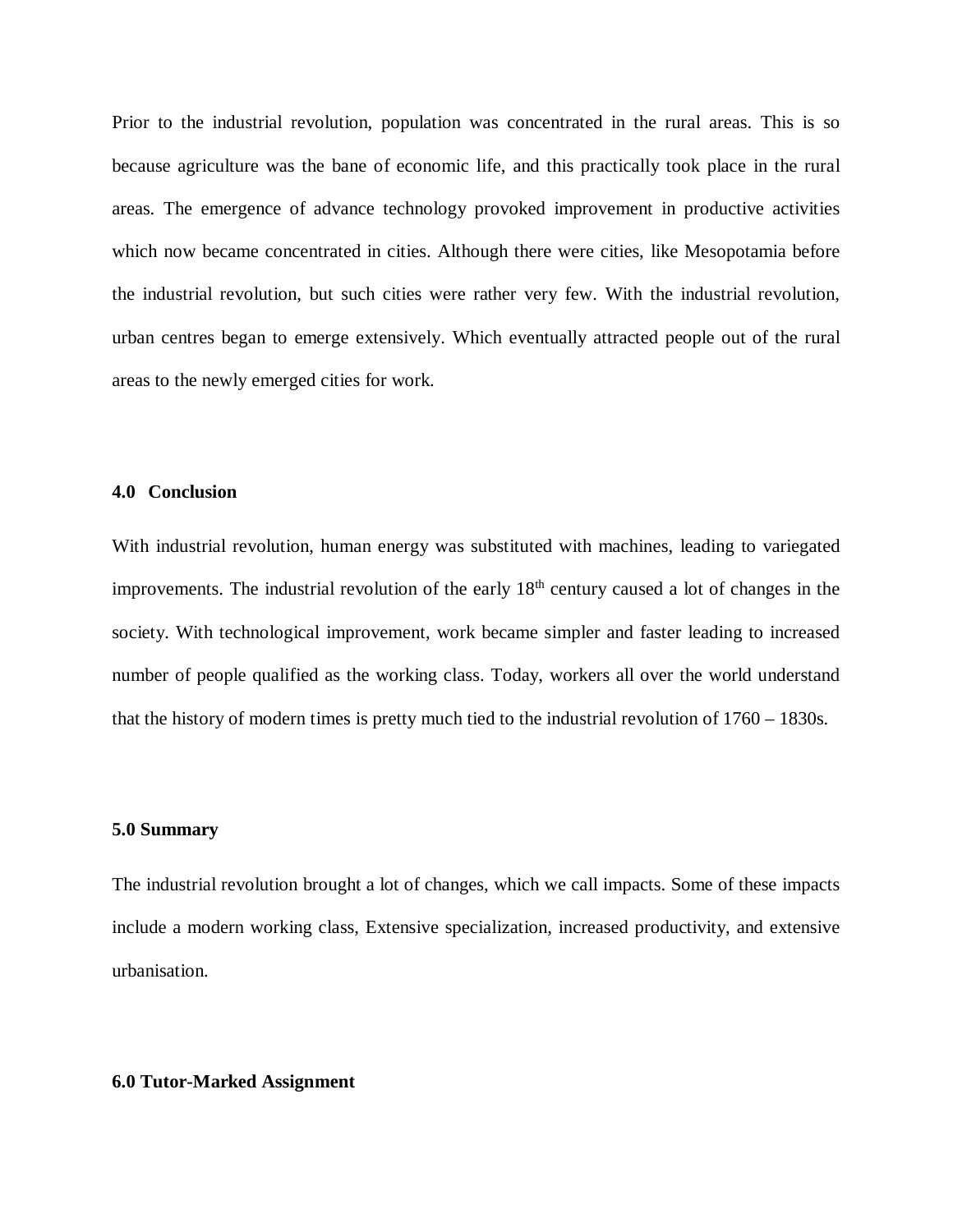• Mention and discuss four major impacts of the industrial revolution?

### **7.0 References/ Further Readings**

- Nardinelli, C. (2020). Industrial Revolution and the Standard of Living. https://www.econlib.org/library/Enc/IndustrialRevolutionandtheStandardofLiving.html
- Sima, V.; Gheorghe, I.G.; Subi´c, J. & Nancu, D. (2020). Influences of the Industry 4.0 Revolution on the Human Capital Development and Consumer Behavior: A Systematic Review. Sustainability Review. Multidisciplinary Digital Publishing (MDPI). ·https://www.mdpi.com/2071-1050/12/10/4035/pdf
- Stern, D.I. & Kander, A. (2012). The Role of Energy in the Industrial Revolution and Modern Economic Growth. The Energy Journal, 33(3), pp. 125-152.

### **MODULE 2:** THEORIES OF INDUSTRIAL DEVELOPMENT

## **UNIT 1**: CLASSICAL THEORIES OF INDUSTRIALISATION (MERCANTILISM, ADAM SMITH, MAX WEBER)

### **CONTENTS**

1.0 Introduction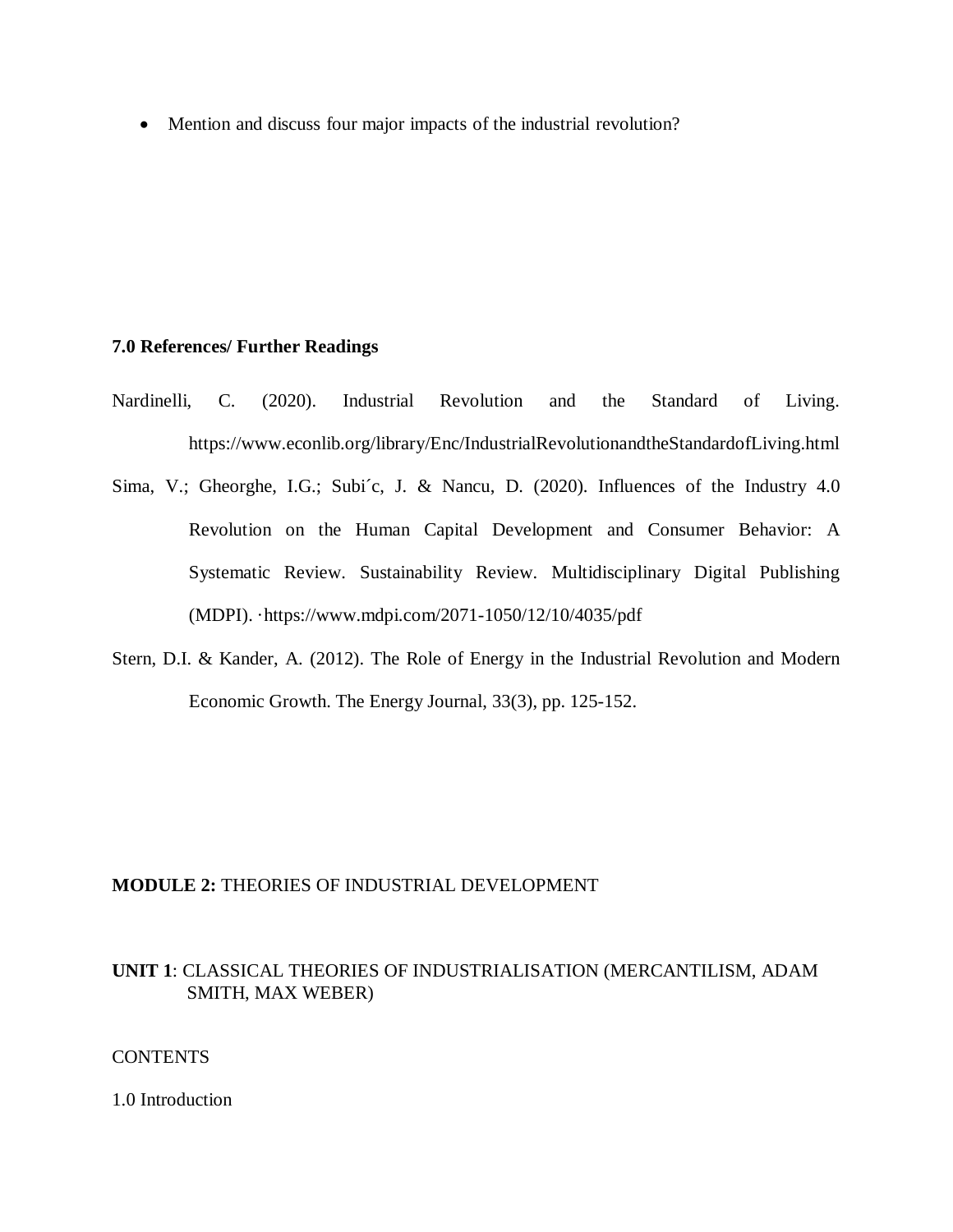| 2.0 Objectives                               |
|----------------------------------------------|
| 3.0 Main Content                             |
| 3.1: Classical theories of Industrialisation |

3.2: Mercantilism

- 3.3: Adam smith
- 3.4: Max weber
- 4.0 Conclusion
- 5.0 Summary
- 6.0 Tutor-Marked Assignment
- 7.0 References/ Further Readings

### **1.0 Introduction**

When the notion of classical theories is mentioned, one thing that should come to our minds as students is that we are simply referring to traditional theories. These are theories that predates contemporary times. These traditional theories are the foundation upon which contemporary theories hinges on. In module two, we will be examining theoretical backgrounds to the understanding of industrialisation. In unit one, our focus will be to examine the classical theories. We will look at mercantilism, Adam Smith and Max Weber's contributions.

### **2.0 Objectives**

At the end of this unit, the student should be able to;

• Explain the meaning of mercantilism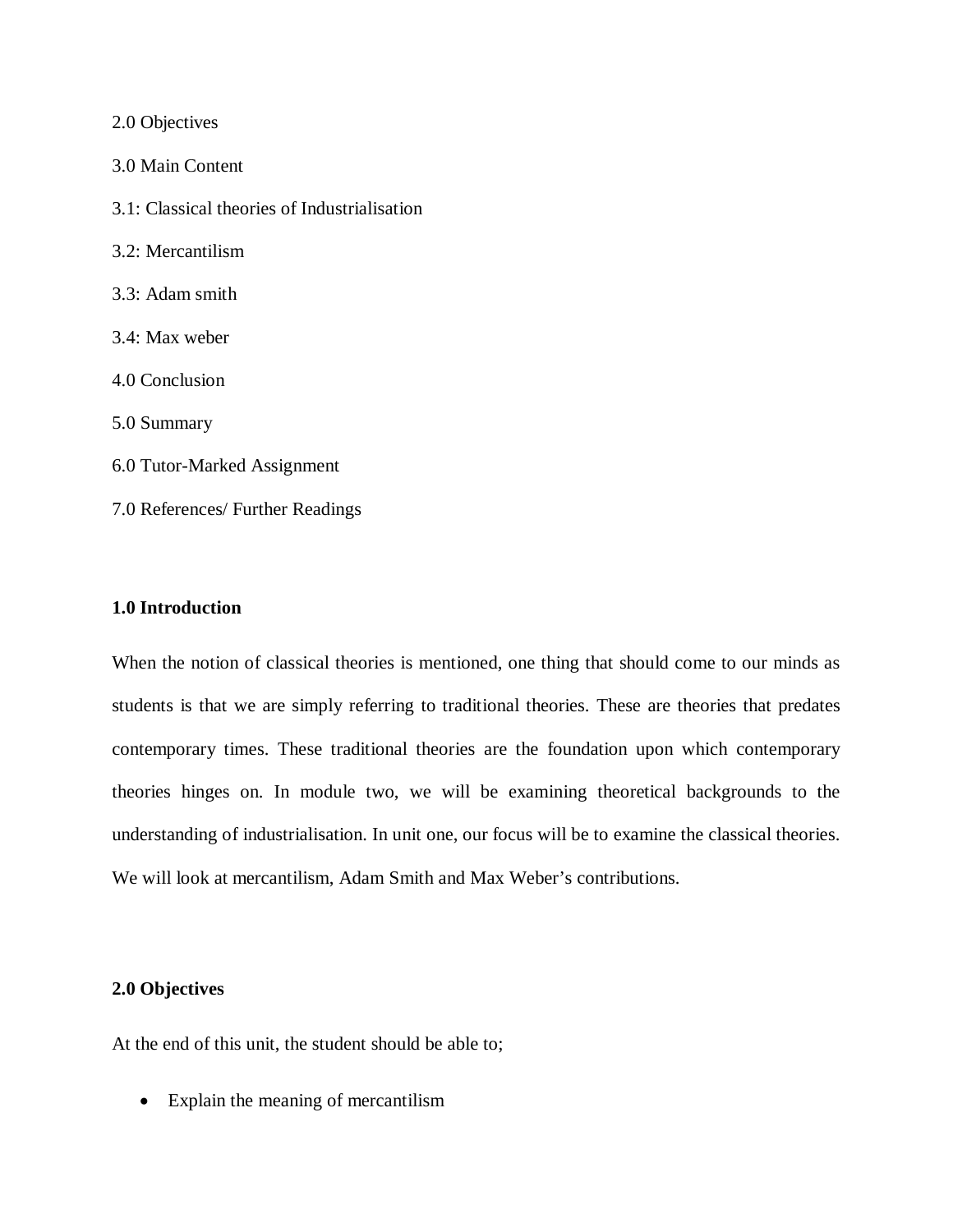Explain Adam Smith's and Max Weber's theories of industrialisation

### **3.0 Main Content**

### **3.1 Classical theories of industrialisation (Mercantilism, Adam Smith, Max Weber)**

The development of Industrialisation overtime has been explained differently by different scholars. The basis of the arguments and the focus as it were is what we dive into. Let's look at these accordingly.

### **3.2 Mercantilism**

Mercantilism emerged as a result of the feudal mode coming to a closure. It was a move away from the agricultural system to a different economic base. Basically, it emerged as a result of new knowledge gained by man in the society, and this is what Mokyr (2003) calls "the Industrial Enlightenment."

In the early  $16<sup>th</sup>$  century, the preoccupation of most countries especially European countries was how to expand and energise their economies against that of any other country. The strategy then was to be involved in sponsoring private businesses or private explorations. Now, the word mercantilism emanates from the Latin word – mercāns, which ordinarily means buyer. In order words, mercantilist were buyers who traveled far and wide exploring opportunities. The mercantilist believed that wealth was somehow fixed, therefore it behooves a country or nation to locate such wealth and extract it. Hayes (2021) maintains that mercantilism as a theory placed emphasis on the notion that nations should sell their goods to other countries while buying nothing in return. In order words, increased exportation of own goods as opposed to a "No" importation from other countries.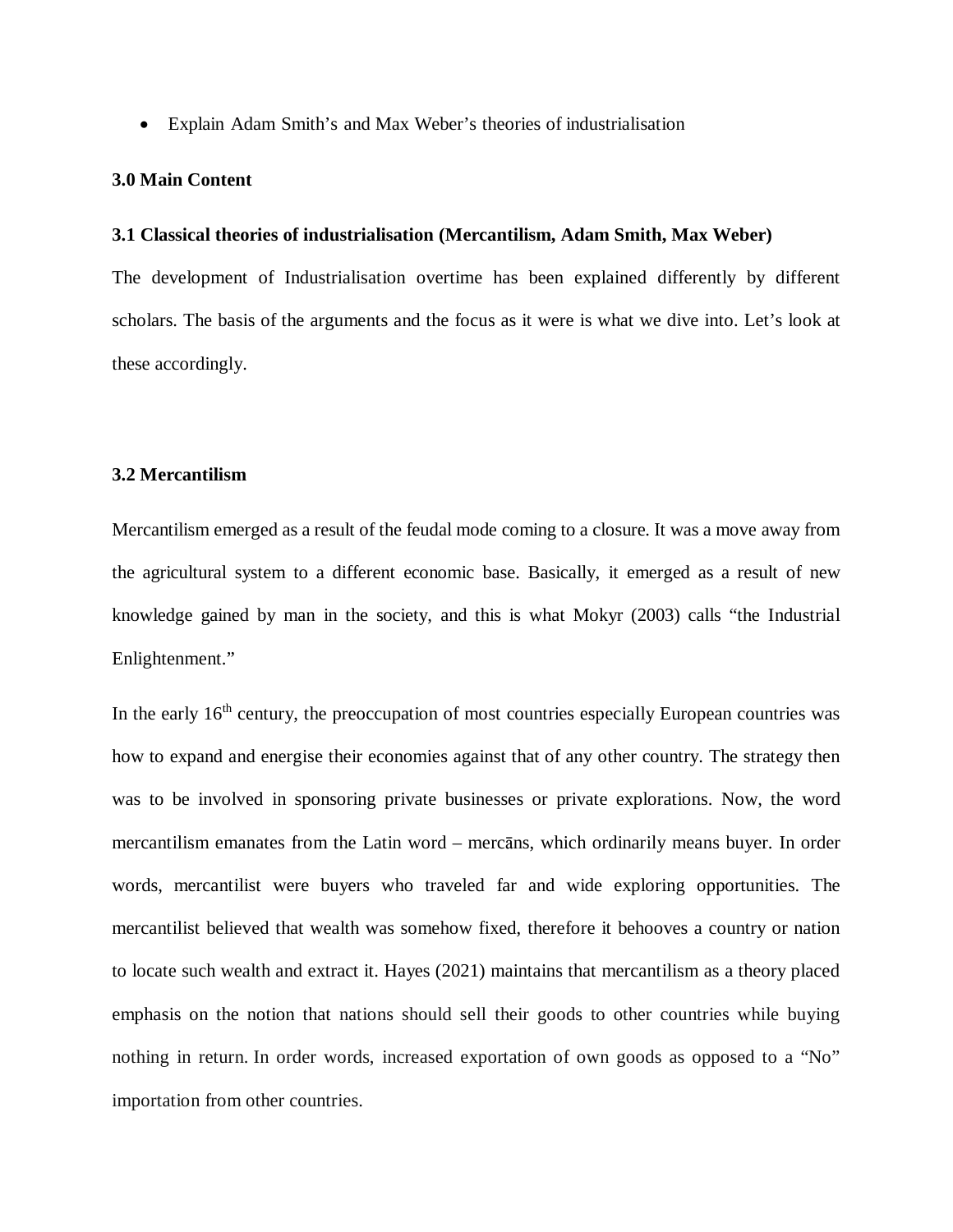Therefore, mercantilism can be viewed as an economic system centered on the belief that a government can make a nation practically prosperous by regulating trade and using tariffs and other protective measures to achieve a balance of exports over imports. In a word, this entails the fact that a country wants to sell more goods than they purchased from any other country. For instance, England required export markets to grow its improving cotton textile industry, but it was confronted by shortage of land to produce raw cotton (Nihar, 2020; Lahaye, 2008). England took advantage of the transatlantic African slave trade and surplus plantations of the New World with its mercantilist trade restrictions to accumulate huge capital that also helped England ease its limited land resource pressure. With the discovery of America, Britain used the opportunity to raise the mercantilist system to a degree of grandeur which was ordinarily never in sight. England's protectionist measures in the triangular Atlantic trade brought about a real boom to its cotton textile production and hence to its industrialisation. The question is how did mercantilism encourage industrialisation? It encouraged industrialisation through the creation of monopolistic trading companies. Examples of such companies are, the East India Company and the French East India Company. As Sanderson (1988) stated, these companies were granted trade monopolies to plunder territories and bring back the profits home. By 1602, the Dutch Indian company emerged and had trade monopoly over the Far East, thus leading to various conflicts between England and the Netherlands. This led England to impose taxes on imported French and Dutch goods especially fabrics.

Generally, mercantilism was the early form in which capitalism operated in the early seventeenth century Europe. It spurred industrialisation through monopolistic tendencies whereby companies were given licenses to trade across region on the behest of the government, with a view to conquer and dominate other countries in the trading space.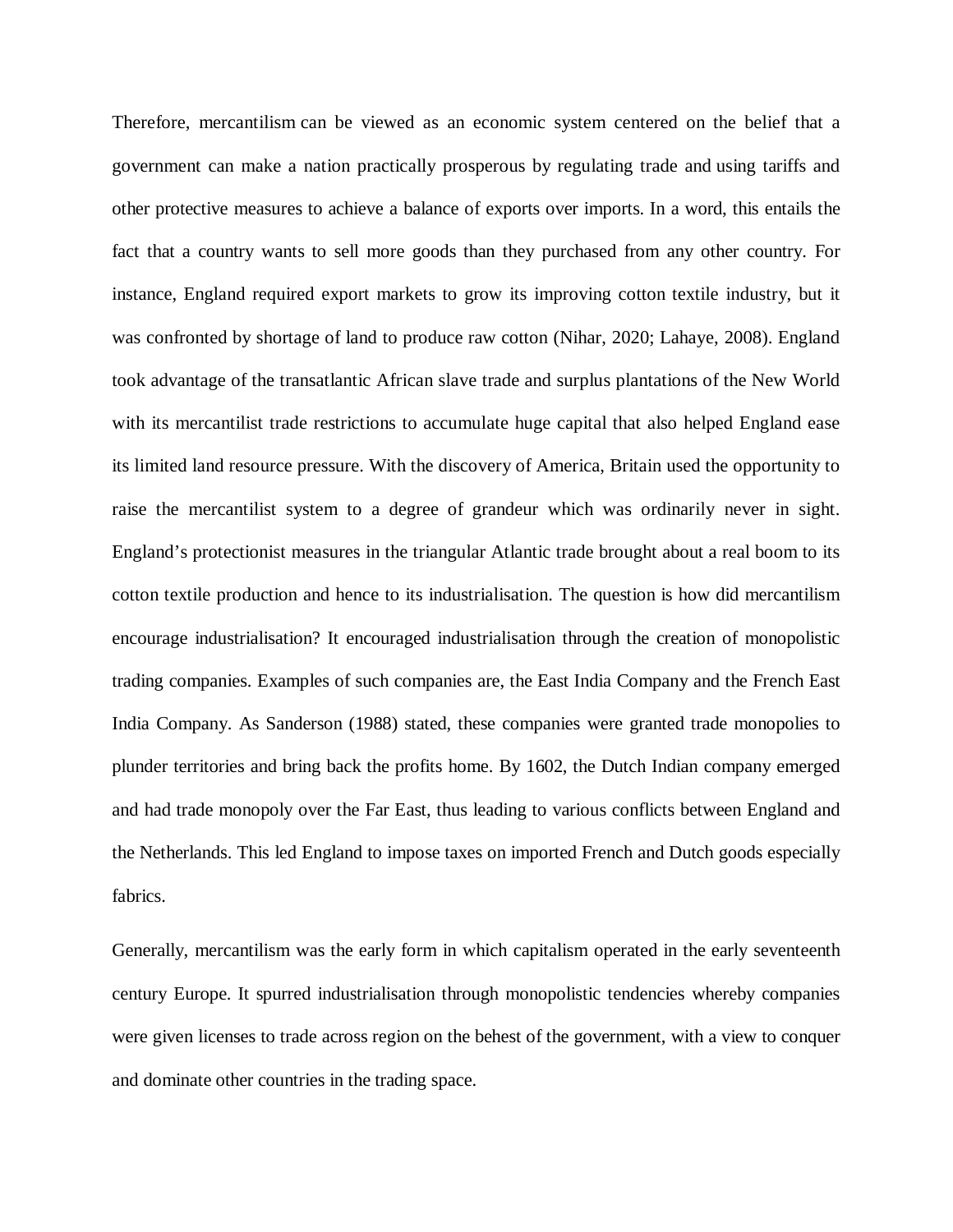#### **3.3 Classical theory of Adam Smith**

Adam Smith's famous work is known as the *Wealth of the Nations*, which was published same year the American declaration of independence took place - 1776. Adam Smith was never in support of mercantilism as an economic system that enabled the wealth of a nation. He rejected the primary tenets of mercantilism (export as against import) and rather argued that the division of labour and the market process allows for, and are the major forces or rationale behind economic growth or greater industrialisation. He frowned at a system or economic system that restricted importation of goods and services but encourages export. To him this was unnecessary and a source of conflict between nations. However, at the time, this system dominated Western European economic thought and policies from the sixteenth to the late eighteenth centuries. Mercantilism held that wealth was fixed and finite, and that the only way to prosper was to reserve gold and tariff products from abroad (Hayes, 2021; Hanley & Paganelli, 2014).

By nature, mercantilism was a discouragement to economic growth that would attract wealth for any country under its web. No matter the fact that some countries as at the time of the mercantile era profited, Smith is of the view that all countries could have profited better without rancour. To Smith, where there is division of labor in an economy and a free market, would naturally underscore a web of mutual interdependencies that promotes stability and prosperity through the market mechanism. By free market, Adam Smith was referring to a system where government does not interfere with restrictions. Meaning everyone can prosper where each concentrate on the production of his own goods and services but opens the door to both import and export. That would enhance comparative advantage. Finally, Adam Smith's classical theory as an opposition to mercantilism encouraged specialization and discouraged protectionism as mercantilism did. Rather opted for states to look inwards and trade goods they had competitive advantage over whilst importing the otherwise. This way wealth would come to nations, and industrial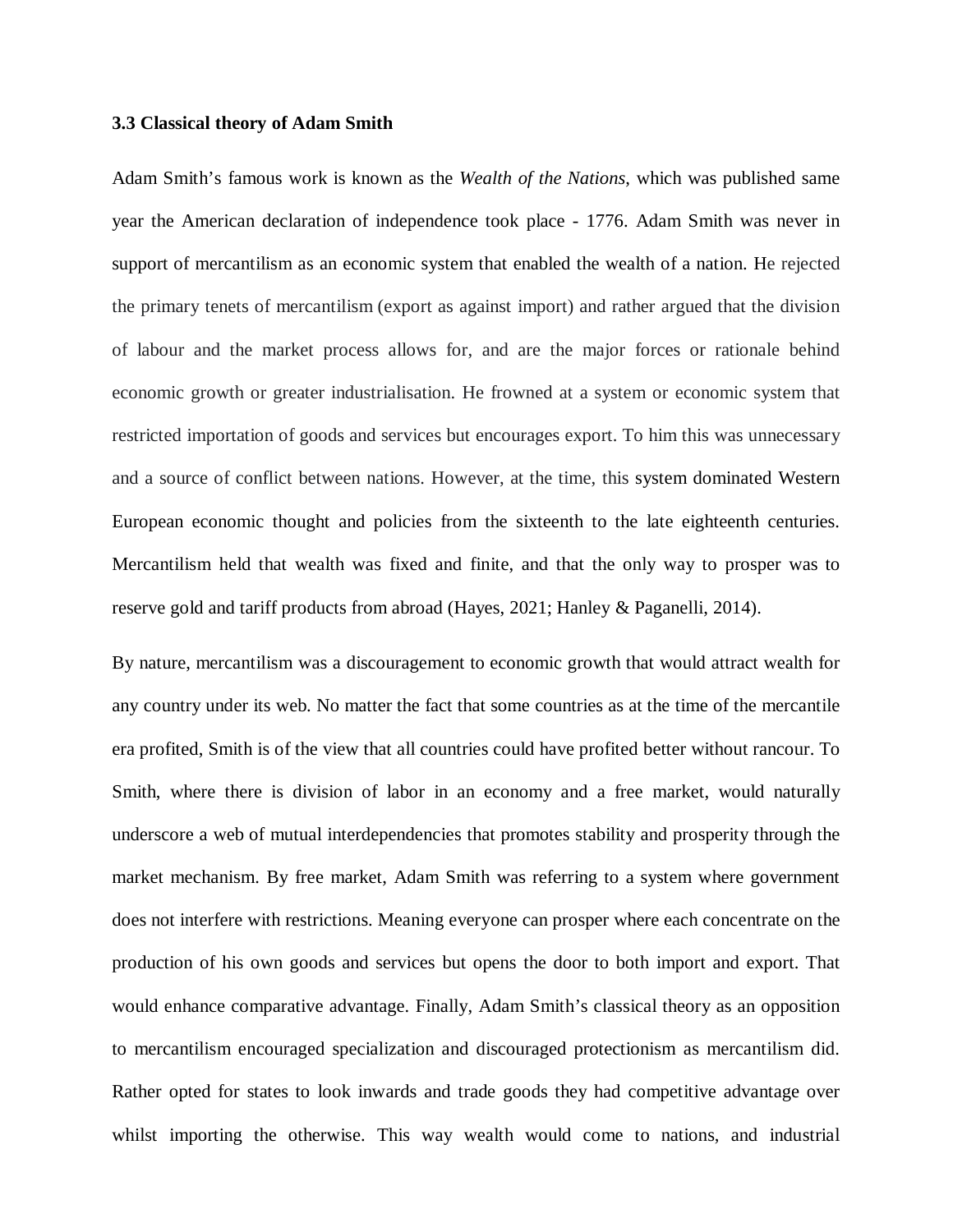development would be swift. In the final analysis, Adam Smith's basic interest was to see governments jettison protectionism in the manner of removing tariff and taxes and give way to free-market principles by keeping taxes low and allowing free trade across borders. He pointed out that tariffs and other taxes only succeeded in making life more expensive for the people while also stifling industry and trade abroad (Hayes, 2021). Thus, his theory became the bane of economic growth and enhanced greater industrialisation.

### **3.4 Max Webber**

As we have seen with Adam Smith, the concern about theorization is on how industrialisation comes about. Going by what we have discussed above, obviously with division of labour and a free market that entails competitive advantage countries gain economic advantages and experience industrial development. Max Weber saw things differently, as such his theory is hinged on religion and a rational system or government. What that means is that Weber believed that industrialisation was the resultant effect of a growing influence of rational ideas which, in turn, led to the bureaucratization of society.

That is, industrialisation is connected with the application of reasoned and logical thought to problems of everyday life. The question that comes to mind as asked by Brown & Harrison (1978) is, what then is rationality and what constitutes the process of rationalisation? Weber used the concept, rationalisation, to form a bridge linking together a series of developments which he saw as leading to industrial capitalism. With rationalization it means that social behaviour had changed, and reason was critical. Man, no longer looked to explanations that were backward, rather how to power progress with actions that were clear and profitable.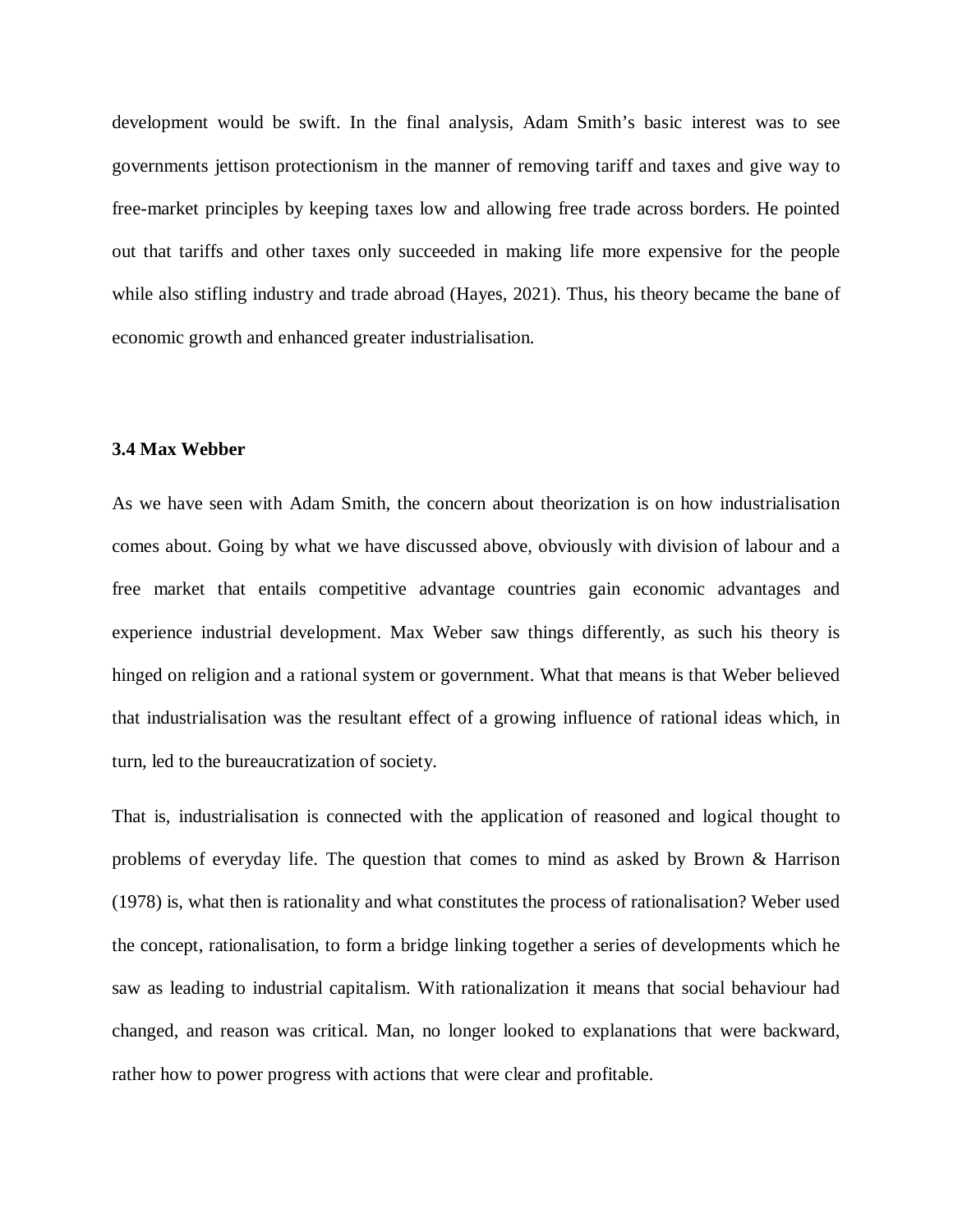However, to really understand Weber's thesis on rationality or rationalization, and his argument that religious affiliation affected the willingness of people to engage in capitalist enterprises. We take a quick step to his seminal work, T*he Protestant Ethic and the Spirit of Capitalism.* Here, in this work, Weber emphasized that a kind of rationality that came into existence and provoked capitalism, or industrialisation is 'the protestant ethic'.

What is the protestant ethic? The protestant ethic was associated with the Calvinist branch of Protestantism, they offered a doctrine that seemed somewhat away from the ordinary protestant doctrine. Calvinism promoted a rather more individual approach to gaining salvation. The ethic emphasized that hard work and worldly success were promising, and it was a direct channel to salvation and a heavenly signal that one had been saved. Interestingly, this means that success in the world of business through an individual's efforts was the avenue to the eternal life. According to Weber, this new religious thinking transformed people's attitude towards the world into one emphasising greater rational control and manipulation of it, and such changed however spurred indutrialisation and economic growth. According to Sanderson (1988), as people worshiped God with a mindset of worldly success, and the rational pursuit of profit, it underscored a new economic system that engineered industrialisation. Although this according to Weber is not the only reason that spurred industrialisation, yet it was fundamental.

### **4.0 Conclusion**

Mercantilism was the early form in which capitalism operated in the early seventeenth century Europe. It spurred industrialisation through monopolistic tendencies whereby companies were given licenses to trade across region on the behest of the government.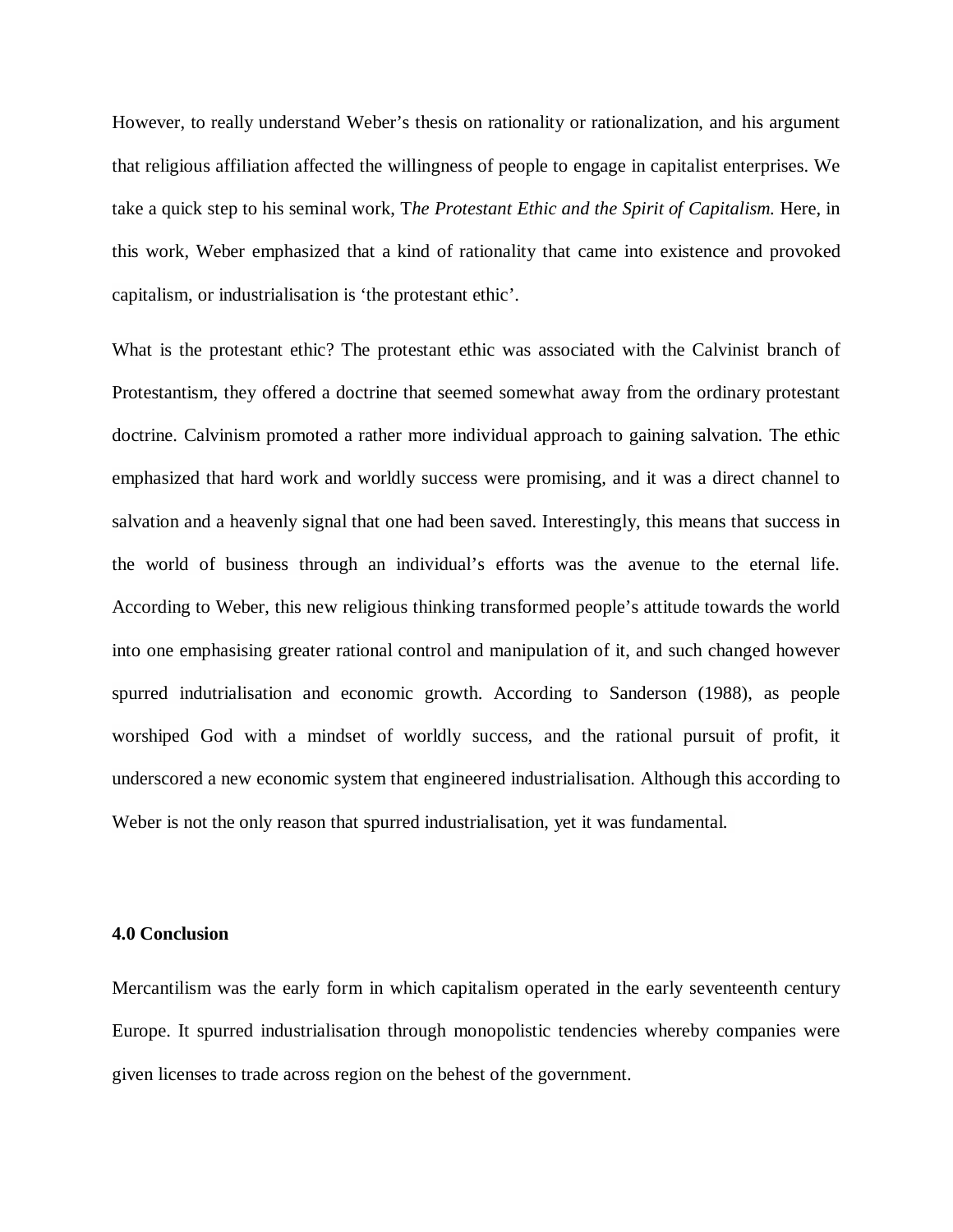Adam Smith basic interest was to see governments abandon protectionism in the manner of removing tariff and taxes and give way to free-market. He pointed out that tariffs and other taxes only succeeded in making life more expensive for the people while also stifling industry and trade abroad. Weber argued that industrial development was associated with the rise of reason especially the protestant ethic which spurred capitalist development.

### **5.0 Summary**

Classical theories of industrialisation include mercantilism, Adam Smith as well as Max Weber's theories. Mercantilism as an economic system, existed from  $17<sup>th</sup>$  century in Europe. It was a form of protective system whereby states empowered big companies with monopolistic licenses to explore and capture profits and bring it back home. It placed emphasis on exports as against importation. Although some countries profited, however it was problematic as it led to various confrontations and wars. Adam Smith kicked against such a system and proposed a free-market system where countries would have comparative advantage, leading to industrial development. Weber's classical theory centred on the impact of reason and religion especially the protestant ethic, and how it impacted industrialisation in early Europe.

### **5.0 Tutor-Marked Assignment**

- Mention and explain three classical theories of industrial development?
- How is Adam Smith's classical theory different from that of Max Weber?

### **7.0 References/ Further Readings**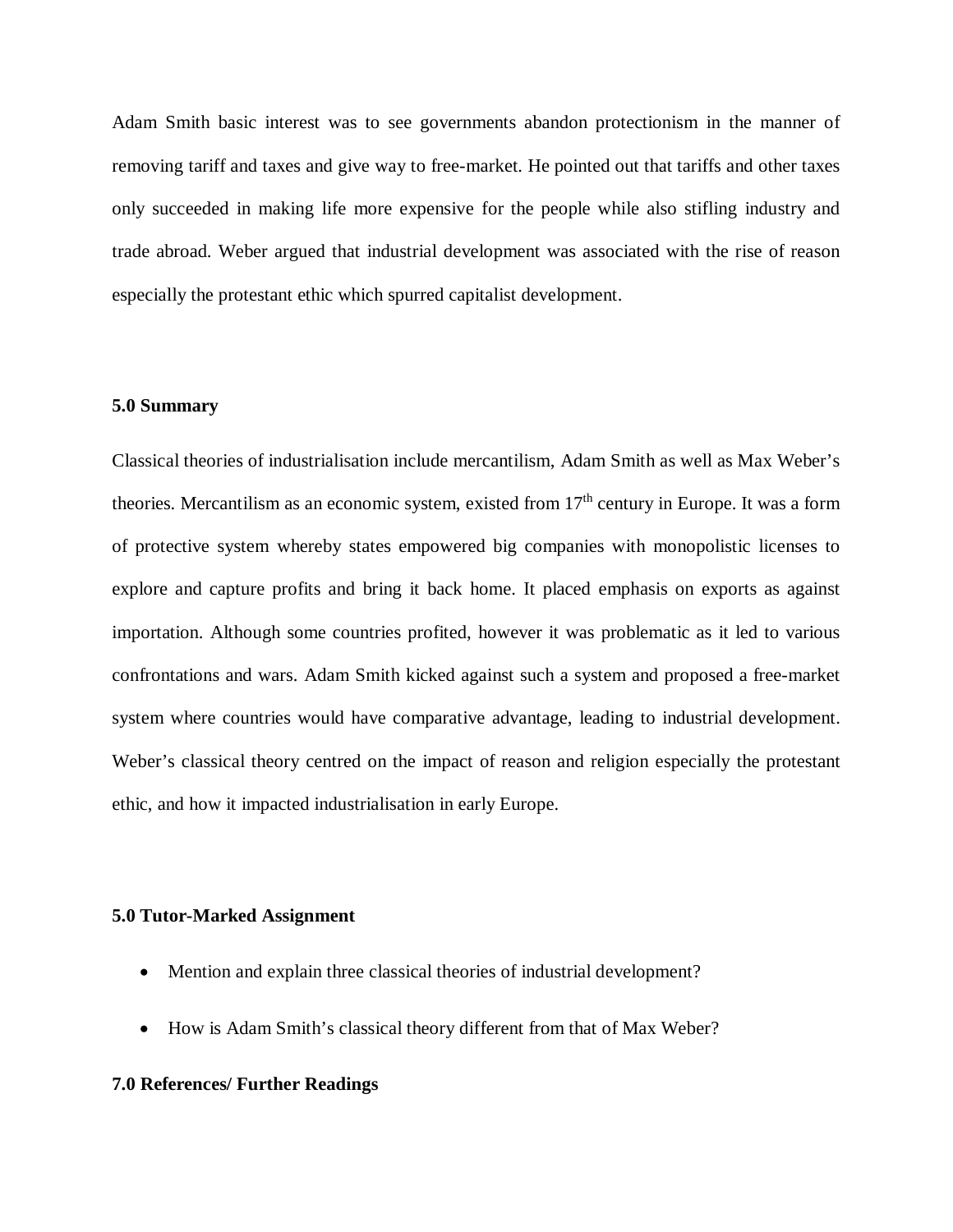- Brown, D., & Harrison, M.J. (1978) Weber, rationalisation and Western industrialisation. In: A sociology of industrialisation: An introduction. *Macmillan Business Management and Administration Series.* Palgrave, London. https://doi.org/10.1007/978-1-349-15924-6\_6
- Hanley, R.P. & Paganelli, M.P. (2014). Adam Smith on money, mercantilism and the system of natural liberty. In D. Carey (Ed.), Money and Political Economy in the Enlightenment (pp. 185-199). Oxford, United Kingdom: Voltaire Foundation.
- Hayes, A. (2021). Adam Smith and "The Wealth of Nations". Investopedia. https://www.investopedia.com/updates/adam-smith-wealth-of-nations/
- Lahaye, L. (2008). Mercantilism. EconLib. https://www.econlib.org/library/Enc/Mercantilism.html

Mokyr, J. (2003). Mercantilism, the enlightenment, and the industrial revolution. Conference on Industrial development, Stockholm. https://faculty.wcas.northwestern.edu/~jmokyr/stockholm.PDF

Nihar, T. (2020). Mercantilism to industrial revolution: Reasons for rise of the West – Analysis. EuroAsia Review. https://www.eurasiareview.com/04122020-mercantilism-to-industrial-revolution-reasons -for-rise-of-the-west-analysis/

Sanderson, S.K. (1988). Macrosociology: An introduction to human societies. Harper & Row.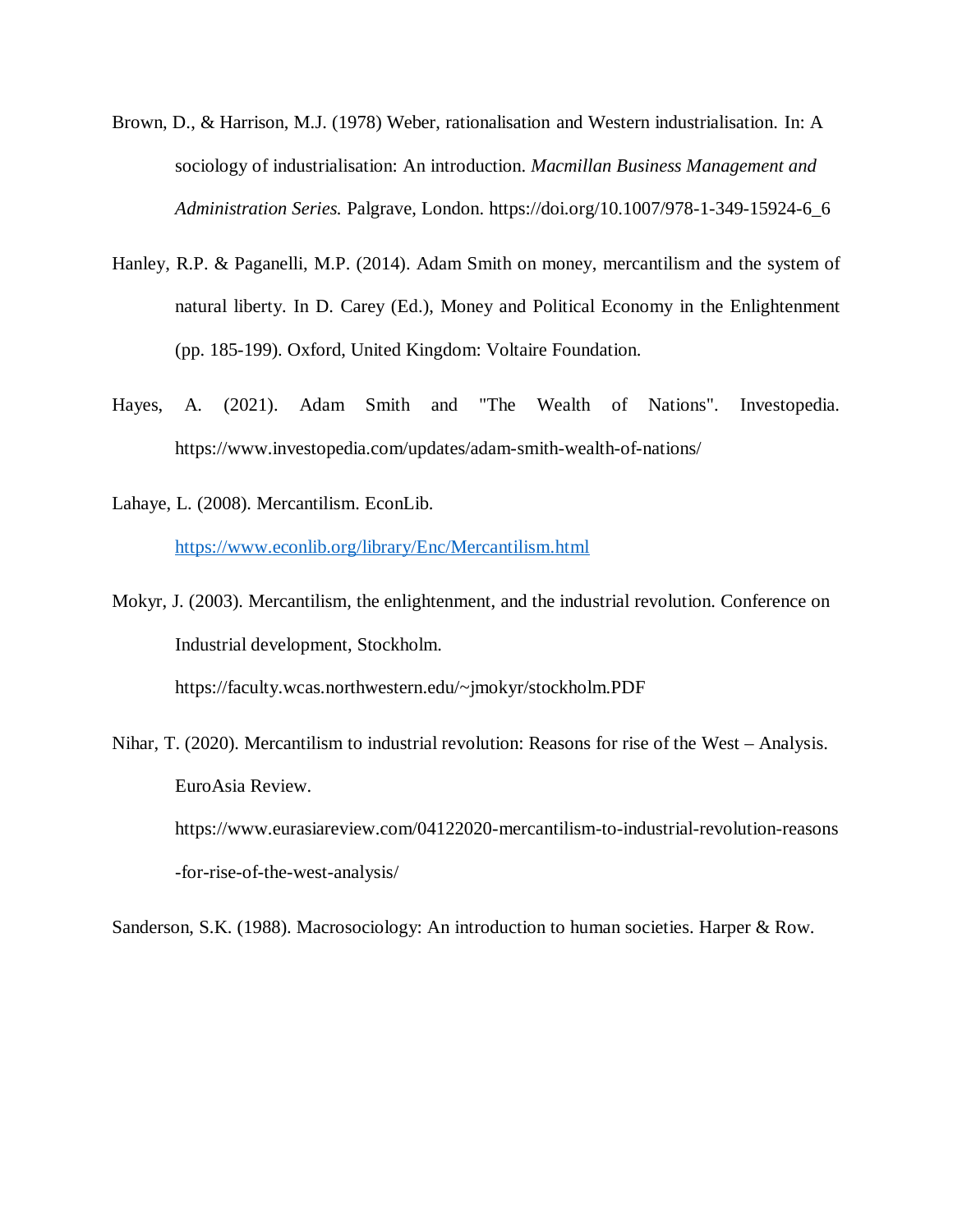# **UNIT 2:** RADICAL THEORIES OF INDUSTRIALISATION (KARL MARX, FRIEDRICH LIST, JOSEPH SCHUMPETER)

## **CONTENTS**

- 1.0 Introduction
- 2.0 Objectives
- 3.0 Main Content
- 3.1: Radical theories of industrialisation
- 3.2: Karl Marx
- 3.3: Friedrich List
- 3.4: Joseph Schumpeter
- 4.0 Conclusion
- 5.0 Summary
- 6.0 Tutor-Marked Assignment
- 7.0 References/ Further Readings

# **1.0 Introduction**

In this unit, we will be highlighting some radical theories of Industrialisation. When we talk about radical theories, we mean those theories that take a sharp departure from conventional, orthodox interpretations of reality. The term "radical theories" is also used to tag the ideas and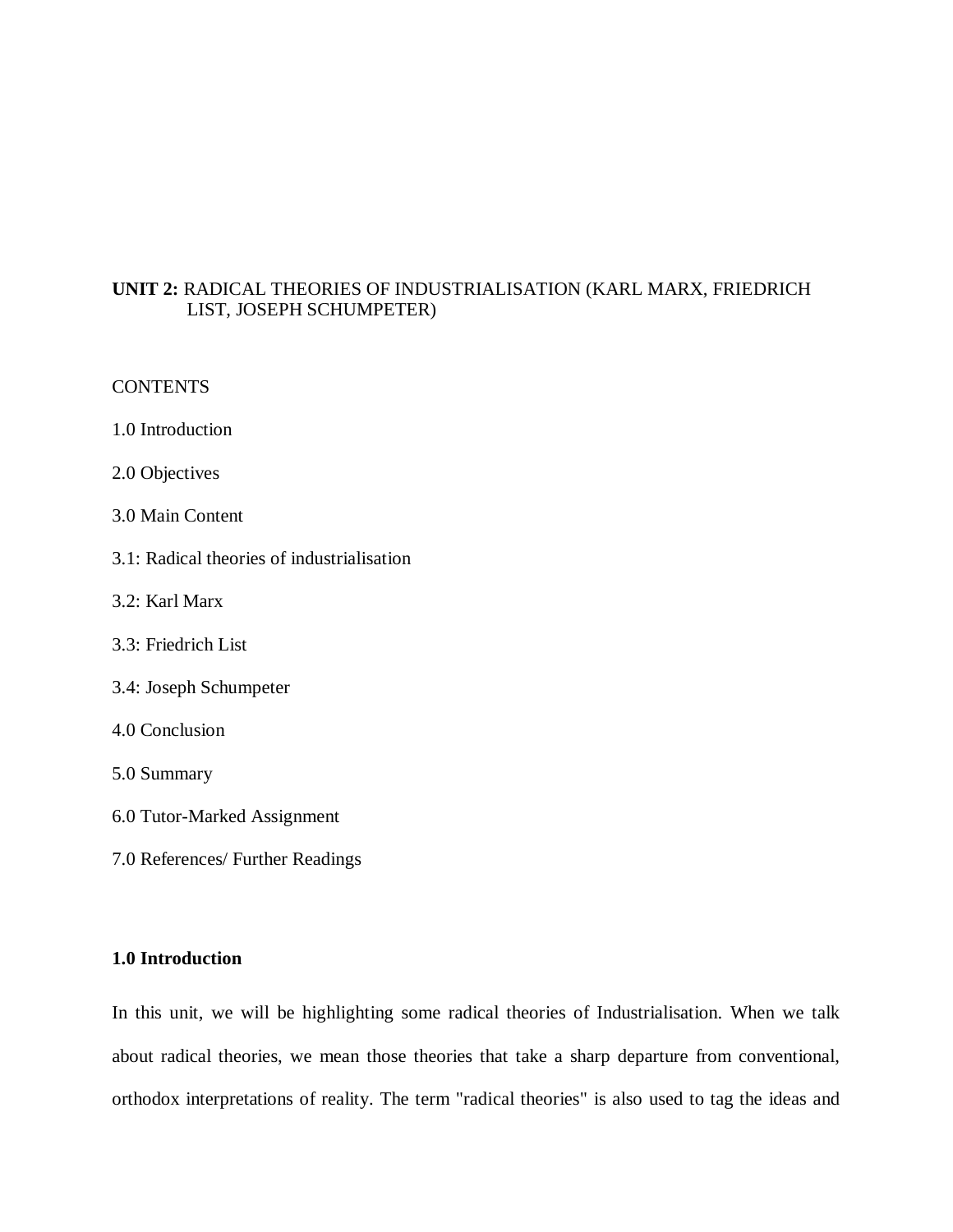works of scholars who take a rather left-wing view or perspective on social phenomena or social reality. Here we look at Karl Marx, Friedrich List and Joseph Schumpeter.

## **2.0 Objectives**

At the end of the unit, the student should be able to:

- List and discuss some radical theories of industrialisation.
- Differentiate radical theories from classical theories of industrialisation.

## **3.0 Main Content**

## **3.1: Radical theories of Industrialisation**

Numerous scholars have been identified with radical ideas as to industrialisation or capitalist development. Some of these are western scholars, and some are Asian or African scholars. In this unit our focus is to have insight into the views and or theorisation of the underlisted trio.

## **3.2: Karl Marx**

Capitalism was ushered into the productive process by the industrial revolution which marked a transition from feudalism (Heller, 2011). As with other previous societies, the industrial revolution which ushered in capitalism was largely viewed differently by Karl Marx. Although he reasoned that the industrial revolution was an integral but critical phase in the development of man, yet he viewed industrialisation as merely representing a further stage in the dehumanization of workers (David, 2016). The expectation that the industrial revolution would bring about development and prosperity for mankind was rebuked by Marx. Marx argued that the Industrial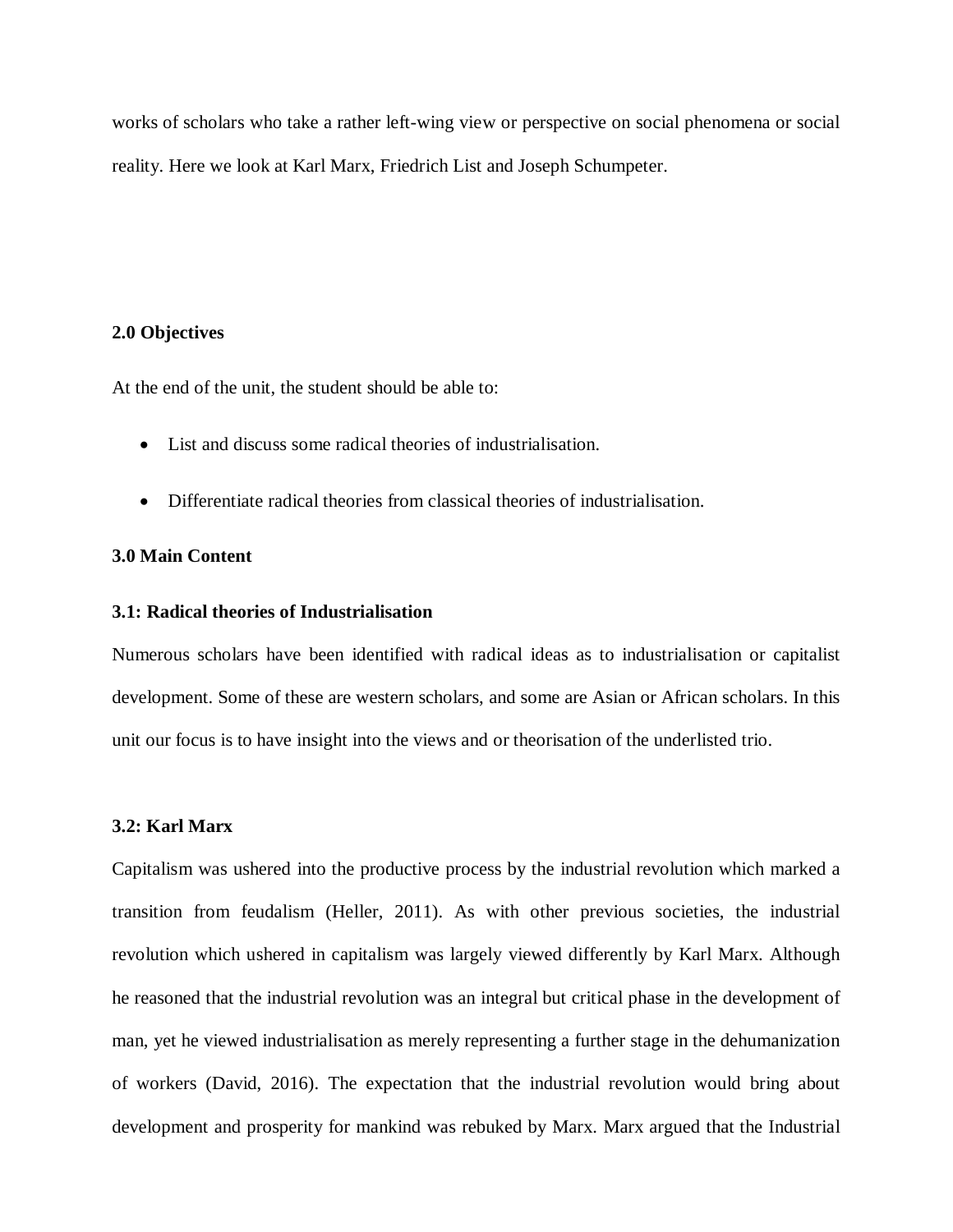Revolution had polarised the gap between the owners of the means of production and the workers even more.

He saw the industrial revolution as not emerging to solve the historical problem of exploitation, rather, that the industrial revolution had further differentiated social relations in the society. That the relations of production in the new society had created a gap between the owners of the means of production and the workers even more. Though the gulf was there between the feudal Lords and the serf, Marx posited that the industrial revolution created the bourgeoisie, which used its wealth and control over government to exploit the industrial working class. This exploitation was in the amount they were paid compared to the duration they had to work and their productive capacity.

Writing in the communist manifesto, Marx, and Engels stress that whereas this exploitation was ongoing the workers had no knowledge because they were unconscious of the exploitative social relations of production (Schaefer, 2003). However, Marx and Engels posited that this would change, when the proletariat (that is, working class), develops a class consciousness, they would rise up and overthrow capitalism and enthrone the dictatorship of the proletariat that would usher in a classless society, devoid of taskmasters or the class of the haves.

## **3.3: Friedrich List**

Friedrich List's contribution to the radical theory of industrialisation hinges on the infant industry argument. The infant industry discourse was introduced by Hamilton & Carrey from the United States (Shafaeddin, 2000). Infant industry or industries are seen as those emerging industries that are not rooted because either they are just entering the market or because they are located in countries that are emerging economically. His theory is geared towards protectionism for infant industries other than expose such industries to free trade.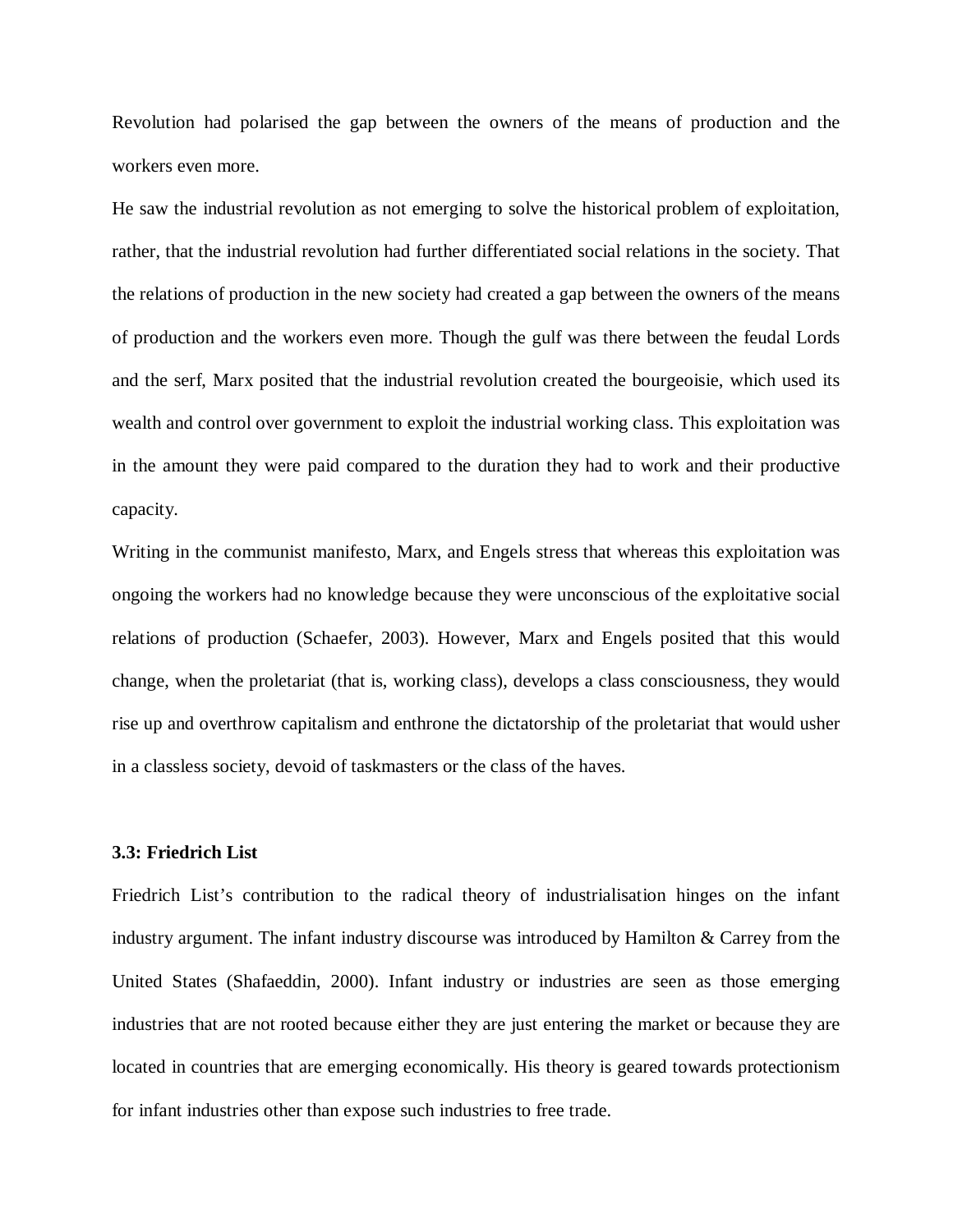List stresses the significance of trade and imagines free trade as a definitive aim of every nation. Here, protection of an infant industry is for the purpose of achieving development. List sees the instrument of protectionism not in the negative or in a restrictive or imposition of tariff manner as Adam Smith saw it. According to Friedrich List, an infant industry will have to grow, expand massively, export wise before engaging in free trade (Szporluk, 1993).

He argued that infant industry protection is essential for countries at early stages of industrialisation, especially where they are "outdistanced" by other countries in manufacturing etc. Whereas Adam Smith had argued that against protectionism, that countries should engage in competitive advantage and unleash the free trade prosperity, List believed that protection should serve a purpose and must be for a specific period, in this case temporary, targeted and not excessive. In conclusion, List central thesis is that protection should be confined to the manufacturing sector; agriculture should not be protected, even though productivity growth in this sector is important for development.

#### **3.4: Joseph Schumpeter**

Industrialisation or economic development for Schumpeter is a dynamic and a discontinuous process. He stated that society progresses through trade cycles, and innovations is fundamental in this process. And those that drive innovations are the entrepreneurs. Therefore, entrepreneurs hold a critical place in Schumpeterian theory of development (Ayesha, 2019). He believes in the role of technology in leading up to industrialisation. This technology is obviously an aspect of the innovations he referred to. So, the rate of innovations also determines the rate of change or economic advancement.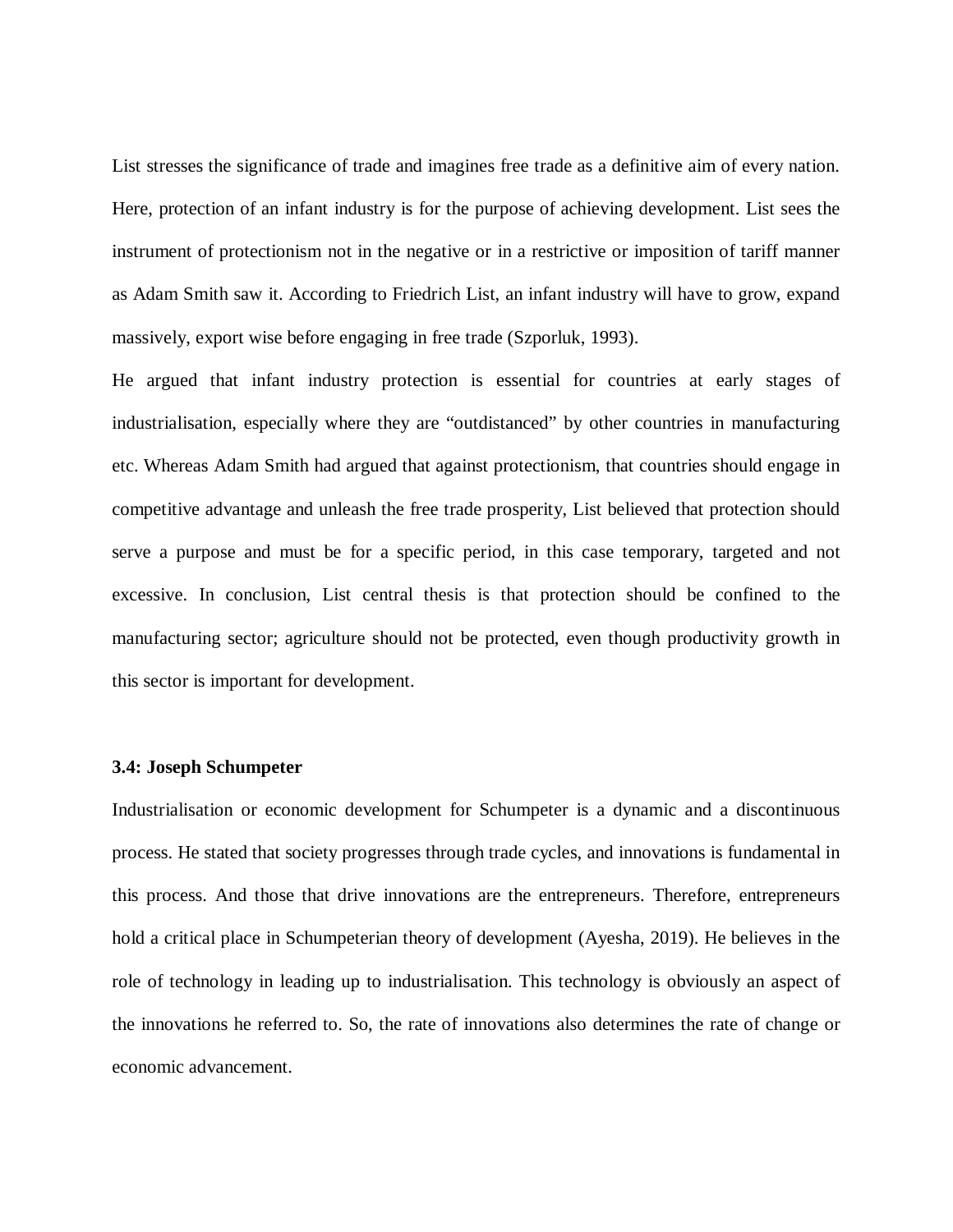Following Schumpeter's thesis, it is innovation that led to the industrial revolution that occurred in Britain in the early  $17<sup>th</sup>$  century, and the agent which brings about innovations, according to Schumpeter is known as the entrepreneur. Schumpeter says, innovation follows a process, this process is outlined below:

(1) Introduction of a new good,

(2) Introduction of a new method of production,

(3) The opening of a new market,

(4) The discovery of a new source of supply of raw materials or semi-manufactured goods, and

(5) Introduction of a new organisation in an industry.

In order to break the circular flow, the innovating entrepreneurs are financed by bank credit expansion. Since investment in innovation is risky, these innovative entrepreneurs must by all means reimburse their credit with interest (Thanawala, 1994). In the process that leads up to industrialisation, risk is associated, and not everyone can survive risk except for businessmen of exceptional ability and audacity. Such would birth innovations and introduce entreprises that would exploit opportunities for profit. While that is the case, Schumpeter is of the view that these entrepreneurs are not majorly interested in just profit at the interim but are generally motivated to found a dynasty in the business world. Clearly then, in the Schumpeterian thesis, the significance of the entrepreneur is key in determining rate of economic growth and where the entrepreneur is nonexistent, industrialisation and growth rate is bound to be slow.

## **5.0 Conclusion**

The radical theories of industrialisation discussed here includes Karl Marx, Friedrich List and Joseph Schumpeter. These theories are non-conventional as their views are existentially different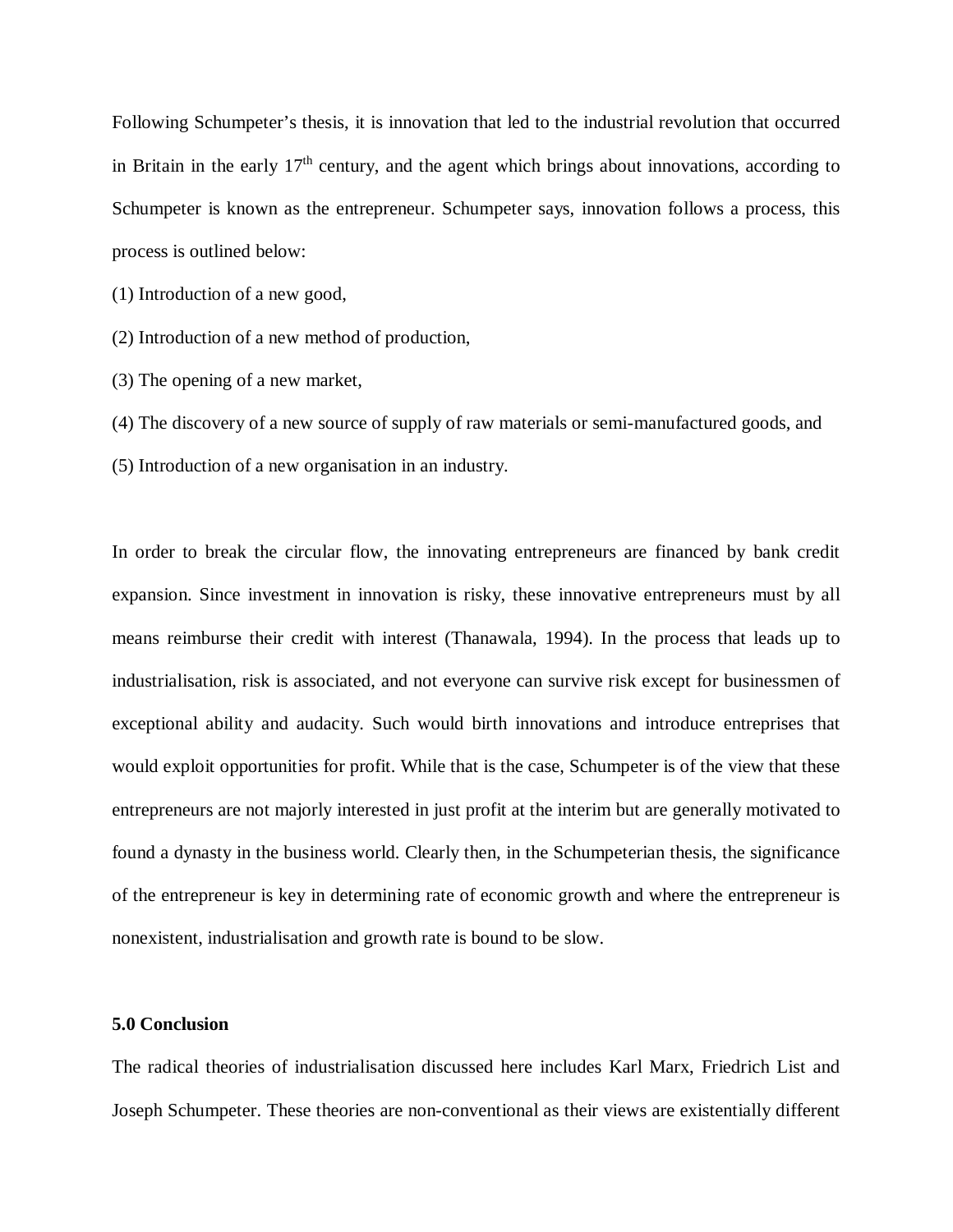from that of the classical theory. Marx emphasized that with industrialisation, social relations of production has been polarized. That industrial development only emboldens the gap between the rich and the working class. List's view stem from the fact that as industrialisation evolves, infant industries may not be able to compete in the free market trade, therefore infant industries require protection to enhance their development. Schumpeter's analysis centres on innovation and how it underscores industrial development. His position is that there are associated risk in advancing technologically into the development level, however critical here are the entrepreneurs who facilitate this drive.

#### **6.0 Summary**

Karl Marx was concerned that industrial development only led to an increased gap between those who own the means of production and the working class. Change for him would come when the workers have class consciousness. Friedrich List theory has a focus on protecting infant industries until they bud, then can join the free market to avoid emasculation. Radical theories like that of Schumpeter places emphasis on innovation and the entrepreneur as the critical factors that give rise to industrialisation.

#### **7.0 Tutor-Marked Assignment**

- Identify and explain three radical theories of industrial development.
- How does Friedrich List's theory differ from that of Joseph Schumpeter

## **7.0 References/ Further Readings**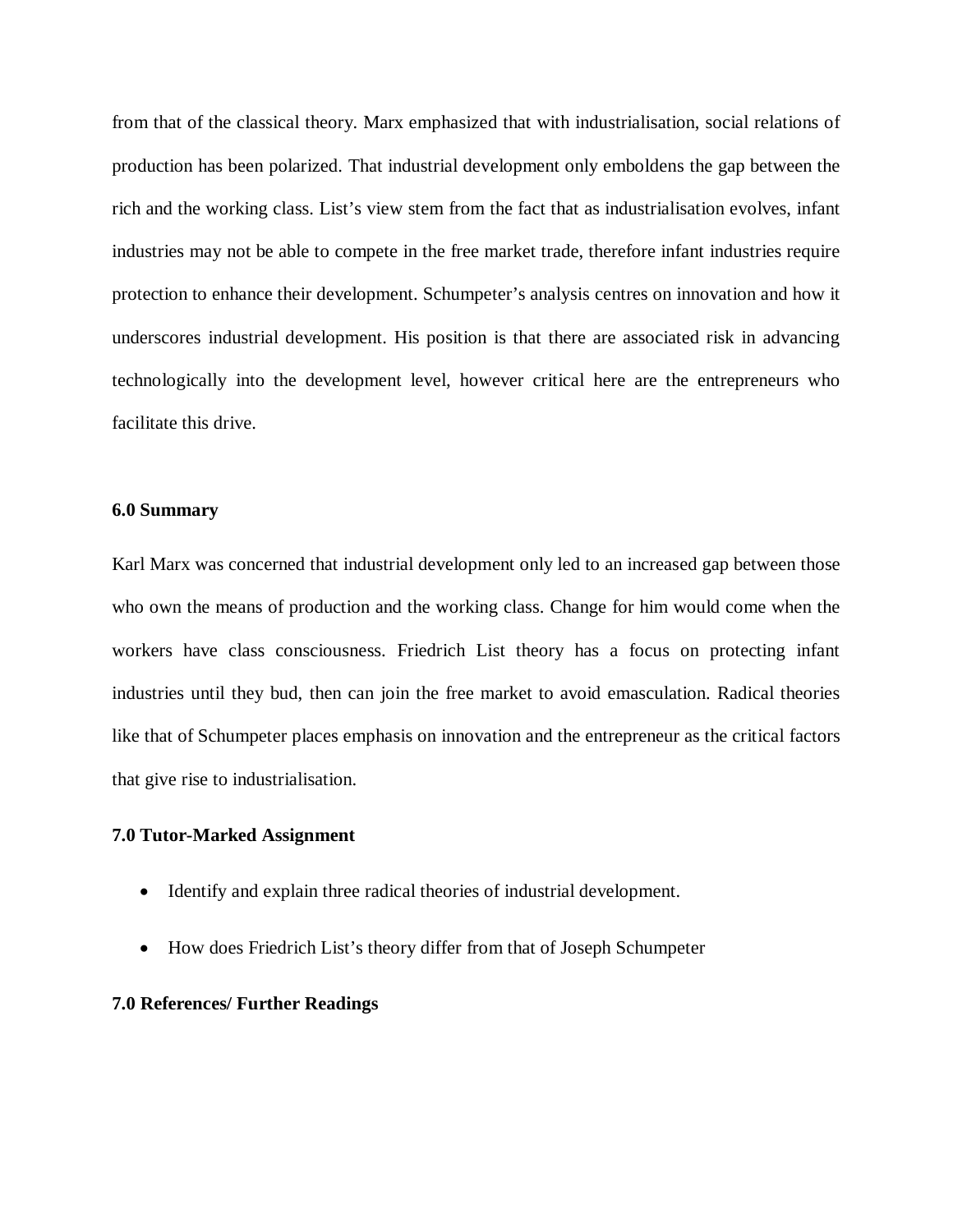- Ayesha, J. (2019). Schumpeter's Theory of Economic Development. Economics. https://www.economicsdiscussion.net/economic-development/schumpeters-theory-econ omic-development/schumpeters-theory-of-economic-development-economics/30174
- David, P. (2016). What did Karl Marx think about the changes brought by the industrial revolution? World History. https://socratic.org/questions/what-did-karl-marx-think-about-the-changes-brought-by-th e-industrial-revolution
- Girigiri, B. K. (1999) Industrial organizations: A sociological perspective. Owerri, springfield Publishers.
- Heller, H. (2011). The industrial revolution: Marxist perspectives. In, Heller, H. (Ed.). The Birth of Capitalism: A 21st Century Perspective. Pluto Press.

Schaefer, R.T. (2003). Introduction to sociology. 5<sup>th</sup> edition. McGraw-Hill.

- Shafaeddin, M. (2000). What did Frederick List actually say? Some Clarifications on the Infant Industry Argument. Paper N. 159. United Nations Conference on Trade and Development, Geneva.
- Szporluk, R. (1993). Communism and Nationalism: Karl Marx versus Friedrich List. Oxford University Press. https://oxford.universitypressscholarship.com/view/10.1093/acprof:oso/9780195051032. 001.0001/acprof-9780195051032-chapter-7
- Thanawala, K. (1994). Schumpeter's "Theory of economic development" and development Economics. Review of Social Economy, 52(4), pp. 353-363.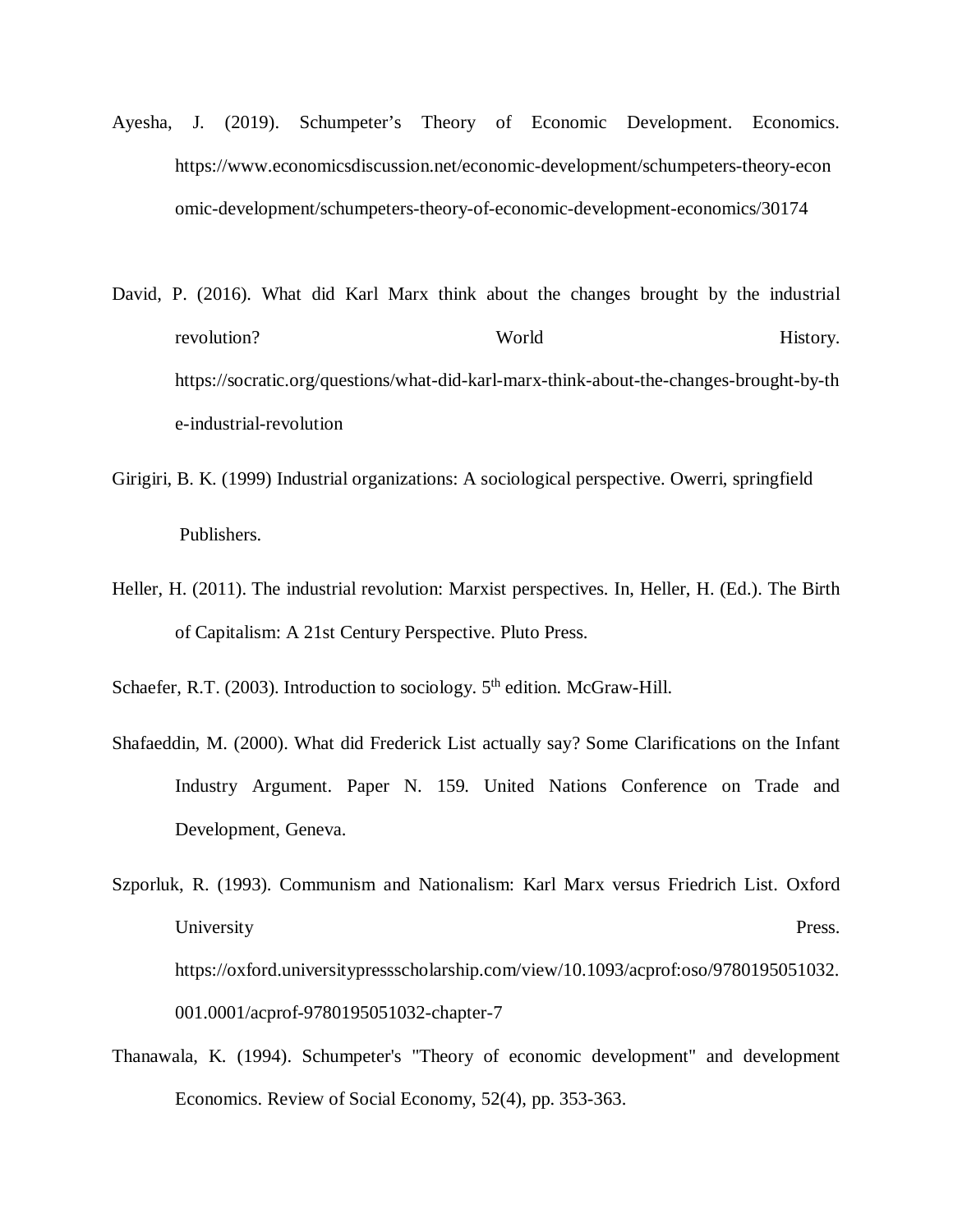# **UNIT 3**: CONTEMPORARY THEORIES OF INDUSTRIALISATION

# **CONTENTS**

- 1.0 Introduction
- 2.0 Objectives
- 3.0 Main Content
- 3.1: Contemporary theories of Industrialisation
- 3.2: Stages of Growth theory
- 3.3: Dependency theory
- 4.0 Conclusion
- 5.0 Summary
- 6.0 Tutor-Marked Assignment
- 7.0 References/ Further Readings

# **1.0 Introduction**

In this unit, the concern is to examine some rather more recent theories of industrial development. These are called contemporary theories. As opposed to the classical and radical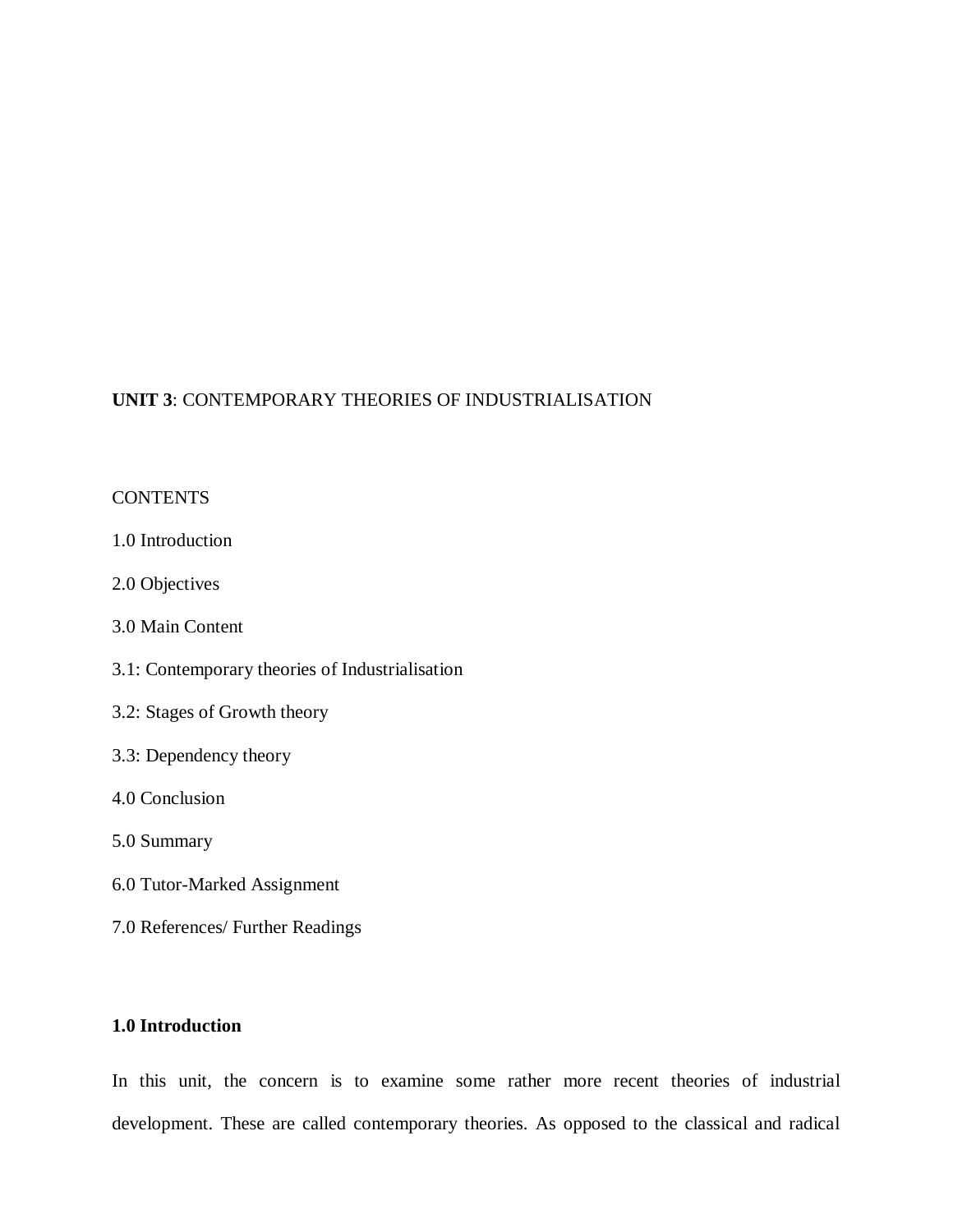theories, contemporary theories are viewed as modern theories since they were developed either in the early 1960s or even later. Here, we will look at the stages of growth theory as represented by W.W. Rostow and the dependency theory, represented by multiple scholars.

## **2.0 Objectives**

At the end of this unit, the student should be able to

- Explain stages of growth theory.
- Explain dependency theory.

# **3.0 Main Content**

### **3.1: Contemporary theories of Industrialisation**

Both the stages of growth theory and the dependency theory are viewed by scholars as highly rational theories that explains industrialisation or the economic development of countries. However, irrespective of the quality of these theories, their drawback is also very clear. Let's examine these theories.

## **3.2: Stages of Growth theory**

This theory is associated with the works of W.W. Rostow (1960). It is also popularly known as modernisation theory. It simply states that for countries to experience industrial development or industrialisation, they simply must transition through five stages of growth. These stages of growth are: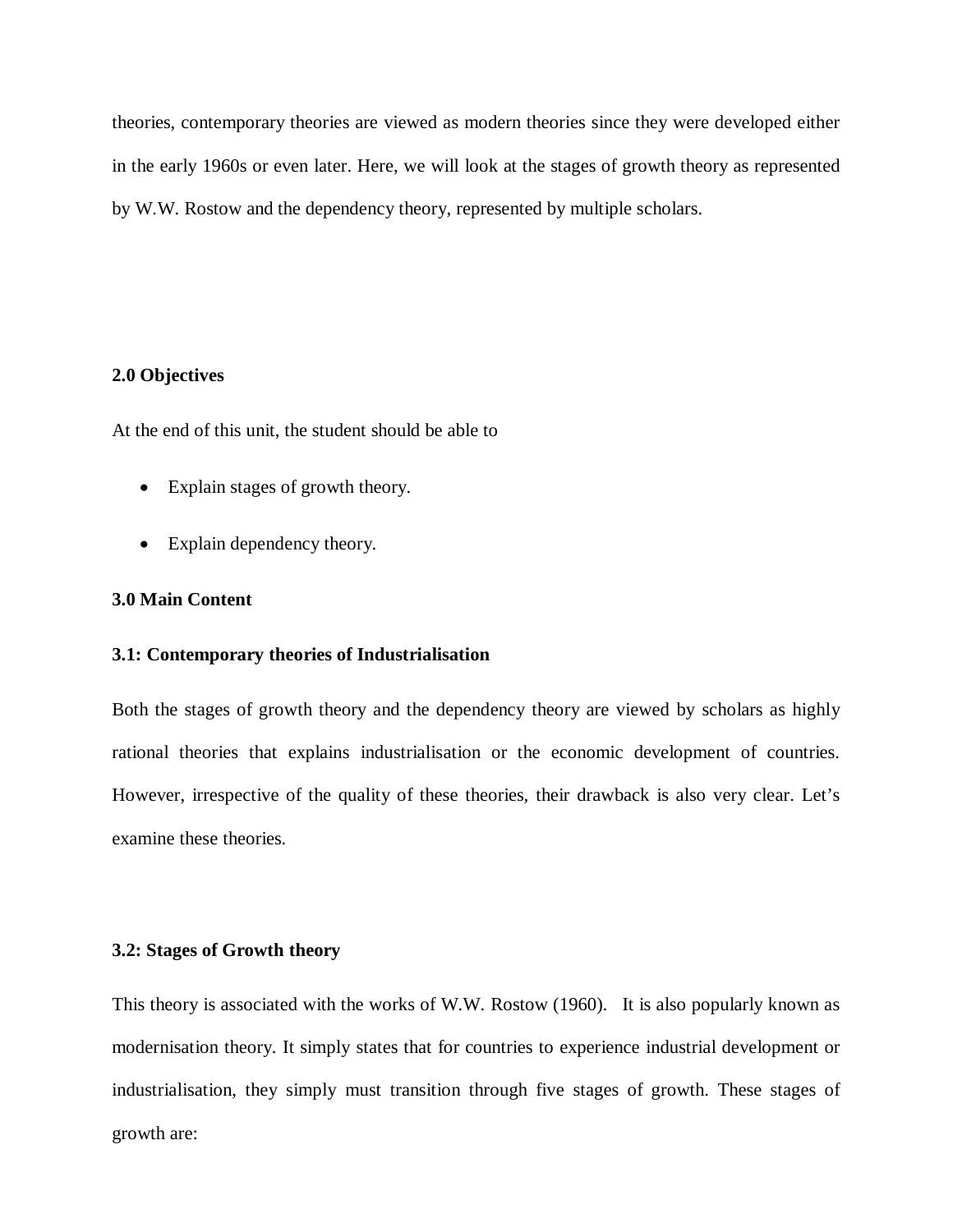- The traditional society
- The preconditions for take-off
- The take-off
- The drive to maturity
- and the age of high mass-consumption.

**Traditional stage**: At this stage, Rostow says that all societies are agricultural. Meaning agriculture is the sole means of occupation, and only those who own land or agricultural land have political power. The family is critical at this stage as it plays a vital role. However, agricultural productive capacity is limited owing to the kind of technology used in production. Very often, to some extent, productivity could possibly improve owing to improvement in irrigation works. Yet, output per head could not go above a ceiling due to no scientific improvement in agricultural implements.

**Precondition for take-off**: In this stage, the preconditions to transition begins to fall in places. However, here, the characteristics of the traditional society begin to wither. Rostow says England or Britain was the first to take off, because she was kind of favoured by her geography, natural resources, trading possibilities, social and political structure. Education begins to grow as economic cum ideological orientation also transforms. This stage also marks the emergence of risk-taking individuals, they take risk in capital investment which in turn yields significant growth in commercial activities. According to Sanderson (1988), changes begin to take place in the political space especially in building an effective central government. Rostow says, political changes particularly the emergence of an effective central nation state was crucial for this stage.

**The take-off stage**: The take-off is the interval when the old blocks and resistances to steady growth are finally overcome. The forces making for economic progress, expand and come to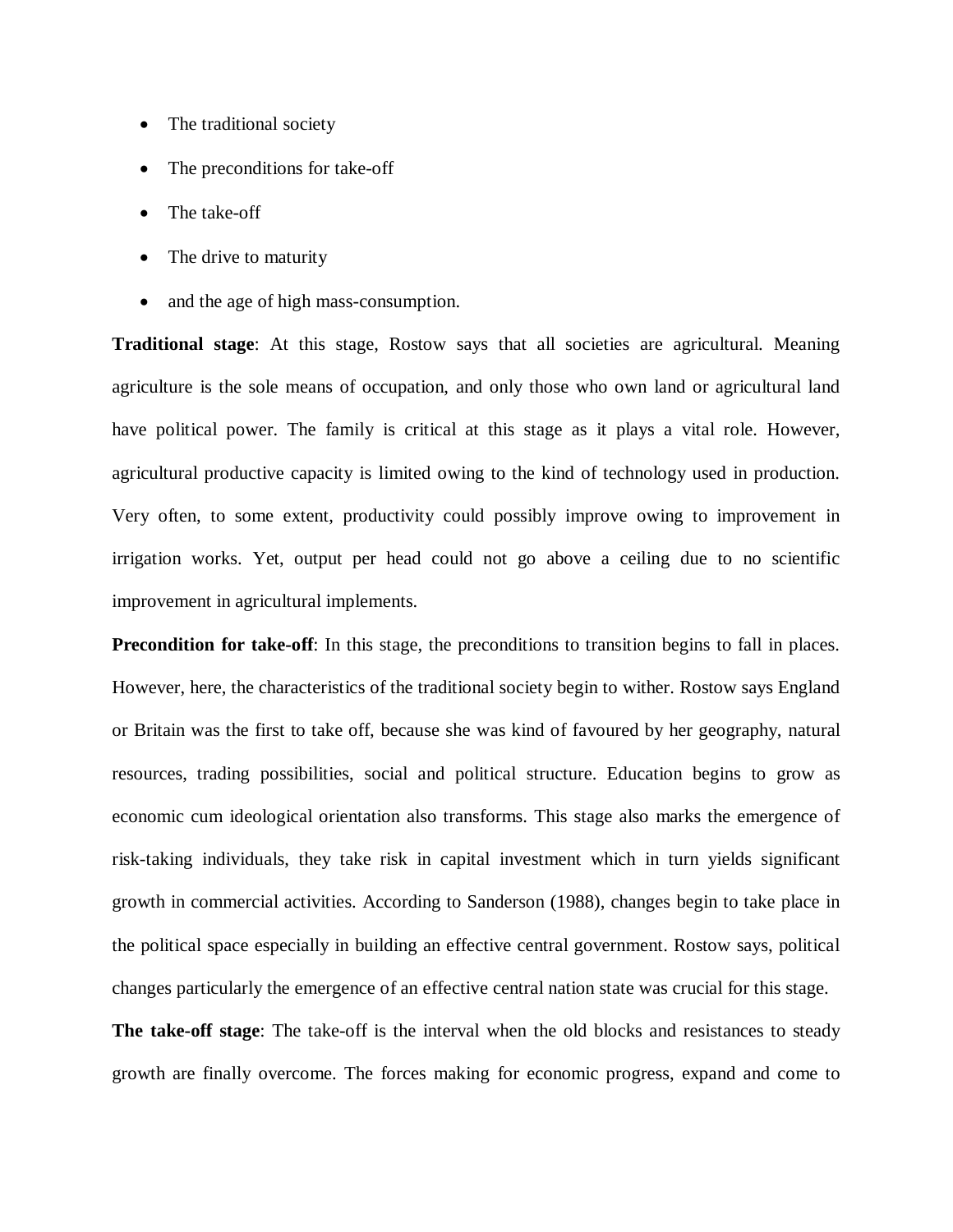dominate the society. Here, growth becomes a fundamental feature of the society. During the take-off new industries expand rapidly, with increased profits of a marginal proportion which are reinvested to develop new plants, and new industries. Also, as industries increase, the demand for more workers and service delivery intensifies. Moreso, in this stage, agricultural production once rudimentary improves dramatically in line with new technology and become commercialised. The revolutionary changes in agricultural productivity are an essential condition for successful take-off.

**Drive to maturity**: In this stage the technological base of the society has improved drastically. The economic space has straightened up with new industries meeting demands of increased population. As new industries accelerate, older industries wither. The economy booms locally and takes a place at the international space. Goods formerly imported are now produced in-country. Investment increases to a new level, 10 to 20% of a country's national income is reinvested, infrastructures etc. are in top gear as commitment to research and development takes a new leap. Rostow stated that, it would take a country 60years to eventually achieve this stage (Girigir, 1999).

**Stages of high mass consumption**: This is the final and highest stage of Rostow's stages of growth theory. Societies reach this stage when all economic sectors move towards production of consumer goods. Here, per capita income increases even above the level of individual needs for shelter, food and clothing. At this stage, societies chose to allocate improved resources to social welfare and security. The emergence of the welfare state is one manifestation of a society's moving beyond technical maturity.

The understanding here according to Rostow is that once a country has passed through these five stages, such a society has become industrialised (Simandan, 2020). Hence, his suggestions are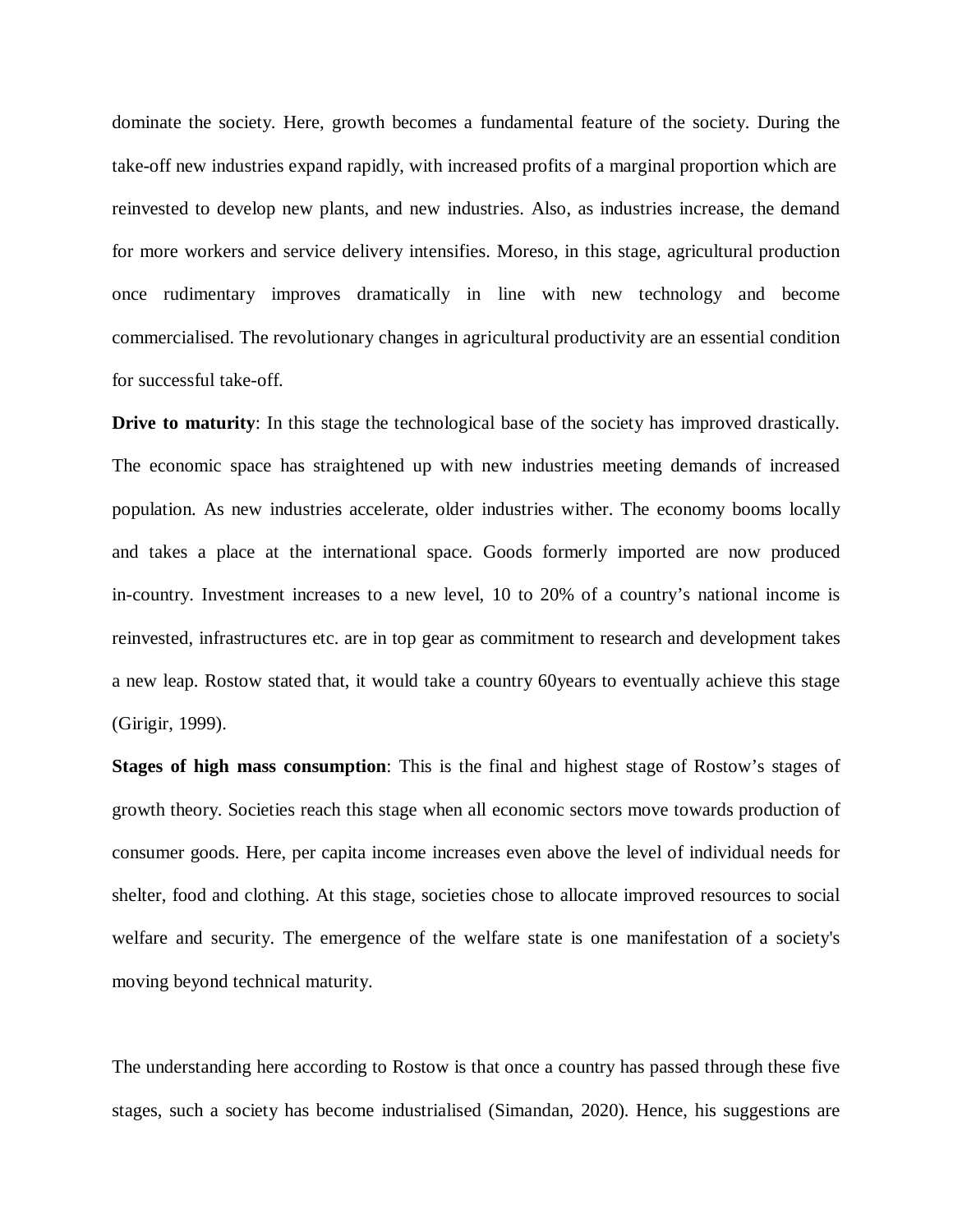that other countries that want to transition must emulate the western society's ways to attract industrial development.

# **Criticism**

- The stages of growth theory have been criticized for being merely a description (Sanderson, 1988). It follows that Rostow was barely describing how to move from one stage to the other without logical analytical consideration. He did not pay attention to what causes development or what undermines it as in underdevelopment of one country as opposed to the other.
- His theory has also been criticized for been a show of traditions and superiority. He failed to comprehend cultural relativity.
- Lastly, the admonition that the drive to maturity would take 60 years is unthinkable and a mirage that Rostow only imagined.

## **3.3: Dependency theory**

This was a critique of Rostow's stages of growth theory. The notion of the stages of growth tradition had continued until the early 1960s when Third World scholars' especially Latin American scholars at the initial time began to question the situation about industrial development in Third World countries, about what kind of relationship existed between the developed and underdeveloped countries. The answer was a dependency relationship.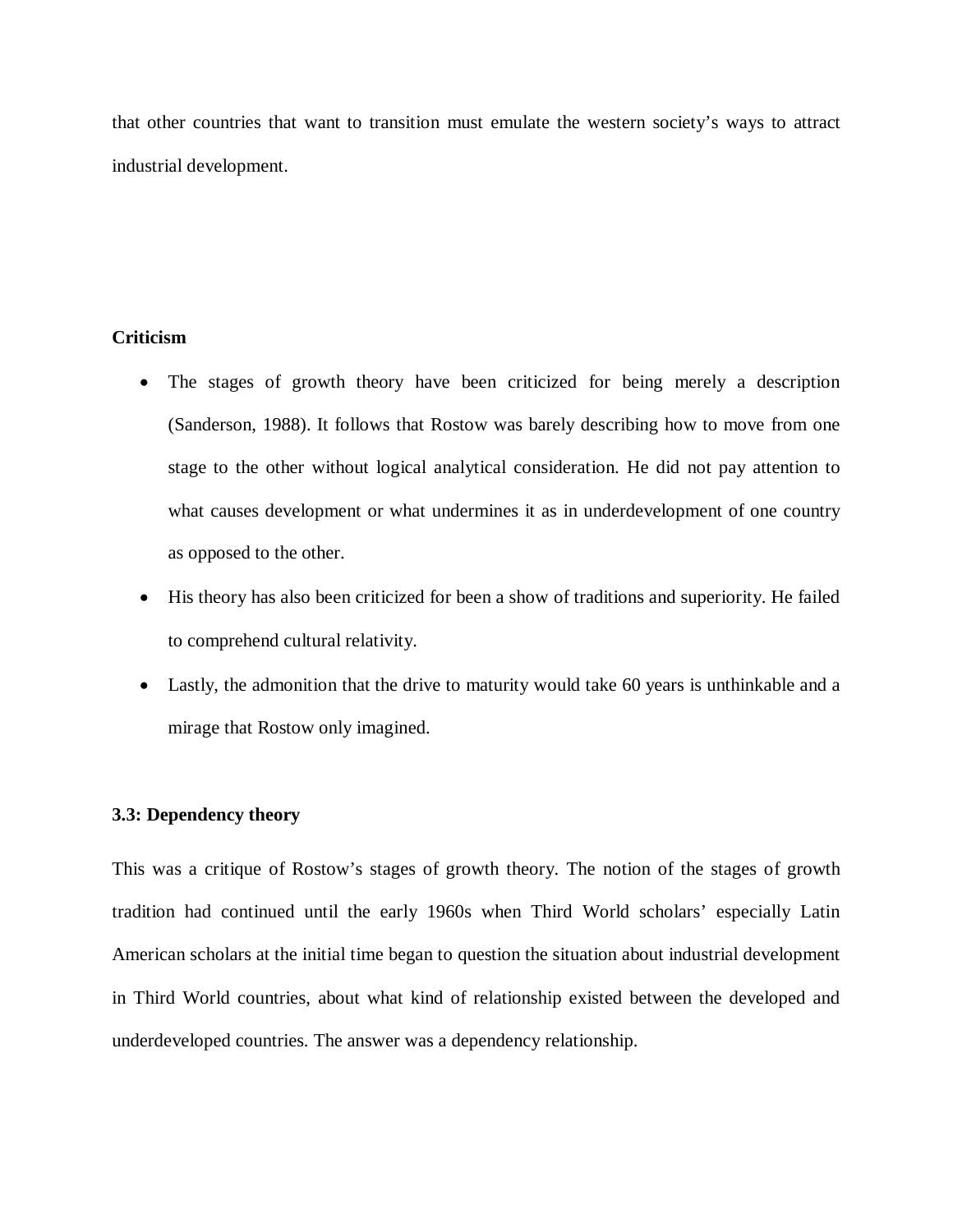The dependency school emphasises that the relationship between the countries of Latin America, Asia and Africa is nothing more than a dependent one. The fundamental argument of this tradition is that the inability of certain countries to industrialise, especially Africa is as a result of the integration of Africa into a capitalist economic system. The pervading social relationship in the capitalist economic system is a dependent one. As such by means of this integration, the resources of Africa were carted away, as a result, surplus value were cast out from Africa, Latin America and Asia thus rendering these societies underdeveloped and unable to industrialise but created industrial development in the West. These societies became dependent on Europe and America.

Andre Gunder Frank, (1966), and Samir Amin are the main architects of this school. Gunder Frank calls the relationship between Africa and the West, a relationship of Metropolis and Satellite. Whereas the Metropolis flourishes, the Satellite depreciates. According to Samir Amin (1974), this dependent relationship can best be seen in the largess, as the West gains 'articulate economies' Africa and the rest secure 'disarticulated economies' (distorted economies). Therefore, generally the whole idea and agenda of the incorporation of Africa, Latin America and Asian into the capitalist economic system is to plunder and usurp her resources and wealth and render it incapacitated industry-wise. So, the source of backwardness for these countries which Rostow failed to see, is nothing close to consistent sustenance of culture and tradition but is basically a lopsided relationship constructed to favour the West and undo Africa.

#### **Criticism**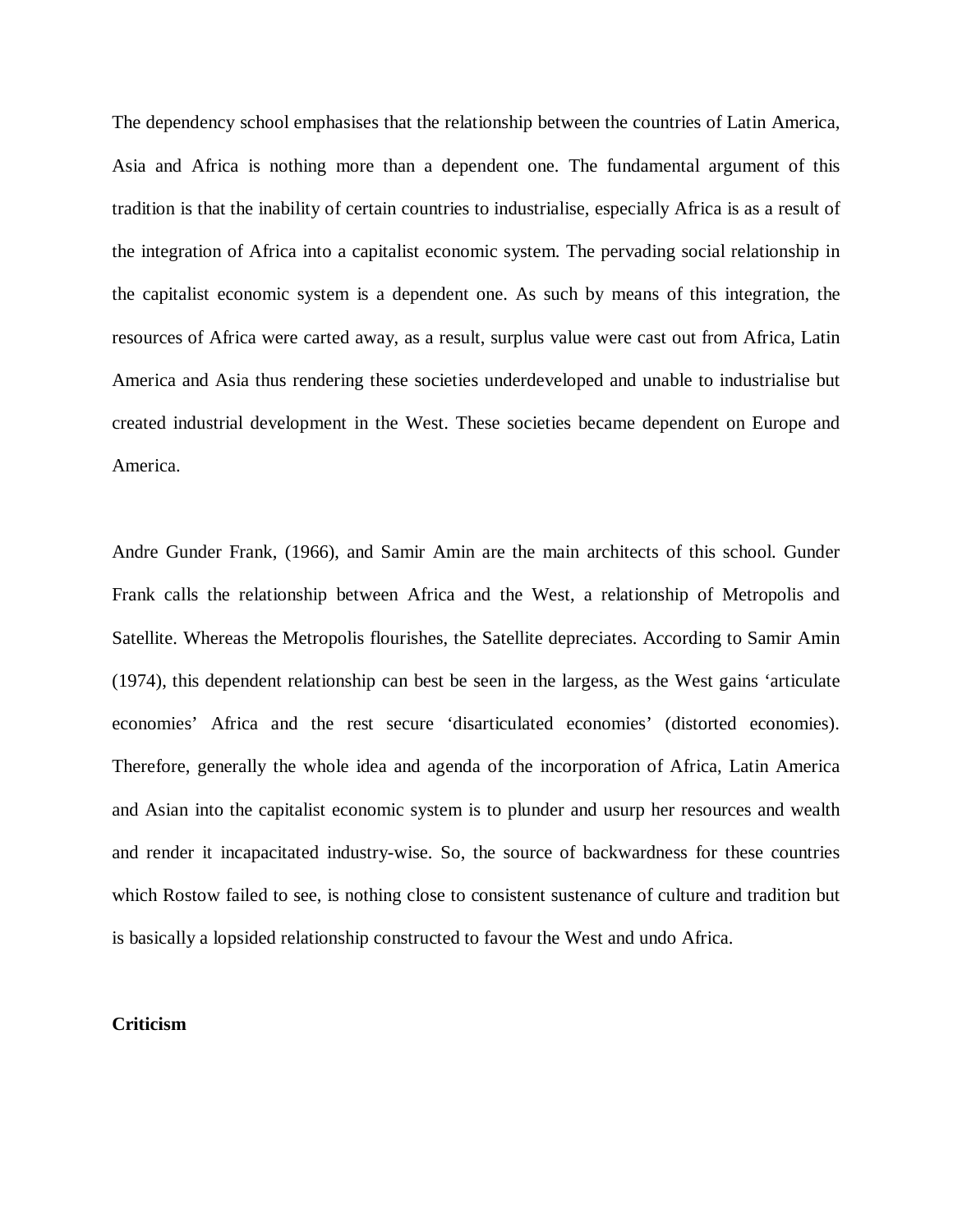- Nohlen (1980) is critical of the dependency tradition for its lack of structural consistency in terms of its terminological usage. The fact that there are multiple scholars in this tradition raises the question of terminological incoherence.
- Dependency theory completely refutes the prospect that everyone could possibly rise to material comfort by aligning to prescribed stages of growth as recommended by modernization theory. Dependency lacks strong theoretical cohesion and is split between camps - reformist and revolutionary camps (Nduonofit & Emina, 2021).
- The theory also faces the criticism of vagueness. Especially with respect to Gunder Frank's analysis. It is rather difficult to comprehend what he meant by metropolis particularly when smaller metropolises are seen as hinterlands for the bigger metropolises. Countries like Canada and Australia are considered smaller metropolises or hinterlands to places like New York that housed over 23 headquarters of the biggest corporations in the world as at the late 1980s, and currently over 100 headquarters of these corporations in recent time (Hale, 1990; Kolmar, 2020).

## **3.0 Conclusion**

Contemporary theories as discussed here are theories that are relatively modern as opposed to either classical or radical theories of industrial development. Stages of growth theory views industrial development or Industrialisation based on five stages. Countries who go through these stages would naturally be considered as industrialised nations.

While that is the case, the fundamental argument of the dependency tradition is that the inability of certain countries to industrialise, especially countries in Africa is as a result of the integration of the continent into a capitalist economic system, where relationships are lopsided. A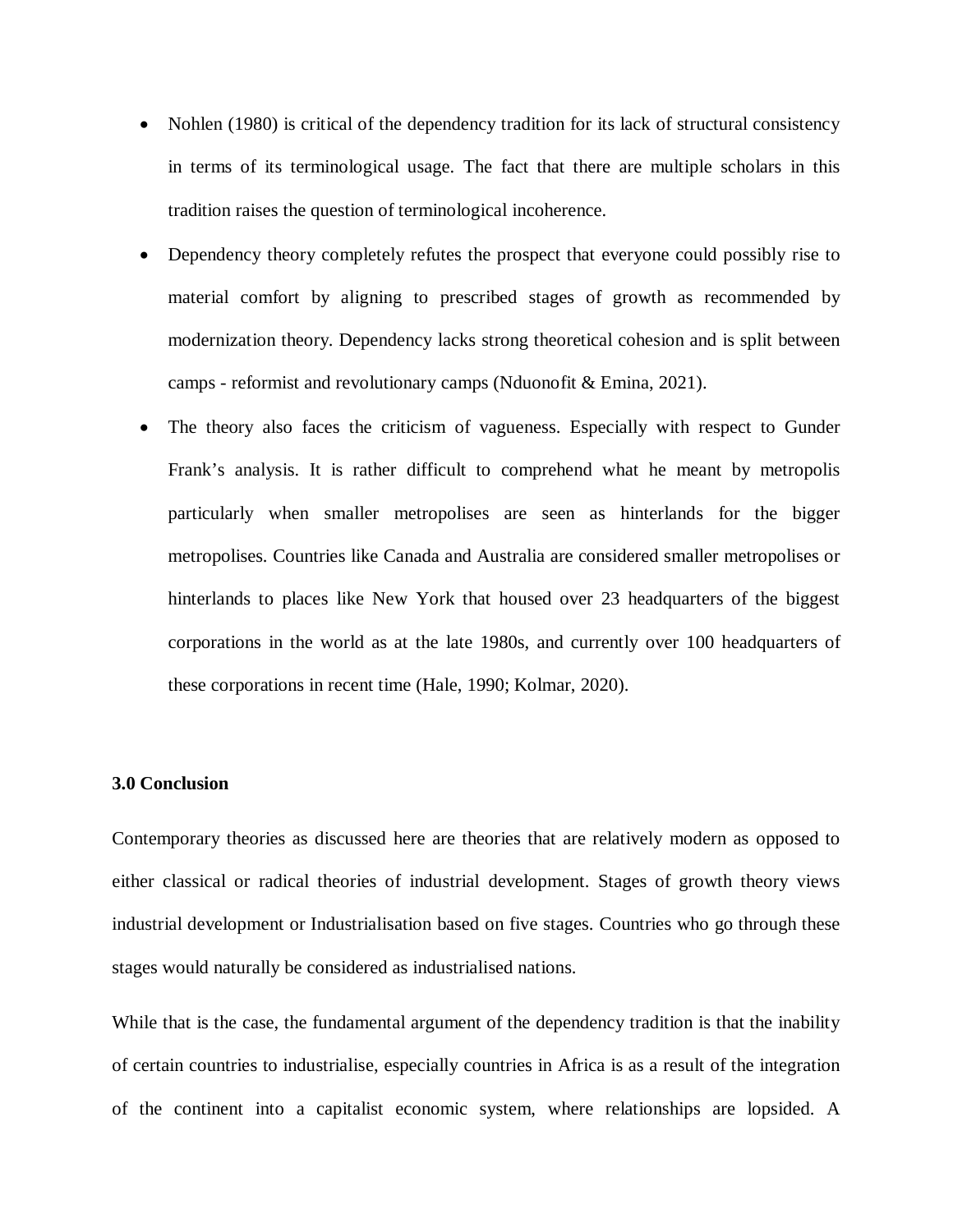relationship of Metropolis and Satellite. Whereas the Metropolis flourishes, the Satellite depreciates.

## **4.0 Summary**

Rostow emphasized that for countries to be considered industrialised they had to transition through the stages of growth. From traditional stage to the precondition for take-off, take-off stage, drive to maturity, and then to the Stages of high mass consumption. Any transition that does not drive up to maturity would never embrace Industrialisation. Rostow emphasized that to transition the fourth stage (drive to maturity took Britain 60 years). Industrial development therefore according this theory is a stage-by-stage process.

Dependency theory on the other hand places emphasis on underdevelopment. That other countries develop at the peril of others. They argue that Industrialisation is a mirage in many African countries as a result of integration into capitalist framework, where the resources of Africa were carted away, as a result, surplus value were cast out, thus rendering these societies underdeveloped and unable to industrialise but created industrial development in the West. These societies became dependent on Europe and America for their growth opportunities.

#### **5.0 Tutor-Marked Assignment**

- Mention and discuss two contemporary theories of industrial development.
- Critically differentiate between stages of growth theory and the dependency tradition.

## **7.0 References/ Further Readings**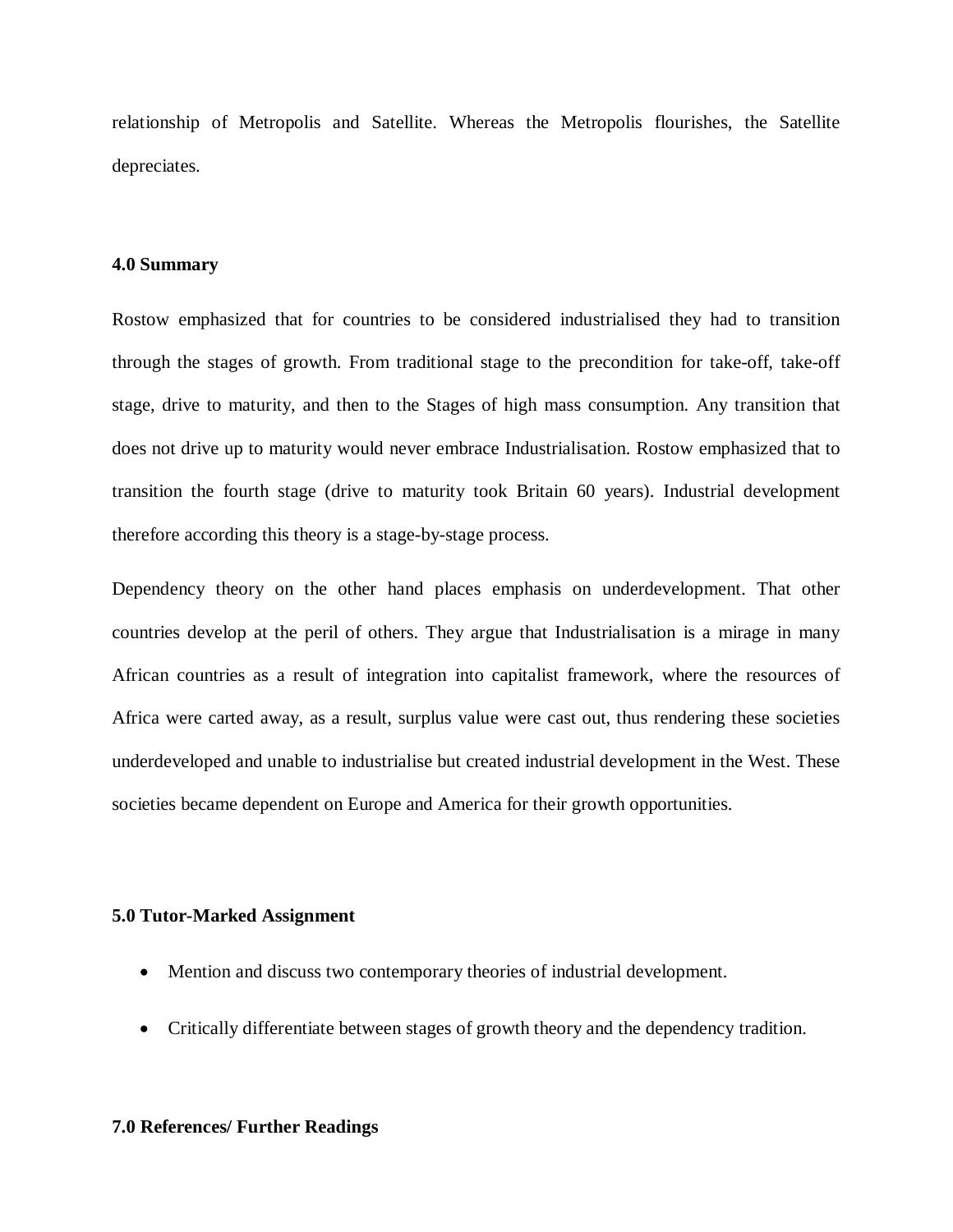- Girigiri, B. K. (1999) Industrial organizations: A sociological perspective. Owerri, springfield Publishers.
- Hale, S, M. (1990) Controversies in sociology: A Canadian introduction. Copp Clark Pitman.
- Kolmar, C. (2020). The 100 largest companies In New York for 2020. Jan. 29. https://www.zippia.com/advice/largest-companies-in-new-york/
- Nduonofit, L.E. & Ekpenyong, O.A. (2022). A reading monograph on community, education and sustainable development. University of Port Harcourt.
- Nduonofit, L.E. & Emina, W.U. (2021). DES 315: Globalization and Economic Development. Course Module. National Open University of Nigeria.
- Nohlen, D. (1980). Modernization and dependence: An outline and critique of competing theories*, Intereconomics*, Vol. 15, Iss. 2, pp. 81-86,
- Sanderson, S.K. (1988). Macrosociology: An introduction to human societies. Harper & Row.
- Simandan,D. (2020). Industrialisation. International Encyclopedia of Human Geography (Second Edition). https://www.sciencedirect.com/topics/social-sciences/Industrialisation

# **UNIT 4**: WORLD SYSTEMS THEORY AND INDUSTRIAL DEVELOPMENT

## **CONTENTS**

- 1.0 Introduction
- 2.0 Objectives
- 3.0 Main Content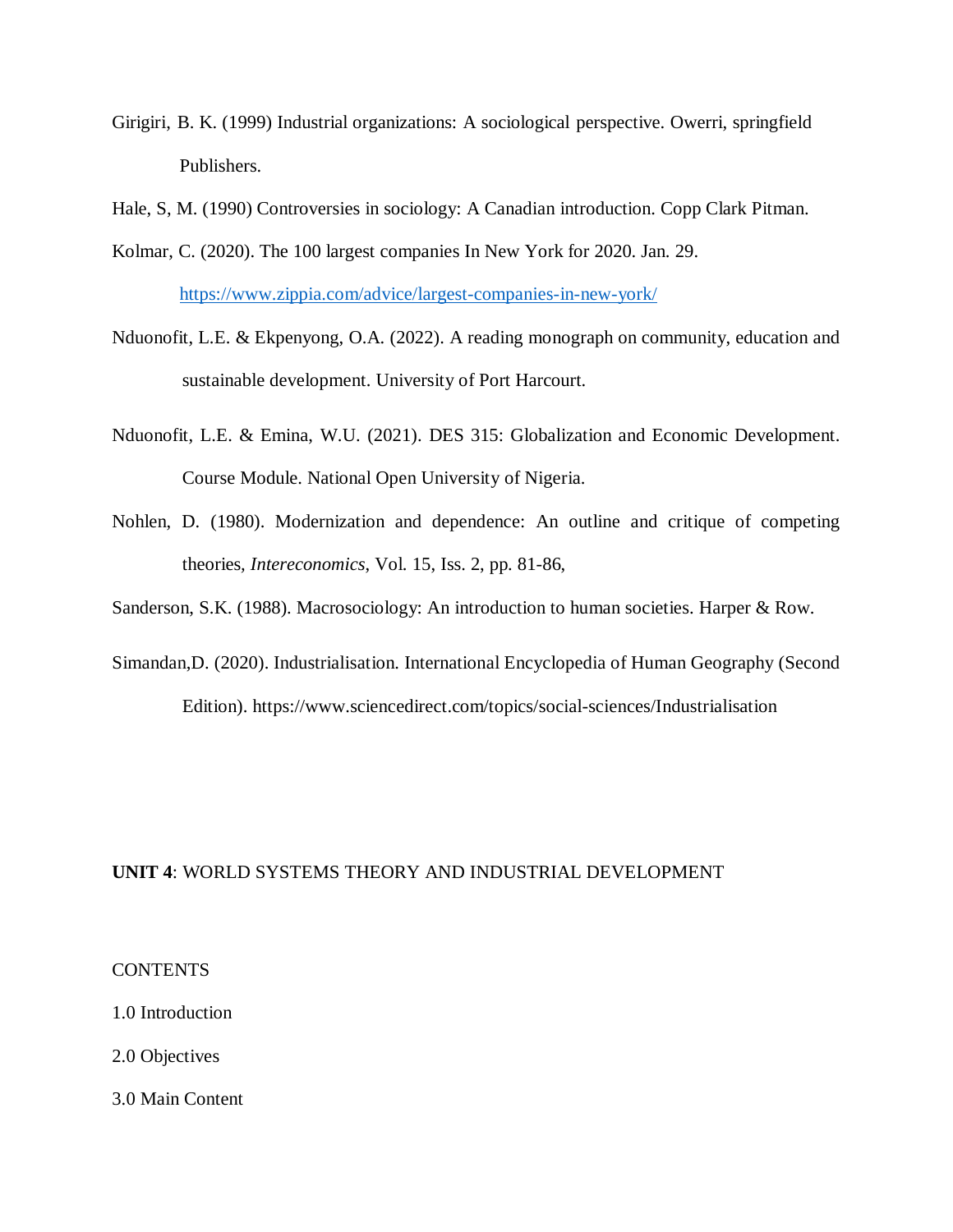3.1: World systems theory and industrial development

4.0 Conclusion

5.0 Summary

- 6.0 Tutor-Marked Assignment
- 7.0 References/ Further Readings

## **1.0 Introduction**

In this unit, we present the world systems theory as propounded by Immanuel Wallerstein as introduced in his work, *The modern world-system*. This theory takes a rather distinctive view as to how industrialisation or industrial development emerges in countries.

# **2.0 Objectives**

At the end of this unit, the student should be able to:

Explain world systems theory of Immanuel Wallerstein.

## **3.0 Main Content**

# **3.1: World Systems Theory and industrial development**

Immanuel Wallerstein introduces his theory and argues that industrial development is a world-system, and in the world-system not every country industrialises or experience industrial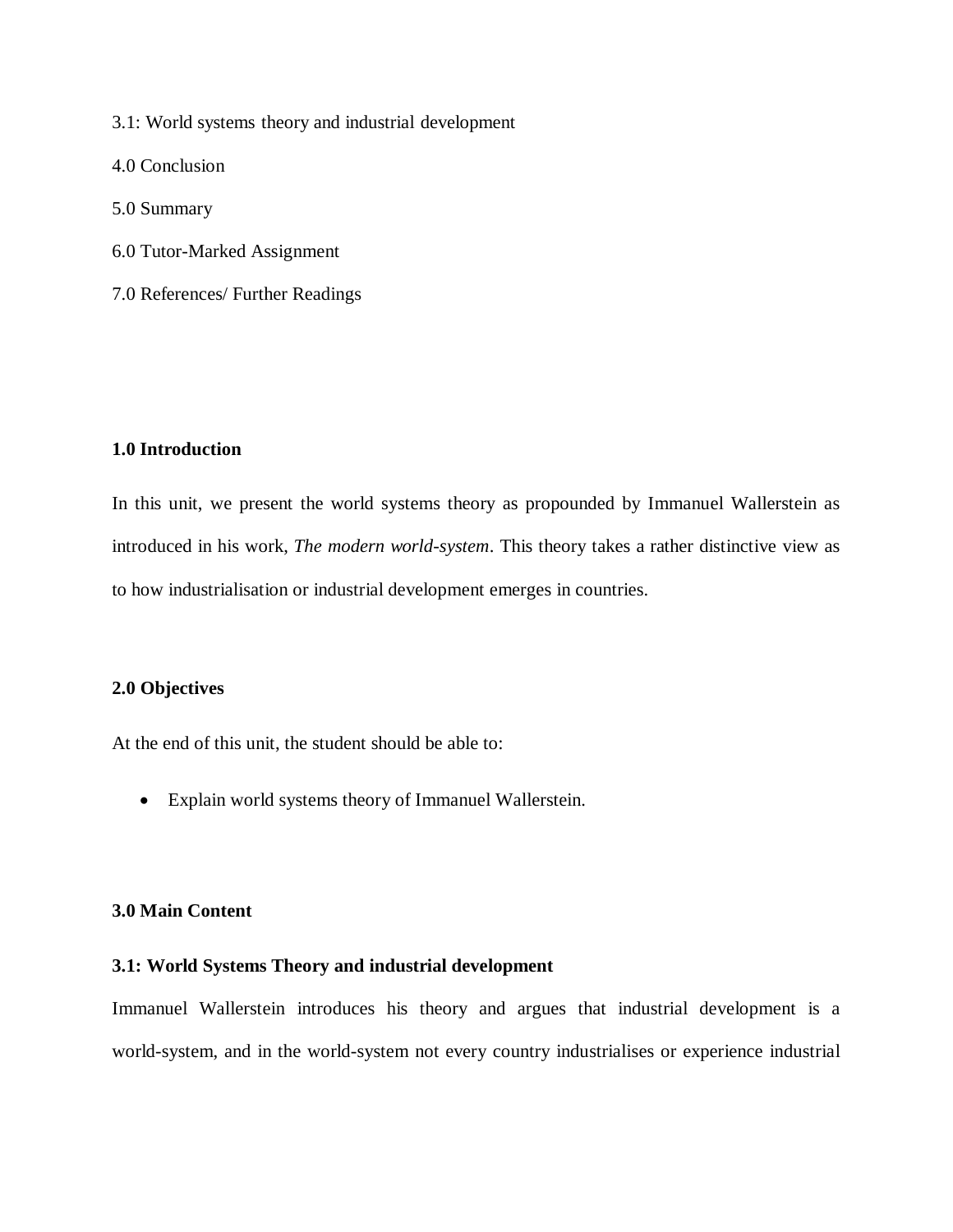development. According to him, a world-system is defined as any relatively large social system having three principal characteristics:

- A high degree of autonomy. Meaning it does not depend on anything outside of itself for existence.
- An extensive division of labour, hence high degree of economic specialization.
- A multiplicity of cultures, that is the existence of different groups (Sanderson, 1988:125).

Wallerstein stated that the world-system is an economic system and is composed of three basic components or economic units –

- The core: These are countries that dominate the capitalist world economy and usurp the bulk of the surplus produced (Sanderson, 1988). Represented by mainly Europe and America and constitute the West.
- Semi periphery: The segment of the economy that operates between the core and the periphery. Those countries in this segment according to Sanderson are both exploiters and itself being exploited. Meaning it is an exploiter of the periphery and in turn it is exploited by the core. Some Asian and Latin American countries fall into this space.
- Periphery: The poor countries of Africa, Latin America and Asia fall into this segment. These are basically the countries and regions that export raw materials to the semi-periphery, who then make the products that the Core consumes.

According to this theory, in the world system, countries only industrialise if it is in the interest of the core and generally, it is not often in the interests of the core for every country to industrialise and grow economically (Dragos, 2020).

The world-system theory advances that over time countries of the core, that is the west have experienced industrial development because this is secured at the detriment of both the semiperiphery and of course essentially the periphery. The process of industrialisation is a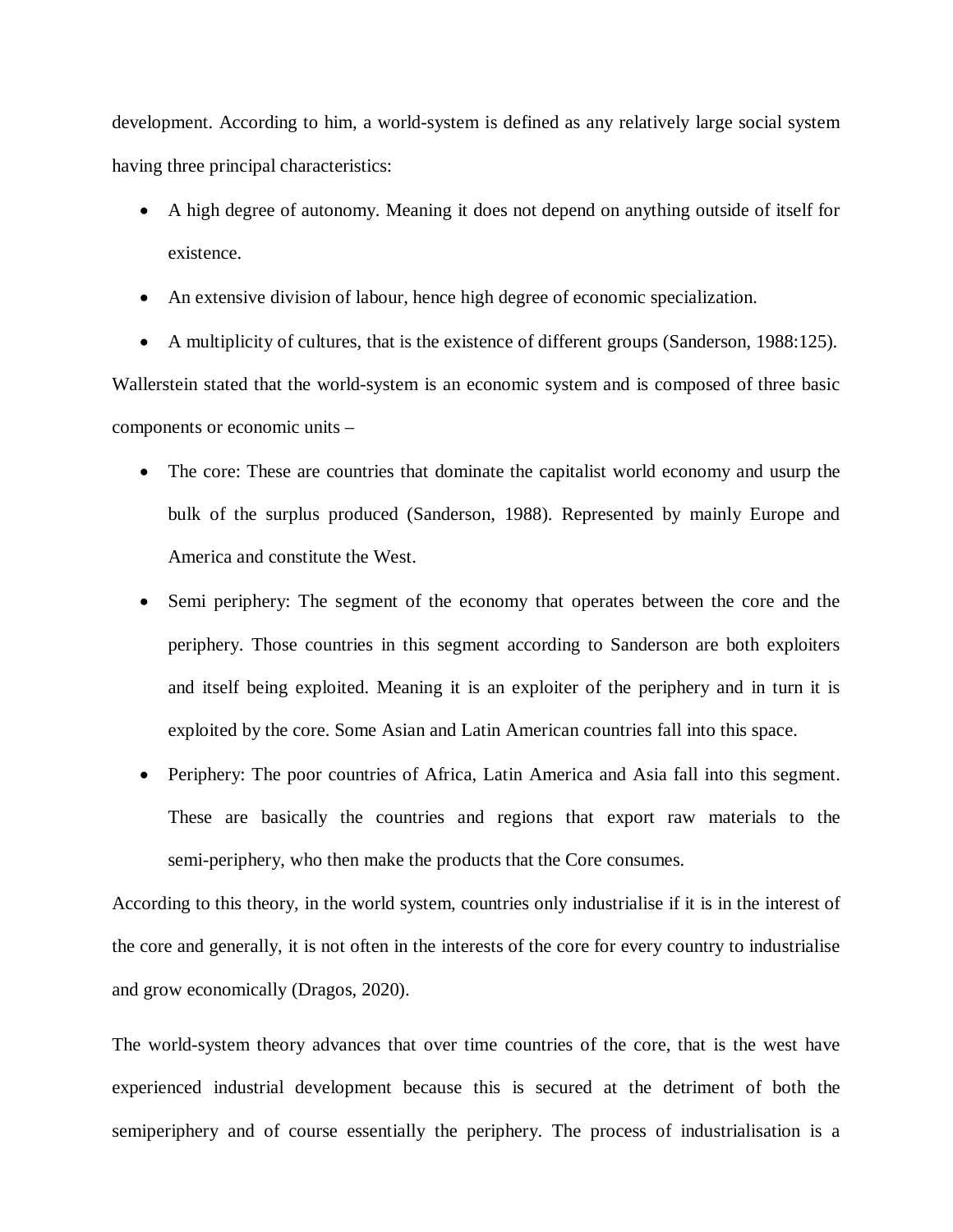process of usurpation, plundering and expropriation. Many of the periphery countries have served as sources of raw materials for the core, through which they advanced and became industrialised. Immensely, this industrial development experienced by the core countries means retrogression for others, hence they cannot become industrialised (Onyishi & Amoke, (2018).

This theory further states that the semi periphery countries over time have begun to experience industrial development because the core or west wants that to happen. Reason being these countries are centres of manufacturing for the core countries.

Dragos (2020) posits that in the last half century, much of Asia and Latin American countries have moved up industrially because this has benefitted the core. The core countries use these Asian countries as centres to manufacture cheap and affordable goods due to cheap labour.

#### **4.0 Conclusion**

The theory is of the view that industrial development is a world system, and a world system is any relatively large social system with three basic characteristics, which includes a high degree of autonomy, an extensive division of labour and the existence of multiple groups. The world system is also composed of economic units – core, semi periphery and periphery. The core dominates this economic system and has benefited developmentally to the detriment of the others especially the periphery. In other words, countries in the periphery have served as sources of raw materials for the core, through which they advanced and became industrialised. To that extend these countries in the periphery over time have remained industrially backward since they continue to serve as conduit pipes.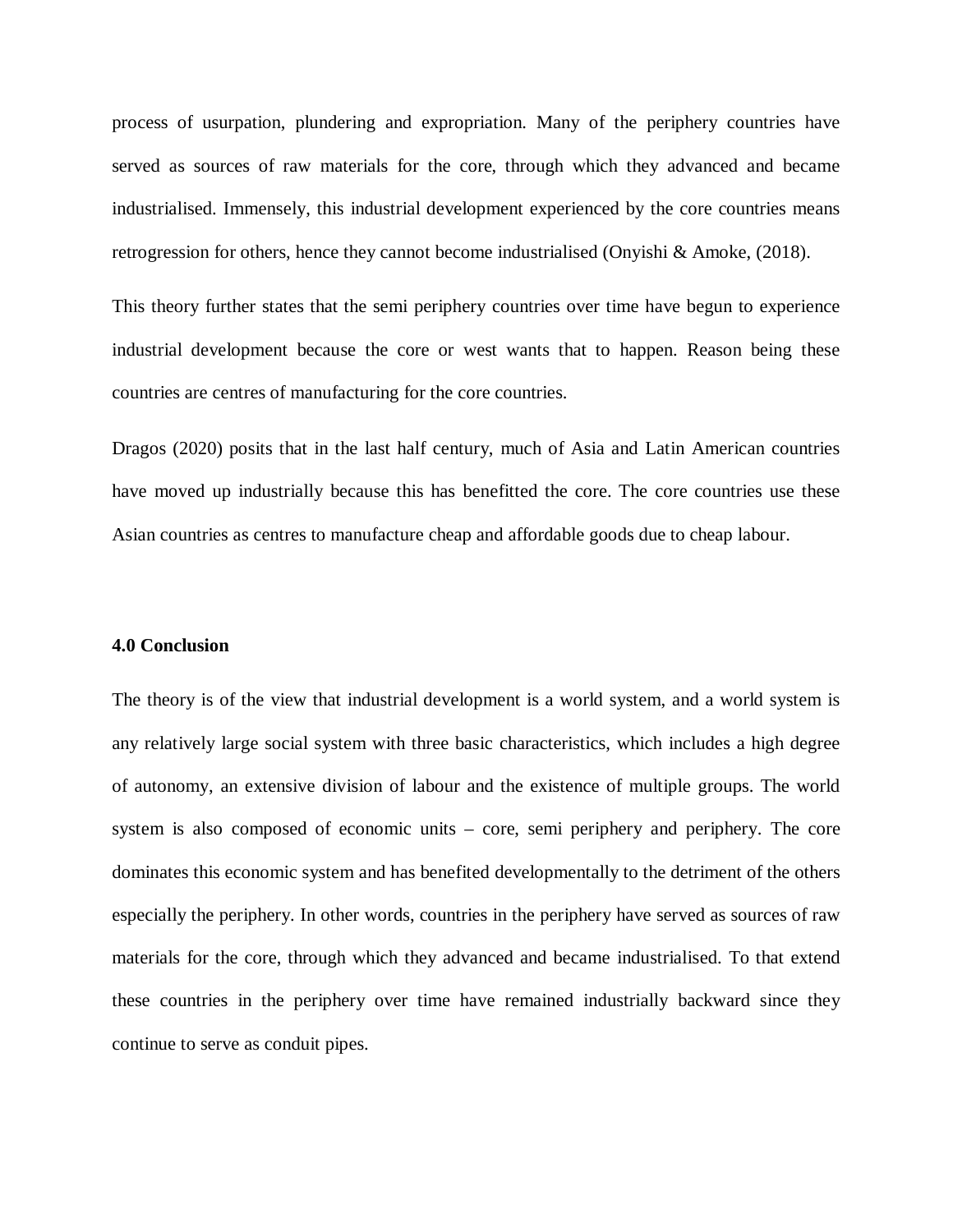## **6.0 Summary**

The world systems theory of Immanuel Wallerstein clearly shows that economic systems are dominated by countries of the core, who advance industrially by impoverishing other countries of the semi periphery and periphery. The argument, generally is that the process of industrialisation is a process of usurpation, plundering and expropriation. Many of the periphery countries have served as sources of raw materials for the core, through which they advanced and became industrialised. In the world system, not every country can become industrialised except it is in the interests and benefit of the core.

#### **7.0 Tutor-Marked Assignment**

- Briefly explain your understanding of the world systems theory?
- How does the world system theory differ from the stages of growth theory?

## **7.0 References/ Further Readings**

Sanderson, S.K. (1988). Macrosociology: An introduction to human societies. Harper & Row.

- Simandan, D. (2020). Industrialisation. International Encyclopedia of Human Geography (Second Edition). https://www.sciencedirect.com/topics/social-sciences/Industrialisation
- Onyishi, A.E. & Amoke, V.C. (2018). A critique of Immanuel Wallerstein's world system theory.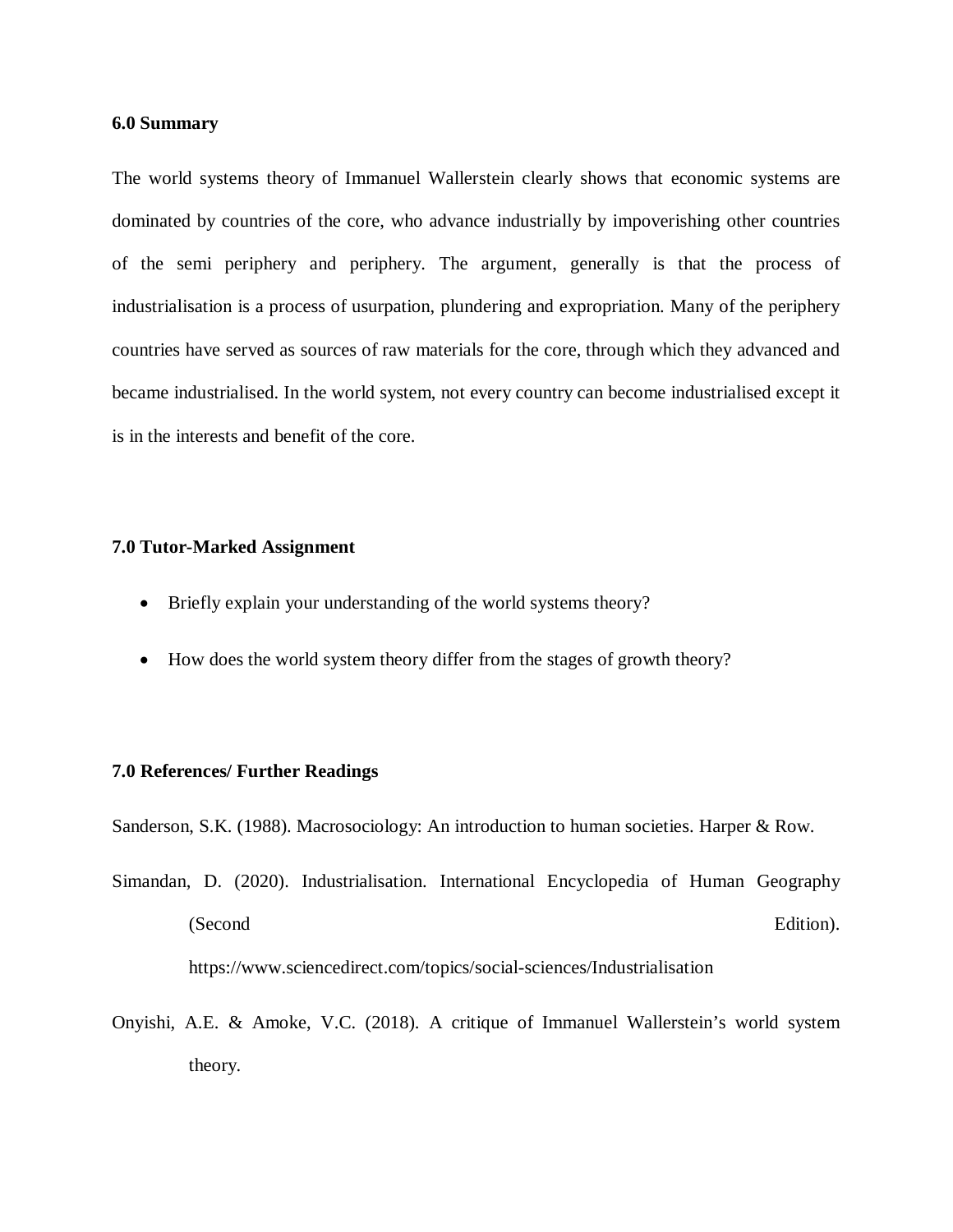# **MODULE 3: INDUSTRIALISATION IN AFRICA**

# **UNIT 1**: INDUSTRIALISATION AND DEVELOPMENT IN NIGERIA

# **CONTENTS**

- 1.0 Introduction
- 2.0 Objectives
- 3.0 Main Content
- 3.1: Industrialisation and development in Nigeria
- 4.0 Conclusion
- 5.0 Summary
- 6.0 Tutor-Marked Assignment
- 7.0 References/ Further Readings

# **1.0 Introduction**

Industrialisation is fundamentally an element of a long-term sustained economic growth, which is obviously an outcome of structural transformation and of course improved manufacturing sector's capacity to create and absorb reasonable workforce, while stimulating the growth of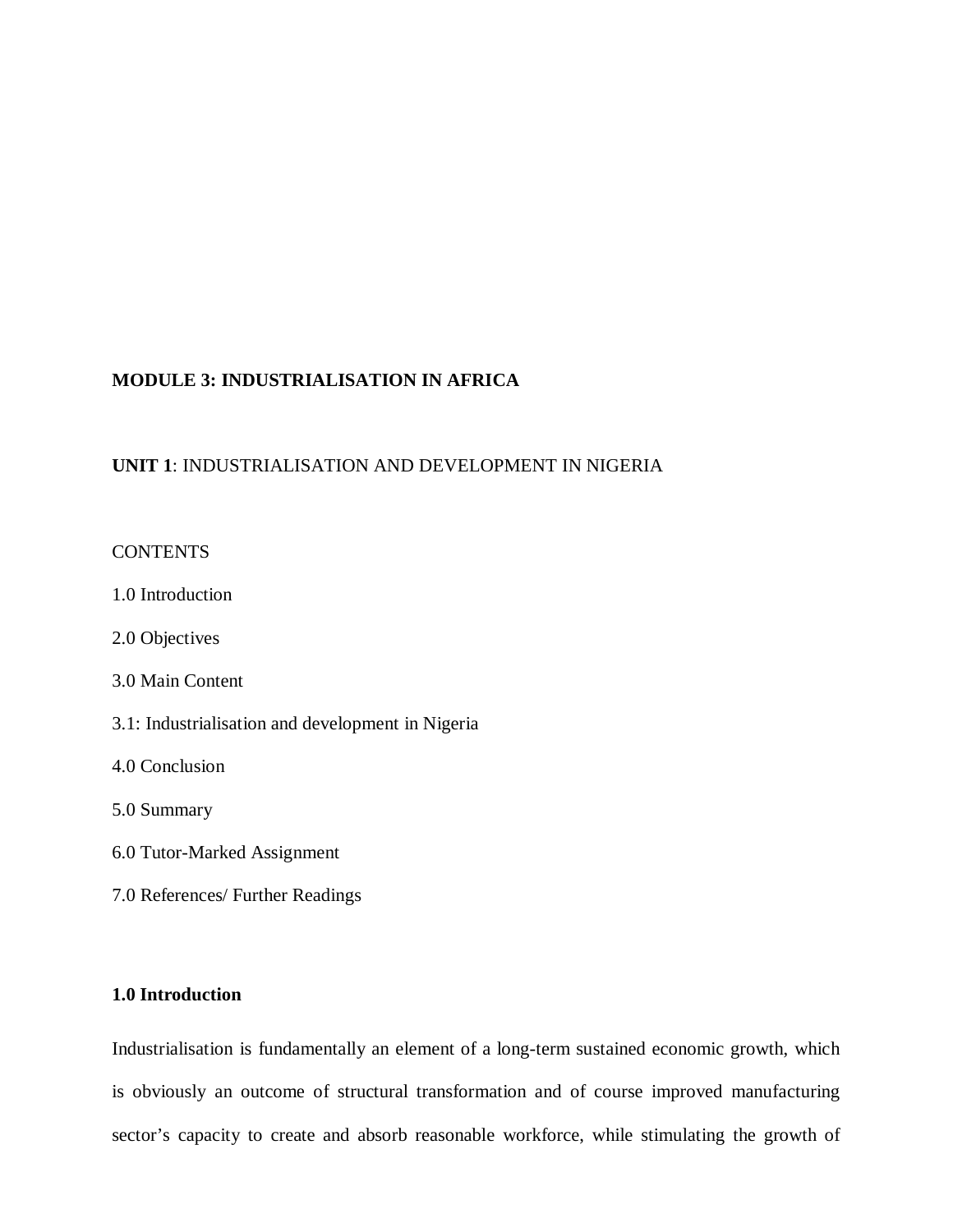other sectors through various linkages (Martorano & Sanfilippo, 2017). Nigeria is a colony of the British Empire and has been at the receiving end of aid for advancement. The country remains at the fringe of development inspite of the various dictates of the development theories. With all the associated defects that accompany both Modernisation and dependency theories the country has sustained frantic efforts to industrialise and attain the status of a developed nation. This unit will expose the student to the various attempts Nigeria has made to attract industrialisation upon decolonisation.

# **2.0 Objectives**

At the end of this unit, the student should be able to:

- Define industrialisation
- Discuss Nigeria's effort at industrialisation.
- Explain the meaning of import substitution.
- Explain indigenization policy.
- Explain structural adjustment programme (SAP).

## **3.0 Main Content**

## **3.1: Industrialisation and development in Nigeria**

In this module, we define industrialisation as the transformation from a mainly agricultural economy with employment potential to a rather more significant system of economy where manufacturing of goods and services are mechanized. In other words, it entails the migration and replacement of individual manual labour and craftman by mechanized mass production and an assembly line system. Apparently, post-colonial Nigeria was a frantic move to extricate the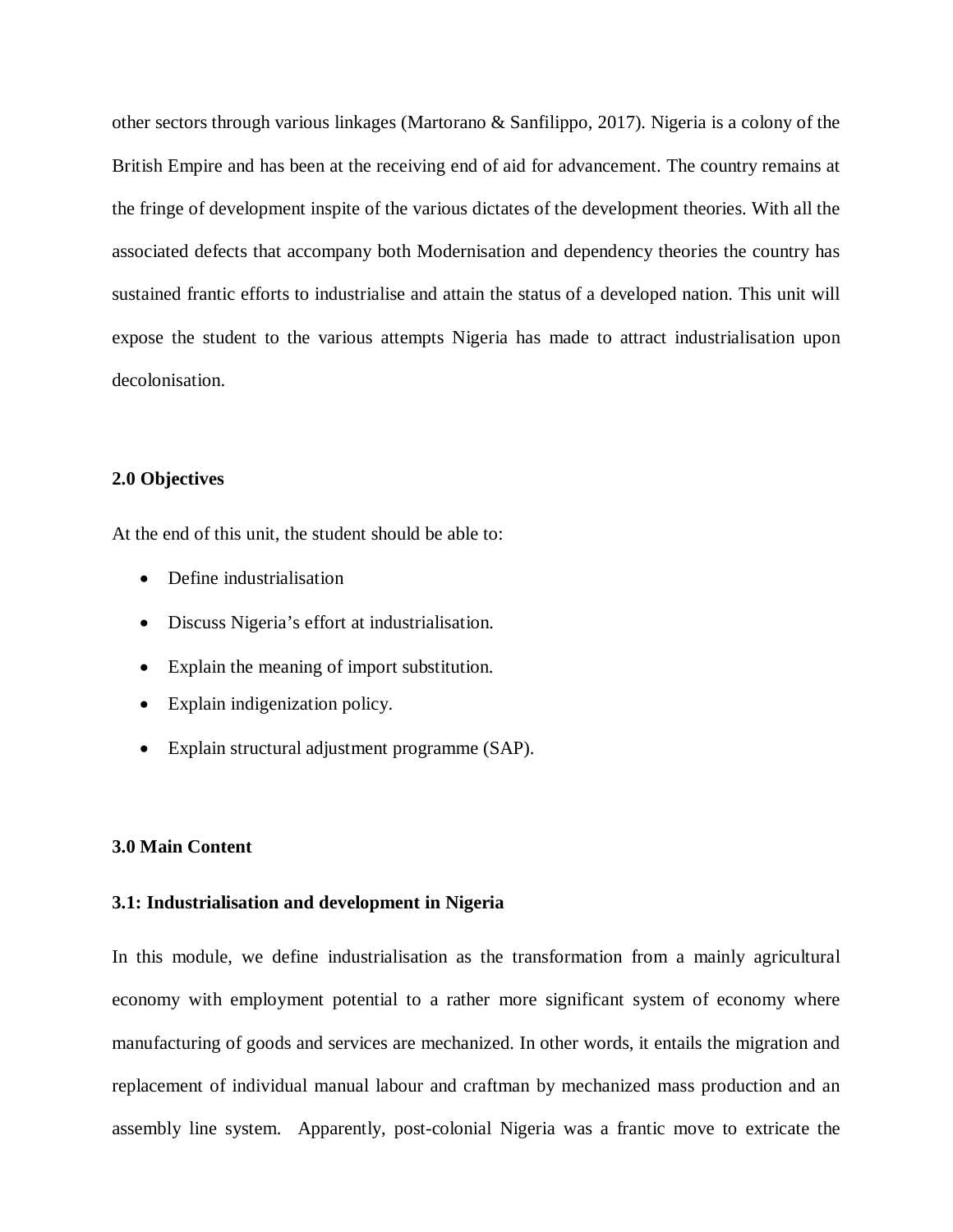country from the doldrums of backwardness and propel her into the development space (become industrialised). What where the choices available for Nigeria? How did the country faired with her efforts at industrialising, and did she succeed? All these are the questions to be answered in this unit as we examine Nigeria's early attempt at industrialisation.

### **3.2 Import Substitution**

Nigeria's first attempt at industrialisation was through the instrument of import substitution. Import substitution according to Girigiri (1999) is the process of gradually establishing industries for the production of goods that were otherwise imported by the country.

This strategy was aimed at beginning with the local sale of final goods, and moving gradually towards the production of intermediate goods, then capital goods. The strategy also involved the introduction of restrictive external trade policies and considerable protection for the rather emerging infant industries (Musibau, 2012). In essence, it was meant to diversify the local economy and advance the country industry-wise. To protect the emerging local industry, the government set up a regime of complex systems of tariffs and non-tariff protection (Nduonofit & Emina, 2019). The initial protectionist policies were intended to assist emerging industries go up on the learning curve. This was never the case in terms of the outcome. Howbeit, the efforts according to Chukwuemeka, Anazodo & Nzewi (2011) led to increased dependence on imported raw materials, industrial inputs, machinery and equipment, technology and expatriate personnel to aid the local industry. The failure of the import substitution policy is basically the lack of the right attitude to look inward for sufficient local capacity and materials to support growth of local industry.

## **3.3 Indigenization policy.**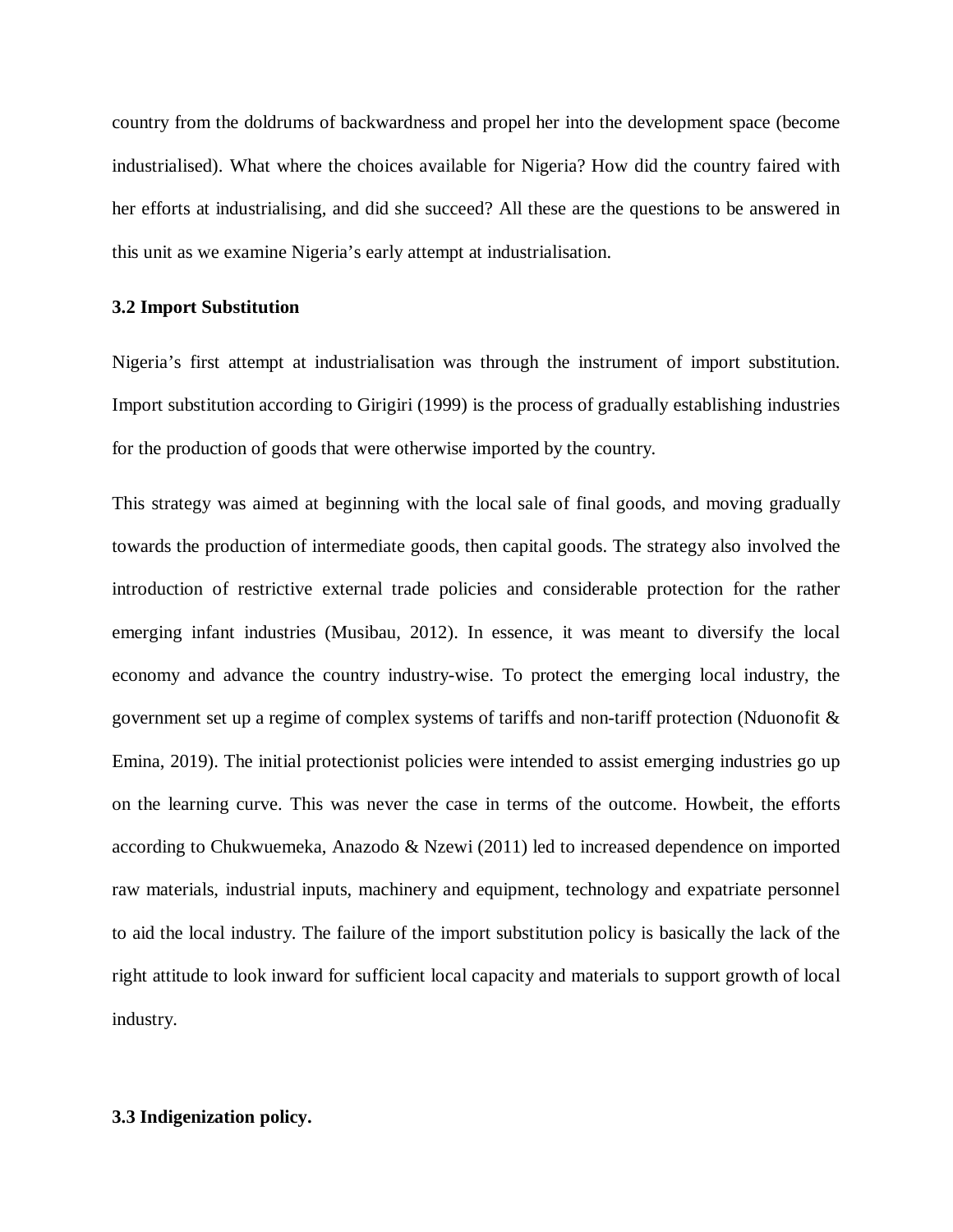Another dimension of efforts towards industrialisation by the Nigeria state was in the area of indigenization. The indigenization policy was enhanced by the promulgation of the Entreprise Promotion Decree of 1972 which was further amended in 1973, 1974 and 1977. The indigenization policy was a framework to nationalize the Nigerian economy and give greater participation to Nigerians. The policy classified all enterprises into two schedules, and gave Nigerians special preserve around - rice milling, printing and publishing. Meaning every industry in the above mentioned spaces had to be controlled by Nigerians only.

There were also enterprises left for foreigners or 'aliens' as it were to participate, however with indigenous equity participation of 40%. By 1977, the policy was further amended, and indigenous equity participation reviewed upward to 60% for Nigerians and 40% for foreigners (Akpakpan, 1987).

Even with these policy instruments and the frequent amendment of policy to particularly favour Nigerians, there were external and internal factors that derailed the efforts at industrialisation via the indigenization policy. Externally, foreign capital was involved and the policy at the time largely worked against them. Internally, there was no sincerity of purpose. This is so due to the fact that the policy was not generally designed for industrialisation proper, rather it was an attempt by the military government to control and localize ownership of the economy (Girigiri, 1999).

#### **3.4 Structural adjustment programme (SAP).**

The structural adjustment programme (SAP) emerged owing to the failures of the previous efforts or attempts at industrialisation. The debt crisis of the early 1980s led to a new consensus on the importance of trade policy reform and exports in growth strategies (Nduonofit  $\&$  Emina, 2019). This new consensus came during the Babangida administration. The administration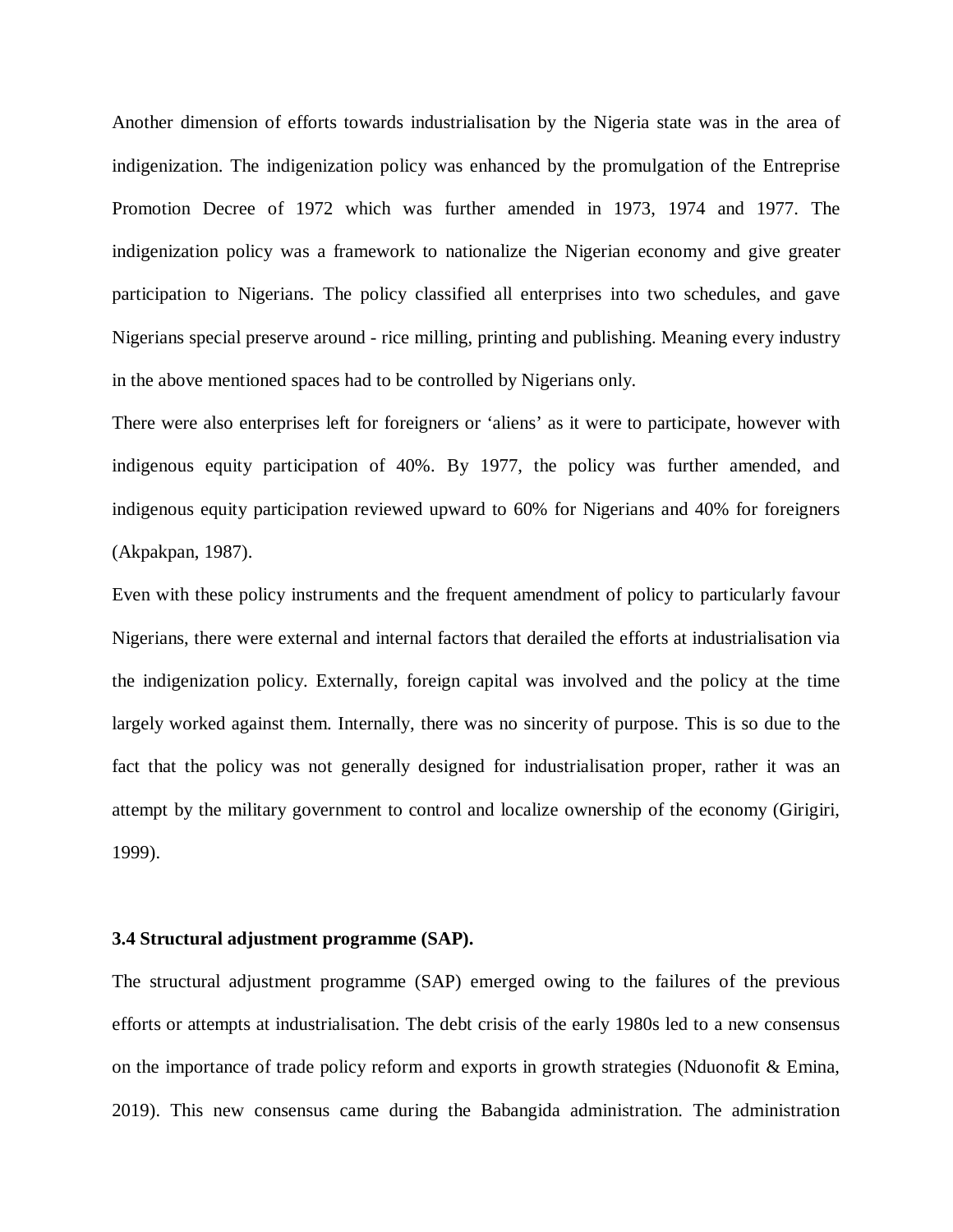aligned to various reforms suggested to her by international bodies. One of such reforms came from the IMF – through the instrument of the structural adjustment programme (SAPs) (Musibau, 2012; Oyejide, Ndulu & Gunning, 1999). As a result, the mid-1980s witnessed the formulation and implementation of wide-ranging trade policy-related economic reforms.

Structural adjustment programme implementation in Nigeria was based on two strategies, viz;

- The Second –Tier Foreign Exchange Market (SFEM): This was later restructured to Foreign Exchange Market (FEM)**.** The introduction of the FEM was intended to have a realistic value for the Nigerian Naira which at the time was an overvalued currency owing to price distortions (Ike, 1988). Majorly, SAP reforms included economic deregulation, liberalization, privatization, commercialisation and reliance on market forces to determine the value of the Nigerian currency.
- **Trade liberalization:** By interpretation this meant the outright removal or reduction of restrictions or trade barriers on the free exchange of goods between nations. By removing such barriers as tariffs, duties, surcharges, etc. meant it was a strategy to actively promote exports of goods from Nigeria to other countries. However, this was not the case for the country. Rather it led to uncertainties especially as the price of food items and many more consumables, became quite difficult to access leading to various difficult situations including hunger in the country.

## **Main Characteristics of the structural adjustment programme (SAP)**

Besides the points listed above, some of the major characteristics of the structural adjustment programme as outlined by Chete, Adeoti, Adeyinka & Ogundele, (2014) are as below;

• Major currency devaluations.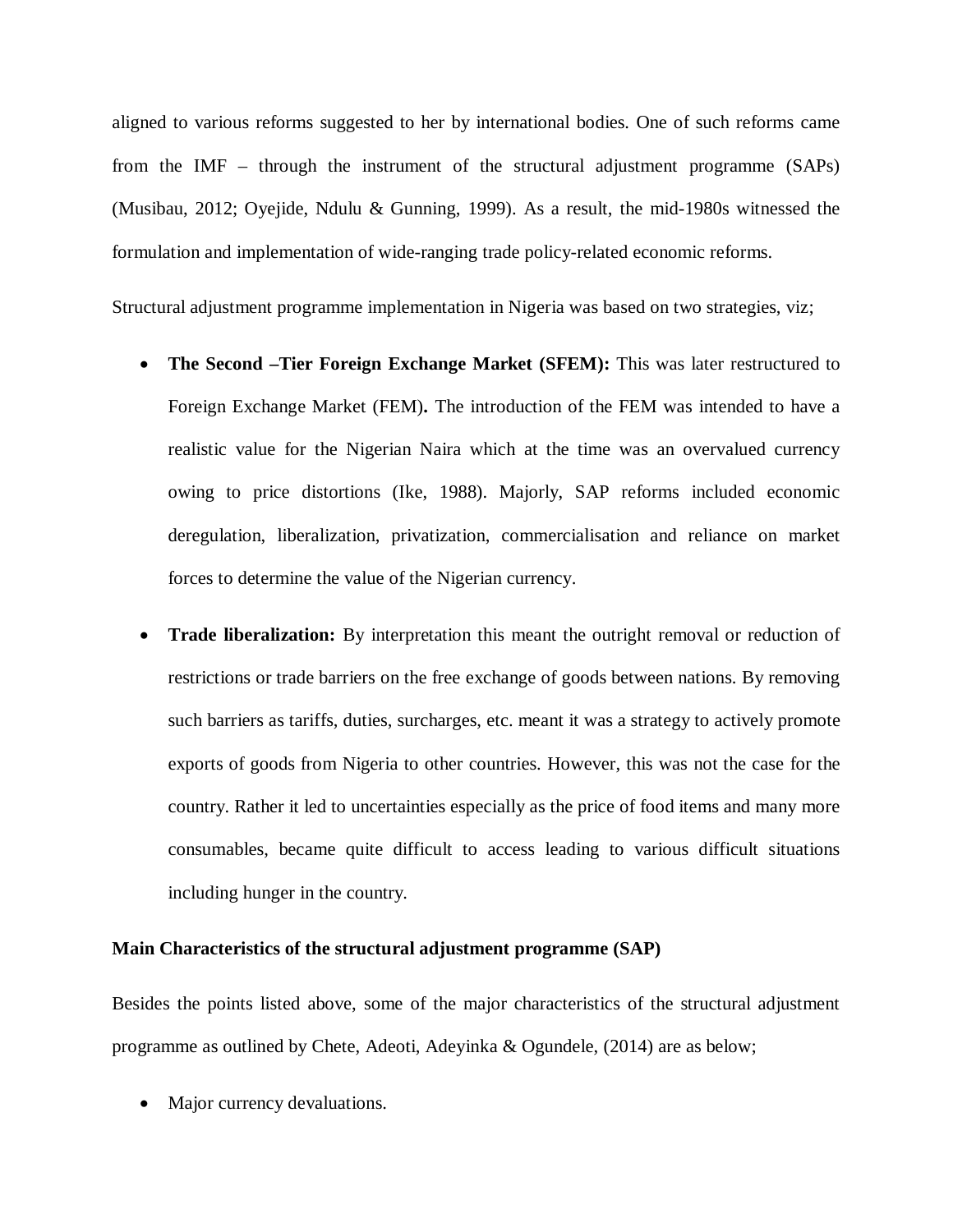- Major real cuts and reorientation towards agriculture in the government budget.
- Reorientation of public expenditures in the productive sectors towards rehabilitation and Maintenance.
- Increased taxes on consumer goods.
- Holding nominal wages fixed and/or raising them by significantly less than required to make up the effects of inflation.
- Liberalization of the import regime.
- Substantially raising nominal producer prices for agricultural cash crops to limit real Declines.
- Reduced price controls.
- Increased competition and flexibility in agricultural marketing.
- Privatization of government-owned assets and concentrated efforts to raise efficiency in remaining government institutions.

# **4.0 Conclusion**

Industrialisation efforts in Nigeria dates to the mid-1970s when the country ventured through a mix of choices, with import substitution regime as entry point. The goal of import substitution was to produce goods locally that were initially imported into the country. However, due to both internal and external factors, this strategy failed. Efforts via indigenization policy as well as the structural adjustment programmes had their attendant issues that nose-dived the efforts into fiasco. Beyond that, the country has still not given up on industrialisation as the efforts are still ongoing.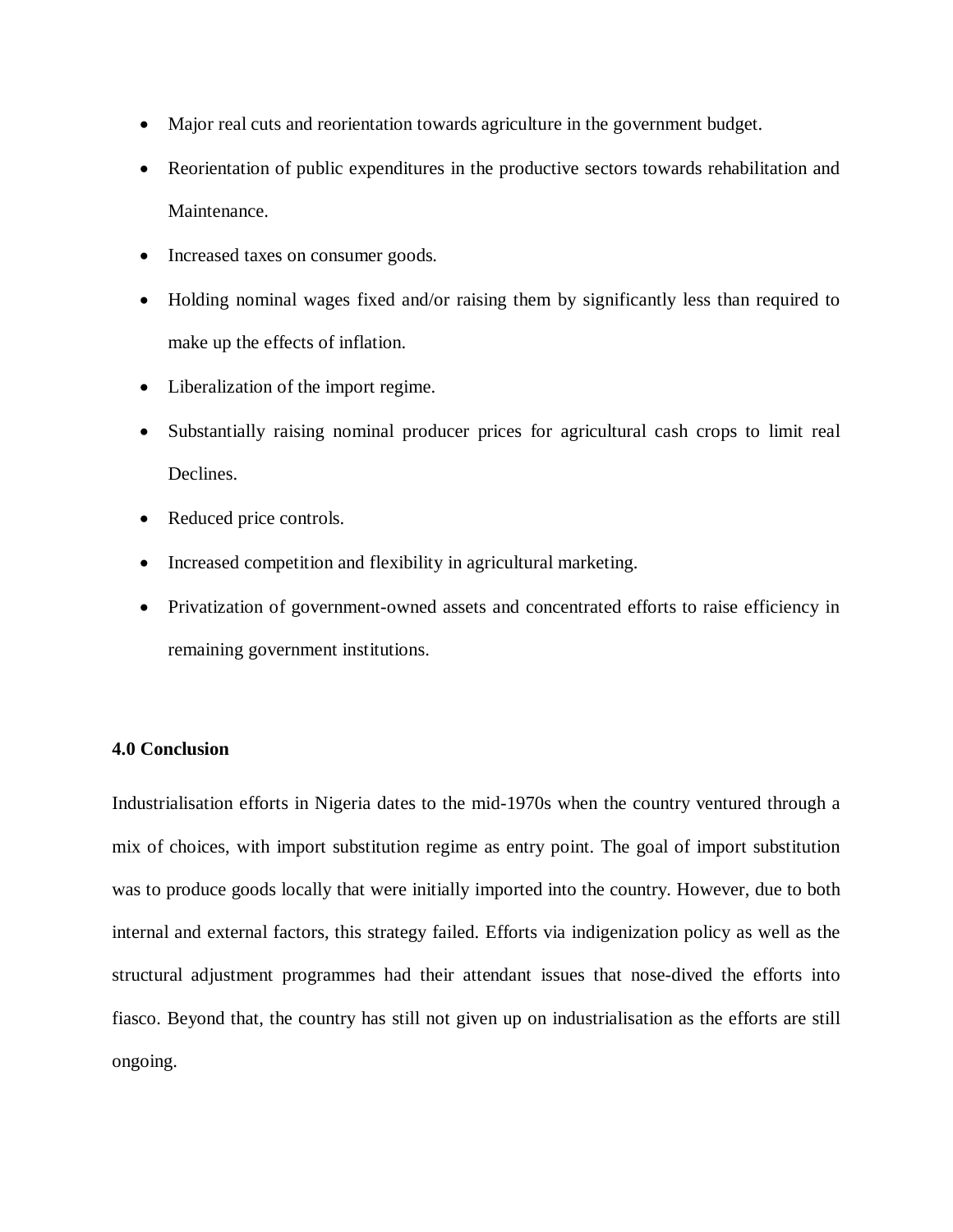## **5.0 Summary**

Efforts towards industrialisation in Nigeria was carried out via import substitution, indigenisation policy and the structural adjustment programme (SAP). While there was much energy to all these by the government, several forces or factors that are both internal and external contributed to their various failures.

## **8.0 Tutor-Marked Assignment**

- What is industrialisation?
- What is import substitution?
- How does indigenisation policy differ from the structural adjustment programme?
- List and discuss the various strategies adopted by Nigeria to advance industrially.

## **7.0 References/ Further Readings**

- Akpakpan, E.B. (1987). Crossroads in Nigerian development. Port Harcourt: New Generation Publishers.
- Chete, L.N; Adeoti, J.O.; Adeyinka, F.M & Ogundele, O. (2014). Industrial development and growth in Nigeria: Lessons and challenges. Learning to compete. Working Paper No. 8. Brookings Institute.
- Chukwuemeka, E.; Anazodo, R. & Nzewi, H.N. (2011). African Underdevelopment and the Multinationals – A Political Commentary. Journal of Sustainable Development, 4(4), pp.101-109.

Girigiri, B. K. (1999). Industrial organizations: A sociological perspective. Owerri, springfield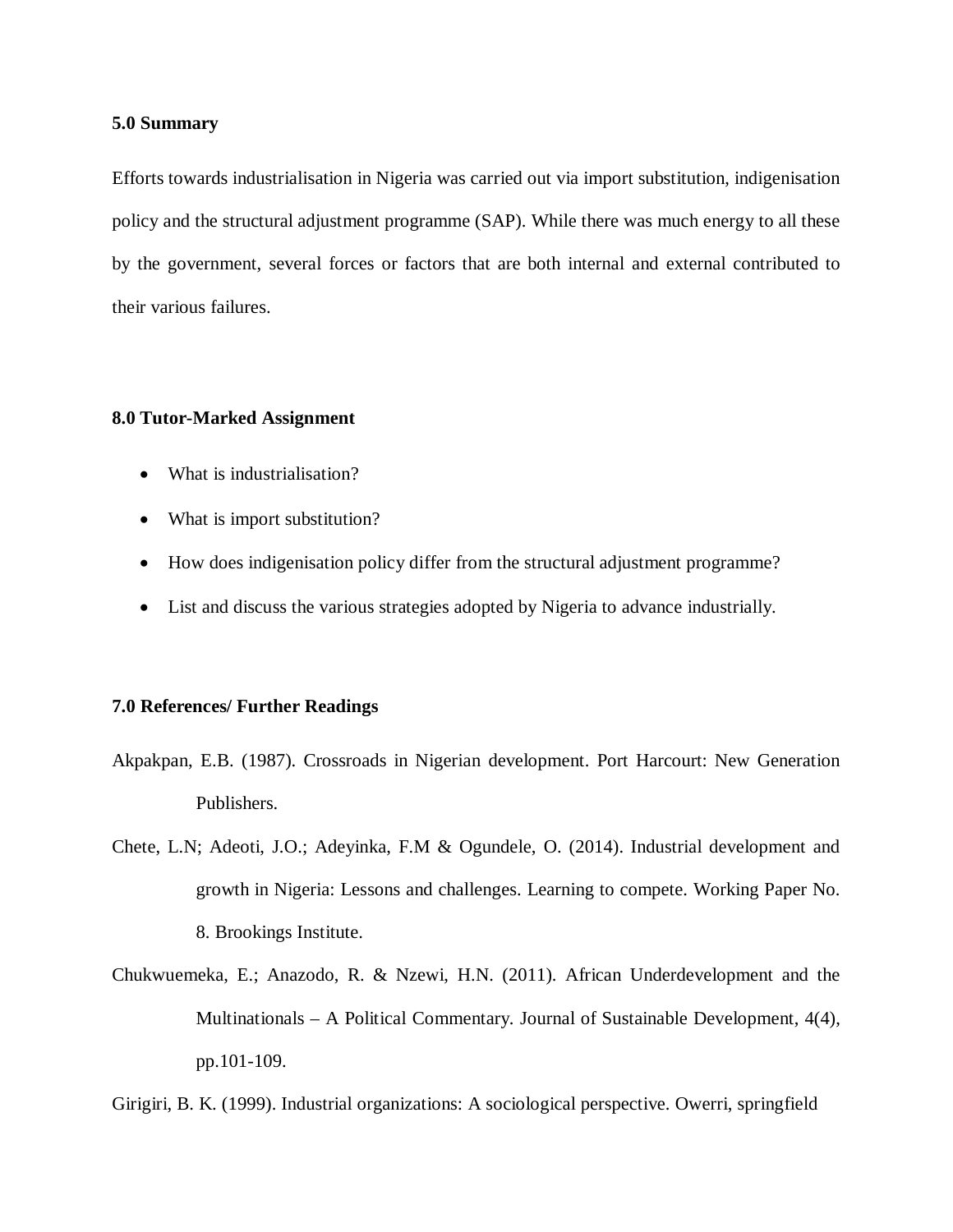Publishers.

- Ike, D.N. (1988). The structural adjustment programme as it relates to development/adaptation of technology in Nigeria (paper presented at the workshop on SAP, NIPSS, Kuru, Jos Plateau state. 20<sup>th</sup>
- Martorano, B. & Sanfilippo, M. (2017). What factors drive successful Industrialisation? Evidence and implications for developing countries. Inclusive and Sustainable Industrial Development Working Paper Series, Working Paper No. 7. Department of Policy, Research and Statistics. United Nations Industrial Development Organization.
- Musibau, A. B. (2012). Africa's growth and development strategies: A critical review. Africa Development, Vol. XXXVII, No. 4, pp. 141 – 178.
- Nduonofit, L.E; Emina, W. (2019). Post-colonial Nigeria state and 21<sup>st</sup> century development. *Salem Journal of Management and Social Sciences*. 3(3), pp. 257-276.
- Oyejide, T.A., Ndulu, B & Gunning, J.W. (Eds.) (1999). 'Introduction and overview', *Regional Integration and Trade Liberalization in Sub-saharan Africa*, 2, CountryCase Studies.

## **UNIT 2**: INDUSTRIALISATION IN LIBERIA

## CONTENTS

1.0 Introduction

2.0 Objectives

3.0 Main Content

3.1: Industrialisation in Liberia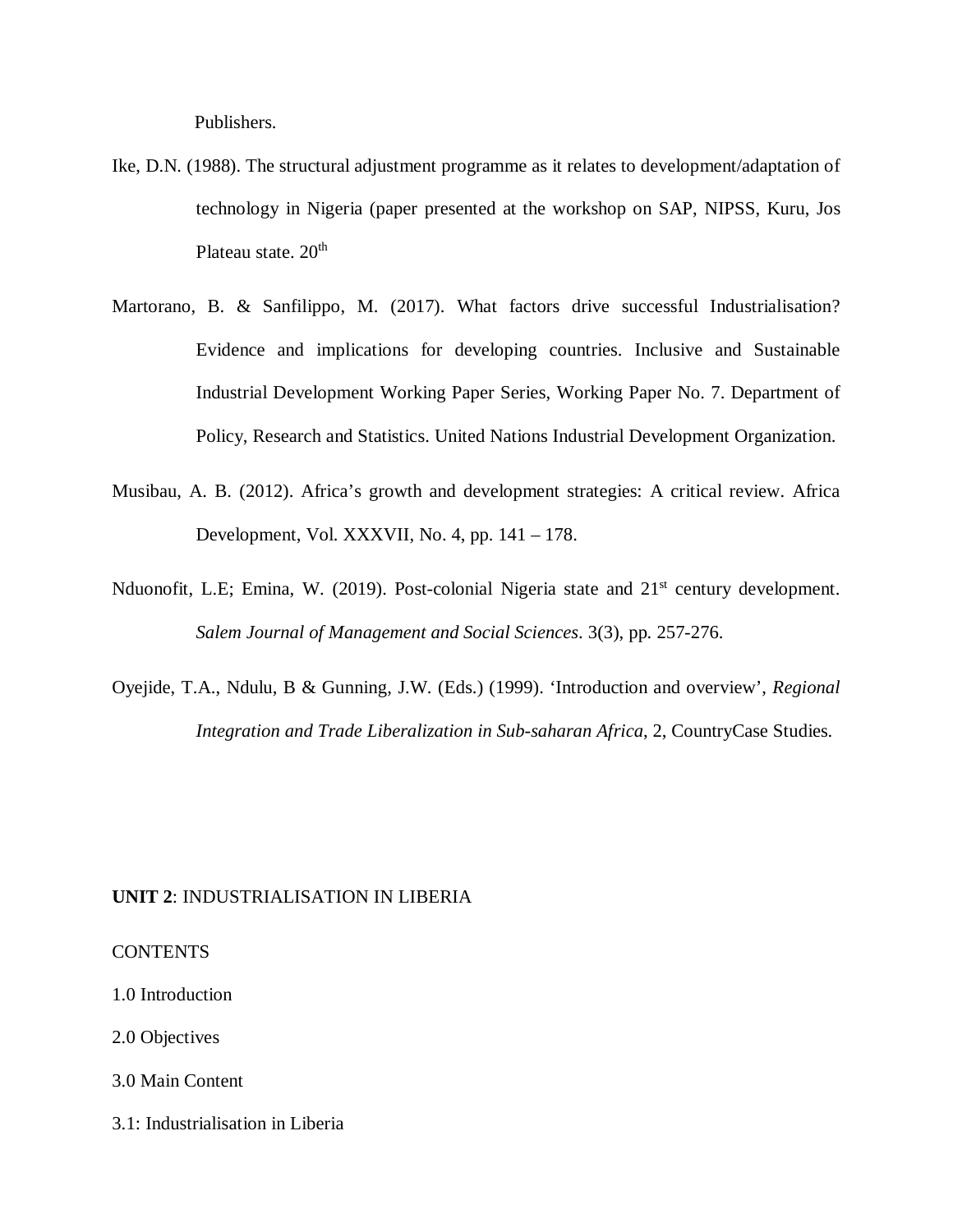4.0 Conclusion

5.0 Summary

6.0 Tutor-Marked Assignment

7.0 References/ Further Readings

## **1.0 Introduction**

As a country in West Africa, Liberia was granted independence by the United Stated of America (USA) in 1847, but recognition for this status came much later in 1862 (History, 2021). From then till date, although with various internal issues peculiar to almost all African countries, the country has been making efforts at becoming an economically self-sufficient industrial nation.

#### **2.0 Objectives**

At the end of this unit, student should be able to

Explain Liberia's efforts towards industrialisation.

#### **3.0 Main Content**

#### **3.1: Industrialisation in Liberia**

The 14 years civil war retrogressed the country to an economic decline, which saw the country's GDP fell by 91%. Upon stability the Liberian government fostered efforts to enhance industrialisation. The country understands the critical role of the private sector in mainstreaming industrial development. The reason they believe that a strong private sector is essential to economic growth and job creation. Over time, historically, the country's efforts at industrialisation has been extractive industry based, and this did not provide the needed linkage to the wider economy, thus resulting in "growth without development'' (Johnson-Sirleaf, 2011).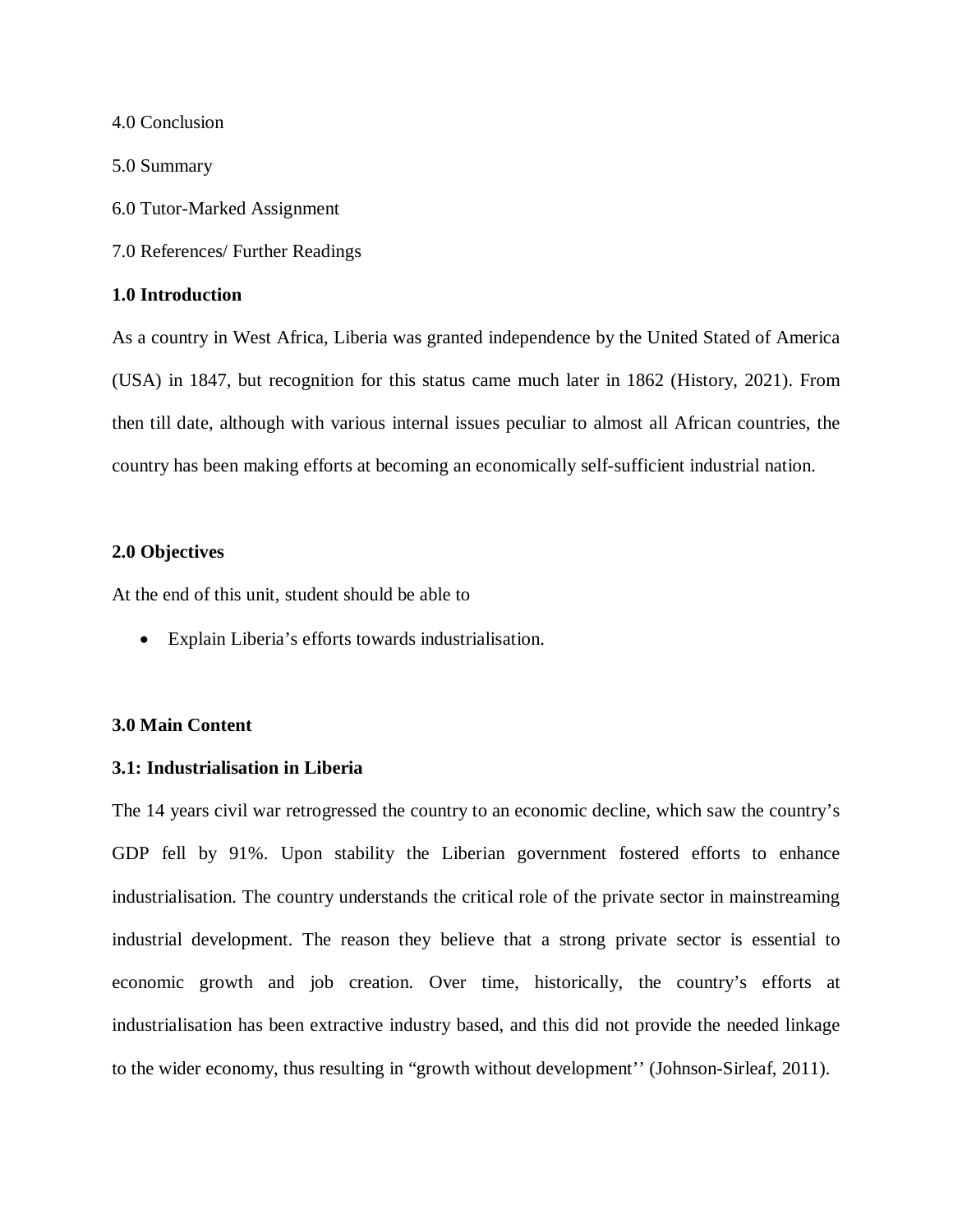#### **Reform for industrialisation**

As earlier mentioned, the Liberian government awareness that any effort that does not create a linkage to the wider economy is an effort in futility, thus decided to look inward and muster efforts towards industrialisation. To do this the government of the country policy-wise, focused on four cardinal areas:

#### **1) Legal and regulatory reforms.**

Established a legal framework that was focused on programmes implementation and strengthen institutions to promote better manufacturing practices and standards, and reform and restructure state owned enterprises (SOEs).

## **2) Promoting better practices**

The implementation of the legal and regulatory framework was bolstered via the promotion of better practices, that involves best practices that meet minimum labor, health, safety, environmental, technological and intellectual property standards in terms of products that are safe to consume, manufacturing practices that allows the continuing and sustainable use of environmental resources, and a safe work place for employees; and potential for higher business margins, as well as the ability of businesses to insert theirself into global value chains.

- **3) Infrastructure development.** Prioritised local infrastructure development planning and encourage private sector investment in infrastructure.
- **4) Investment in human capital.** Invest in the building of capacity of Liberians for employment in the industrial sector by partnering with the private sector on skills training and development, including engaging in consultative processes and providing incentives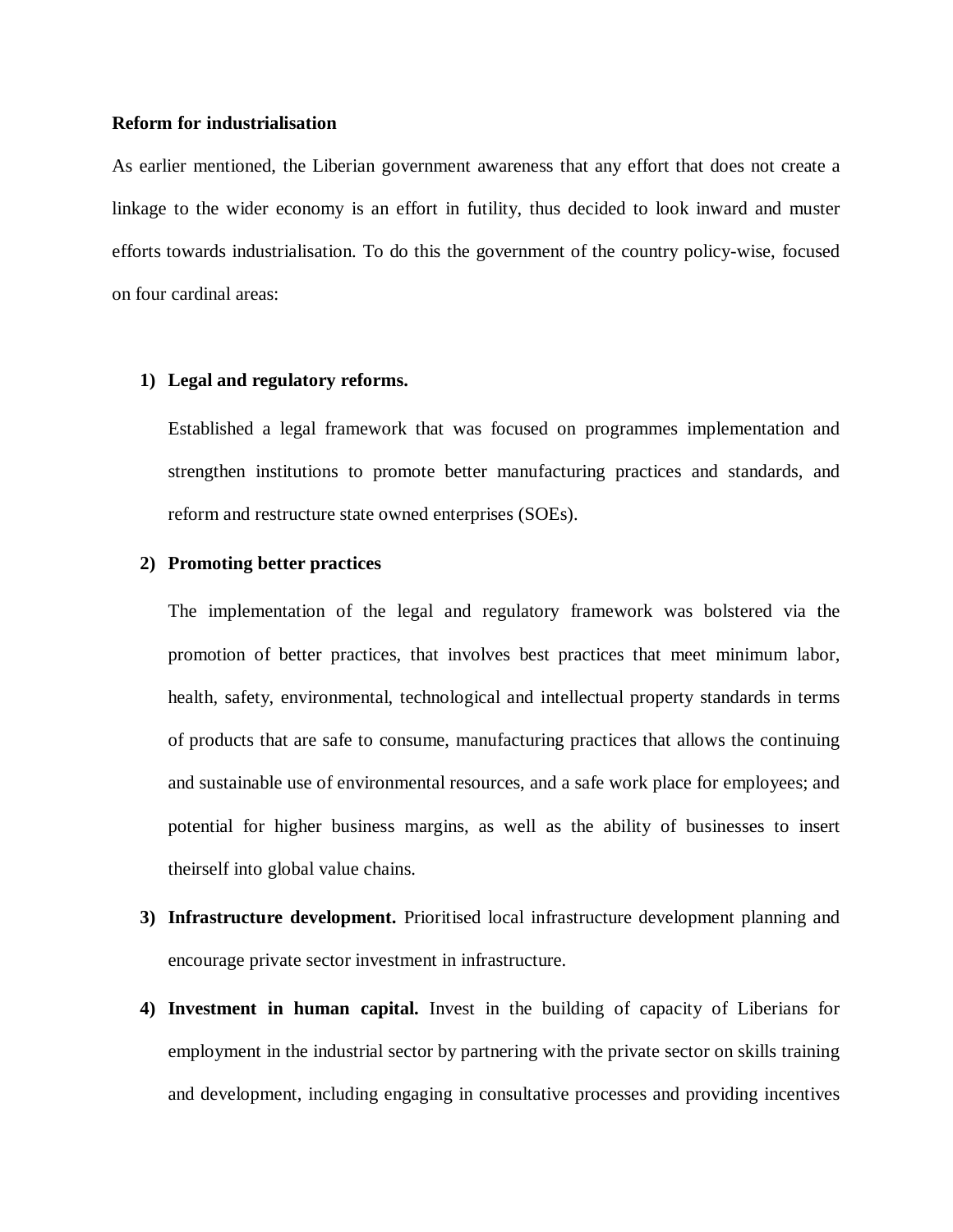to businesses to provide employment and training to Liberian staff in specialized technical areas (Ministry of Commerce and Industry, 2011).

#### **Implementation of the policy framework**

Following instituted reforms for industrialisation, the road to implementation however focused on specific measures in certain areas to stimulate industrial development in Liberia. These areas were in:

**Specific sector support**: The government looked around and replicated examples from across the globe especially Brazil and Botswana to drive support in developing specific sectors. For example, Cassava Strategy to create a cassava-based industry in Liberia. Other programs were initiated in partnership between UNIDO, UNOPS and focused on developing fisheries, food and vegetable, rice processing and timber and rubber wood processing value chains.

**Fiscal Incentive**: In 2010 Liberia reformed the system for granting incentives so that it is more transparent and more certain for businesses to secure incentives.

**Industrial Zones**: Post war Liberia had a weak investment portfolio and barriers to trade were quite many. Moreso, given the fact that FDI plays critical role in the economy, that of Liberia was very low. Going forward, the Government created special economic zones in Liberia. The purpose of these industrial free zones was to accelerate Industrialisation and attract foreign investment (IFAA, 2009).

#### **Industrialisation outlook in Liberia**

Post war Liberia is one of the poorest countries in the world with a large part of the country challenged infrastructurally. Yet, in recent years, with reforms and restructuring Liberia's economy has been growing steadily as mining and rubber industries have been growing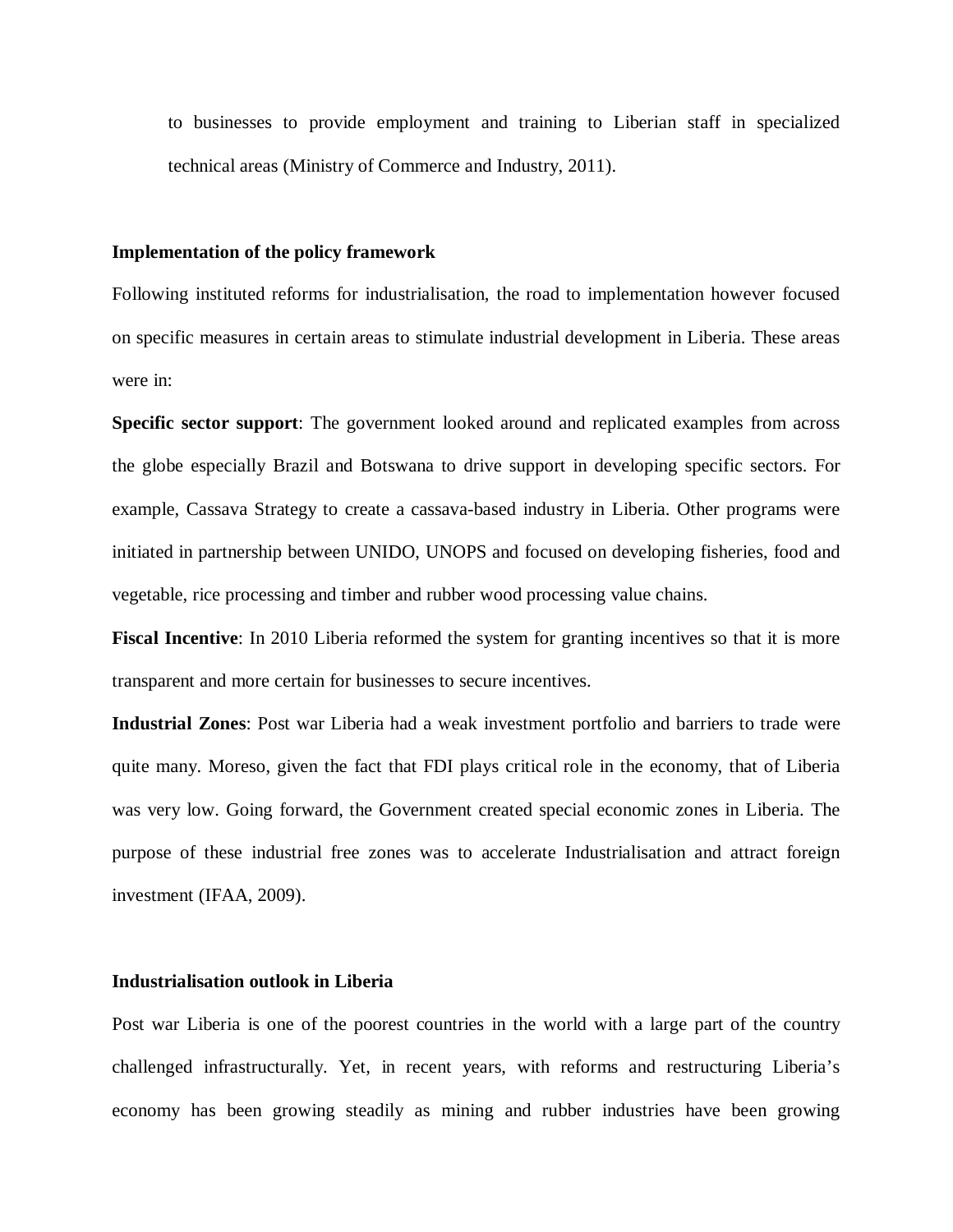tremendously. Gross Domestic Product (GDP) in Liberia contracted 3 percent in 2020 from the previous year and was expected to reach 2.70 USD Billion by the end of 2021 (Trading Economics, 2021).

As a country that emerged from 14 years of civil war, Liberia has acted fast and strongly to industrialise. Her efforts however can be seen in the state of infrastructural development that is now set to promote industry. Inspite of these efforts, Liberia is not where it wants to be as the road to industrialisation is not an easy one. However, with daunted efforts, milestones are been covered, compared to many other African countries.

### **4.0 Conclusion**

Post war Liberia was one of the poorest countries in Africa. Meaning so much deficiency in infrastructure and associated components to spur industrialisation. However, the government of Liberia paid special attention to industrialisation by engaging in reforms that centred on Legal and regulatory reforms, infrastructural development as well as investment in human capital. These reforms were implemented via strategies that focused on Specific sector support, financial incentives as well as the creation of special industrial zones. These are settings preparing the country for clear industrialisation. Although the country has not reached her goal, the efforts appear quite daunting for a country just emerging from a 14 year civil war.

#### **5.0 Summary**

A basic feature of Liberia's road to industrialisation lies in the various reforms and implementation strategies followed. As a country that had been hindered by 14 years civil war, her efforts towards industrialisation is commendable though with relevant challenges.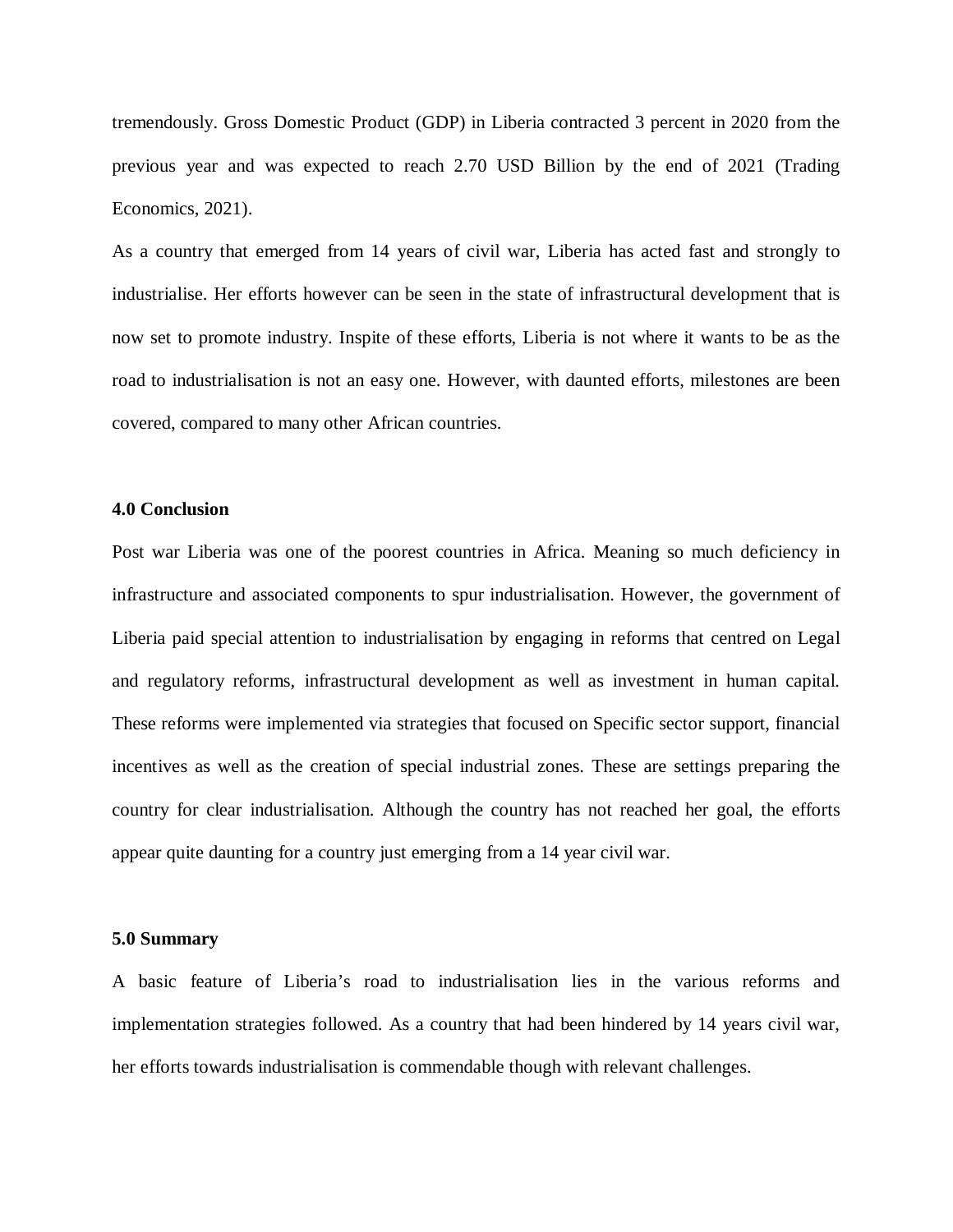# **6.0 Tutor-Marked Assignment**

Explain some of the strategies deployed to attract industrialisation in Liberia.

# **7.0 References/ Further Readings**

| <b>History</b>                                                                                | (2021).                                                                      | This | Day | 1n | history. |  |  |
|-----------------------------------------------------------------------------------------------|------------------------------------------------------------------------------|------|-----|----|----------|--|--|
|                                                                                               | https://www.history.com/this-day-in-history/liberian-independence-proclaimed |      |     |    |          |  |  |
| IFAA, (2009). Establishment of Special Economic Zones in Liberia: A Pre-Feasibility Study     |                                                                              |      |     |    |          |  |  |
|                                                                                               | Final Report, February.                                                      |      |     |    |          |  |  |
| Johnson-Sirleaf, E. (2011). Industry for Liberia's Future. Ministry of Commerce and Industry, |                                                                              |      |     |    |          |  |  |
|                                                                                               | Government of Liberia. February.                                             |      |     |    |          |  |  |

Ministry of Commerce and Industry (2011). Industry for Liberia's future. February.

| Trading | Economics                                                                       | (2021). | Liberia | GDP. |  |  |
|---------|---------------------------------------------------------------------------------|---------|---------|------|--|--|
|         | https://tradingeconomics.com/liberia/gdp#:~:text=GDP%20in%20Liberia%20is%20expe |         |         |      |  |  |
|         | cted, according% 20to% 20our% 20econometric% 20models.                          |         |         |      |  |  |

# **UNIT 3**: INDUSTRIALISATION IN RWANDA

# **CONTENTS**

1.0 Introduction

2.0 Objectives

# 3.0 Main Content

3.1: Industrialisation in Rwanda

4.0 Conclusion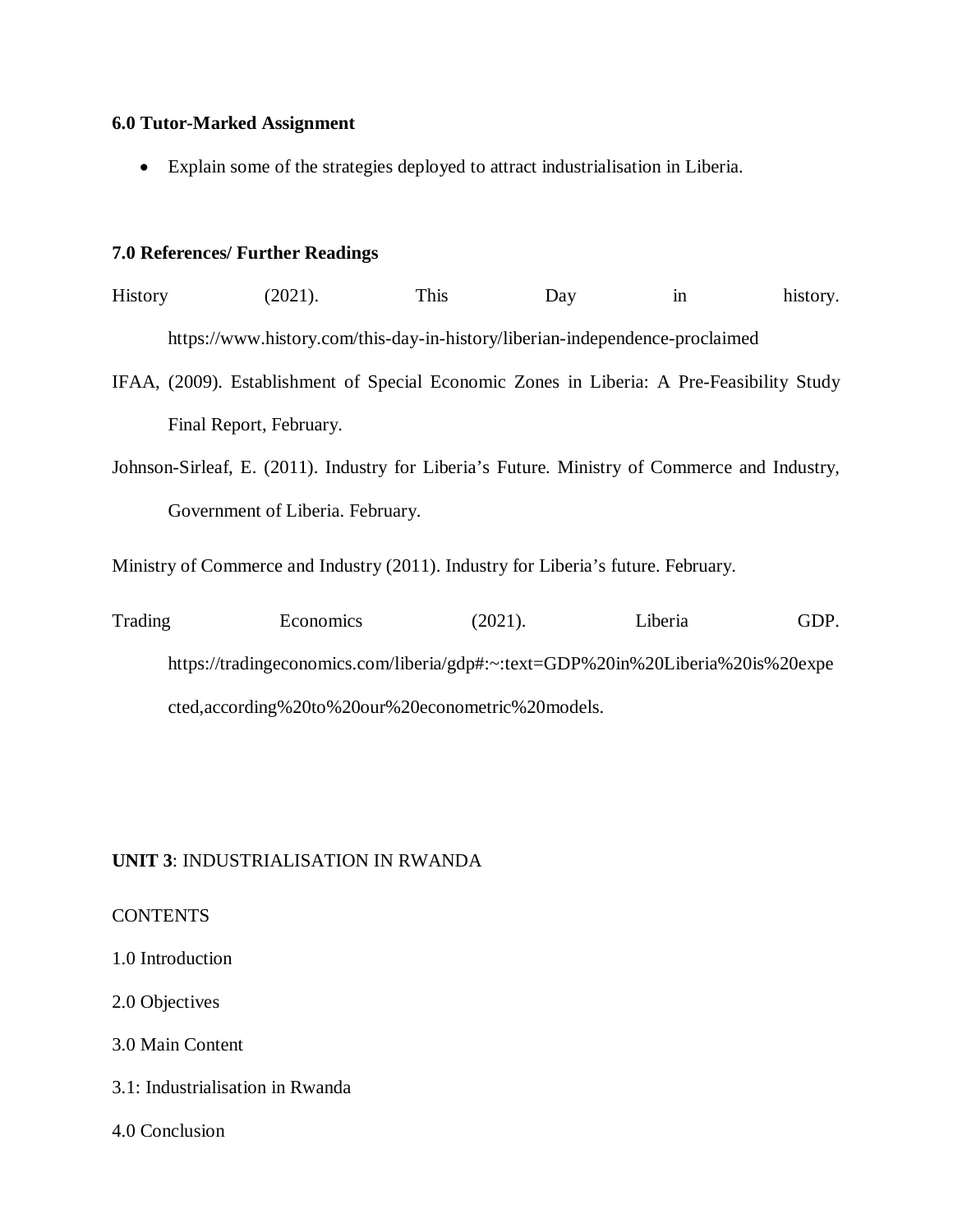5.0 Summary

- 6.0 Tutor-Marked Assignment
- 7.0 References/ Further Readings

## **1.0 Introduction**

Rwanda is relatively a small landlocked country in central East Africa and has experienced a fair share of conflicts and violence as most African countries have. Just like Liberia, in 1994, a 5-year large-scale civil war that culminated in the Kigali genocide wreaked havoc and undermined the countries growth aspirations. In this unit we examine industrialisation in Rwandan to understand the government's role and efforts in its attempts.

## **2.0 Objectives**

At the end of this unit, the student should

 understand policy regimes deployed to venture into industrialisation by the Rwandan government

## **3.0 Main Content**

## **3.1: Industrialisation in Rwanda**

Rwanda's industrialisation effort is tied to a policy framework called Vision 2020. The aspiration of the country with a view to the vision is the diversification of the Rwandan economy into new sectors of activity so as to profit all Rwandans. However, to achieve this, requires the share of industry to increase to 26% of GDP and of course the agricultural sector which employed over 80% of workforce to transform and become mechanized (Ministry of Trade and Industry (MoTAI), 2011).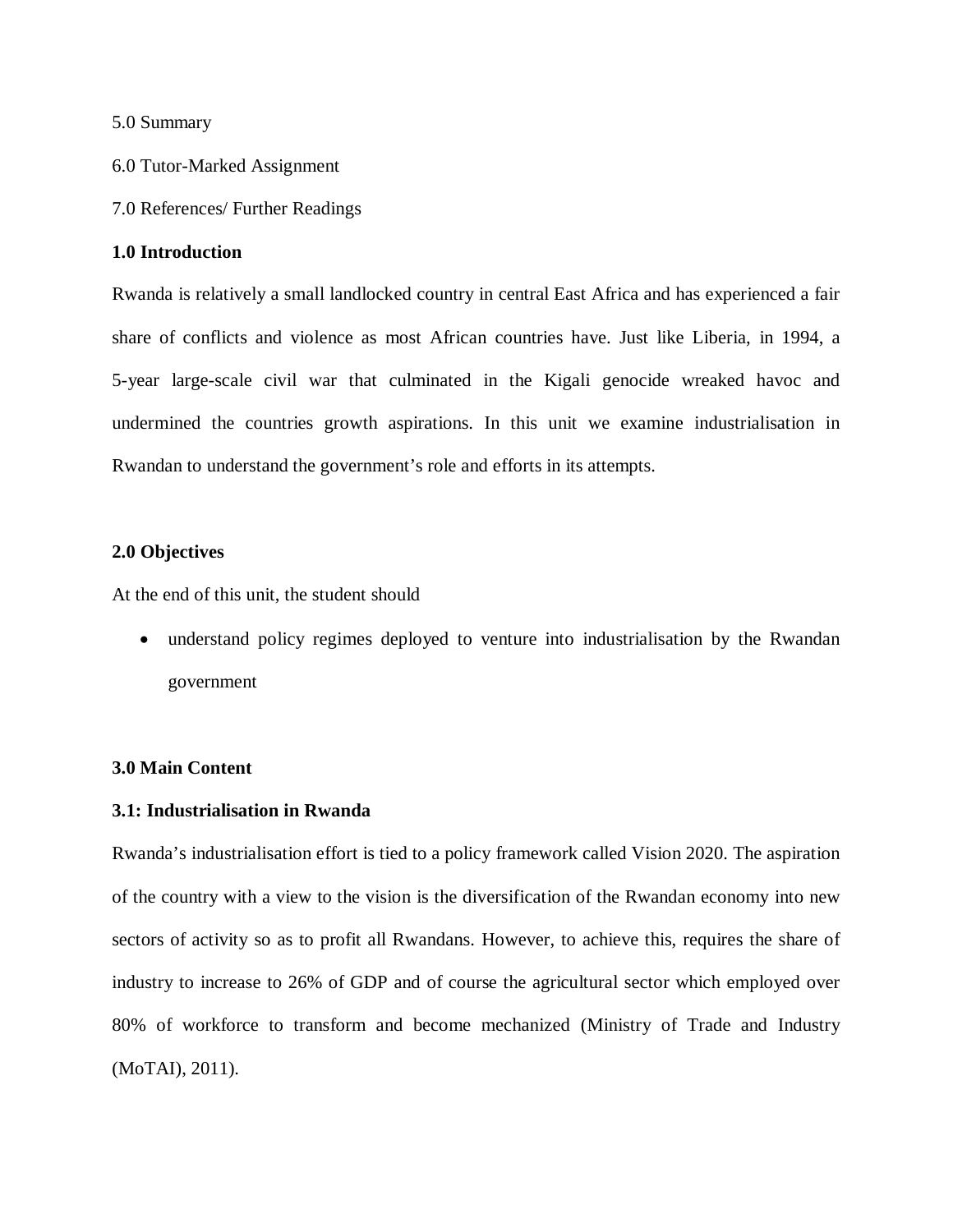#### **Vision 2020 and industrial development**

This was the policy regime that set the grounding framework for Rwanda's attempt at industrialisation. The objective is basically to build a "Competitive industrial and advanced services sectors producing over \$1.5 billion of exports by 2020, while increasing the number of off farm jobs." (MoTAI, 2011). The vision, however, is based on the following:

- Short term: Promotion of macroeconomic stability and wealth creation to reduce aid dependency.
- Medium Term: Transforming from agrarian to a knowledge-based economy
- Long Term: Creating a productive middle class and fostering entrepreneurship

Rwanda is a small country, and industrialisation cannot take place or happened therein without export related activities. Exports from firms in small markets permit them to attain the economies of scale and specialisation necessary to become regionally and even globally competitive. As studies (Newfarmer & Twum, 2018) have shown, most countries who experience high growth in industrialisation do so on the basis of export-oriented manufacturing. The reason the vision was to drive industrial development through structured economic pillars of domestic production and export competitiveness.

## **Rwanda before Vision 2020**

Prior to setting up the Rwandan Vision 2020 in April 2000, the country's economic outlook was pathetic. Some of the challenges that confronted the country were:

- An unproductive agricultural sector
- No link to regional railway network
- Narrow economic base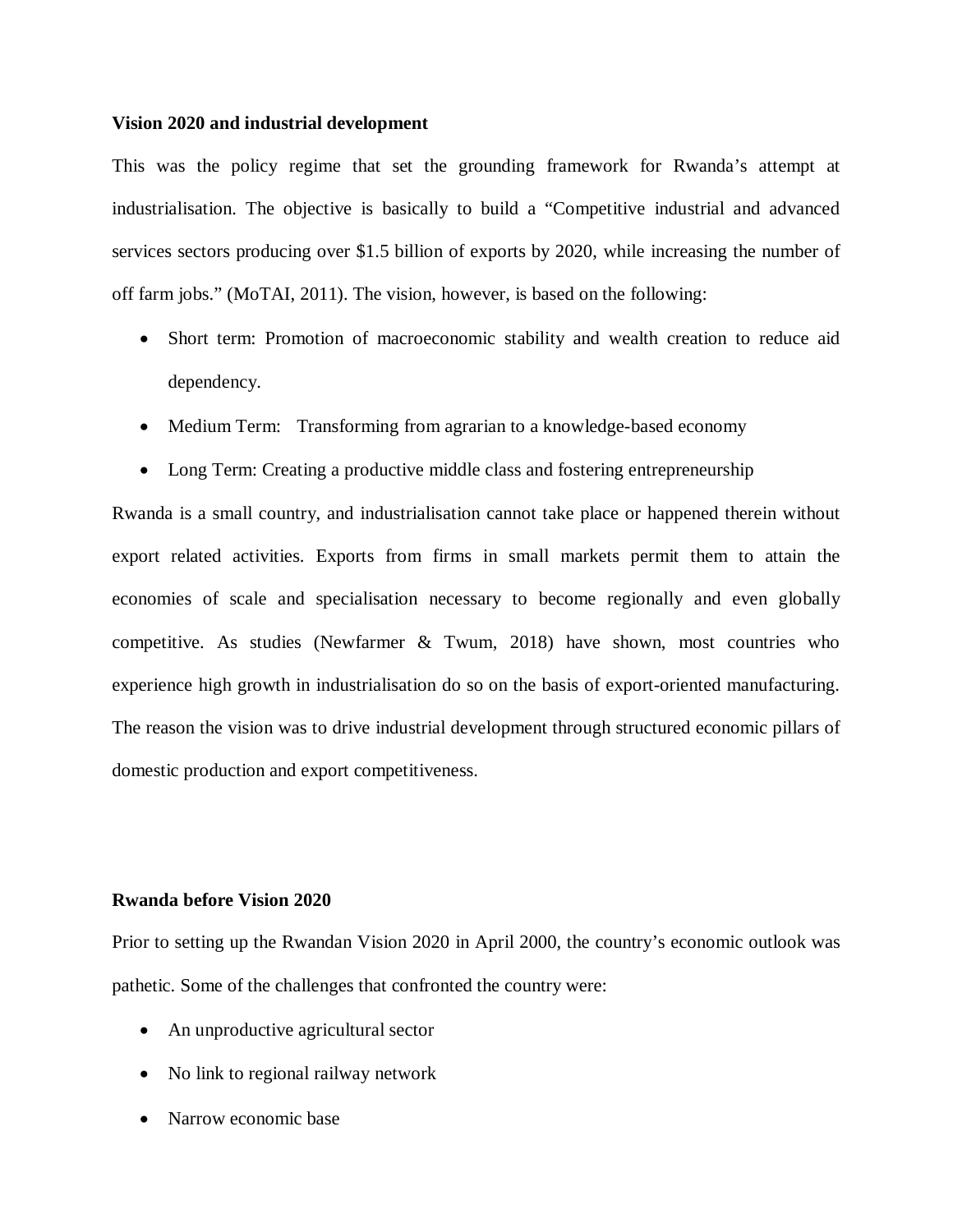- Low level of human resource development
- Public debt
- Weak institutional capacity
- Social and economic consequence of the 1994 genocide

#### **Rwanda Economic Outlook 20 years later**

- Post Vision 2020, Rwanda by all standards have attained impressive economic outlook, mostly achieved through sustained structural transformation. Particularly around the movement of workers from low productivity sectors (agriculture) to higher productivity sectors like construction, services, commerce and of course finance (English, 2017).
- Sustained efforts have also seen the country's exports growing, yet steadily below average. Drivers of this sustained growth are basically as a result of the government attitudes towards building an enabling business environment for domestic and local firms as well as improvements in national infrastructure.
- Due to infrastructural improvements, Rwanda's service sector has grown tremendously from post war era thus contributing immensely to the country's GDP. Following this growth, the service sector accounts for 53% of the total GDP, with the annual GDP growing at a rate of 20.6% in quarter 3 of 2021(Trading Economics, 2021).
- Rwanda's real GDP grew to a level of 9.4% in 2019 and was estimated to contract by 0.4% in 2020 due to the COVID–19 pandemic. However, there are clear projections that the Rwanda's economy would rebound this 2022 in view of anticipation of her role and participation in the African Continental Free Trade Area (African Development Bank, 2021).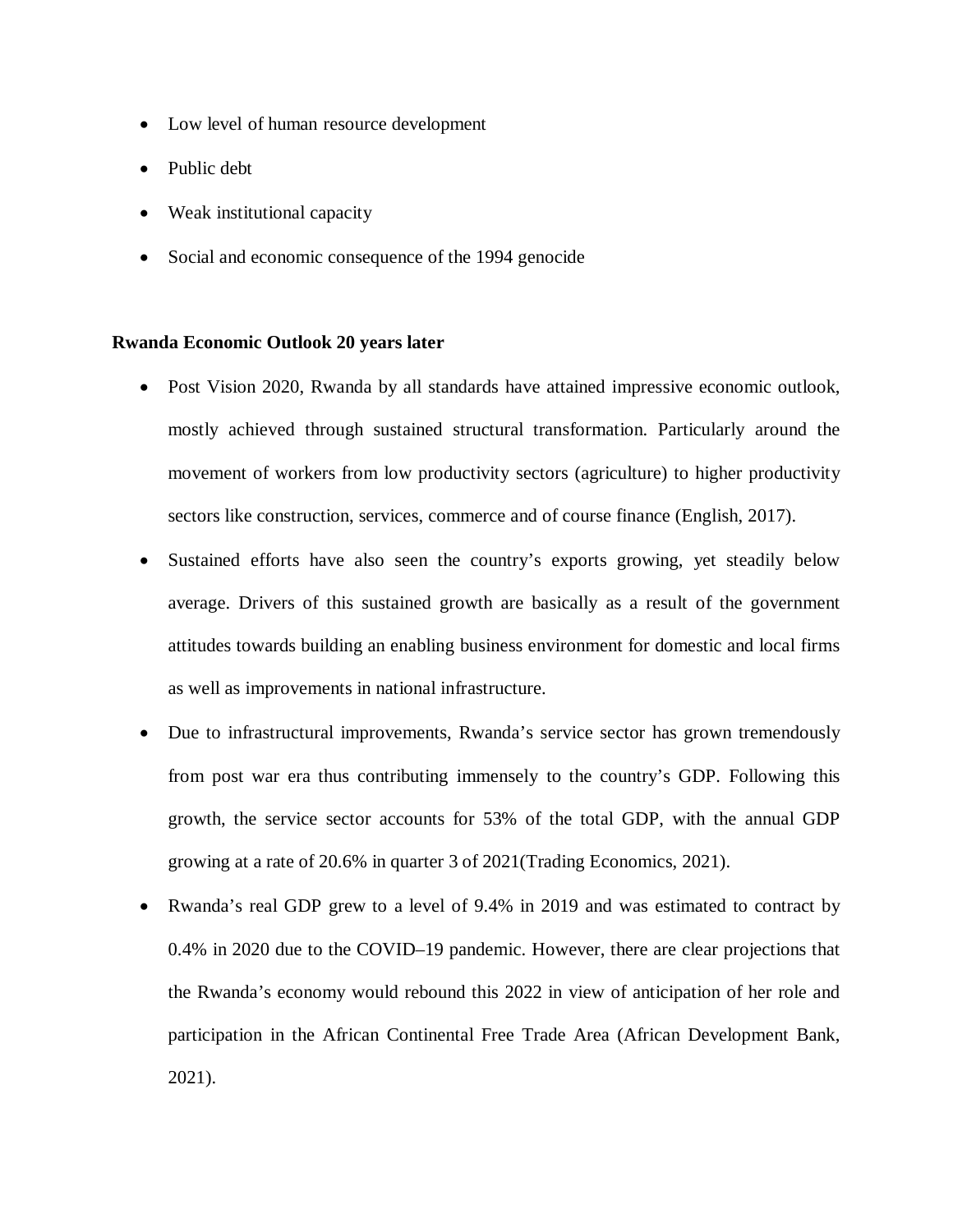Rwanda ranks quite high in the ease of doing business, or what is popularly called business freedom and monetary freedom (57.1% & 74.4%) as this is underscored by efficiency in regulatory implementation. Moreso, whilst the country thrives in investment freedom, there is also a corresponding increase in trade freedom (Heritage Foundation, 2022).

Inspite of the considerable efforts made to restructure the economy, bolster infrastructure ease business operations in-country, Rwanda still has a lot to do in terms of industrialisation,

### **4.0 Conclusion**

Post war Rwanda economy was comparatively very poor and socially lacked infrastructural development. With steady government and a vision 2020 Rwanda was able to have plans and a framework that guide in-road to industrialisation. The brief economic outlook of Rwandan as shown here speaks volume when mirrored against twenty (20) years ago. Rwanda has done much as a country, yet much remains to be done.

#### **5.0 Summary**

Rwanda is small landlocked country in Central East Africa. Just like Liberia, the country has had her fair share of violence that shattered initial infrastructure and hopes of a better country. Prior to the year 2000, there were various odds against the country, especially an unproductive agricultural sector and very weak institutional capacity. With daunted efforts the country developed a Rwandan Vision 2020 and followed through with various implementation frameworks, with hopes to gain access into industrialisation.

### **6.0 Tutor-Marked Assignment**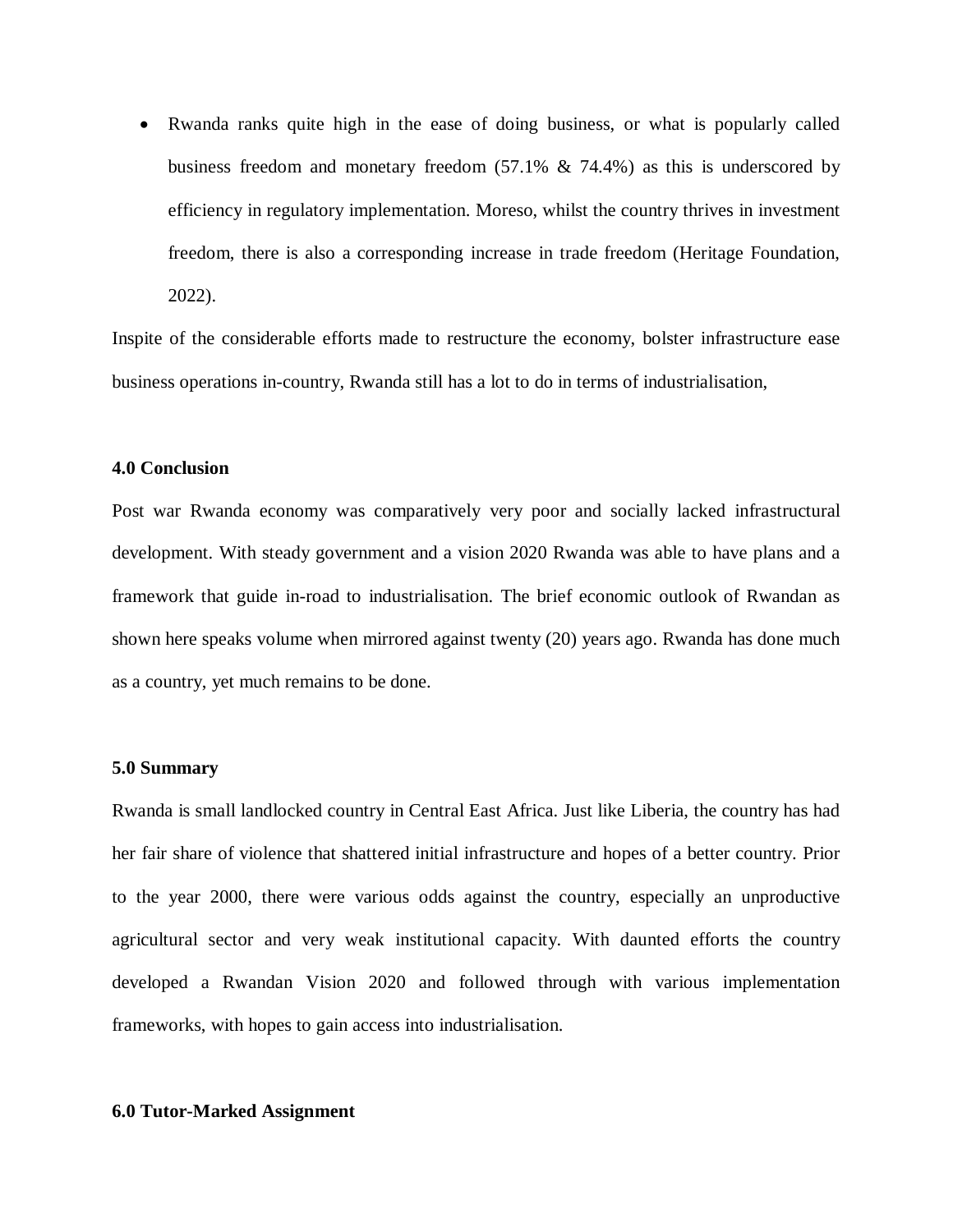Explain the framework of Rwanda's approach to industrialisation

#### **7.0 References/ Further Readings**

- African Development Bank (2021), Rwandan Economic outlook. https://www.afdb.org/en/countries/east-africa/rwanda/rwanda-economic-outlook
- English, P. (2017), Rwanda: Raising Exports and Attracting Foreign Direct Investment Some ideas for action. IGC Policy Paper. London: IGC.
- Heritage Foundation (2022). 2022 Index of economic Freedom: Rwandan economy. https://www.google.com/search?q=2022+Index+of+economic+Freedom%3A+Rwanda

Ministry of Trade and Industry (2011). National industrial policy. Government of Rwanda. April.

https://www.minicom.gov.rw/fileadmin/user\_upload/Minicom/Publications/Policies/Ind ustrial\_Policy-2.pdf

Newfarmer, R. & Twum, A. (2018). Promoting industrialisation in Rwanda: Five ideas and twelve policy actions. International growth centre. Policy Brief, September.

Trading Economics (2021). Rwanda. https://tradingeconomics.com/stream

#### **UNIT 4**: INDUSTRIALISATION AND THE EMERGENCE OF THE ASIAN TIGERS

### **CONTENTS**

1.0 Introduction

- 2.0 Objectives
- 3.0 Main Content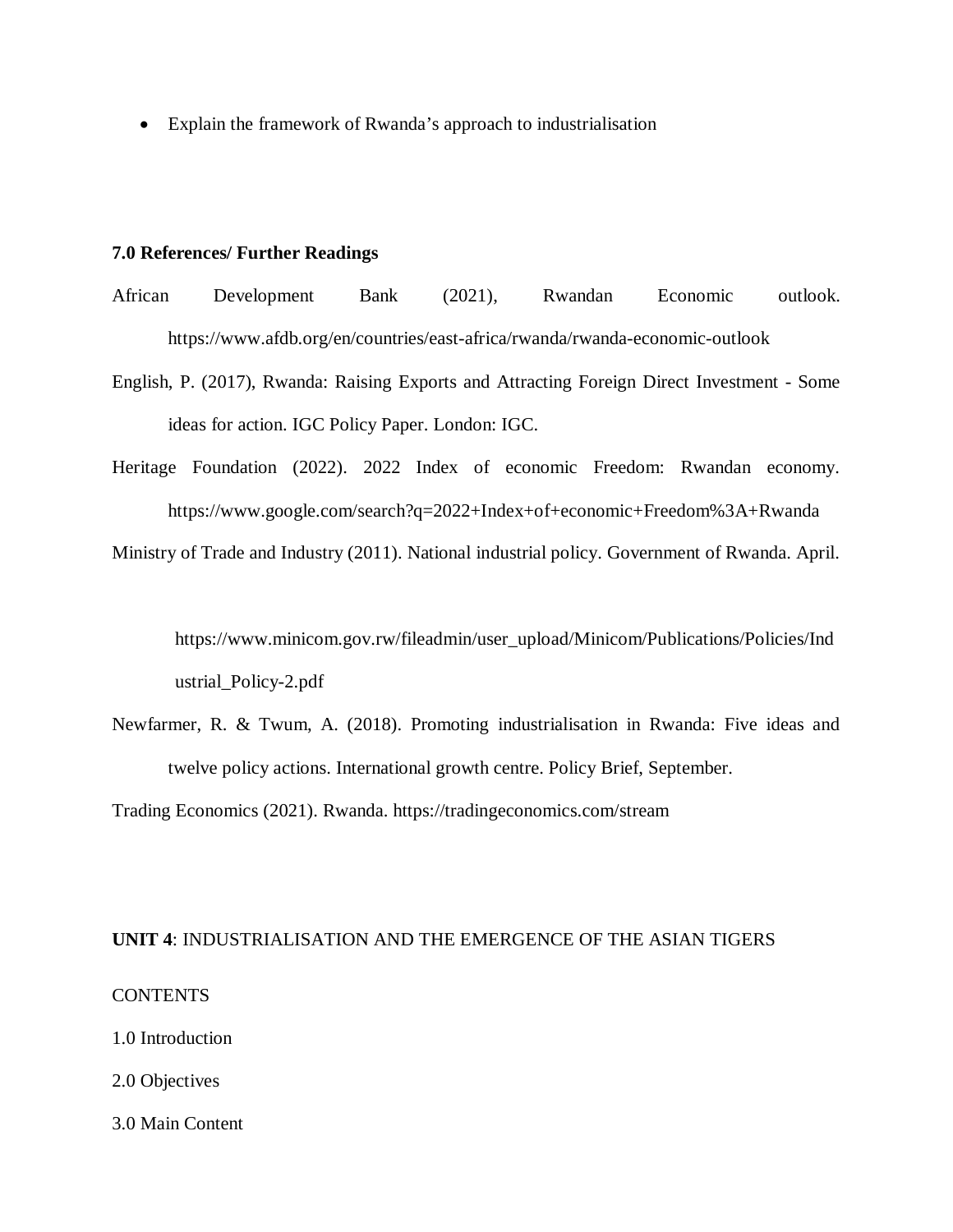3.1: Industrialisation and the emergence of the Asian Tigers

4.0 Conclusion

5.0 Summary

6.0 Tutor-Marked Assignment

7.0 References/ Further Readings

## **1.0 Introduction**

Asian economies improved over time as a result of resilience and sustained implementation of economic and development policies. Across the continent of Asia, four countries stand out in terms of their efforts towards industrialisation. The four countries are usually referred to as the Asian Tigers. Which four countries? What did they do to become industrialised? This unit is concern with providing an understanding as to the emergence of the Asian Tigers vis-à-vis industrialisation.

# **2.0 Objectives**

At the end of this unit, the student should be able to,

- identify the four countries qualified as Asian Tigers
- explain why they are called Asian Tigers
- understand and describe factors that led to their industrialisation

## **3.0 Main Content**

## **3.1: Industrialisation and the emergence of the Asian Tigers**

In development parlance, the concept of the Asian Tigers is a term associated with the economies of four East Asian countries. These countries are:

• Hong Kong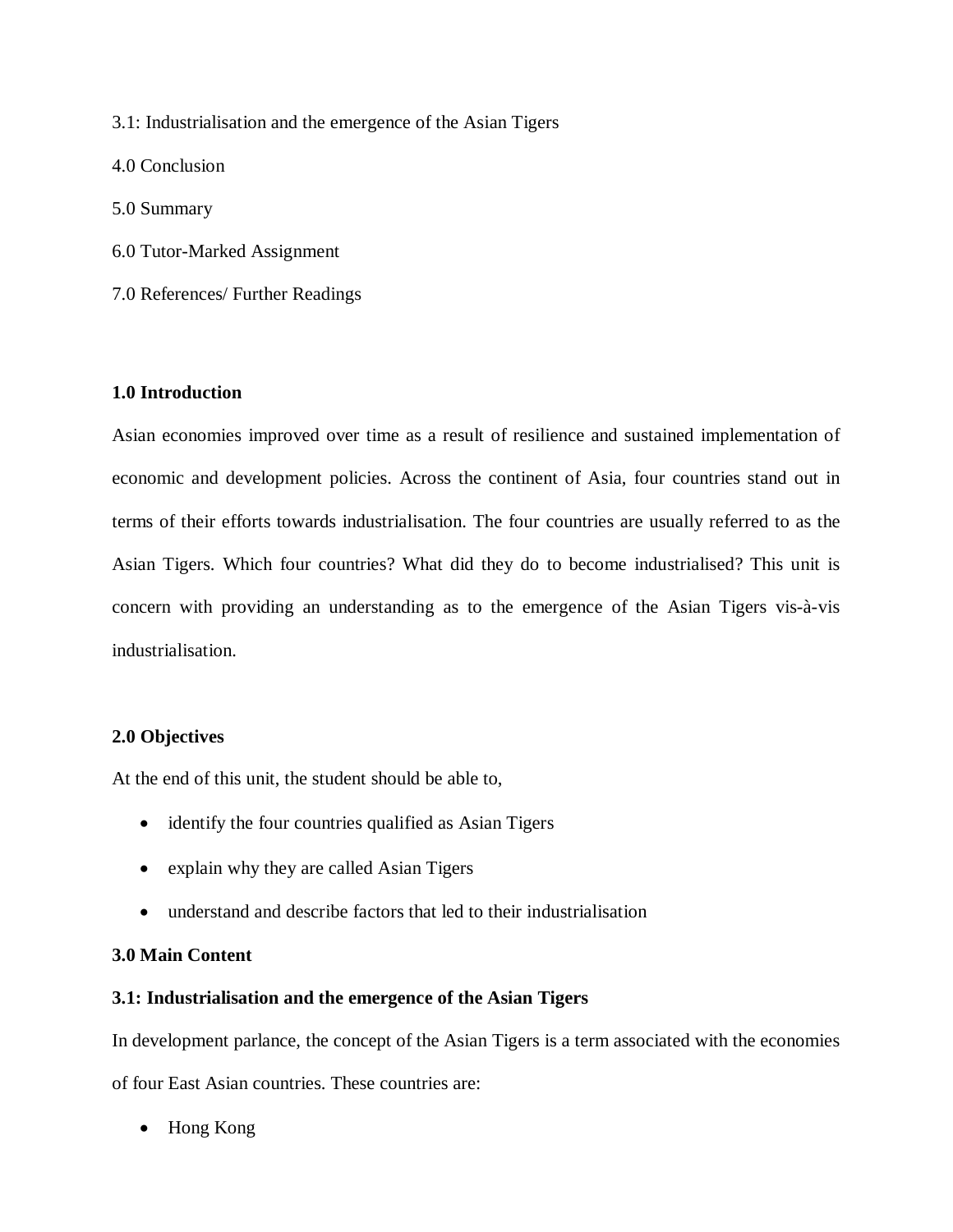- Taiwan
- Singapore
- and South Korea

They are called Asian Tigers or "Asian Miracle" because these four countries have steadily sustained a high rate of economic growth since the 1960s (CFI, 2021). This sustained economic growth has been clearly driven by exports and rapid Industrialisation. These four countries are however classified as amongst the richest economies of the world alongside the likes of the United States of America, Japan, Germany, Canada etc. Although, in the early 1960s these countries were mostly referred to as economically backward countries or third world countries (Harvey & Lee, 2002). Over the past years they have worked very smartly to become industrialised countries.

Since 1960, the East Asian countries of Hong Kong, Singapore, South Korea and Taiwan began to grow grew and had an average annual growth rate of about at about 6 percent a year (in per capita terms) (Sarel, 2002). This impressive growth rates were sustained over a 30-year period that ushered these countries into a steady state growth performance that changed their economic narratives and spotlighted them as industrialised countries.

### **What did the Asian Tigers do?**

Here, we discuss some of the supposed strategies these four countries adopted that spurred their development. These factors are as discussed below:

**A Free-Market Economy Led by Exports**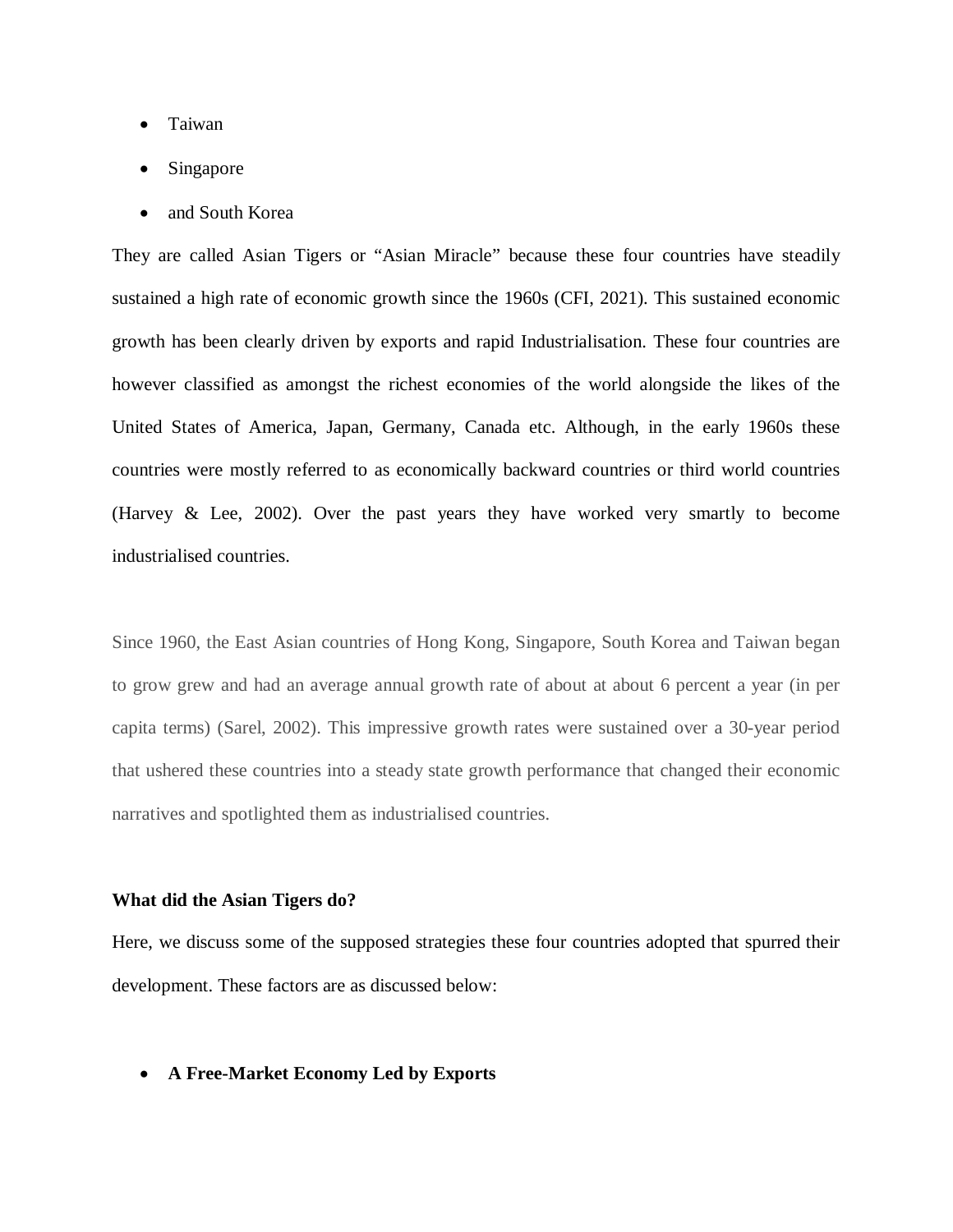Over the course of 25 years, the share of GDP increased astronomically in these four countries. Why? This is so because these countries adopted a free-market economy that promoted exports. Infact, they had designed a market that facilitated exports and in economic terms this is usually referred to as "export-oriented Industrialisation. Export-oriented industrialisation in earnest means a country has fashioned all aspects of her industry to play a role in the global market in terms of exporting her goods and services to derive foreign exchange.

Moreso, these countries as it were, did not allow the then exchange rate to become overrated as such exporters had access to incentives (free access to foreign exchange, duty exemption, and free trade zones). In all, foreign investment was critical for these countries. In this case, direct foreign investment assisted these countries in establishing trade regime which grew from 16% in 1970 to 33% in 1990 (Borgen Magazine, 2021).

#### **A Capitalist Developmental State**

Many have argued that one of the strategies adopted by the Asian Tigers was the idea of a capitalist development state (Gulat, 1992). This simply means that the state was actually involved in the industrialisation process, however through state control of national resources and by directing clear incentives through particular policy making while economic and human development were simultaneously ongoing. In many ways, this entails a policy that integrated public-private cooperation while ensuring that exchange rates reflected economic fundamentals, interest rates yielded positive returns. That way, inflation was kept in check while taxes were given enough flexibility to boost economic activity in the public domain.

#### **Rapid Industrialisation**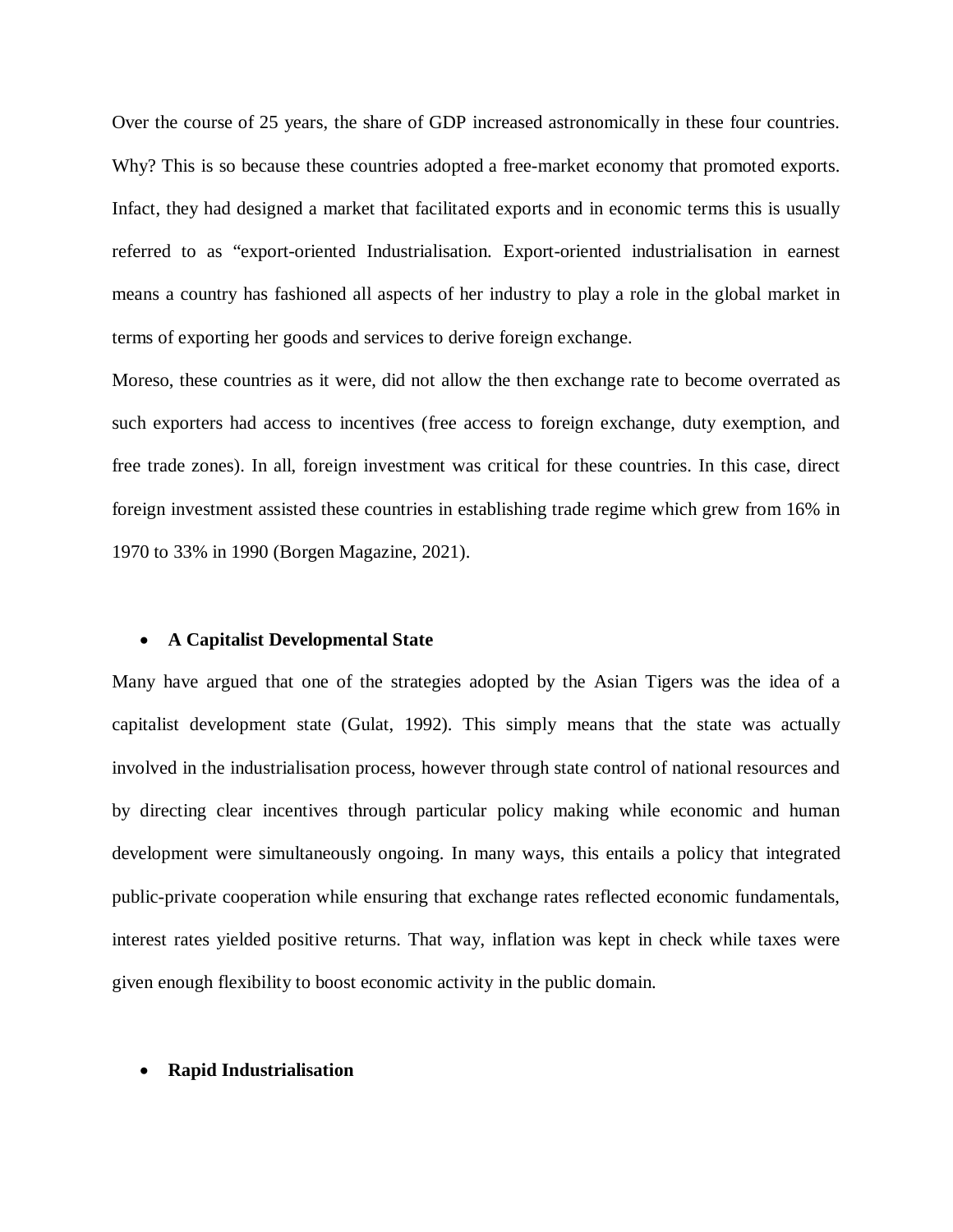This is another factor that spurred the economic advancement of the Asian Tigers. Economic advancement or industrialisation as it were began in these countries through a process of rapid industrialisation that was derivable from the agricultural sector. In the colonial days, agriculture was invested in by the colonial government. Post-colonial government of these countries sustained the tempo by investing heavily into the improvement of agricultural productivity. This became possible through the various land reform policies initiated by the governments, by extension facilitated increased agricultural production at the same time undermined food scarcity. With poverty level reduced and domestic production catered for, these countries began the export of their locally manufactured agricultural products. They initiated import substitution policies that protected domestic industries from the competition of the global market while subsidizing and investing in same industries. This way, the local industries became successful in both domestic and global markets front. Furthermore, these local or domestic industries grew quite fast as they relished a low borrowing ceiling and low deposit rates, that augmented their businesses.

#### **Human resource development**

Investment in human resource development was essentially a priority for these countries. In the early 1960s, these economies had a population with lower-level education, although the population with secondary education was comparatively much higher than that of other developing countries. With time, they began to invest heavily in education to build an educated and a hard-working labour force particularly in the areas of science and technology. Over time, with increased population and the resilience of investing in education, these countries were able to build a highly educated, large labor force that played a significant role in achieving positive economic outcomes. By the time these countries investment in heavy industries (steel,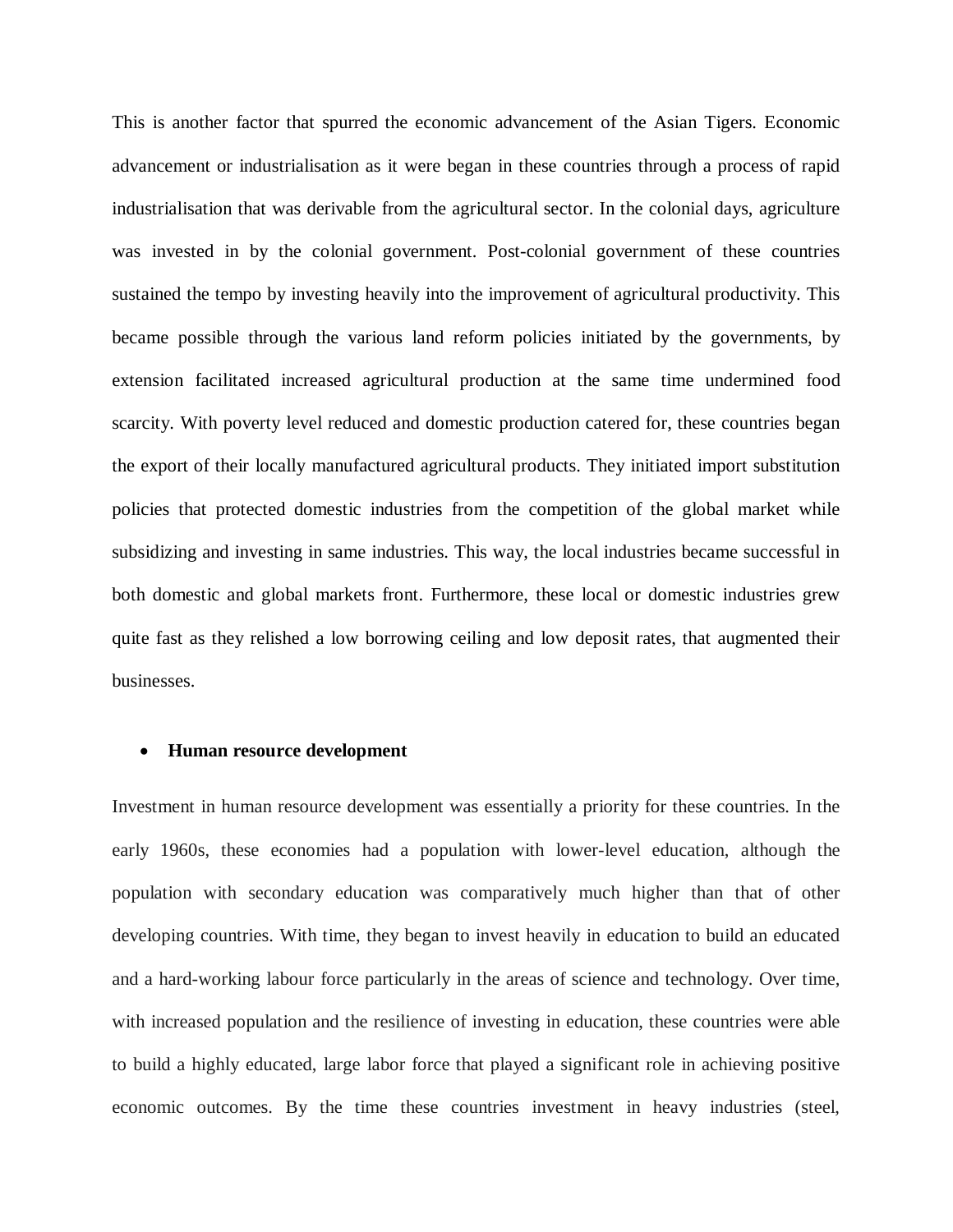petrochemical) and hi-tech industries (electronics) took off it became clear that such efforts in human capital development was critical.

#### **Strong Centralized States**

A strong centralized state was quite critical in all four countries at the early stages of their industrial advancement. Most of the Asian Tiger states were autocratic except for Singapore with a somewhat subtle administrative democracy (Bruno, 2014). Perhaps one would say it made a lot of difference in these countries as the centralized government had no dissent voices, as such this provided the opportunity for the government to be focused. The governments centered their efforts on core economic ministries which formulated and coordinated economic policy. Both authoritarian and participatory institutional mechanisms managed to create features that allowed stability in growth, limited economic controls and provided adequate support services and a strategic vision for the future (Davidheiser, 1992; Acemoglu et al. 2020).

## **4.0 Conclusion**

In this unit we have discussed about the Asian Tigers and how they emerged into the spotlight of industrialisation. Asian Tigers are four countries of East Asia (Hong Kong, Taiwan, Singapore, and South Korea) whose economies grew rapidly more than any other developing country. They are so called because they steadily sustained a high rate of economic growth since the 1960s driven by exports and rapid Industrialisation. The resilience of these countries and the sustained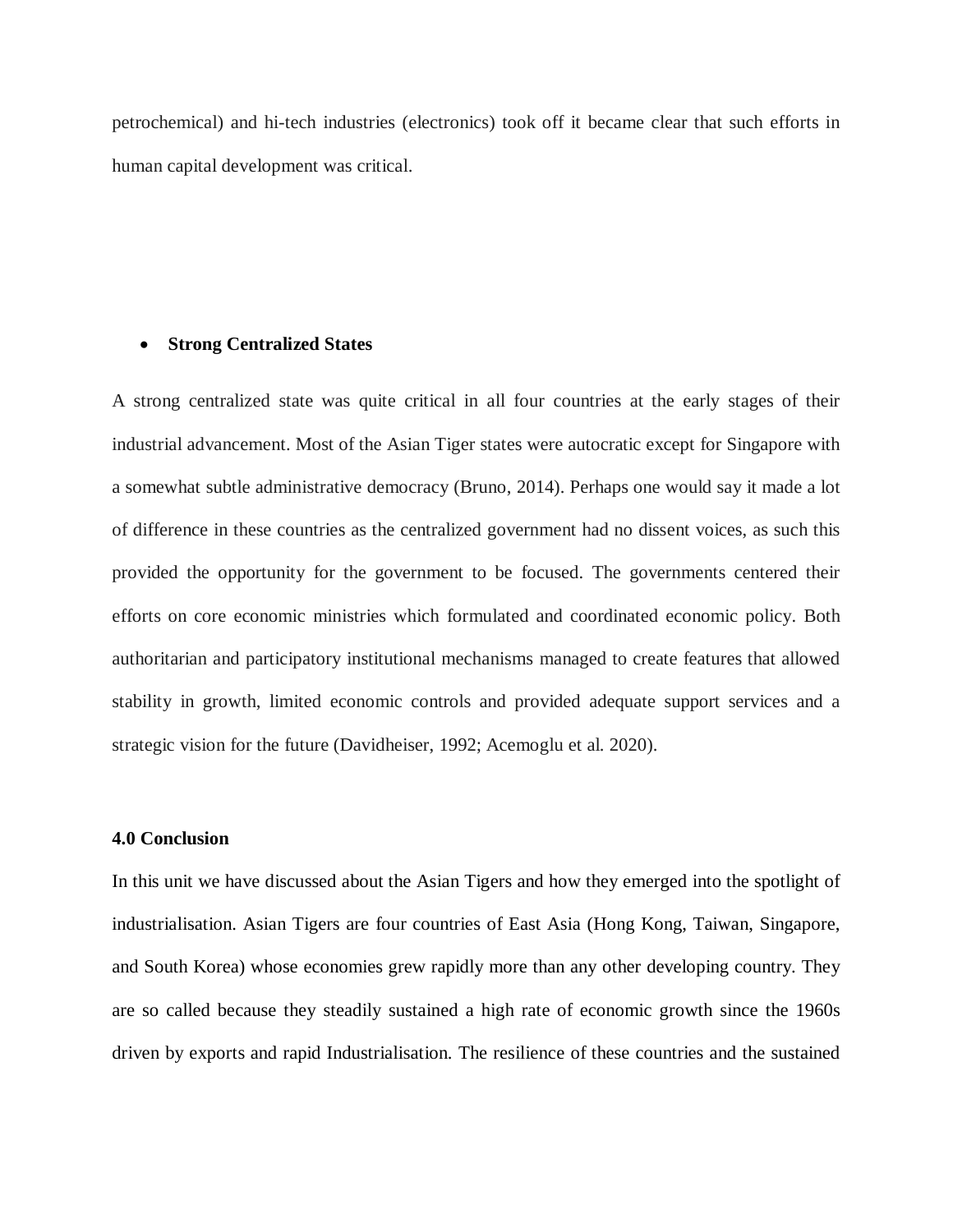efforts of their government in providing the enabling environment and driving change ushered these countries to becoming part of the largest economies of the world.

### **5.0 Summary**

Asian Tigers are Hong Kong, Taiwan, Singapore, and South Korea. They are all located in East Asia. From the 1960s these countries made frantic efforts to become industrialise. Their efforts paid off and their economies grew faster than any other developing country at the time. To become industrialised, these countries adopted a free-market economy that promoted exports, the state became a capitalist development state that integrated public-private cooperation while at the same time controlling national resources, invested in rapid industrialisation of local industries and human capacity development and operated a centralized system of government that is autocratic in many forms.

### **6.0 Tutor-Marked Assignment**

- What countries are usually referred to as the Asian Tigers, and why are they so called?
- What are the various factors the provoked industrialisation of the Asian Tigers?

### **7.0 References/ Further Readings**

- Acemoglu, D.; Robinson, J.A. & Torvik, R. (2020). The political agenda effect and state centralization. *Journal of Comparative Economics*, 48(4), pp. 749-778.
- Borgen Magazine (2021). The Development of the Four Asian Tigers. March. https://www.borgenmagazine.com/development-of-the-four-asian-tigers/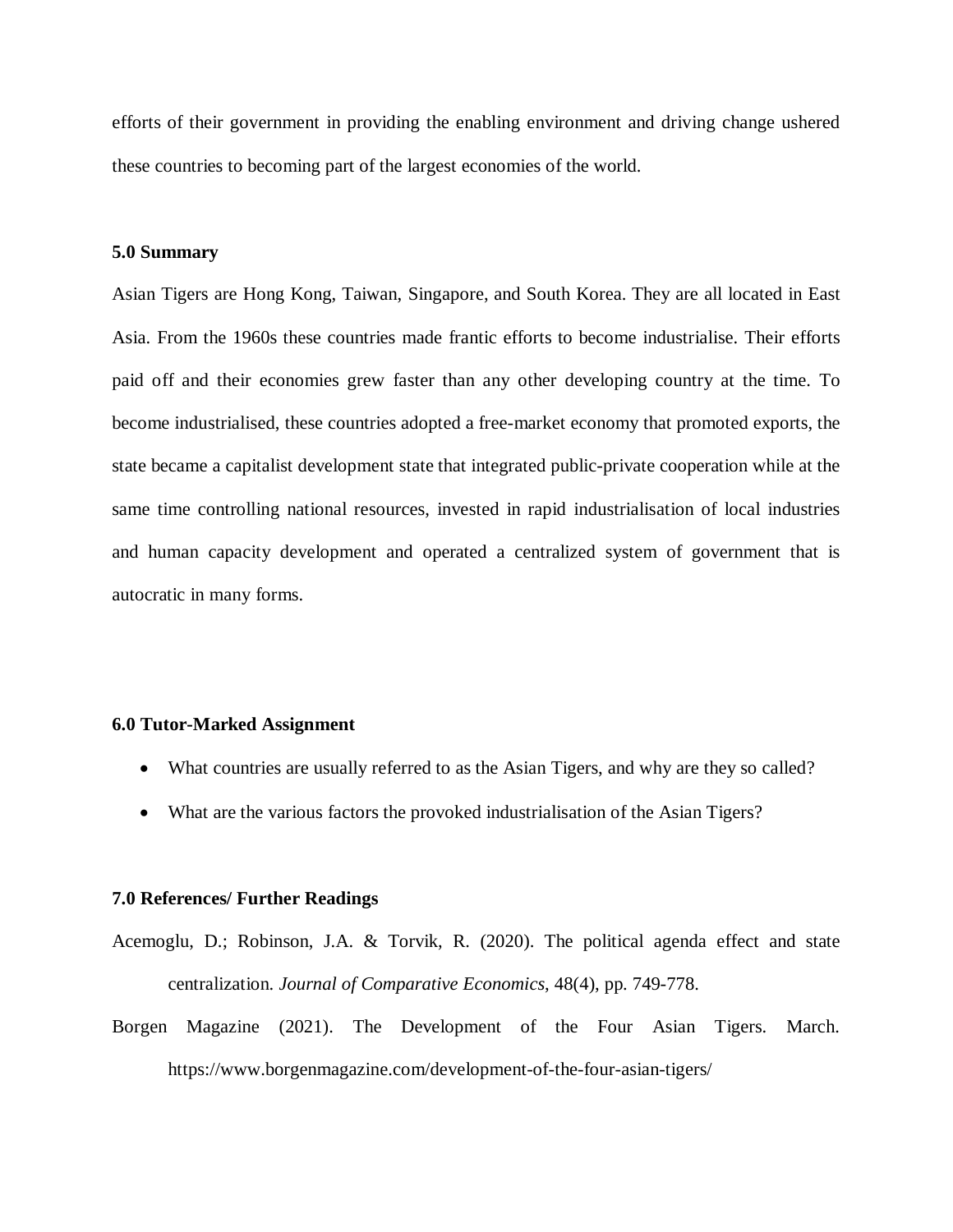Bruno, M.S. (2014). The Asian Tigers from Independence to Industrialisation. *E-international*  Relations,  $40(133)$  October.

https://www.e-ir.info/2014/10/16/the-asian-tigers-from-independence-to-industrialisation/

Corporate Finance Institute (CFI) (2021). Four Asian Tigers? https://corporatefinanceinstitute.com/resources/knowledge/economics/four-asian-tigers/

Davidheiser, E.B. (1992). Strong States, Weak States: The Role of the State in Revolution. *Comparative Politics*. 24(4), pp. 463-475.

- Umesh Gulati, U.C. (1992). The Foundations of rapid economic growth: The case of the Four Tigers. *The American Journal of Economics and Sociology*, 51(2), pp. 161-172.
- Harvey, C. & Lee, H. (2002). New regionalism in East Asia: How does it relate to the East Asian development model? *ASEAN Economic Bulletin* 19(2), 126

Sarel, M. (1996). Growth in East Asia: What We Can and What We Cannot Infer? International Monetary Fund. September. https://www.imf.org/external/pubs/ft/issues1/

# **MODULE 4: INDUSTRIALISATION AND DEVELOPMENT: CHALLENGES & DRAWBACKS**

## **UNIT 1**: INDUSTRY AND ENVIRONMENT

#### CONTENTS

1.0 Introduction

2.0 Objectives

- 3.0 Main Content
- 3.1: Industry and environment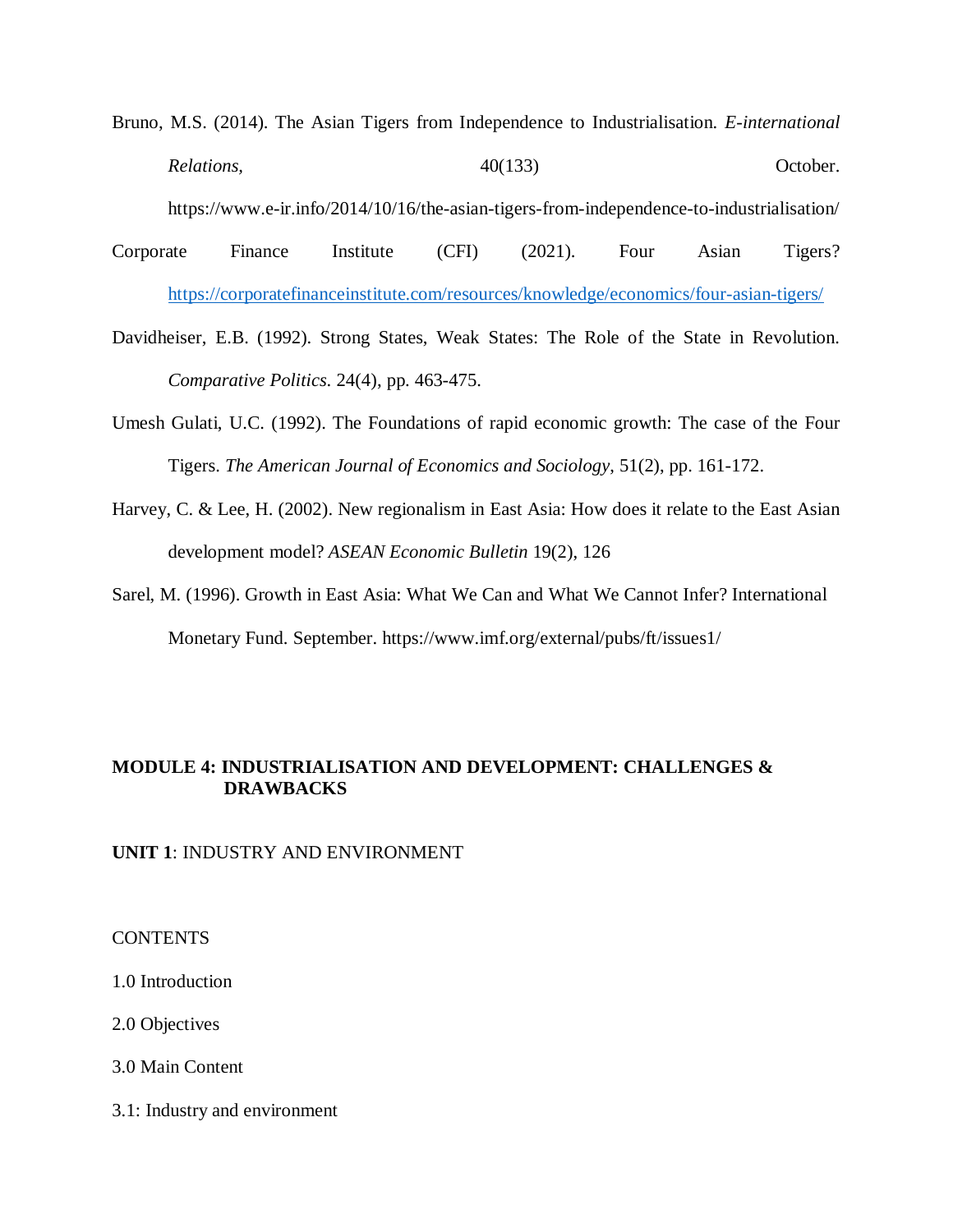4.0 Conclusion

5.0 Summary

- 6.0 Tutor-Marked Assignment
- 7.0 References/ Further Readings

## **1.0 Introduction**

With industrialisation comes transformation from agriculturally based economy to a manufacturing-based economy driven by technology. The industrial revolution was merely the earliest form of advancement in terms of economic production. Today's world has witnessed a different form of industrialisation that is associated with the despoliation of the environment. In this module, our concern is with the relationship between industrialisation and development with a view to the existential challenges. In this unit, we draw down to industry and the environment. As science has advanced and manufacturing taken a different form, our environment is confronted with enormous challenges. Why? Because industrial activities takes place in the environment. Early industries were small factories that produced smoke as the primary pollutant. Industrial production in recent time has orchestrated more pollution and degradation that has become a problem to humanity.

Industry and pollution

First, it will not be out of place to comprehend the meaning of pollution.

#### **2.0 Objectives**

At the end of this unit, the student should,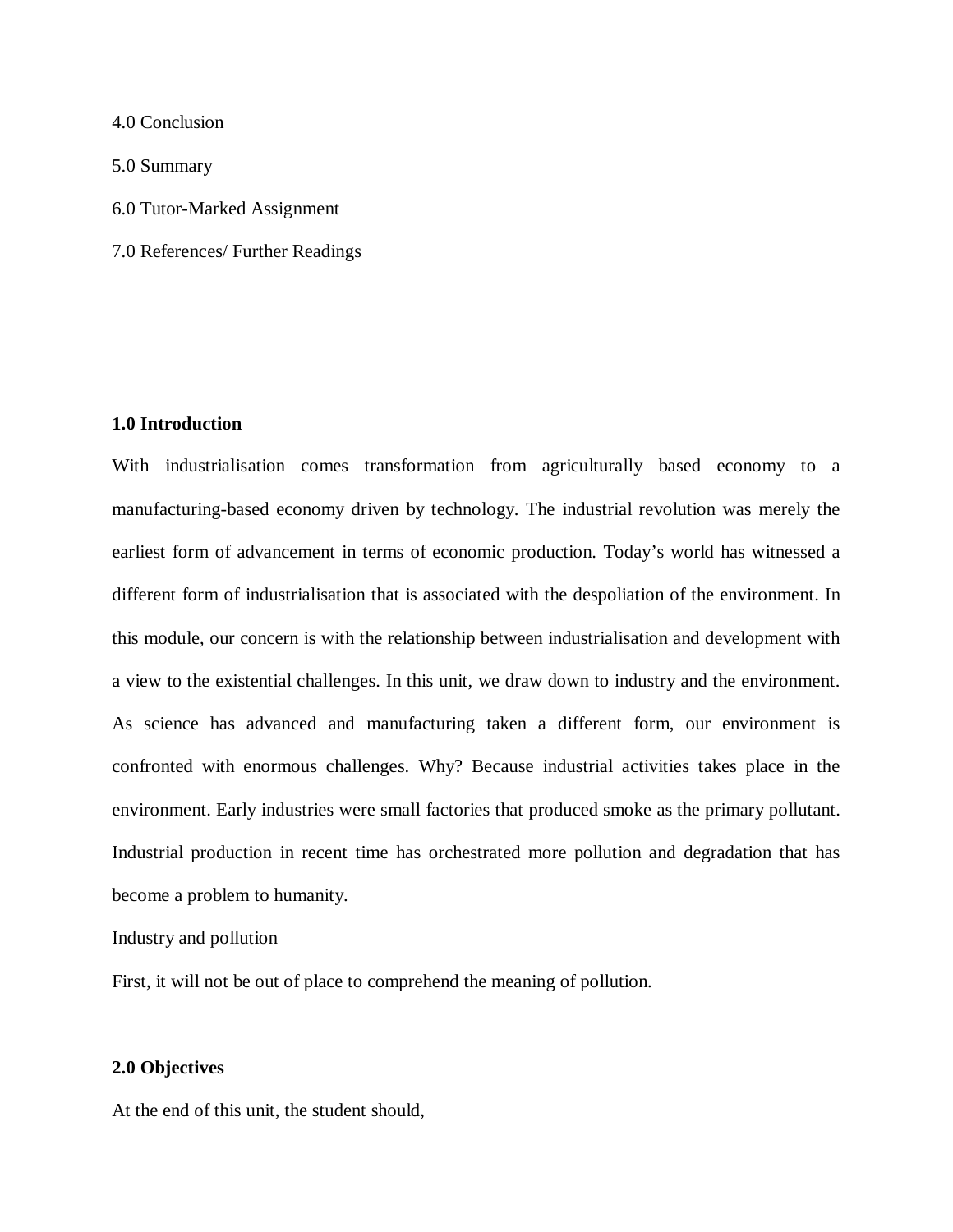- understand the meaning of environment
- understand the meaning of pollution
- describe and explain the impact of industry on the environmental

## **3.0 Main Content**

# **3.1: Industry and environment**

The environment does not necessarily mean where man is living or staying. This assertion becomes important because man is not the only one that exists or inhabits the environment. The environment therefore is composed of the air, rivers, trees, organisms, animals and every other thing found therein. In order words, the environment is inclusive of the flora and fauna that makes up our biodiversity. Whereas the industry, whether petrochemical, textile, shipping, mining etc. has economic benefits to a country and generally the people, the implications for livelihood, community health, and the environment in general has been noted to be enormous (Nduonofit, Kidi & Nwakanma, 2020).

As science has advanced and manufacturing taken a different form, our environment is confronted with enormous challenges. Why? Because industrial activities take place in the environment. Early industries were small factories that produced smoke as the primary pollutant. Industrial production in recent time has orchestrated more pollution and degradation that has become a problem to humanity.

### **Industry and pollution**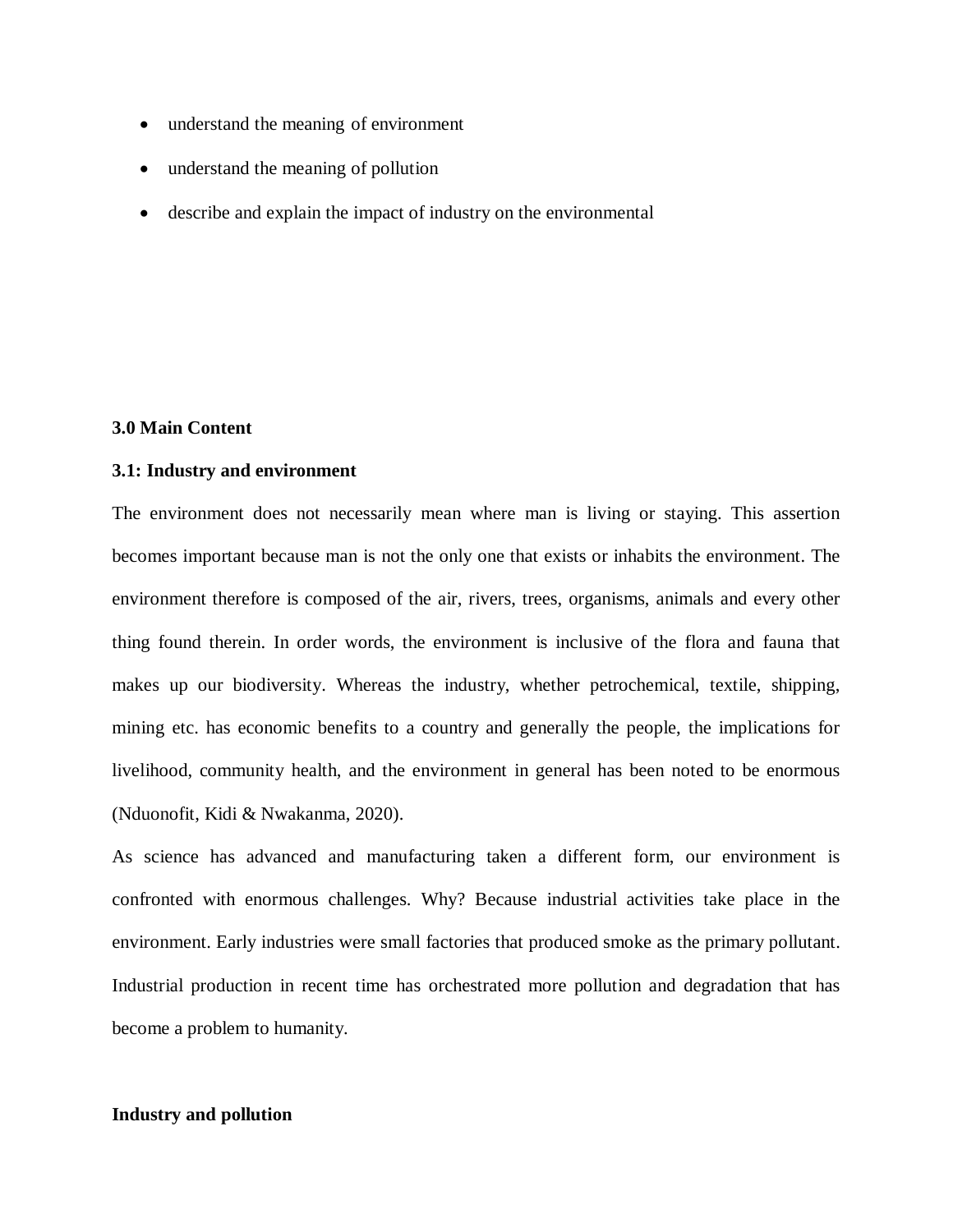First, it will not be out of place to comprehend the meaning of pollution. But what is critical here is for us to understand that pollutions or at best environmental pollution is a derivative of the activities of man (Folk, 2021; Nduonofit, Nkpah & Ekpenyong, 2015). These activities are more or less industry driven owing to nascent technologies and the desire of man to make more financial gains.

According to Rinkesh (2021), any form of pollution that can trace its immediate source to industrial practices is known as industrial pollution. As earlier mentioned, majority of the pollution on the planet are traceable to industries. Most countries facing sudden and rapid growth of such industries have come to the realization that this is a serious issue and must be tackled. Simply therefore, pollution can be said to mean the introduction of harmful and dangerous materials into the environment. These dangerous materials are also known as pollutants.



*Figure 2: Industrial pollution in action* 

# **Industrial activities that cause pollution:**

Various activities that take place in the industry responsible for pollution are as listed below.

1. Exploration/exploitation of fossil fuels like oil, natural gas, and petroleum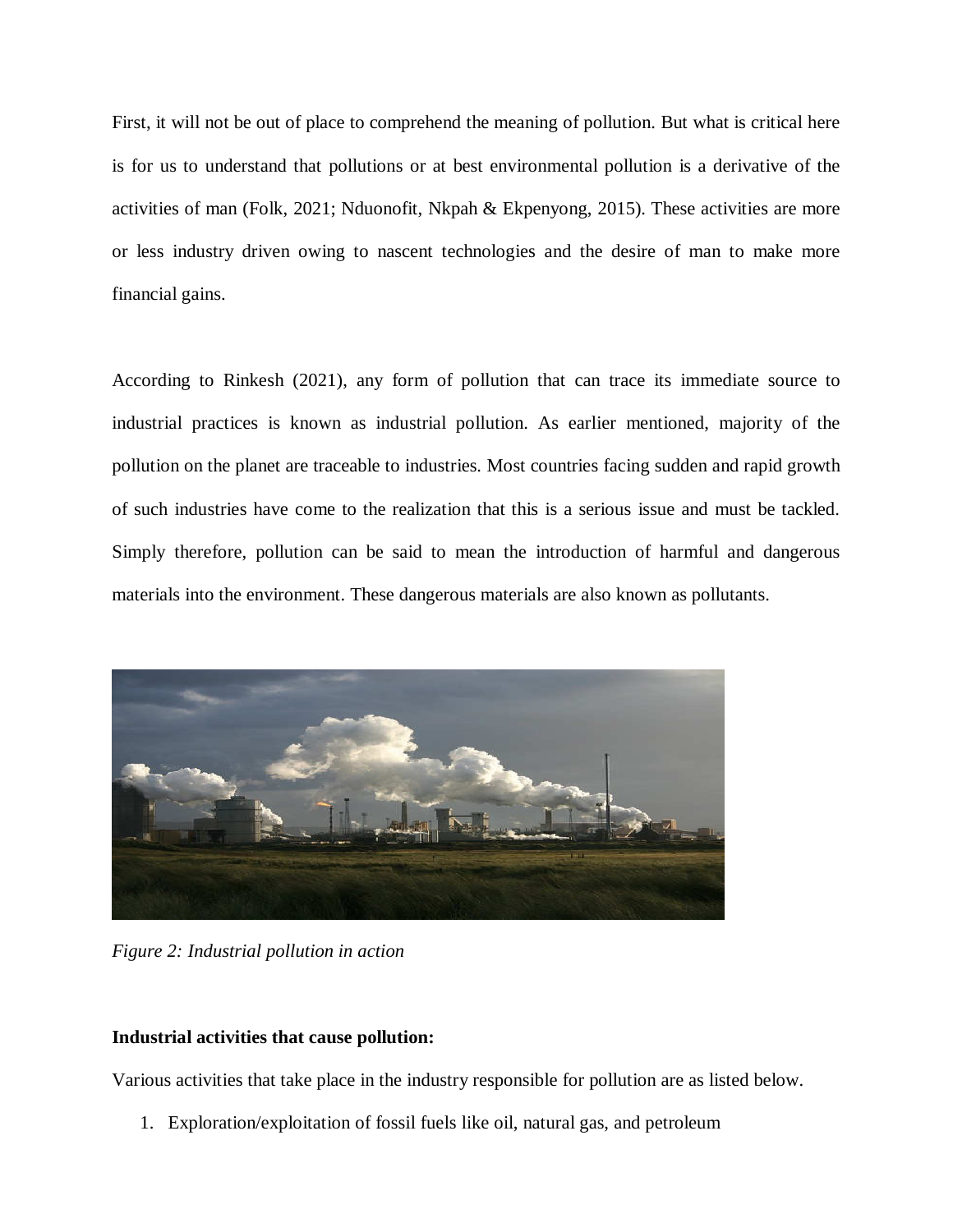- 2. Untreated gas and liquid waste being released into the environment
- 3. Improper disposal of radioactive material
- 4. Burning coal
- 5. Chemical solvents used in dyeing and tanning industries
- 6. Plastics from bottling/bagging industries

## **Causes of Industrial Pollution**

#### **1. Inefficient Waste Disposal**

Water pollution and soil pollution are often caused directly due to inefficiency in the disposal of waste. Long term exposure to polluted air and water causes chronic health problems, making the issue of industrial pollution into a severe one. It also lowers the air quality in surrounding areas, which causes many respiratory disorders.

## **2. Unplanned Industrial Growth**

In most industrial townships, unplanned growth took place wherein those companies flouted rules and norms and polluted the environment with both air and water pollution.

## **3. Lack of Policies to Control Pollution**

Lack of effective policies and poor enforcement drive allowed many industries to bypass laws made by the pollution control board, which resulted in mass-scale pollution that affected the lives of many people.

## **4. Use of Outdated Technologies**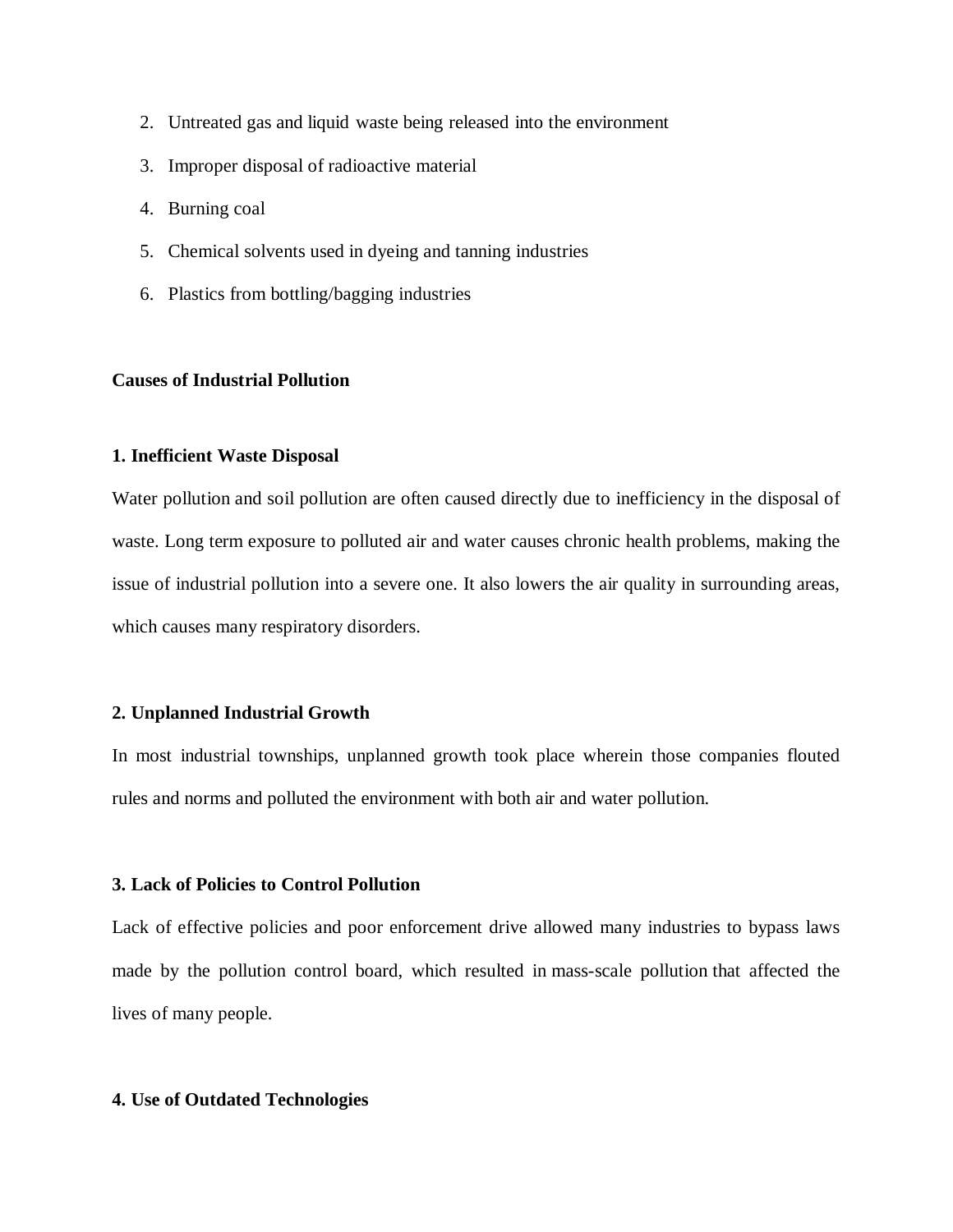Most industries still rely on old technologies to produce products that generate a large amount of waste. To avoid high cost and expenditure, many companies still make use of traditional technologies to produce high-end products.

### **5. Presence of a Large Number of Small-Scale Industries**

Many small-scale industries and factories that don't have enough capital and rely on government grants to run their day-to-day businesses often escape environment regulations and release a large number of toxic gases in the atmosphere.

### **6. Leakage/Discharge of Resources**

Industries do require a large amount of raw material to make them into finished products. This requires the extraction of minerals from beneath the earth. The extracted minerals can cause soil pollution when spilled on the earth. Leaks from vessels can cause oil spills that may prove harmful to marine life.

### **7. Natural Resource Use**

Raw material is a must for industries, which often requires them even pulling out underground elements. One of the most common forms of leaching from natural resources is fracking for oil. When industries extract minerals, the process causes soil pollution and also causes oil leaks and spills that are harmful and even deadly to people and animals.

# **Impacts of industrial pollution on the environment**

As stated above, there are various ways in which industries cause pollution. However, such pollution(s) may have one or more effect on the environment. These are discussed below.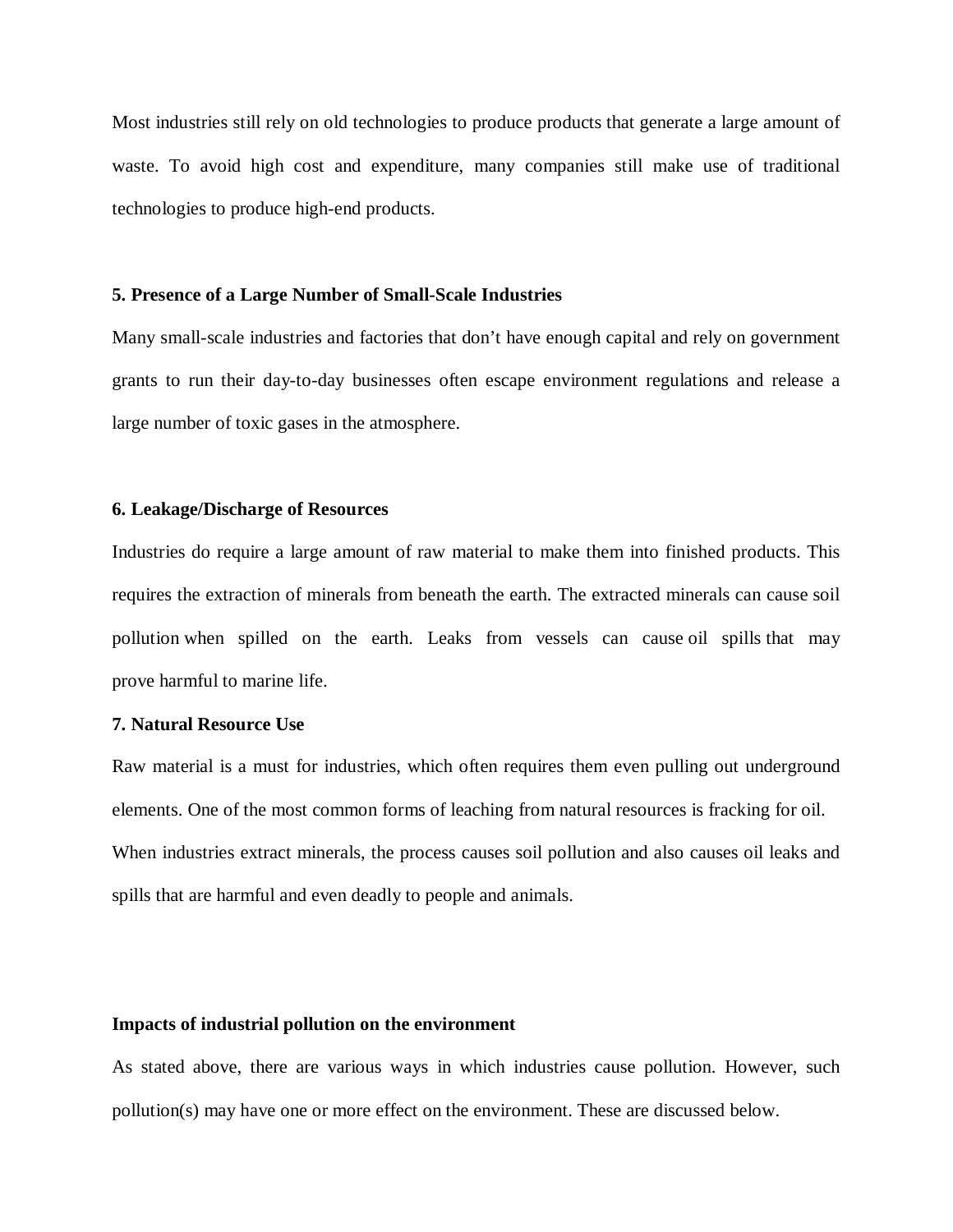## **1. Water Pollution**

The impacts of industrial pollution are extensive and has capacity to undermine the environment for a long period of time. Most industries require large amounts of water for their work. When involved in a series of processes, the water comes into contact with heavy metals, harmful chemicals, radioactive waste, and even organic sludge would contaminates the ecosystem as well as the rivers. Fishes in such water would naturally be destroyed. Most communities rely on rivers for their source of drinking water, once this occurs the human health by extension is affected. In the Niger Delta area for instance there has been so many issues around the activities of multinational oil companies and how it impacts the livelihood of the communities in terms of pollution that destroys fishes and by extension income of fisher folks (Nduonofit et al. 2020).

#### **2. Soil Pollution**

Soil pollution is creating problems in agriculture and destroying local vegetation. It also causes chronic health challenges to the people that are contact with such soil daily. Most rural communities where industrial activities take place have agriculture as their economic mainstay. With the soil destroyed, there would be poor agricultural yield. This naturally means destruction of employment opportunities, reduced income and livelihood.

### **3. Air Pollution**

Many industries release effluents into the atmosphere, and these effluents are dangerous pollutants that have capacity to undermine human health. In China, the atmosphere is usually always misty due to industrial effluents. In Niger Delta, the activities of artisanal refining led to large-scale emission of black soot which has contributed enormously to health challenges in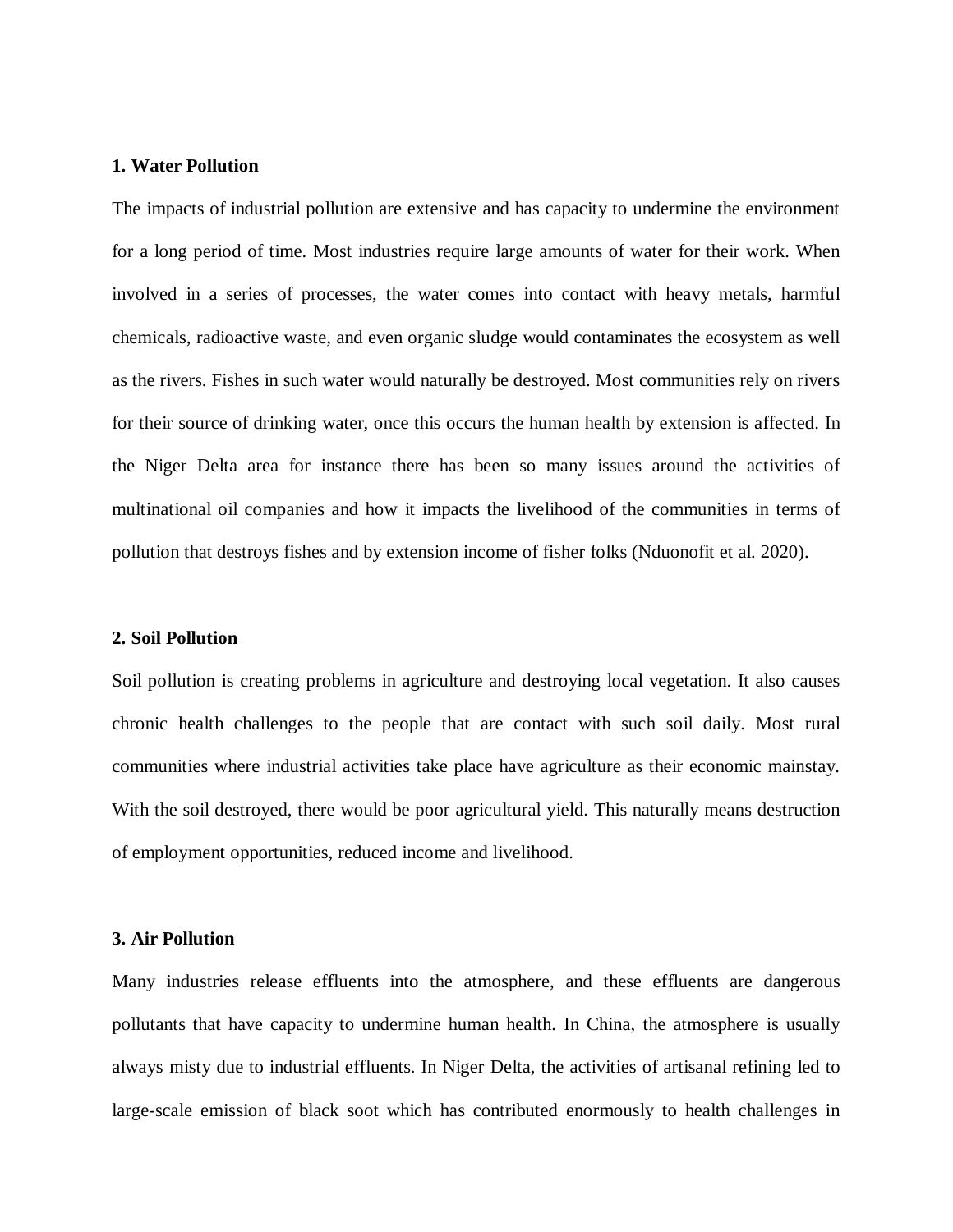Rivers State. Although the government of the state have consistently fought the situation, yet such activities remain.

#### **4. Biodiversity Loss**

Industrial pollution continues to cause significant damage to the earth and all of its inhabitants due to chemical wastes, pesticides, radioactive materials etc. According to Nduonofit et al (2020), the activities of man in terms of oil exploration and exploitation has largely contributed to the destruction of biodiversity and as such has rendered the natural habitat or ecosystem uninhabitable. To that extent, many natural organisms are becoming extinct.

The increasing liquid, solid and hazardous wastes undermine ecosystem health and impact on food, water and health security. Industrial pollution disasters, including oil spills and radioactive leakage, take years to decades to clean up.

#### **4. Wildlife Extinction**

By and large, the issue of industrial pollution shows us that it causes natural rhythms and patterns to fail, meaning that the wildlife is getting affected in a severe manner. Habitats are being lost, species are becoming extinct, and it is harder for the environment to recover from each natural disaster. Major industrial accidents like oil spills, fires, the leakage of radioactive materials and damage to property are harder to clean-up as they have a higher impact in a shorter timeframe.

#### **5. Global Warming**

With the rise in industrial pollution, global warming has been increasing at a steady pace. Smoke and greenhouse gases especially chlorofluorocarbons (CFCs) are being released by industries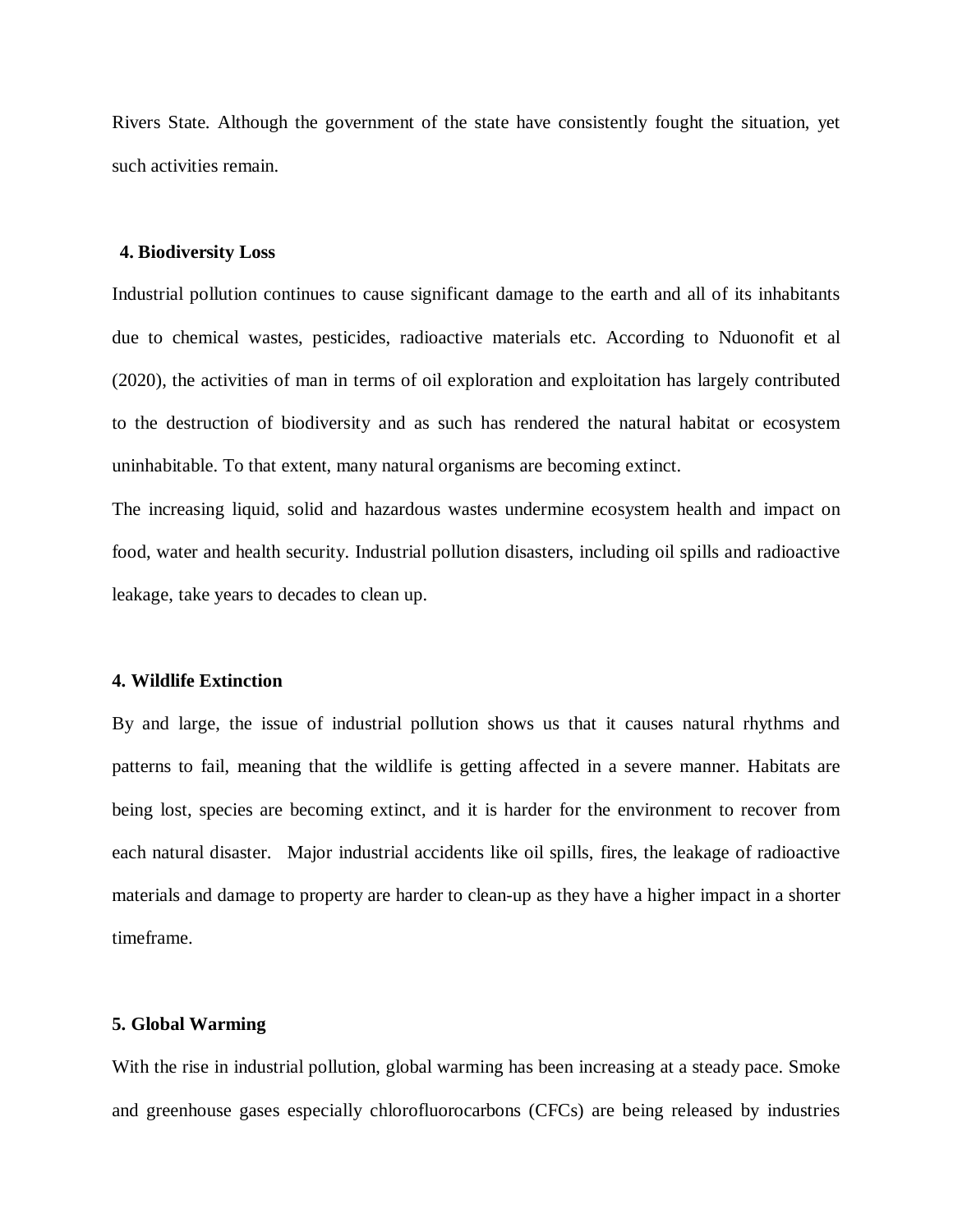into the air, which causes an increase in global warming. Melting of glaciers, landslides, erosions, extinction of polar bears, floods, tsunamis, hurricanes are few of the effects of global warming. Alleviate

### **Measures to reduce Industrial Pollution**

Industrial pollution is a very topical issue to every nation on the planet. With the increase of the harmful effects of industrial pollution, there are many agencies and individuals who are working to reduce carbon footprints and live and work in an environmental friendly space.

Still, industrial pollution is quite rampant and will take many years for proper control and regulation. However, there are few recommended measures that can possibly be adopted to address this problem.

#### **1. Align to the Recycling model**

One of such measures to adopt in order to manage industrial pollution is via recycling. Recycling is the process of converting waste materials into new materials and objects. According to Villalba et al. 2002) recycling is the recovery of energy from waste materials. There is the need to be compliant in aligning to the recycling model. So that as much as possible industries can possibly be free of contributing to the destruction of the atmosphere.

#### **2. Proper Treatment of Industrial Waste**

By deploying and implementing adequate treatment facilities for handling industrial waste and proper habits can reduce pollution.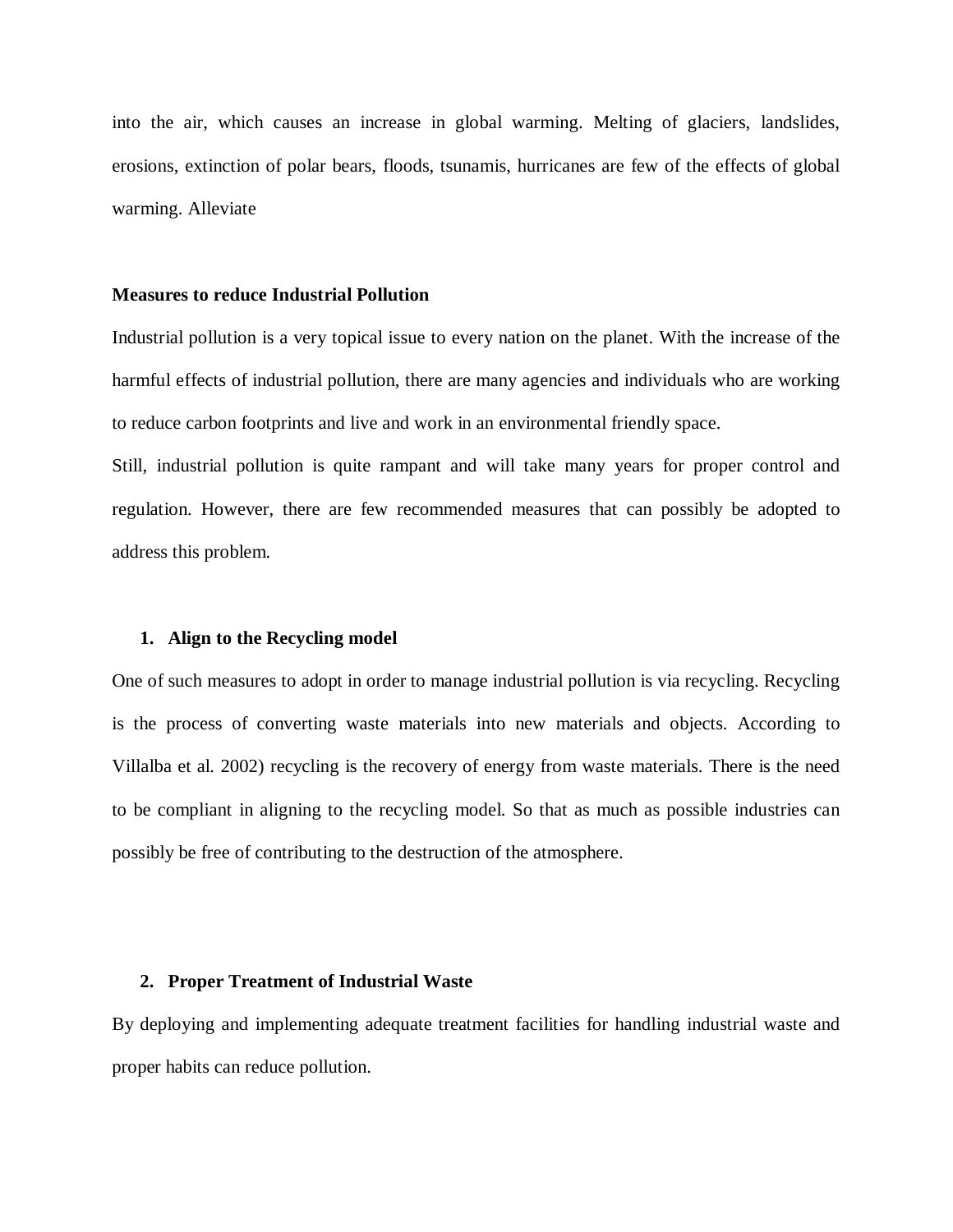### **3. Rebuilding Habitats and Afforestation**

Rebuilding habitats by planting more trees and plants can help give wildlife back their homes, and the trees can help purify the air with enough oxygen, and act as a buffer against the environment.

#### **4. Stricter Laws and Enforcement**

The Environmental Protection Agency (EPA) works to correct the damage from industrial pollution. There should be more stringent rules to take action against the companies who do not follow proper protocol and more significant rewards for the companies who operate properly. It requires creating policies that prevent misuse of land.

### **5. Regular Environmental Impact Assessments**

Being a responsible company or industry should require regular environmental impact assessments that are reported for evaluation. If there are harmful impacts discovered during the review, necessary actions to correct the negative consequences should be developed and enforced. Businesses should be made to comply with local environmental laws like the EGASPIN law and align strictly with set guidelines.

#### **4.0 Conclusion**

The activities of the industries are the activities of man, and man does not exist alone in the environment. The environment is a biodiversity (that is, a collectivity of species including man). These activities of industry largely undermine the environment. As industrial activities intensify, so also would improper disposal of radioactive materials, untreated gas, and liquid waste etc. will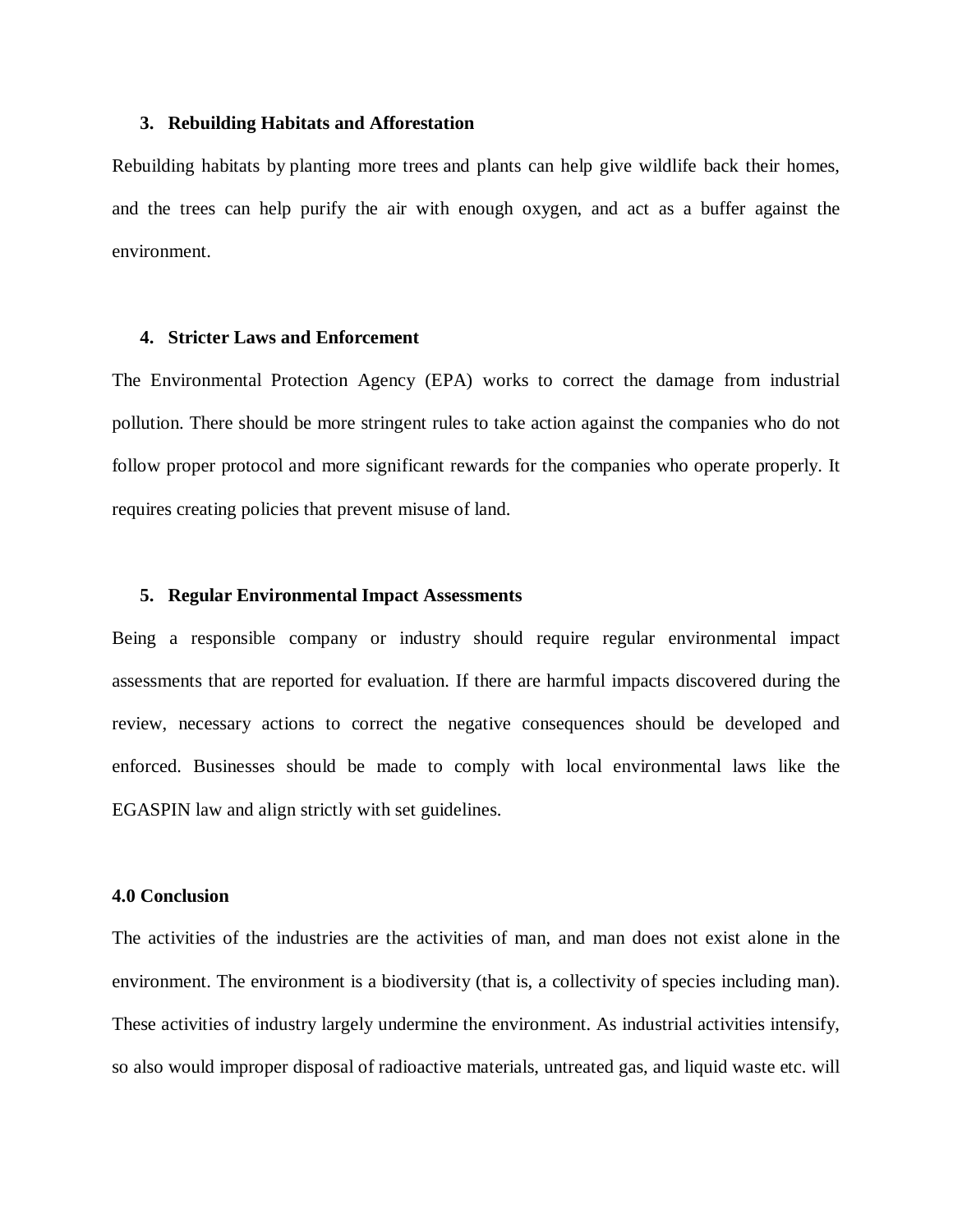be released into the environment. These pollutants have a way of impacting negatively on the environment – water, air, biodiversity, wildlife, and of course global warming.

## **5.0 Summary**

As industrial activities intensify, our environment is confronted with enormous challenges. These challenges come in the form of pollution. The environment is composed of the air, rivers, trees, organisms, animals, and every other thing found therein. Pollution can be said to mean the introduction of harmful and dangerous materials into the environment. These dangerous materials are also known as pollutants. There are certain industrial activities that provokes pollution, examples are: Exploration/exploitation of fossil fuels like oil, natural gas, and petroleum, untreated gas and liquid waste being released into the environment, improper disposal of radioactive material, burning coal etc. Through such, the industries in turn contributes to the pollution of their environment. These pollution affects the water, air, soil, wildlife, biodiversity and causes global warming.

## **6.0 Tutor-Marked Assignment**

- What is environment?
- What is pollution?
- Explain how industrial activities impacts on the environment

## **7.0 References/ Further Readings**

Folk, E. (2021). The Environmental Impacts of Industrialisation. EcoMena. April 27. https://www.ecomena.org/environmental-impacts-of-Industrialisation/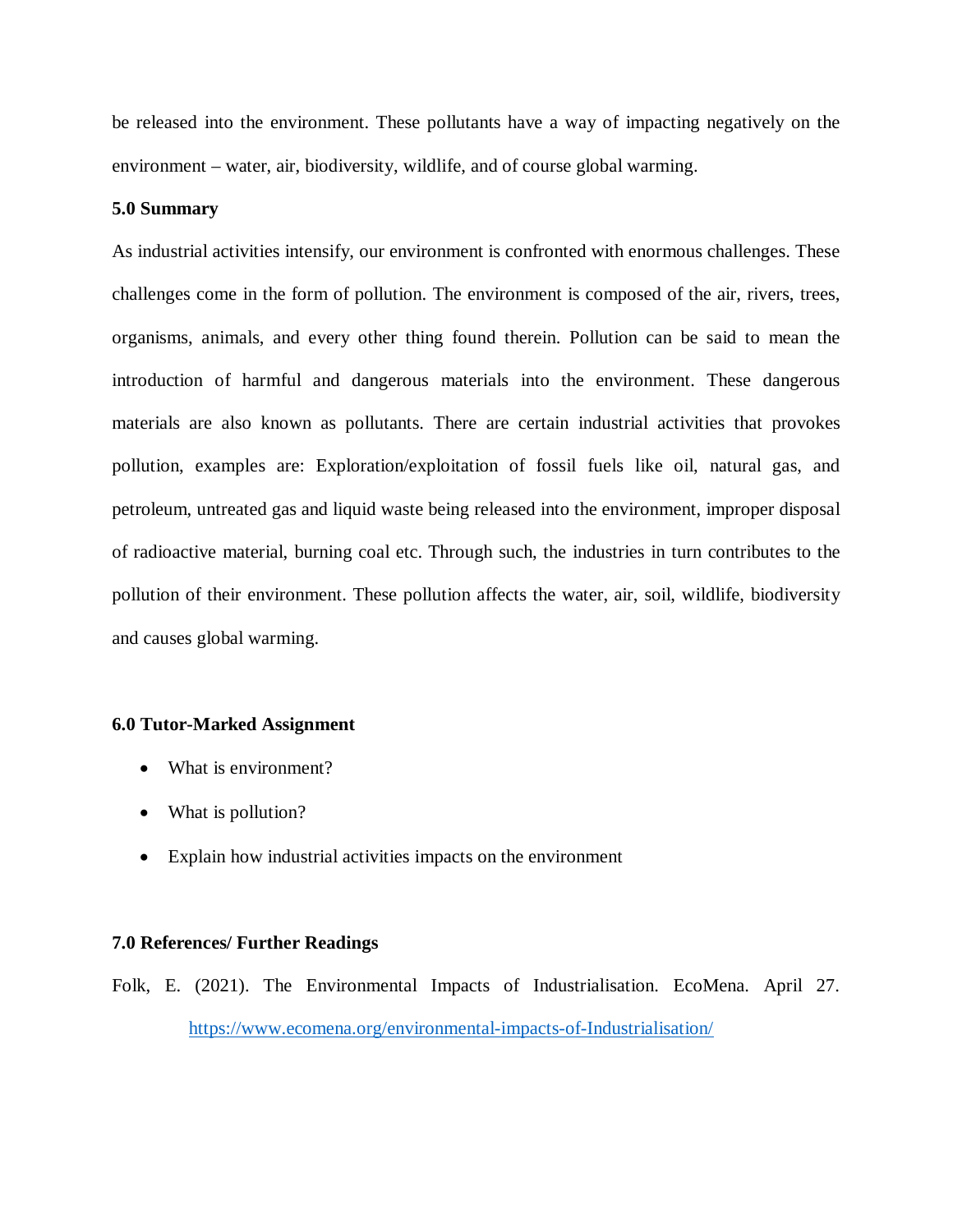- Nduonofit, L.E; Kidi, Z.D. & Nwakanma, E. **(**2020**)** Oil exploration activities and rural ecosystems: The Niger Delta in perspective. *Ripples of Culture*: *International Journal of Anthropology*, 1(1), pp. 122-137.
- Nduonofit, L.E, Nkpah, Y.A and Ekpenyong, O.A (2015). Limitations and Drawbacks of Nigeria's Environmental Protection Law (1980 –2010). *International Journal of Innovative Environmental Studies Research* 3(1). Pp.14-20.
- Rinkesh (2021). What is Industrial Pollution? Conserve Energy Future.https://www.conserve-energy-future.com/causes-effects-of-industrial-pollution. php
- Villalba, G; Segarra, M; Fernández, A.I; Chimenos, J.M; Espiell, F (2002). "A proposal for quantifying the recyclability of materials". *Resources, Conservation and Recycling*. 37 (1): 39–53. doi:10.1016/S0921-3449(02)00056-

# **UNIT 2**: INDUSTRIALISATION AND URBANISATION

**CONTENTS** 

1.0 Introduction

2.0 Objectives

3.0 Main Content

3.1 Industrialisation and urbanisation

4.0 Conclusion

5.0 Summary

6.0 Tutor-Marked Assignment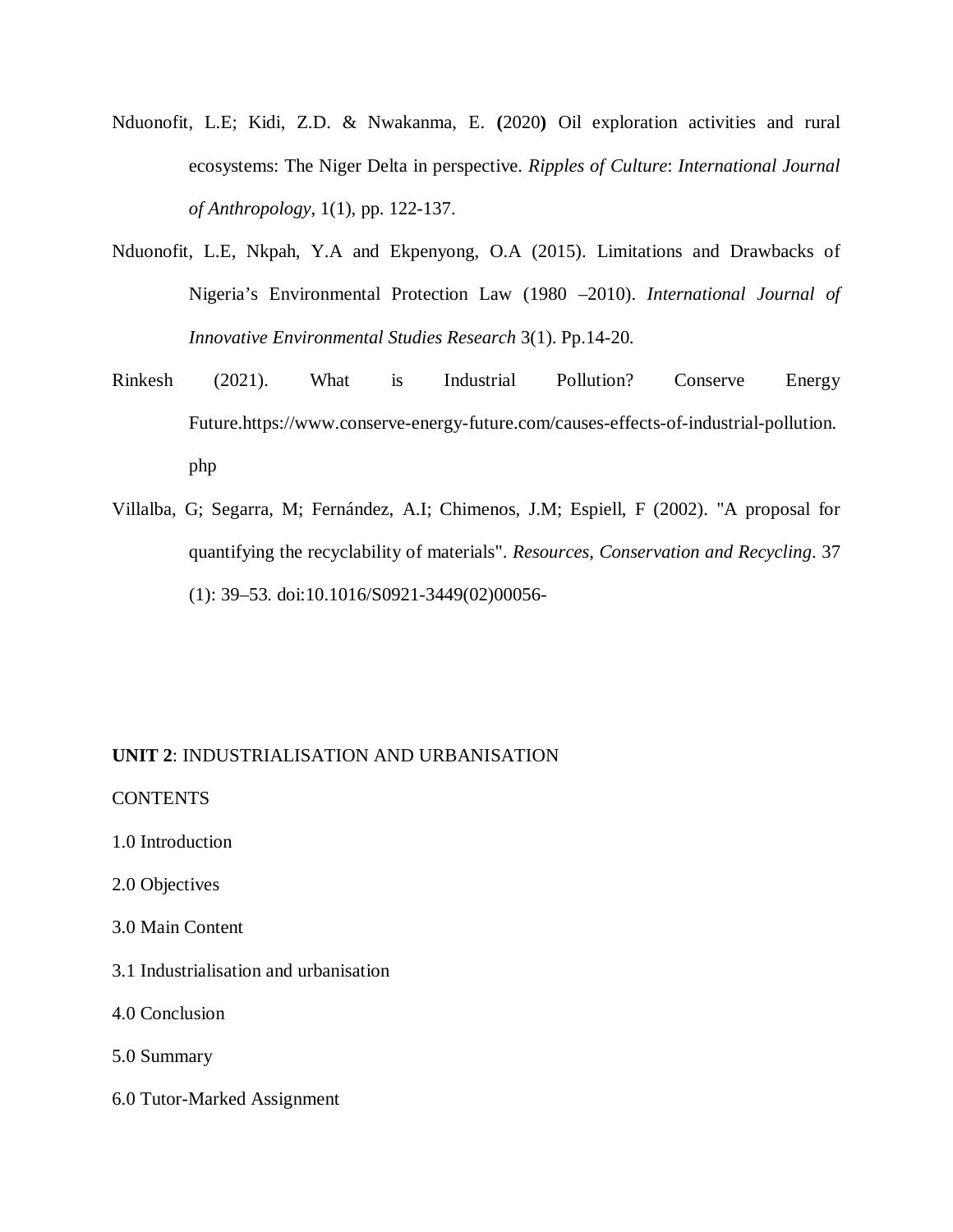7.0 References/ Further Readings

## **1.0 Introduction**

As a society advances industrially, obvious changes become noticeable around how society is arranged and how people live. With rise in industry comes dynamics in communities once agricultural. Such changes come with the location of a factory or multiple factories which draws people from various places into the vicinity for factory labour. With time such areas once rural opens and becomes urbanized. The influx of such number of people underscores multiple vices. This unit details the role and impact of Industrialisation on urbanisation.

## **2.0 Objectives**

At the end of this unit, the student should be to

- explain the meaning of urbanisation
- describe the impact of industry on urbanisation
- understand and explain the problems of urbanisation in an industrialised era.

## **3.0 Main Content**

## **3.1 Industrialisation and urbanisation**

Industrialisation and urbanisation are naturally related. The two concepts obviously appear more like Siamese twins. This is so in that the more industries you have in a locality, the more urbanised such a locality. On the other hand, the more urbanized an area, the more industries you have within such an area. Since the industrial revolution multiple factories or industries have found their way into rural communities thus leading to location of schools and other associated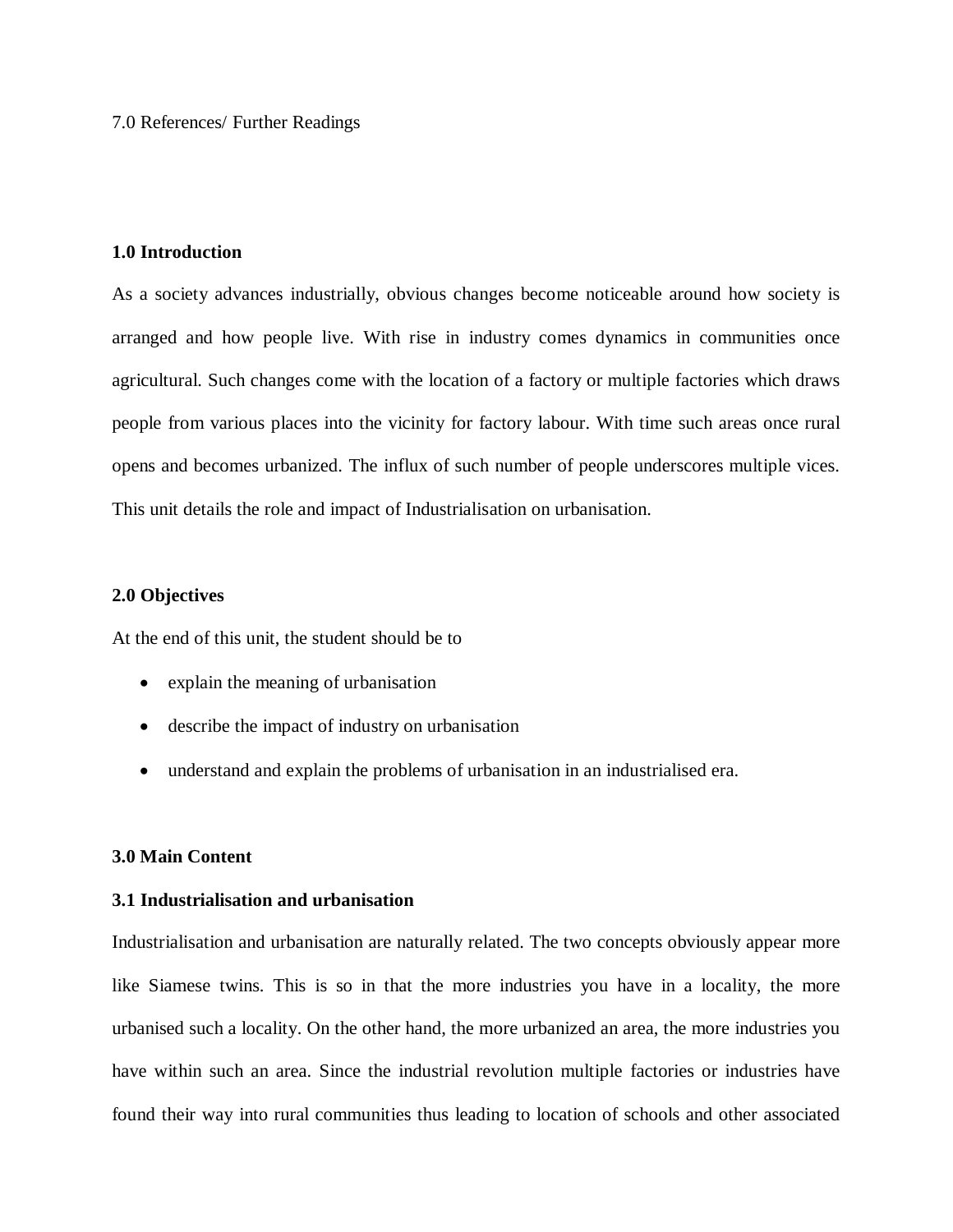businesses that provides one service to the other. Such situation further leads to the demand for housing (Boyle, 2021). As more businesses and industries emerge, so also do more houses, in-migration follows for wage earning. Generally, on that note, urbanisation emerges, transforming once peaceful and naïve environment into a boisterous populated area.

Urbanisation is a process whereby populations move from rural to urban areas, thus enabling cities and towns to grow. It is a progressive process that takes couple of years owing to location of industries or factories, schools, universities, modern markets, etc. According to Hussain  $\&$ Imitiyaz (2018), urbanisation is a process of becoming urban, the movement of people or processes to urban areas, increase of urban areas, population, or processes. Urbanisation does not happen overnight, rather as mentioned above it is a gradual process that becomes quite obvious with time. Since the 1900, according to (Langeweg et al. 2000) the world economy has grown by 3%, whereas 30% of the terrestrial natural environment has disappeared and about 40% of the land areas have been domesticated, leading to increased urbanisation.

For the most part, Africa and largely Asia have become the spotlight of urbanisation. Growing faster than was ever imagined when compared to couple of years back. As the world population increases, more people will live in the city. By projection, in 2050, 6.5 billion people (two third of world population) will live in urban centres. Moreso, studies have shown that in the early 1990s only a third of Africa's population was urban (31%). It is however projected that by 2035, 49% of Africa's population will be urban (United Nations Economic Commission for Africa, 2017). The challenge with such statistics is that it presents Africa with significant demands for employment opportunities, services, and infrastructure.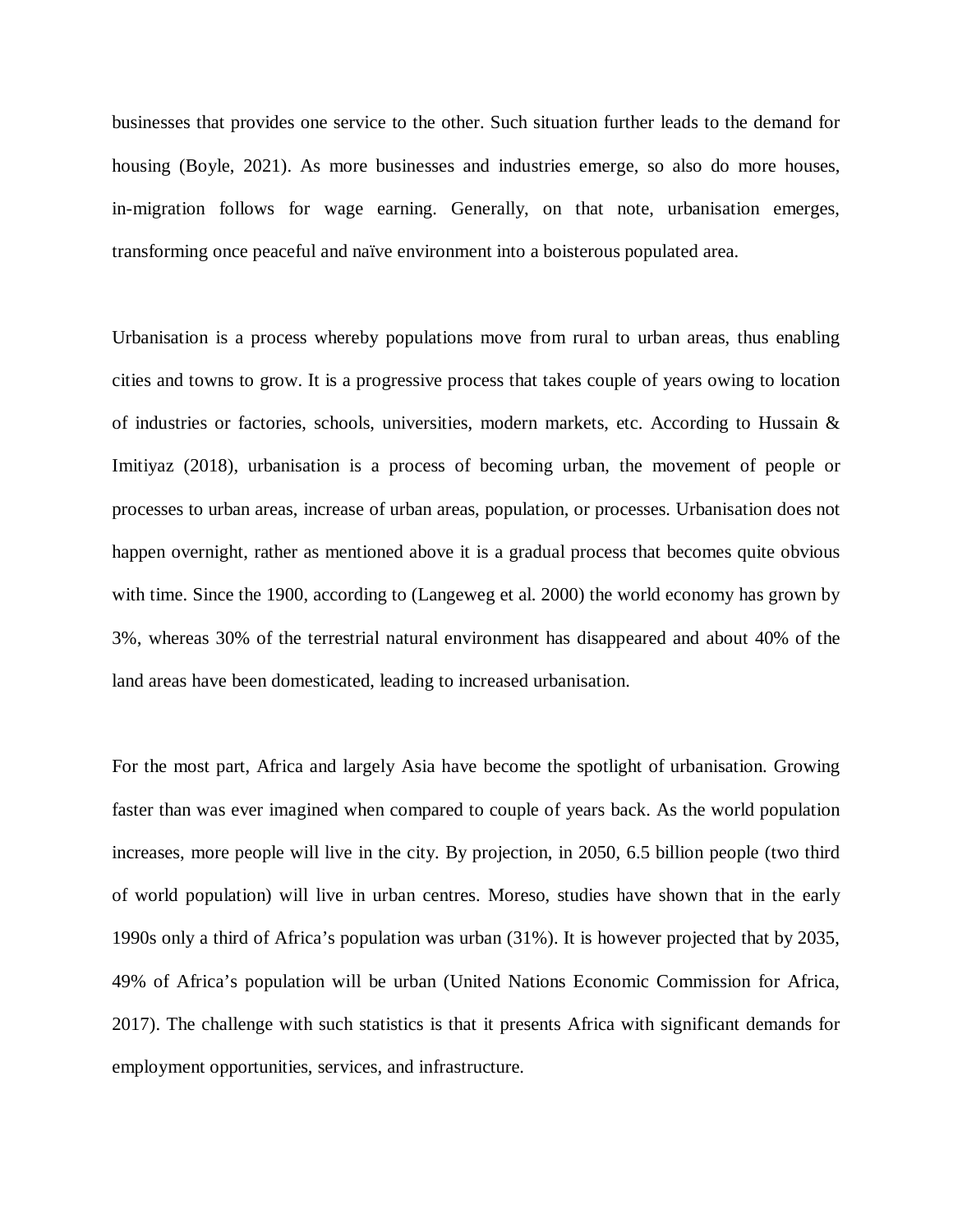### **Challenges of urbanisation**

When we talk about challenges of urbanisation, we are simply referring to the potential issues that emanates because of urbanisation. In order words, the problems that are associated with urbanisation. We have mentioned here that industrialisation transitions a rural society to an urban centre completely different from what it originally was. However, such transition is not without a problem. Here, we will adumbrate some of the associated problems and challenges oF urbanisation.

#### **1. Insufficient housing**

As a once small rural community transitions to an urban centre, there is the demand for more houses due to an increased number of persons that have relocated to the vicinity. The influx of people to an area especially for wage earnings or employment opportunities means they will have to stay somewhere. This is usually a huge challenge because in most cases there are insufficient housing in urban centres. It is projected that by 2035, 49% of Africa's population will be urban. However, Africa, especially Sub-Saharan Africa has a deficit of 51 million housing unit (The Borgen Project, 2020). The negative impact of such a situation in majority of cases is the emergence of slums. About 53 million people in sub-Saharan Africa live in slums (Voice of African News, 2019). Slum dwelling has become a nightmare for major cities across the world, especially in Africa and Asia. Kidi, Nduonofit & Nkpah (2013) noted that as more people move into an urban area for job purposes, and where they cannot afford decent housing for accommodation, they would naturally move to and inhabit ecologically marginal areas – indecent areas with makeshift accommodation. Such areas in most cases as Kidi et al. (2013)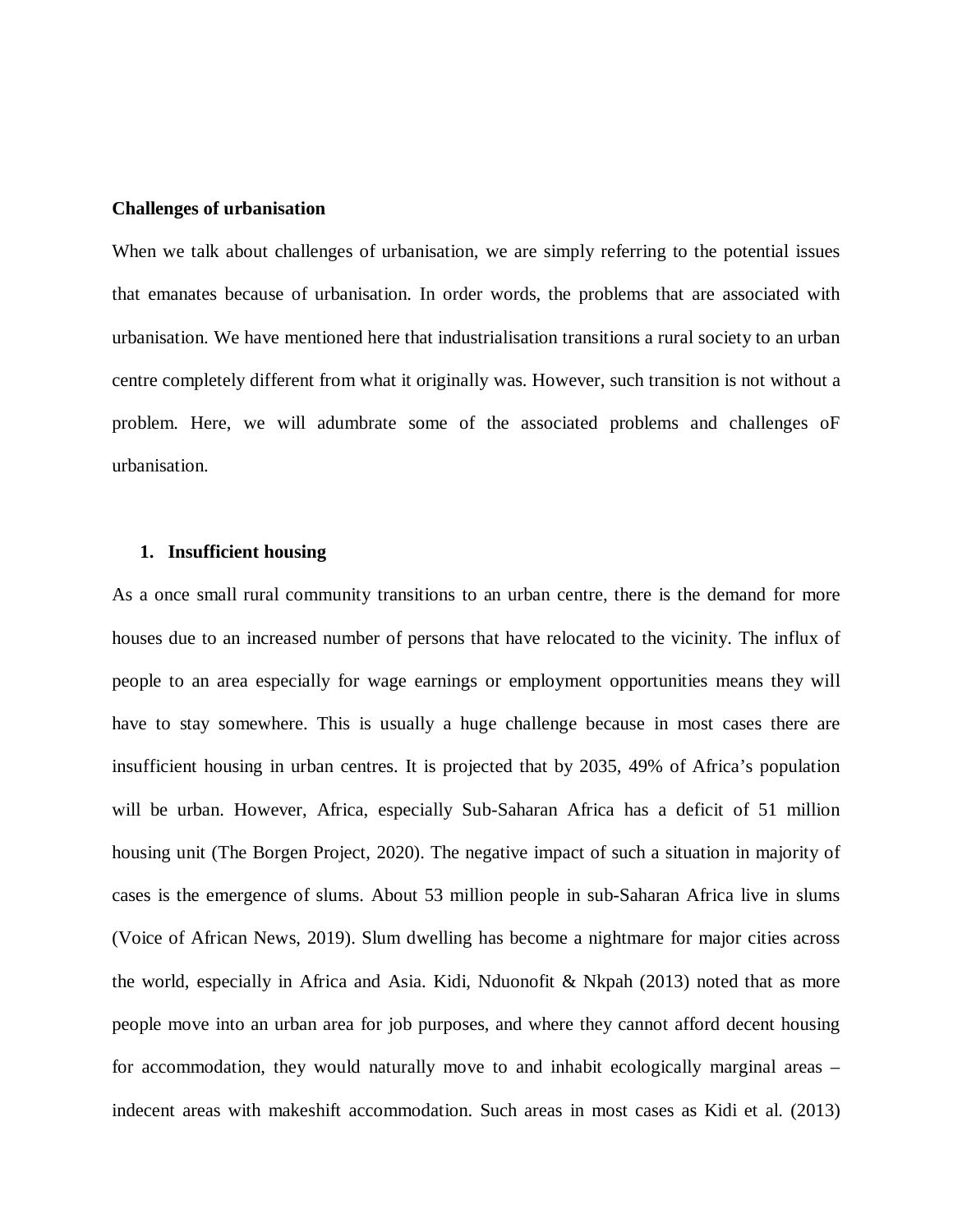stated, are marginally degraded, thus becomes environmental nightmare to the city. Africa requires more than 331 million new low-cost housing to meet the growing housing demand by 2025 (The Borgen Project, 2020). After all, the sustainable development goals implies that everyone should have access to a decent and affordable accommodation by the year 2030.

### **2. Poverty/Urban poor**

As cities emerge, people emigrate from various places into such cities for better prospects in life. Largely these are mostly dashed hopes, as cities are usually quite competitive and expensive. With limited access to land for agriculture, there is usually dependence on food from outside and this comes at a high cost. Hence, because not everybody secures employment or one form of earning opportunity in the city, poverty is usually high. Such poverty leads to associated health problems because access to medical care in the city is also quite expensive. Therefore, the emergence of urban centres is associated with the emergence of poverty as well as the urban poor (Christiaensen, De Weerdt & Todo, 2013; Brockerhoff & Brennan, 1998). To this end, it is worth stating that if there is sustained increase in city populations without a corresponding economic transformation, then it is most likely that there will equally be a sustained and increased vicious and persistent cycle of high poverty.

### **3. Traffic and growing congestion**

Cities or urban areas are the epicentre for traffic and congestions. Rural areas have no such thing. This is a serious nightmare in most cities and is mostly as a result of the fact that there is a growing need to move from one place to the other in the city. However, this is bedeviled by very nefarious traffic situations. With a population of almost 24 million people, the United Nations estimates that at its current growth rate, the commercial capital city of Nigeria, Lagos, is one of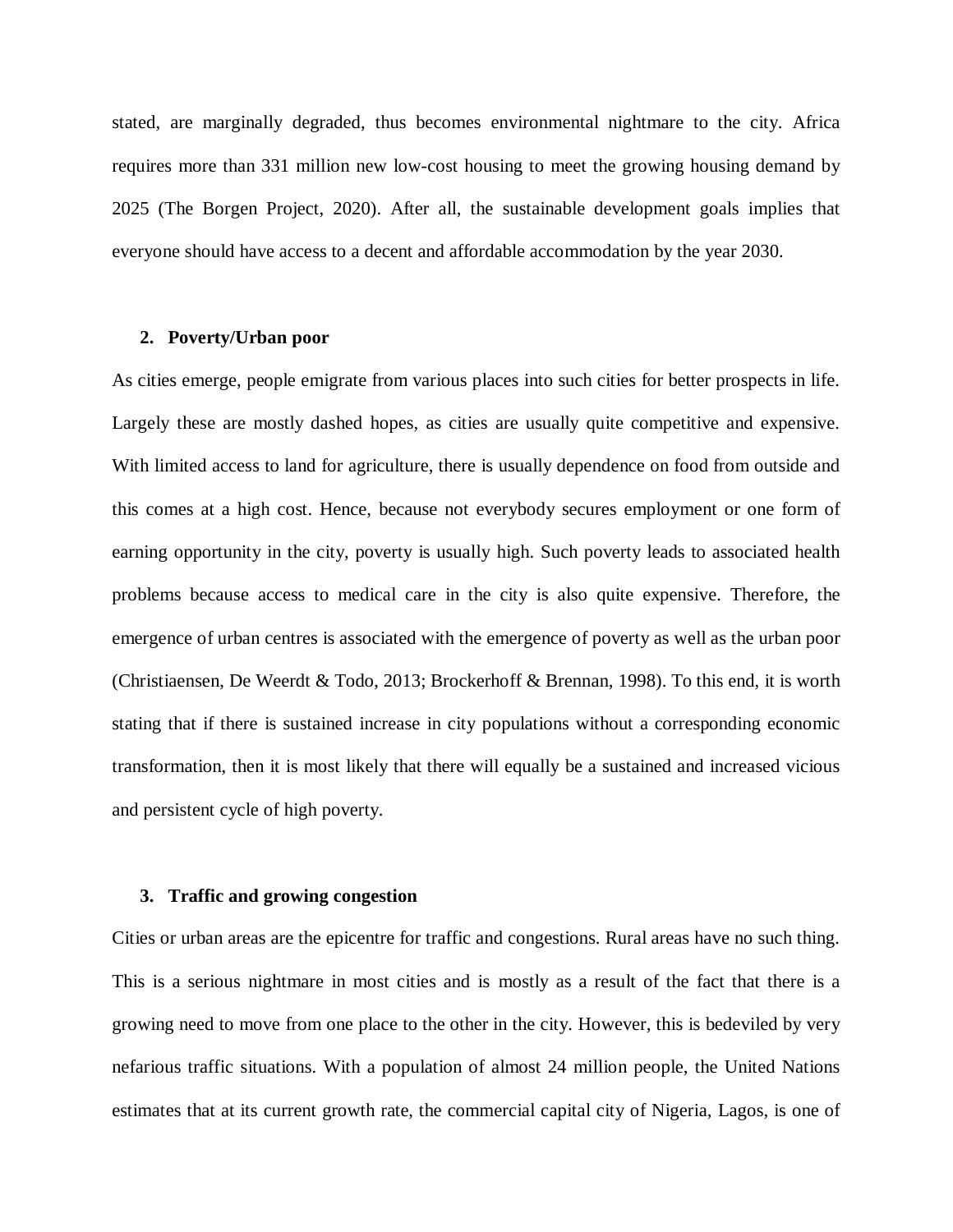the fastest growing cities in the world and will be the third largest city in the world by 2015. Traffic situation in the city of Lagos is a serious drag as one could spend 4 to 6 hours on traffic. The city is so congested that it ranks amongst most congested city.

#### **4. Poor air quality /Health risk**

Most cities in the world are bedeviled by poor air quality and this underscores poor health or associated health risk. In Nigeria, Port Harcourt city has suffered this immensely with the consistent black soot that makes air quality in the city very poor. Although the government has given this a serious thought and efforts, yet it proves difficult to abate because it is associated with financial gains. Most urban centres atmospheric air quality are undermined by illegal industrial productive activities. Lin & Zhu  $(2018)$  found in their study that the urbanisation process has a significant and negative impact on air pollutant concentration. By interpretation, their study found that cities with higher industrial activities tend to be more urbanized, hence have poor environmental air quality.

## **5. Unemployment /Crime**

Most people who migrate to urban centres go there in search for employment opportunities. As a result of the growing population of urban centres, employment opportunities are relatively insufficient and, in most cases, non-existent. Many who cannot find good jobs or a job at that, resort to other means. Mostly crime results because of unemployment and lack of income. The cities in recent time have become a centre for crimes of all categories. Ojo & Ojewale (2018) explored the nexus between urbanisation and crime in the Nigeria arguing that urban crime is environmentally determined. By adopting environmental determinism, the authors simply want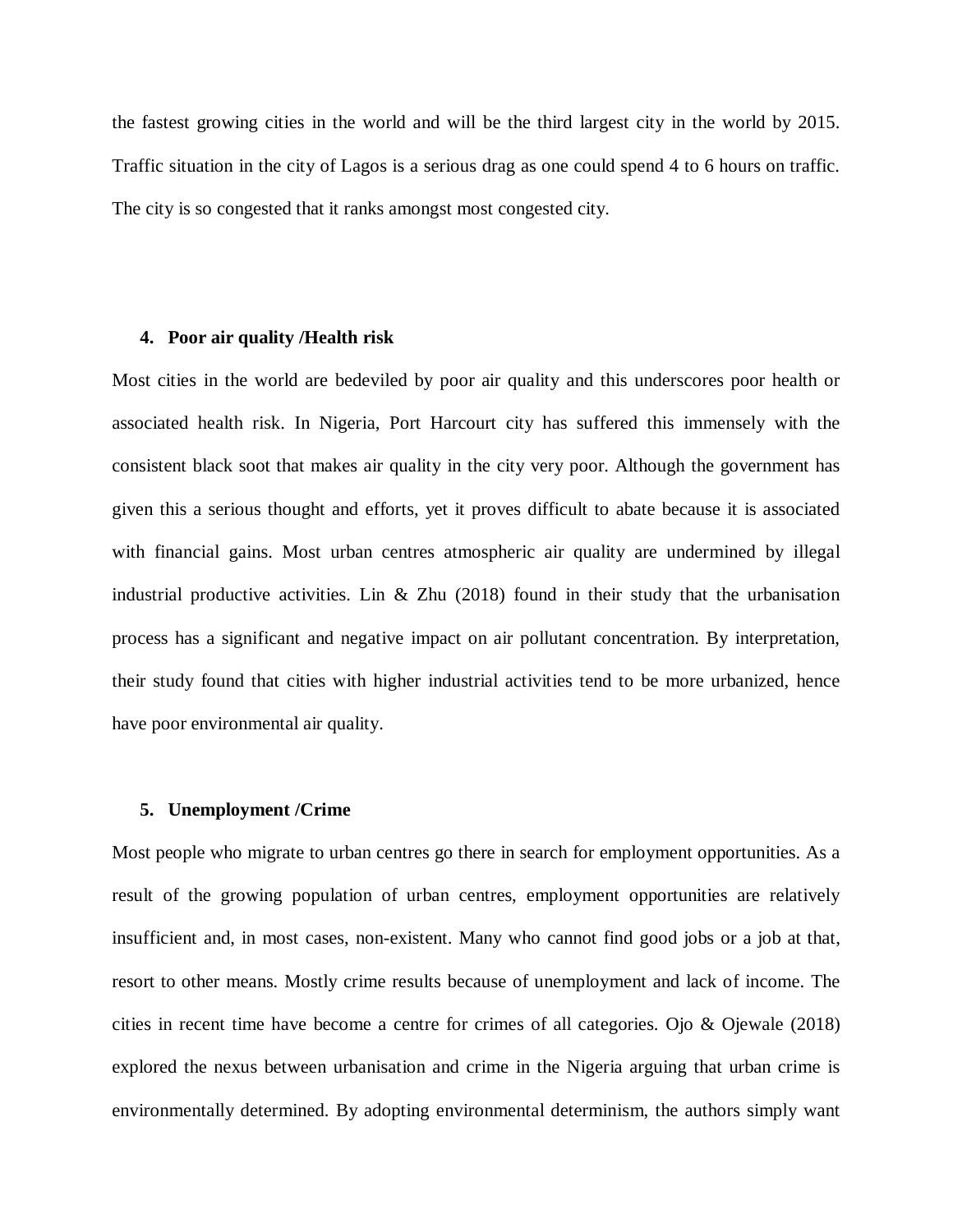us to understand that crime in urban centres are derivatives of the social structure of city life. Meaning, physical realities of urban centres in other words, shapes the behaviour of people and their inclination towards crime. Since unemployment is obvious and city life is about successes, many who are unemployed and unsuccessful are shaped by this understanding to act accordingly.

#### **6. Prostitution**

Prostitution is one of the many problems that are associated with urbanisation. Now, let us not get it wrong. Urbanisation is good, however as we earlier state, it has its attendant problems. And prostitution is one of such. Prostitution remains one of the oldest trade or business that emerged with cities. Many have argued that prostitution actually emerged because of the marginalization of women. For instance, that women were removed from a large sector of the workforce and increasingly found themselves dissatisfied with what employment they could acquire and ventured into prostitution in urban areas before it gradually found meaning in most rural areas. To that extent, it has also been debated that men provided the greater platform that flourished prostitution in cities. How? Men contributed to this rise by providing an expanded market to which prostitutes could cater for themselves (Shelton, 2013), thus increased the profession. In recent time in Port Harcourt city, Rivers State Nigeria, Governor Nyesom Wike have tried to fight this by closing centres and places (brothels) that encourage prostitution in the city. However, one could argue that this is an obvious effort in futility, as the business of prostitution seems rooted in modern life clearly expressed in urban centres.

## **4.0 Conclusion**

As societies becomes more industrialised, it creates opportunities for the emergence of cities or what we call urbanisation. Urbanisation as we have mentioned here refers to a process of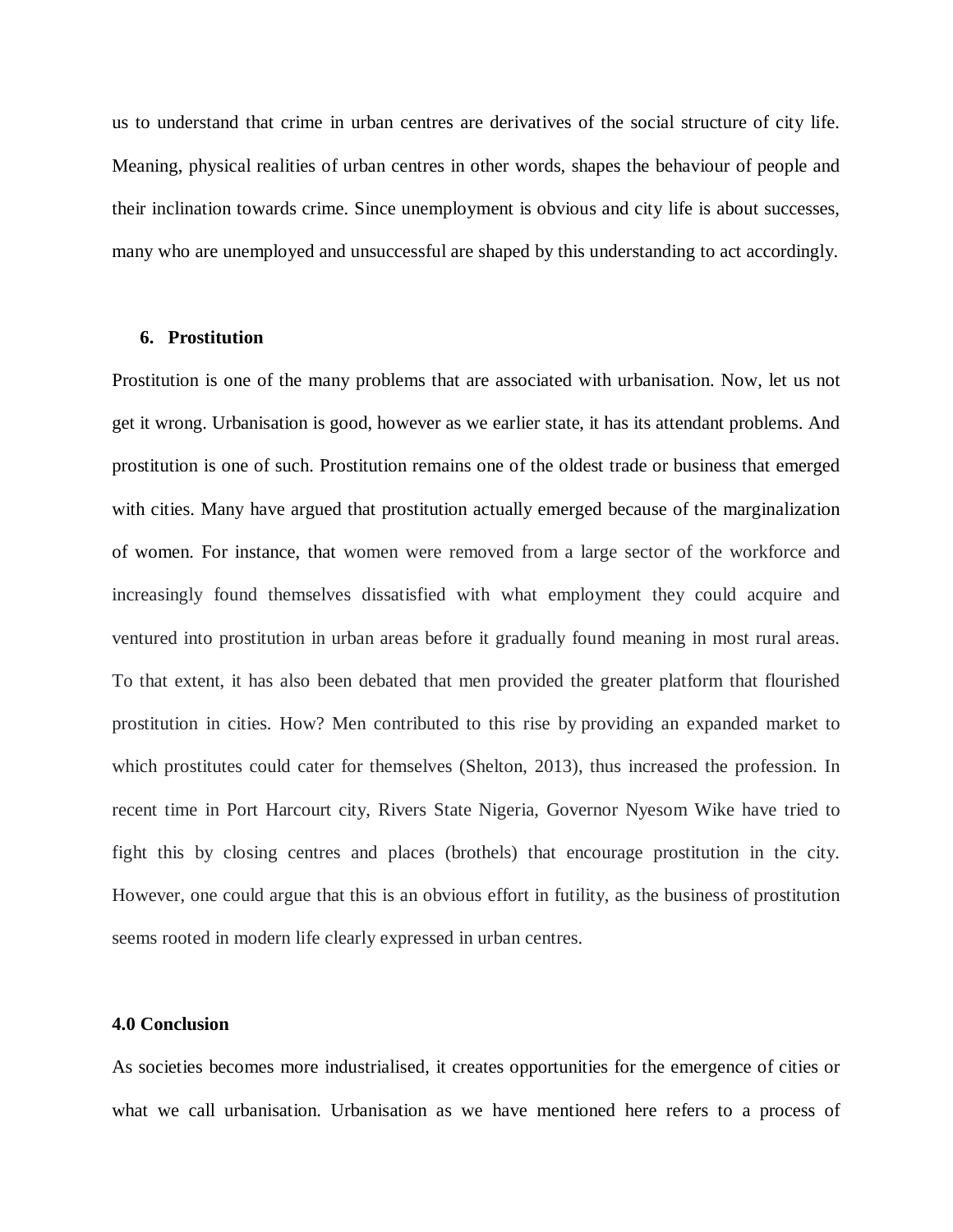becoming urban, the movement of people or processes to urban areas, increase of urban areas, population, or processes (Hussain & Imitiyaz, 2018). As the world population increases, more people will live in the city. As mentioned, studies have shown that in the early 1990s only a third (that is 31%) of Africa's population was urban. Current projection shows that this will be greater in 2035. Meaning, more people will move into the urban areas and this would naturally present further challenge for Africa. As industrialisation intensifies, urbanisation potentially increases also. However, urbanisation is also associated with various problems which we have listed above.

## **5.0 Summary**

Industry and urbanisation are related. As more factories are concentrated in an area or locality, it has potential to urbanise such an area, and provoke migration or in-migration as it were. As more businesses and industries emerge, so also do more houses, more opportunities, more employment and of course more problems. Urbanisation equally presents various challenges that expose urban life to negativities.

#### **6.0 Tutor-Marked Assignment**

- What is urbanisation?
- How does industrialisation relate to urbanisation?
- Mention and explain some problems that are associated with urbanisation?

## **7.0 References/ Further Readings**

The Borgen Project, 2020). The housing crisis in sub-saharan african slums. https://borgenproject.org/sub-saharan-african-slums/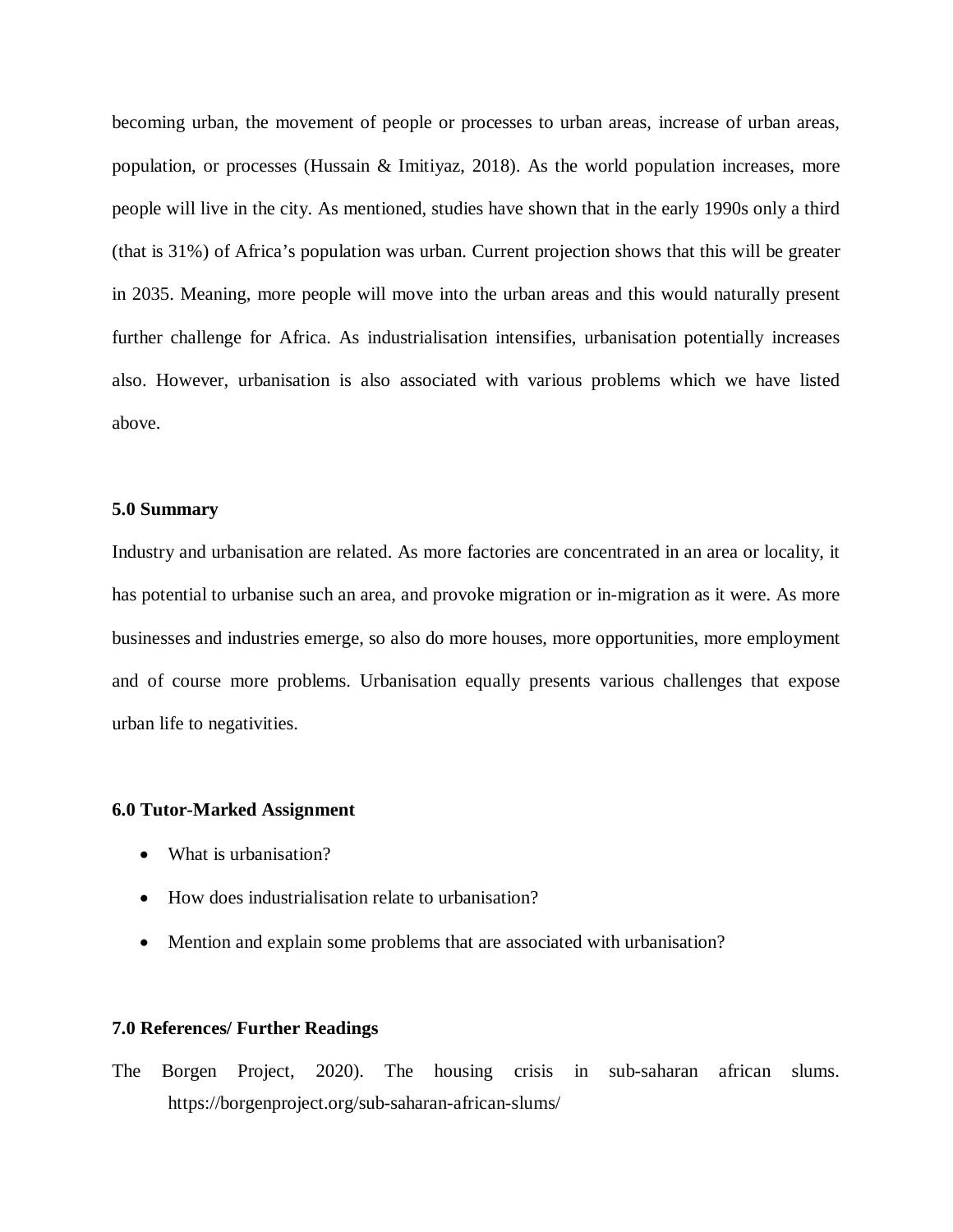- Boyle, M. (2021). How Does Industrialisation Lead to Urbanisation? Investopedia. June 23. https://www.investopedia.com/ask/answers/041515/how-does-Industrialisation-lead-urba nisation.asp
- Brockerhoff, M. & Brennan, E. (1998). The poverty of cities in developing regions. *Population and Development Review*, 24(1), pp. 75-114.
- Christiaensen, L.; De Weerdt, J.; Todo, Y. (2013). Urbanization and Poverty Reduction: The Role of Rural Diversification and Secondary Towns. Policy Research Working Paper No. 6422. World Bank, Washington, DC. © World Bank. https://openknowledge.worldbank.org/handle/10986/15562 License: CC BY 3.0 IGO."
- Hussain, M. & Imitiyaz, I. (2018). Urbanisation concepts, dimensions and factors. International Journal of Recent Scientific Research. 9(1), pp.23513-23523.
- Kidi, Z.D.; Nduonofit, L.E.; Nkpah, Y.A. (2013). The development of economically marginal people and ecologically Marginal areas. International Journal of Innovative Social Science and Humanities Research. 1(3), pp.153-166.
- Langeweg, F.; Hinderink, H. & Maas, R. (2000). Urbanisation, Industrialisation and sustainable development. Global dynamics and sustainable development programme, Globo Report Series No. 27.
- Lin, B., & Zhu, J. (2018). Changes in urban air quality during urbanisation in China. Journal of Clean Production. 188, pp. 312–321. doi:10.1016/j.jclepro.2018.03.293
- Ojo, A. & Ojewale, O. (2019). Urbanisation and Crime in Nigeria. Palgrave Macmillan.
- Nduonofit, L.E.; Nkpah, Y.A. & Nduonofit, N.V. (2013). Population Growth and Urban Housing Problems: A Study of Port Harcourt Metropolis. International Journal of Innovative Social Science and Humanities Research. 1(2), pp.
- Shelton, J. (2013). Evil Becomes Her: Prostitution's Transition from Necessary to Social Evil in 19th Century America. Unpublished Master of Arts thesis. School of Graduate Studies, East Tennessee State University. https://dc.etsu.edu/cgi/viewcontent.cgi?article=2348&context=etd
- United Nations Economic Commission for Africa (2017). Economic Report on Africa 2017: Urbanisation and Industrialisation for Africa's transformation. United Nations Addis Ababa, Ethiopia.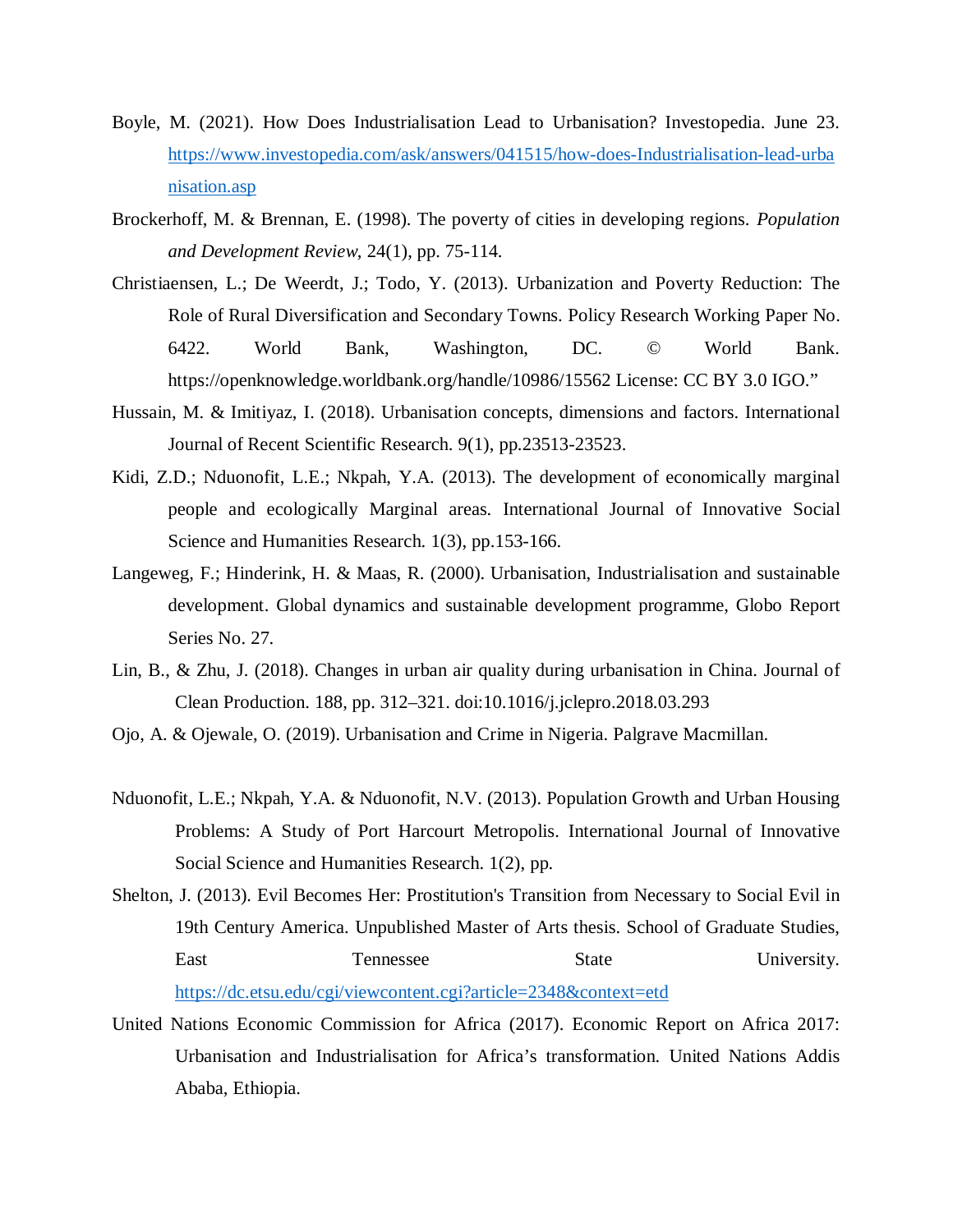Voice of African News (2019). African Slum Map Exposes True Scale of Urban Poverty. VOA News,  $October 24.$ https://www.voanews.com/a/africa\_african-slum-map-exposes-true-scale-urban-poverty/ 6178187.html

# **UNIT 3**: COVID-19 AND INDUSTRIALISATION

**CONTENTS** 

1.0 Introduction

2.0 Objectives

3.0 Main Content

3.1 Covid-19 and industrialisation

3.2 Impact of covid-19 on industrialisation

3.3 Covid-19: Implication for African industrialisation

4.0 Conclusion

5.0 Summary

6.0 Tutor-Marked Assignment

7.0 References/ Further Readings

## **1.0 Introduction**

Industrialisation is a positive situation, occurring to create substantial changes in and around a countries economic space. Social development requires industrialisation so that a society's economy can be beneficial to all and sundry. However, industrialisation may not be able to take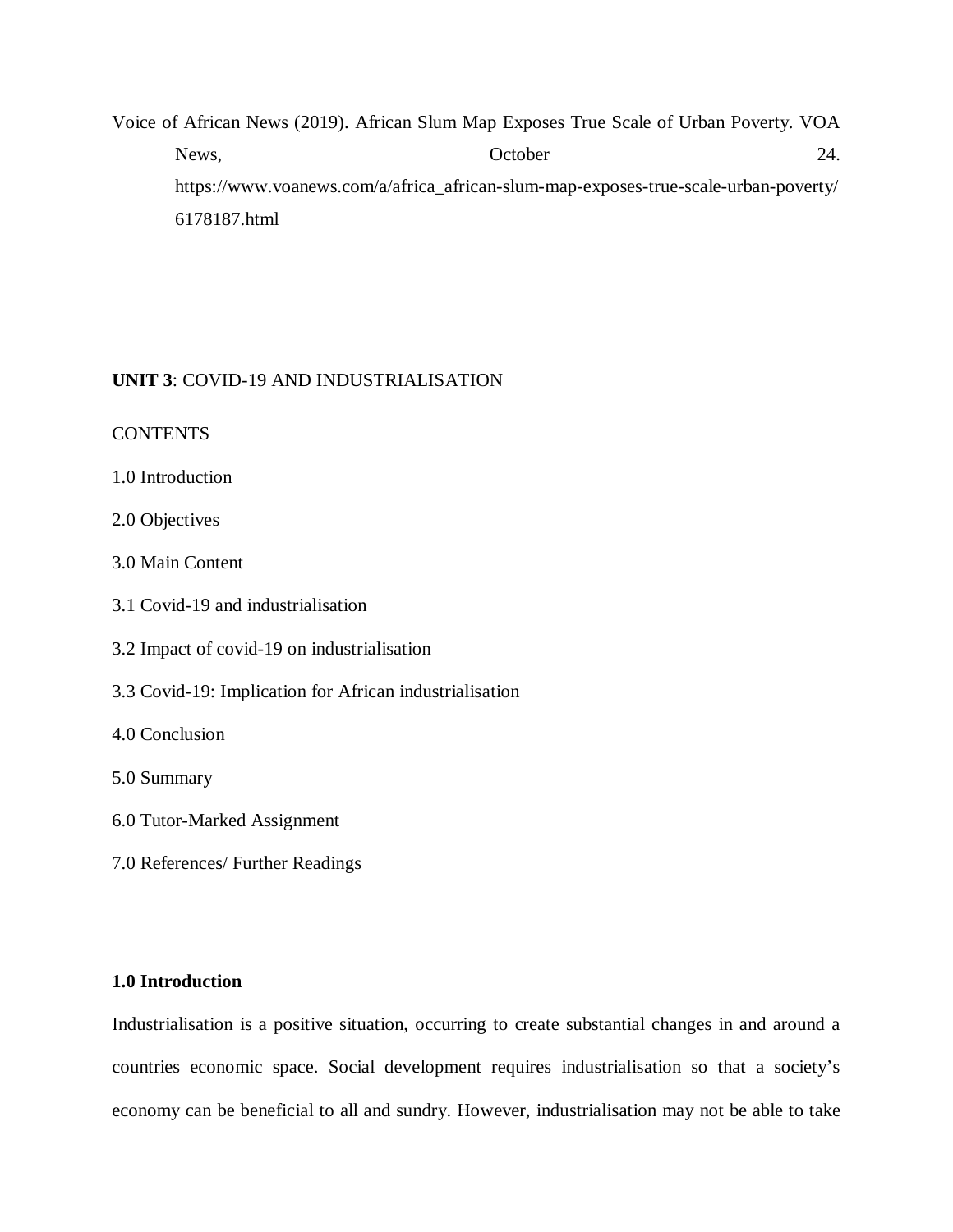place when or where there are relatively health related challenges. That may not allow movement, transportation, import etc. This has been the situation the world found herself in the very recent time with the emergence of covid-19, a global pandemic that negatively transformed the world. In this unit our concern is to look at how covid-19 pandemic affected industrialisation.

## **2.0 Objectives**

At the end of this unit, the student should be able to

- Understand and explain the impact of covid-19 on industrialisation
- understand and explain the implication of covid-19 for African industrialisation

## **3.0 Main Content**

# **3.1 Covid-19 and industrialisation**

Covid-19 simply stands for coronavirus. It is so name because it was first notice in the year 2019, hence the number 19. It is a highly contagious infectious disease caused by severe acute respiratory syndrome coronavirus 2 (SARS-CoV-2). The first known infections from SARS-CoV-2 were discovered in Wuhan, China. The original source of viral transmission to humans remains quite unclear. Upon discovery to date and still counting, it has had a global catastrophic effect resulting in more than 2.9 million deaths worldwide, thus, emerging as the most consequential global health crisis since the era of the influenza pandemic of 1918 (Cascella et al. 2022).

One of the fundamental pre-requisites for industrial activity is the health of those involved in the whole value chain - manufacturing, processing, packaging, transporting etc. Without good and strong healthy men and women productive activity may not take place. Because industrial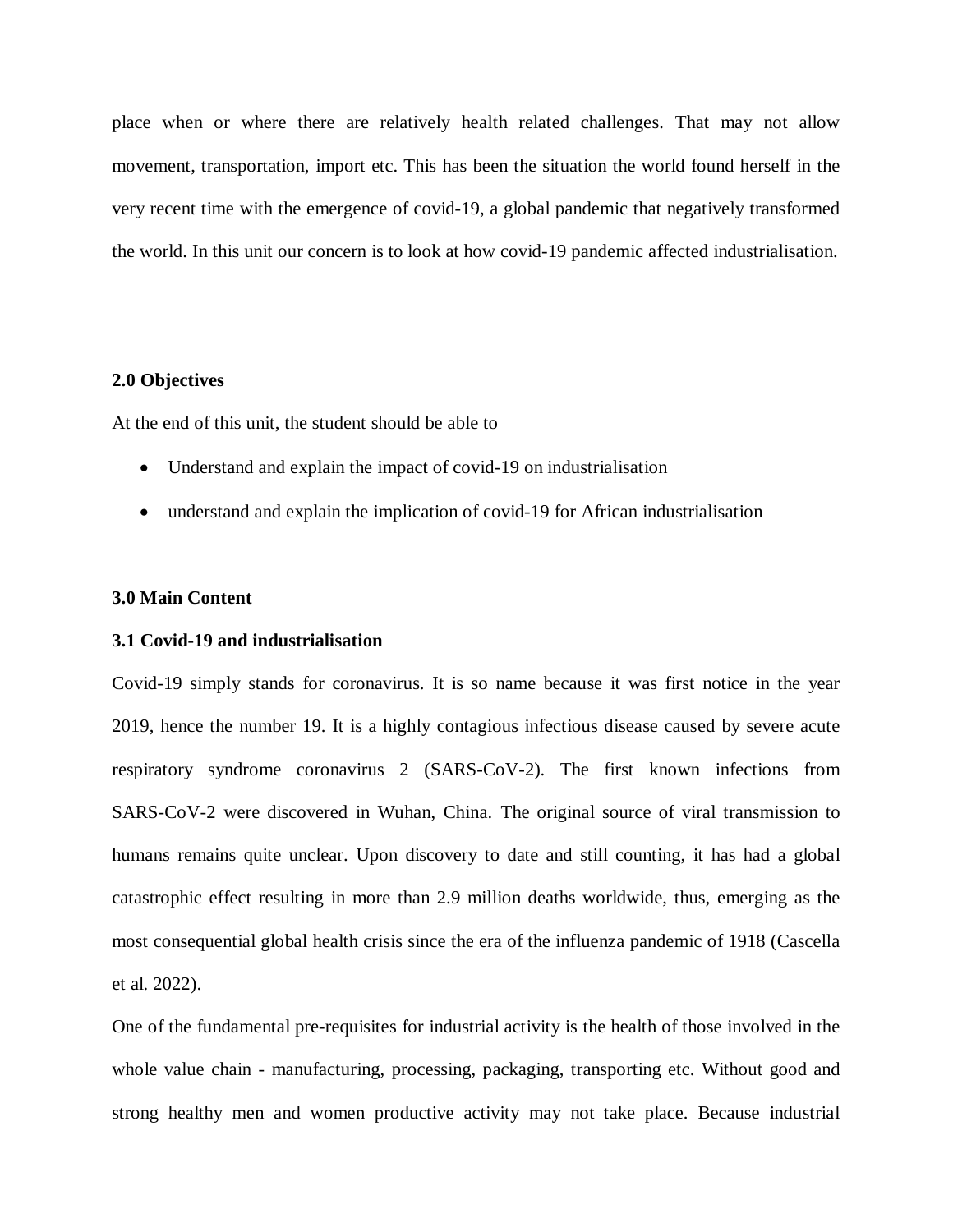activity is a social process it become even more difficult to undermine the life of humans for industrial and financial gains.

It is quite obvious that Covid-19 has had a global foothold on every aspect of human endeavour in the past 2 to 3 years and the magnitude of this disruption can only be compared with the realities of the Second World War, WWII. Be that as it may, the Covid-19 pandemic equally has exposed the underlying weaknesses, asymmetries and contradictions in our world. Meaning our world was not and is not prepared to handle a disease and infection with such a far-reaching consequence. A number of African economies recorded robust growth and some promising signs of industrialisation prior to the pandemic, but this progress risks being undermined by the ongoing health and economic effects of the pandemic.

In the context of this module and unit, our concern is however on the impact of covid-19 on industrialisation. We shall carefully look at this.

#### **Impact of covid-19 on industrialisation**

#### **1. Restrictive transportation**

Fundamentally, one of the critical aspects of modern day industrialisation is movement of goods and services from one destination to the other. This however entails transportation. With the pandemic, various restrictions were initiated to safeguard human life. From social distancing, isolation to lockdown. These measures while critical to save and protect human life, totally restricted the transportation of economic goods in terms of business agreements for deliveries etc. Largely, this had a negative impact on lots of businesses as various airports and seaports had several restrictions that did not permit the transportation of goods.

### **2. Global trade/Retarded investment**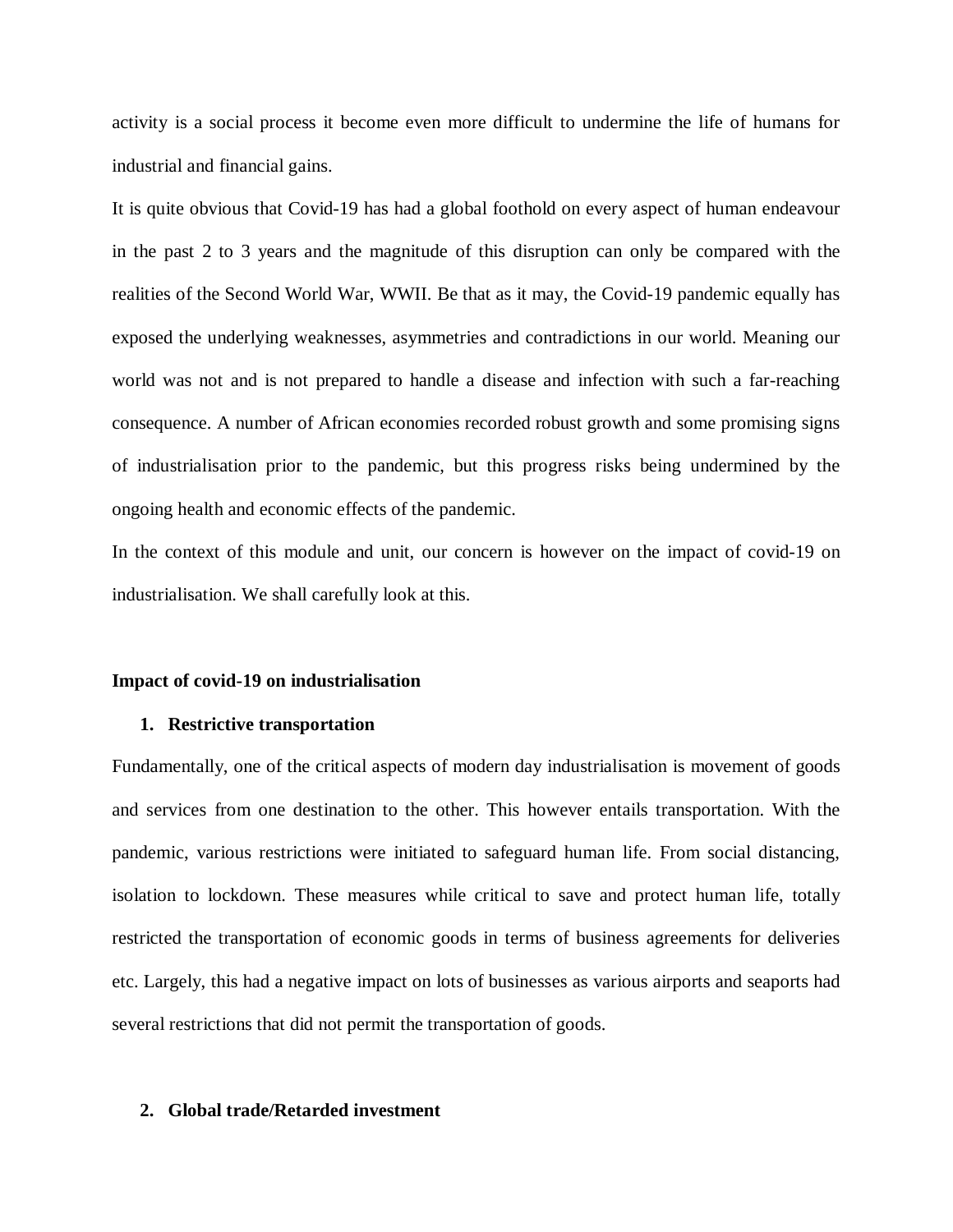Industrialisation is all about investment opportunities to establish industries etc. The covid-19 pandemic generally retarded business investment opportunities and of course reduced the level of global trade. The world trade organization (WTO) reports that global trade in the last two years has suffered tremendous blow. According to WTO (2021), global trade on a single but critical commodity like cotton that provides inclusive prosperity faced many challenges. The World Bank also reports that global investment dropped as a result of the global pandemic, impacting on both emerging and multinational industries. Results from the World Bank quarterly global multinational entreprises Pulse Survey suggest the situation was worst earlier on in the first half of 2020 as investment in supply chain structures were relatively limited (World Bank, 2021).

#### **3. Industrial bankruptcy**

The covid-19 pandemic besides impact on health and mortality has also had severe impact on industries, companies and their solvency status. Many industries faced very critical financial conditions and became isolated business wise. Many of such businesses or industries experienced financial shocks that underscored bankruptcy. Wang, Ying, Iverson & Kluender (2020) in their study found out that bankruptcy filings by large industries or companies increased from 2019 when the pandemic started and has gone 200% up from January through August of the subsequent year. Which has prompted the government to support by providing relief to such businesses before they totally go down the drain.

## **4. Destruction of emerging small industries**

Many businesses, companies and industries have been destroyed due the covid-19 pandemic. Companies that had just come online with regards to start ups. Many had just entered the line of manufacturing, production etc. and were cut short by the coronavirus pandemic. As sad as it is,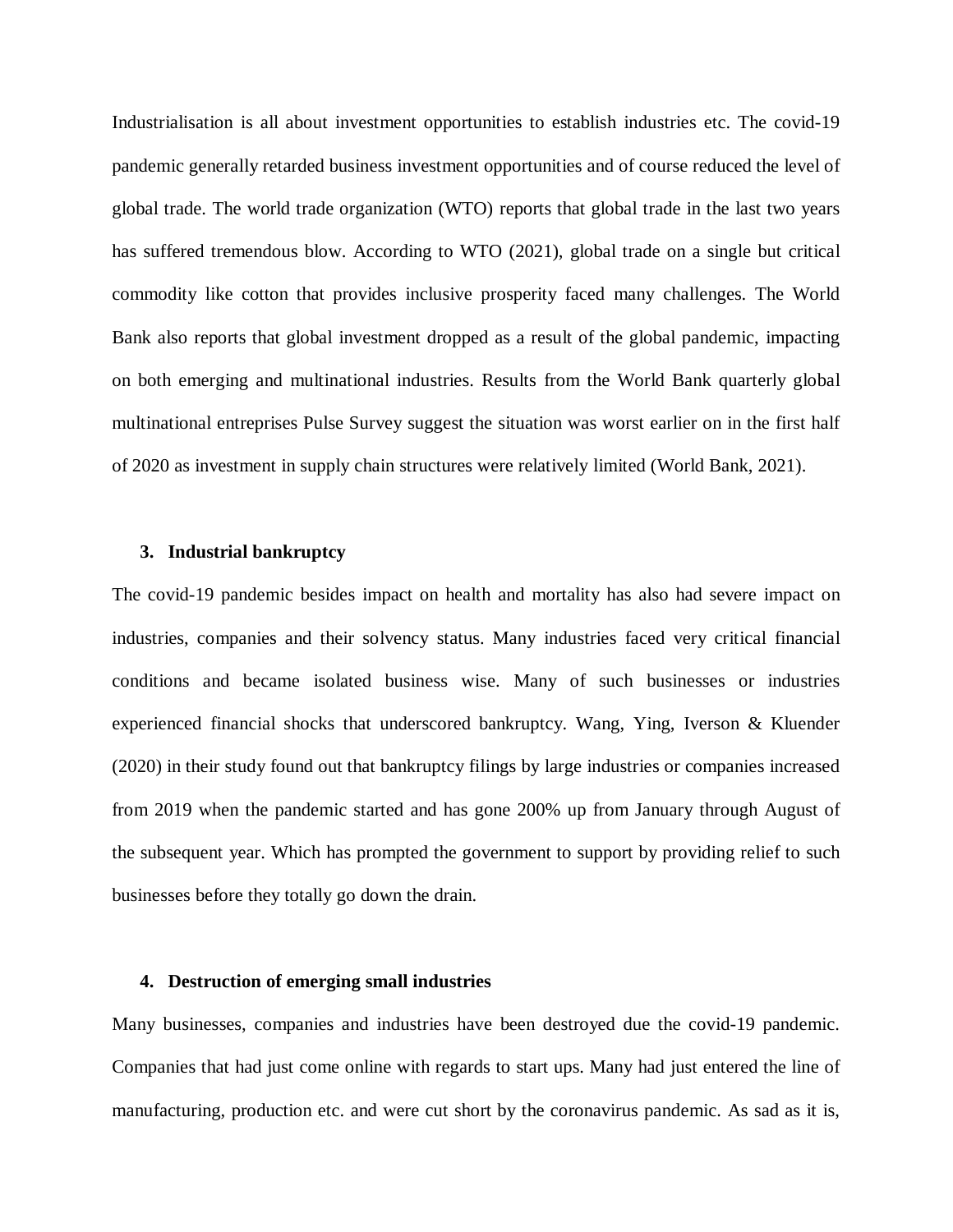such owners were traumatized especially where they had already sought for loans and rented business premises. Bartik, Bertrand, Cullen & Stanton (2020) reports that just a few weeks into the covid-19 crisis, many small businesses had already started layoffs, and closures occurred. As a result of the global preventive measures of social distancing, lockdowns, these small businesses could not sustain financial management of their employees hence could not function. Bartik et al. (2020) emphasized that 54% of small business in New York City closed down. Ecorys, et al. (2021) stated that due to the lockdown, several industries across Europe were severely affected, as disruptions were witnessed in multiple supply chains especially in internationalised and complex value chains. In Africa such disruptions also resulted in a lot of production shutdown for many industries, and these are industries that would have created a value chain of employment opportunities.

#### **Covid-19: Implication for African industrialisation**

The first case of the coronavirus (Covid-19) in Africa was recorded in Egypt on 14 February 2020. Ever since, many more countries have recorded and reported their first cases. Although the covid-19 pandemic has not had a devastating consequence on the African continent with regards to mortality, yet it has had a tumultuous effect on the economic development of the continent. As an emerging industrial hub, Africa faces enormous challenges posed by the pandemic.

With the spate of the pandemic, the United Nations advised African countries to align to intense social distancing as the continent could possibly be the next epicentre of the scourge (OECD, 2020). Although Africa did not experience or witnessed enormous mortality due to the global pandemic of covid-19, the warnings and projections of the World Health Organisation was really alarming and terrifying, as it projected Africa could see 122 million infections, 2.3 million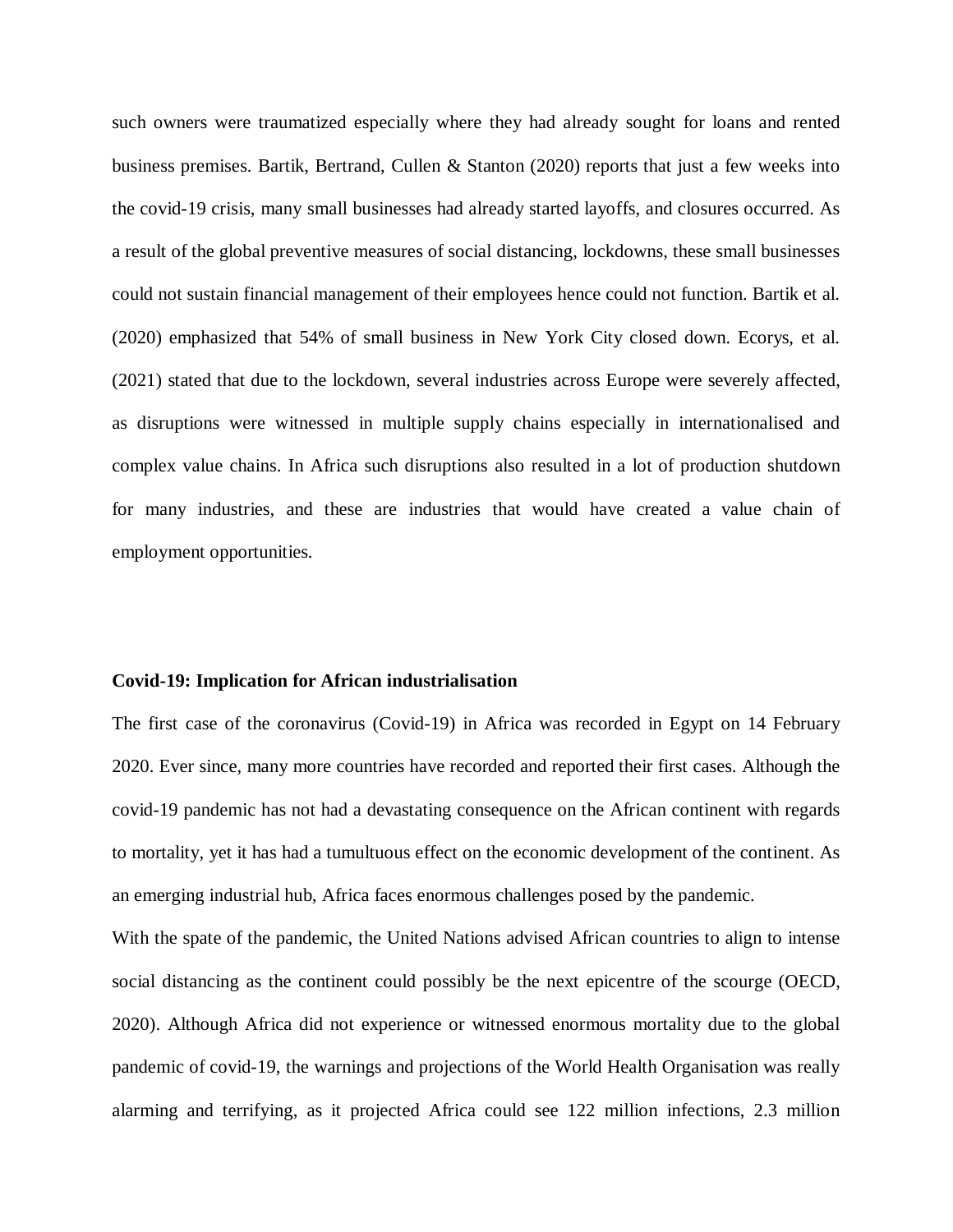hospitalisations and 300 000 deaths in quick succession (OECD, 2020). Be that as it may, containment measures actually saw Africa through as it set up various machineries to relegate the effect of the pandemic on human health.

Most African governments have implemented measures to encourage social distancing, focusing on border and travel restrictions, school closures, and bans on large gatherings. South Africa implemented a 21‑day period of full lockdown. Other countries, such as Nigeria, Senegal and Côte d'Ivoire, followed suit by implementing curfews, lockdowns or partial lockdowns. All these saw Africa through somehow with regards to human health.

As it were, the implications of the coronavirus pandemic for industrialisation is a clear warning and a call to action by African leadership. It shows that Africa is not prepared medically to salvage a pandemic in the  $21<sup>st</sup>$  century that can obliterate her emerging industries. Meaning going forward, Africa may lose half her population in the event of any future rampaging global pandemic. A nation without human capital means a country without industries. Africa requires good healthcare institutions and management system that is prepared with vital medical equipment to forestall such nefarious situation.

Moreso, the implication, by extension is in the domain of integrated delivery. Africa is not united to deliver herself from a pandemic. The information sharing, expertise sharing, and steady state interfacing of the European and western countries is something to reflect on and replicate by African leaders to strategise for the future. Interface management is critical for a continent that is supposed to be an emerging force in global economy.

Therefore, it is important for African leadership to take quick actions that aid industrialisation**.** 

- 1. Strengthen health systems and extend health and social protection coverage
- 2. Liquidity to small businesses, informal workers and households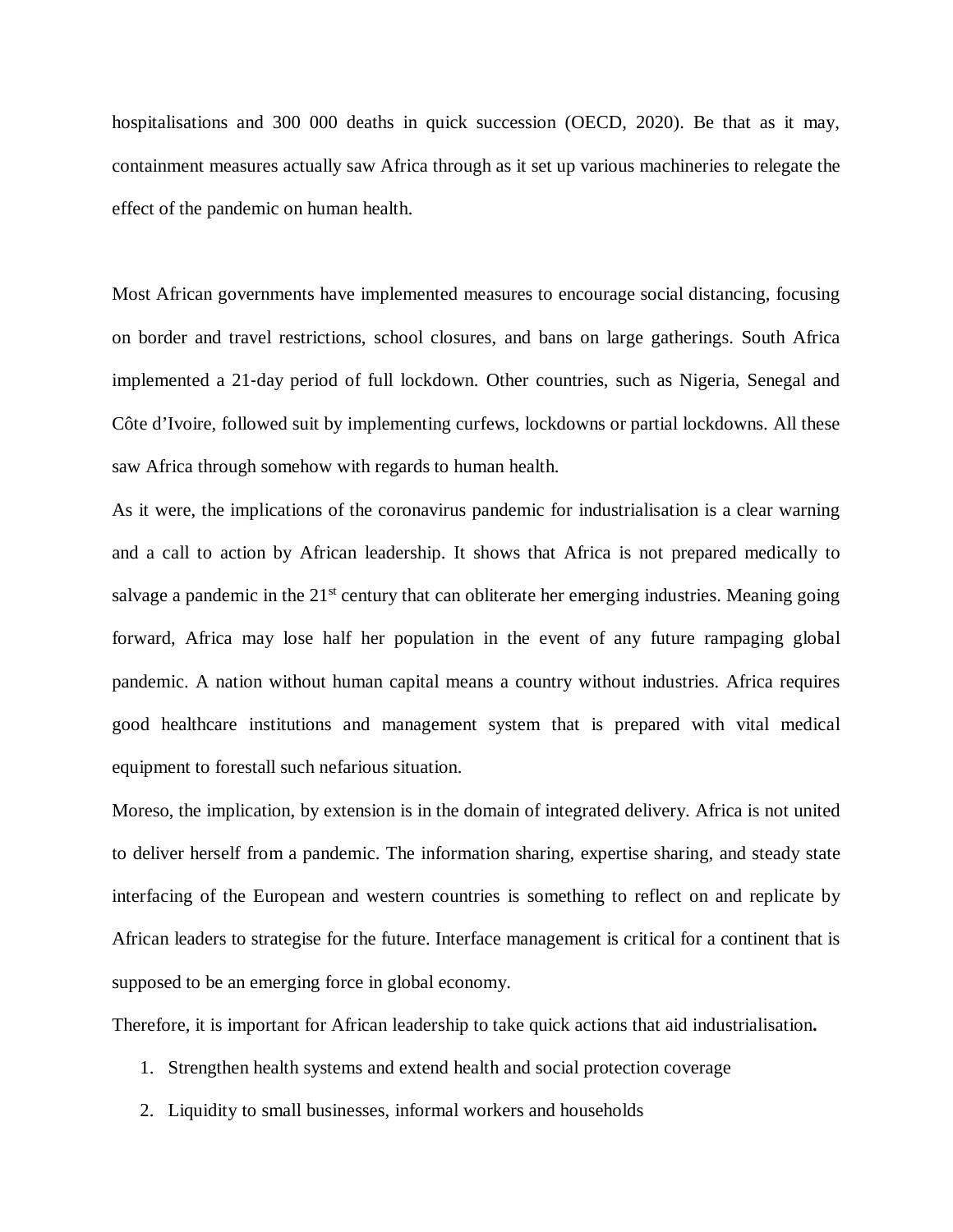3. Strengthen continental and regional integration

## **4.0 Conclusion**

The coronavirus pandemic had a huge toll on industrialisation. As a result of the various policies that were put in place to protect human lives, by extension it turned out to hurt industries and businesses. Such policies as social distancing, lockdowns etc. led to disruptions of various industries. The implications of all these for African industrialisation is that it is a clear warning to act, as it is obvious Africa may not be able to manage a pandemic which could wipe out her population and render leave her without industries. Africa must therefore take clear measures to prepare to build and grow her economy.

#### **5.0 Summary**

Coronavirus (Covid-19) is a highly contagious infectious disease caused by severe acute respiratory syndrome coronavirus 2 (SARS-CoV-2). The first known infections from SARS-CoV-2 were discovered in Wuhan, China. One of the fundamental pre-requisites for industrial activity is the health of those involved in the whole value chain. Since industries are given meaning by people, when the people are down health, industries cannot operate. The coronavirus had tremendous impact on industrialisation in several ways. The implications of this for African industrialisation is a warning to do the right thing and put things in place to avert future catastrophe for economic development in Africa.

## **6.0 Tutor-Marked Assignment**

- Briefly explain the impact of covid-19 on industrialisation?
- What is the implication of the covid-19 pandemic for African industrialisation efforts?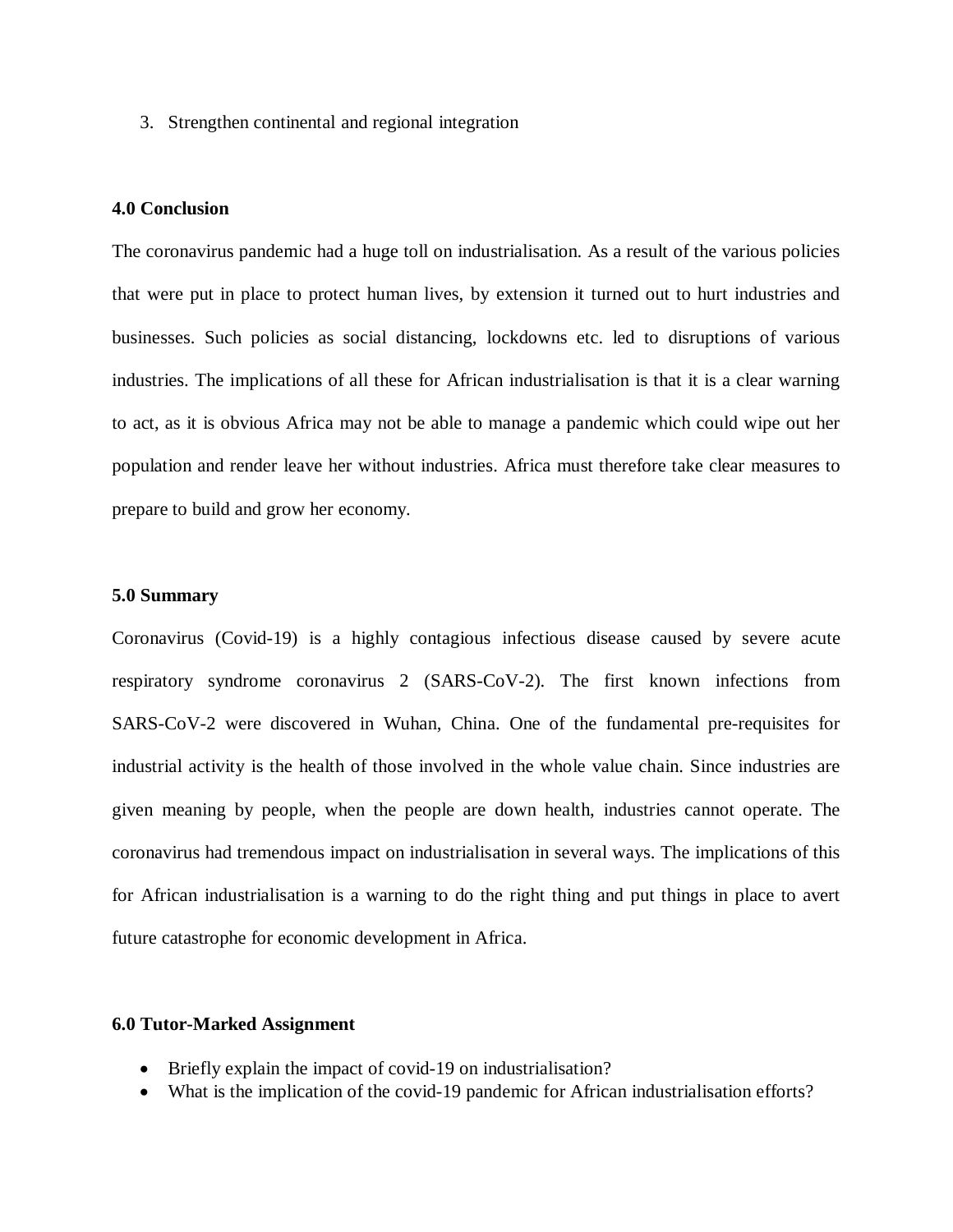## **7.0 References/ Further Readings**

- Bartik, A.W.; Bertrand, M.; Cullen, Z. & Stanton, C. (2020). The impact of covid-19 on small business outcomes and expectations. PNAS, 117(30).
- Cascella, M.; Rajnik, M; Aleem, A.; Dulebohn, S.C & De Napoli, R. (2022). Features, Evaluation, and Treatment of Coronavirus (COVID-19). StatPearls Publishing. https://www.ncbi.nlm.nih.gov/books/NBK554776/
- Ecorys, J.M; Ecorys, D.N; Ceps, J.N.; Ecorys, A.G.; Ecorys, S.K & Ecorys, M.F. (2021). Impacts of covid-19 pandemic on EU industries. European Parliament.
- OECD (2020). COVID-19 and Africa: Socio-economic implications and policy responses. OECD Policy Responses to Coronavirus (COVID-19). https://www.oecd.org/coronavirus/policy-responses/covid-19-and-africa-socio-economic -implications-and-policy-responses-96e1b282/
- Wang, J.; Ying, J.; Iverson, B.; & Kluender, R. (2022). Bankruptcy and the Covid-19 crisis. Working Paper 21-041. September. Harvard Business School.

World Bank (2021). Impact of Covid-19 on foreign investment. Infographic. April 7.

World Trade Organisation (2021). Impact of Covid-19 pandemic on cotton and its value chain: The case of the C-4 and other LDCs. Sub-Committee on Cotton. WTO.

Unit 4: Towards sustainable Industrialisation in Africa CONTENTS

- 1.0 Introduction
- 2.0 Objectives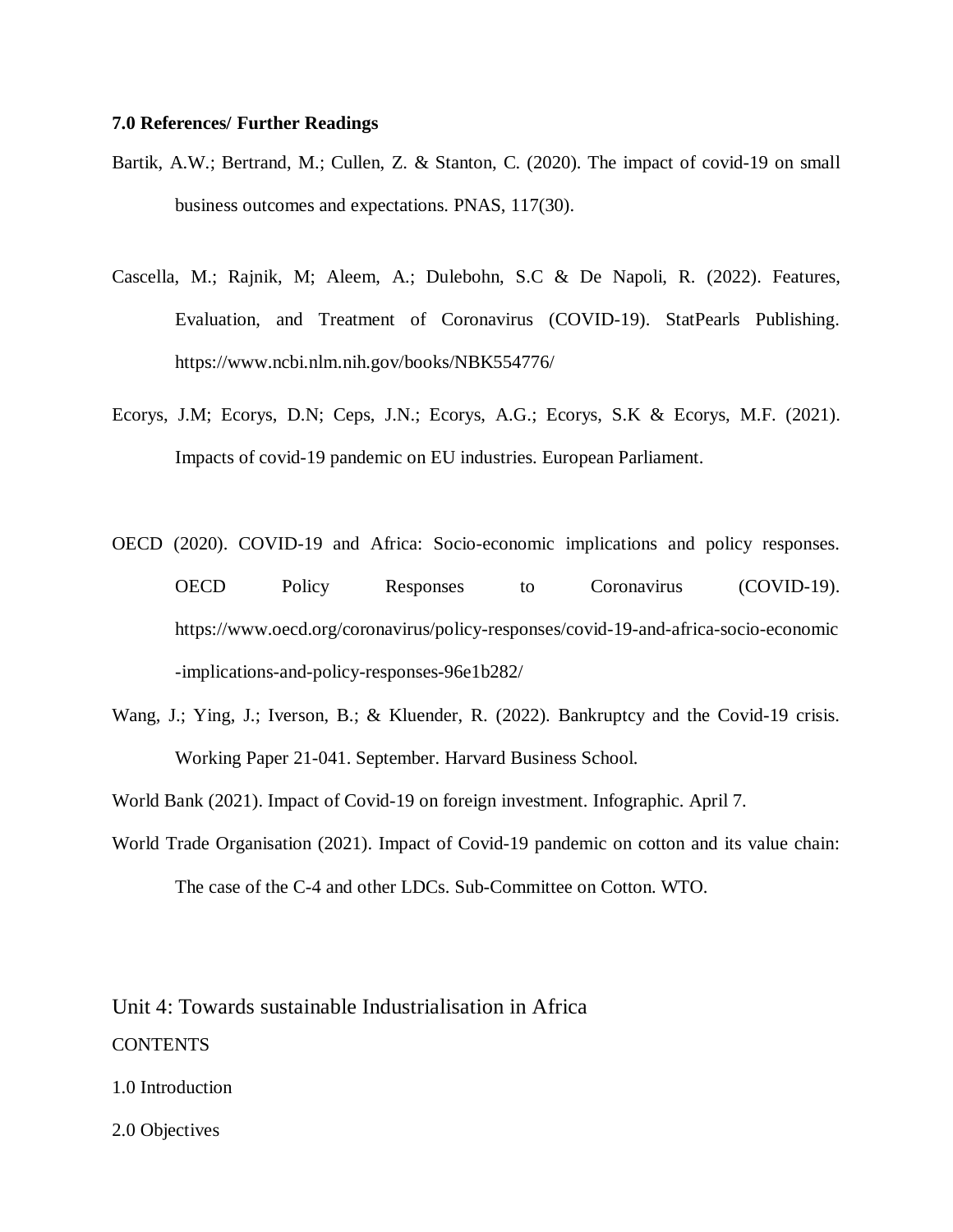3.0 Main Content 3.1 Towards sustainable industrialisation in Africa 4.0 Conclusion 5.0 Summary 6.0 Tutor-Marked Assignment

7.0 References/ Further Readings

# **1.0 Introduction**

Strong growth in the manufacturing industry is critical for industrialisation to take place, and that is not feasible in Africa. Africa remains the world's least industrialised region, with only one country on the entire continent - South Africa, currently categorized as industrialised (Hai, 2020). The general agreement is that this should not continue but must change. For this change to happen, a lot of work and policies must be in place to make Africa an industrial hub and not merely an emerging industrial hub. This unit of the module is concerned with understanding measures that should be taken to move Africa into the spotlight of industrialisation that is not momentary, but sustainable.

## **2.0 Objectives**

At the end of the unit, the student should be able to

discuss measures that Africa can take to have a sustainable industrial development

# **3.0 Main Content**

# **3.1 Towards sustainable industrialisation in Africa**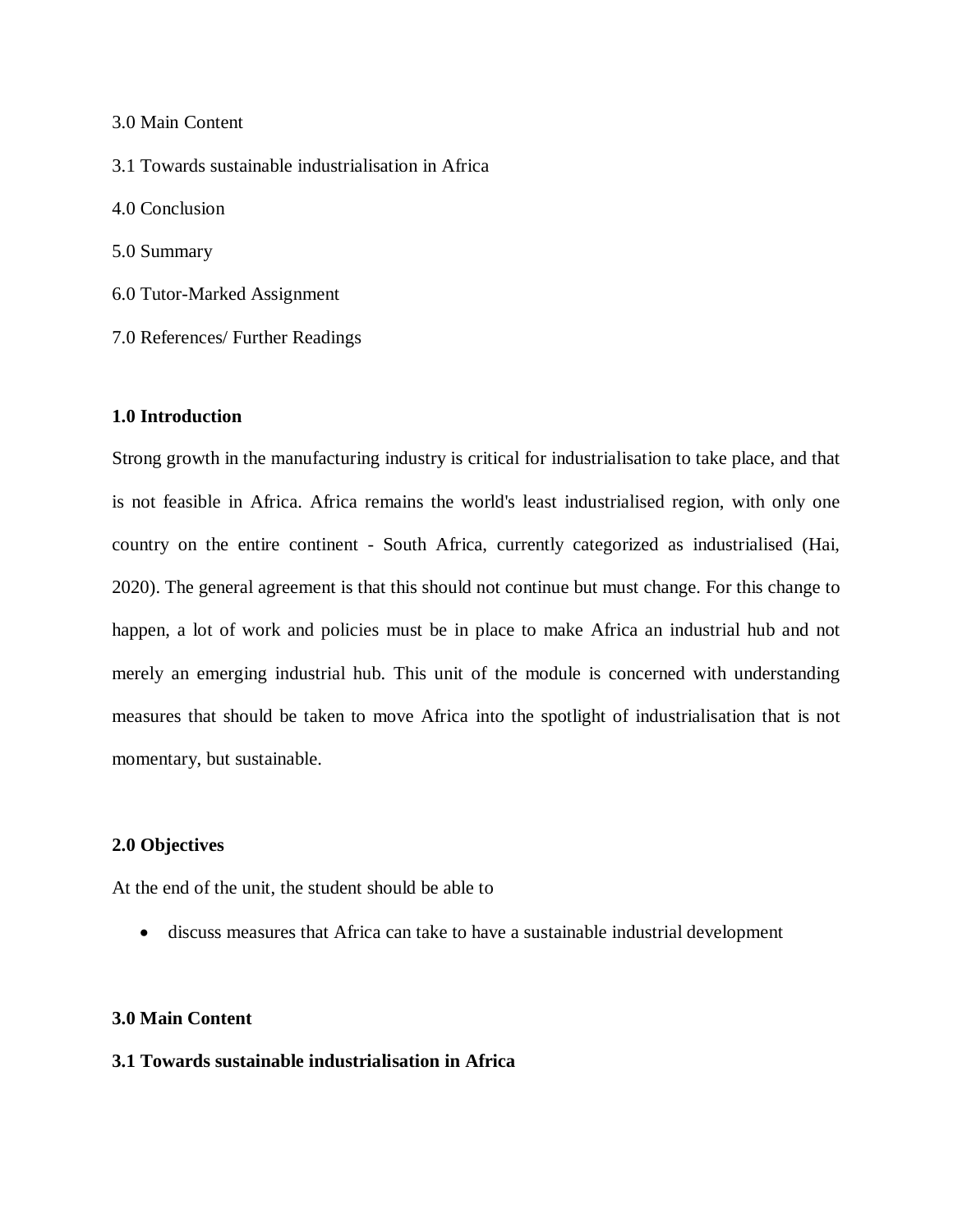When we talk about making industrialisation sustainable in Africa, we are simply referring to the concept of sustainable development. As a concept, it is defined as, development that meets the needs of the present generation without compromising the ability of future generations to meet their own needs. Sustainable development simply implies that whatever the current generation does, it should be preserved for the future generations to see or also have. If we are building or establishing an industry, such an industry must not just exist for a while but must continue to grow to benefit the future generations. Therefore, the following are some of the frameworks Africa can take to build sustainable industrialization.

## **Shift in the structure of the economies of African nations**

The shift here is that African industrial development should be based on manufacturing. Manufacturing always accounts for a far greater share of national investment, output and trade (Signe, 2018). Hence it is a critical aspect of industrialisation. Any country in Africa that must be spotlighted as an industirialised nation must for all practical purposes invest in the manufacturing sector. The shift to manufacturing can also be boosted by the African Continental Free Trade Area (AfCFTA) agreement. This agreement became active and operational in January 1, 2021. The anticipation is that the AfCFTA will usher in new and dynamic opportunities by enhancing intra-African trade and fostering an environment that can unlock foreign direct investment in the continent (Hai, 2020). Such a shift in the structure of African economic structure would take industrialisation forward, however, each and every African state must commit to an industrial transformation agenda that reflects the fundamental role of industry.

#### **Decouple economic growth from environmental degradation**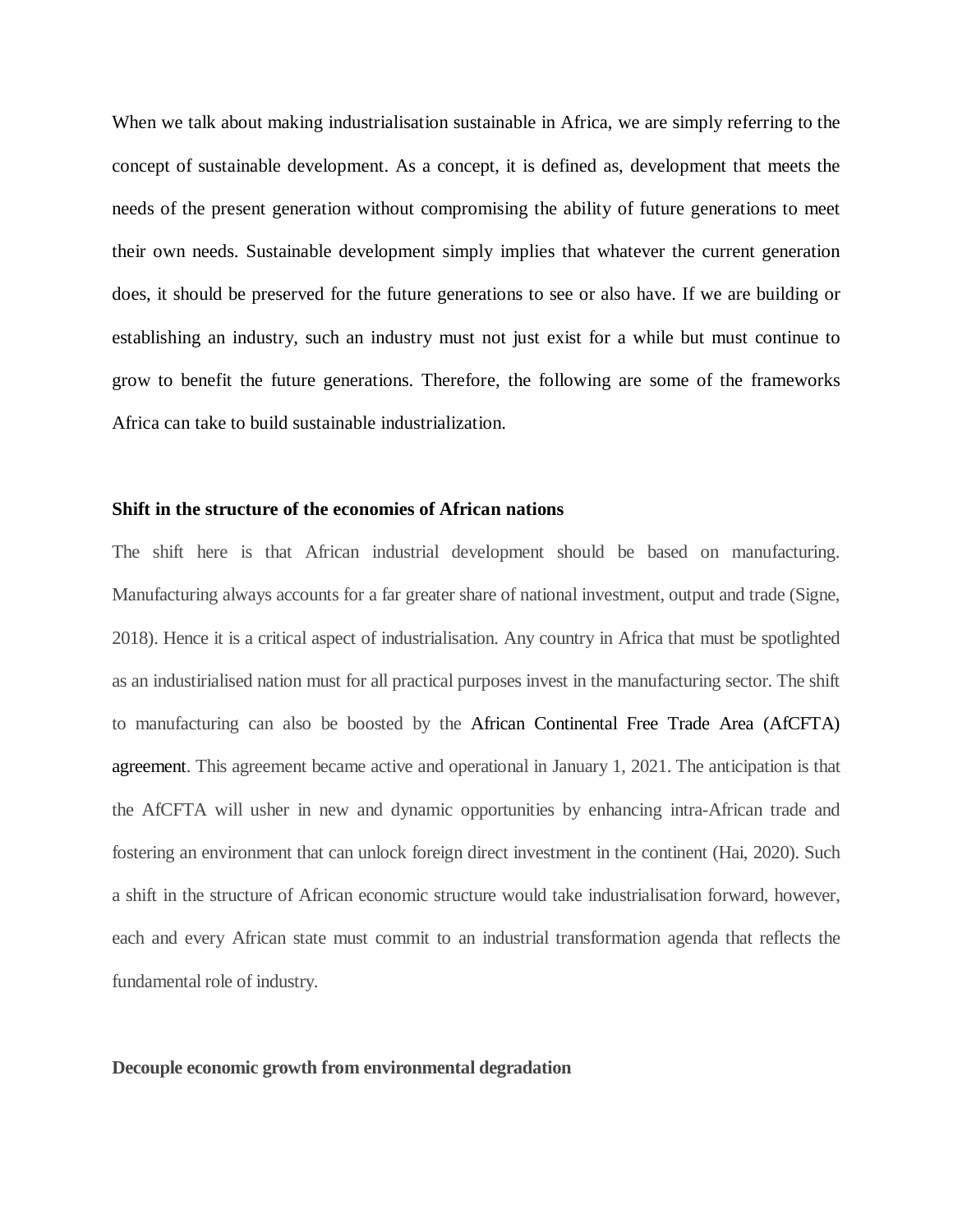Most African countries on their way to industrialisation have created a mess environmentally. Industrial emissions have degraded many African countries environment leading to harsh pollution. Now, this is all in the name of trying to be industrialised. Therefore, it is pertinent that African countries must understand the importance of the environment even as they work towards industrialisation. Promoting cleaner and resource-efficient pathways to increase manufacturing production, and of the decoupling of economic growth from environmental degradation would create and underscore a sustainable industrialisation in Africa. Industrial waste leads to various pollution of the environment. It is key to align business with clear waste management system, water purification and pollution. Once such interventions exists in the manufacturing space, it would lead to effective and significant reduction in environmental degradation

### **Technology for cleaner industrial production**

A fundamental target of the sustainable development goal (SDG 9) is to build resilient infrastructure, promote inclusive and sustainable industrialisation and foster innovation. This is the road African countries should go to create sustainable industrialization. As industries in Africa begin to expand and develop, they must make use of current and innovative technological capabilities for cleaner industrial production. New industrial plants must be constructed to ensure that production patterns are sustainable utilizing cleaner technologies.

### **Economic diversification**

Economic diversification is the process of shifting an economy away from a single income source toward multiple sources from a growing range of sectors and markets (United Nations Climate Change, 2018). African counties must align to this to go far with industrialisation. For so many decades now, many African economies if not all have been dependent on a sole product.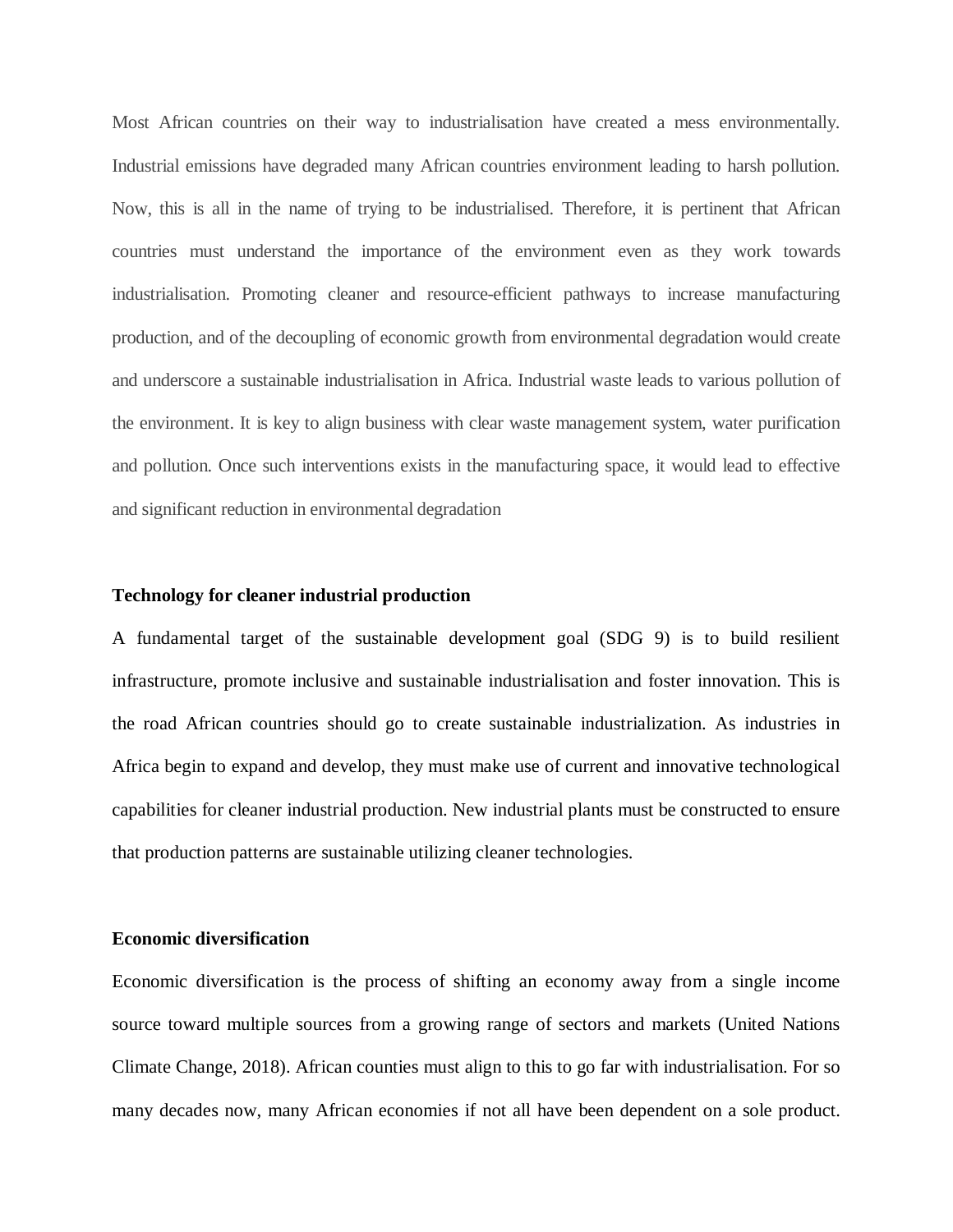Economic diversifications promote growth and development through self-reliance. Industrialisation has not peaked in Africa because the economies of Africa are mono economies. They depend on a single product. Nigeria has depended on her fossil fuel for years and this has not created an expanded industrial economy.

Economic diversification remains a critical component of economic development in which a country moves to a more diverse production and trade structure (WTO, 2019). A lack of economic diversification is often associated with increased vulnerability to external shocks that can undermine prospects for longer-term economic growth. The world's poorest countries, many of which are often small or geographically remote, landlocked and/or heavily dependent on primary agriculture or minerals, tend to have the most concentrated economic structures. This creates challenges in terms of exposure to sector-specific shocks, such as weather-related events in agriculture or sudden price shocks for minerals.

### **Inward Local capacity**

African countries must stop reliance on foreign goods, foreign capacities etc. They should stop, poise and look inward and tap on her local resources and invest on it such that they can earn foreign exchange. The Asian Tigers for instance looked inward and positioned their selves to invest in local resources and from there connect the world with their capacity. This is a lesson for African countries, to expand their economies with locally made products or resource and make it world class, then such would present itself for an expanded export market thus increasing both the manufacturing and processing sectors.

### **Infrastructural development**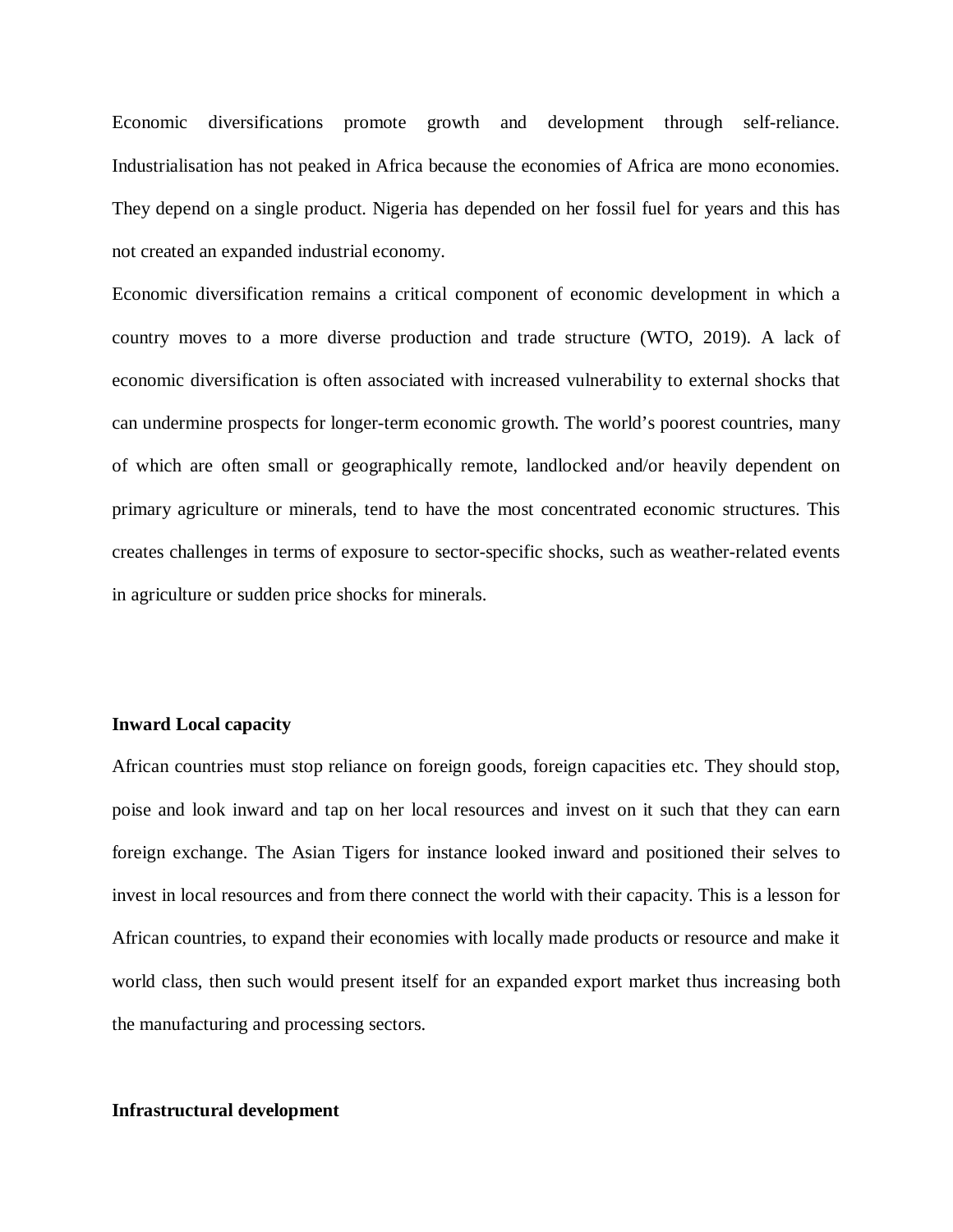Industrialisation thrives in an economy or society where infrastructures exist. African countries must wake up and build infrastructures that can enhance industrial development. Most countries in Africa have a dearth in infrastructural development. Although there are clear signs that countries like Rwanda, Kenya and Liberia are making giant leap in building infrastructures, such is the reason for a sustained economic development. Studies have shown that Least developed countries especially those in Africa have immense potential for industrialisation in food and beverages (agro-industry), and textiles and garments, with good prospects for sustained employment generation and higher productivity (United Nations, 2020). However, the realization of all these is also dependent on a good, inclusive and innovative infrastructural system. With infrastructure, social development accompanied by industrial development would be a possibility.

## **Increase Regional Trade**

The African Continental Free Trade Agreement (AfCFTA) represents a great opportunity to support and increase industrialisation by promoting linkages across the continent, especially in trade in services, which in turn will bolster the manufacturing sector. African countries must see the AfCTA as an opportunity to intensify regional trade. All countries must be active productively especially in manufacturing and processing so as to benefit. Trade is very important for industrialisation, although over the years African countries in majority of cases have not been integrated in trade. Where AfCTA is used as an avenue for regional trade it will be a great milestone for the continent.

#### **Invest in digital economy**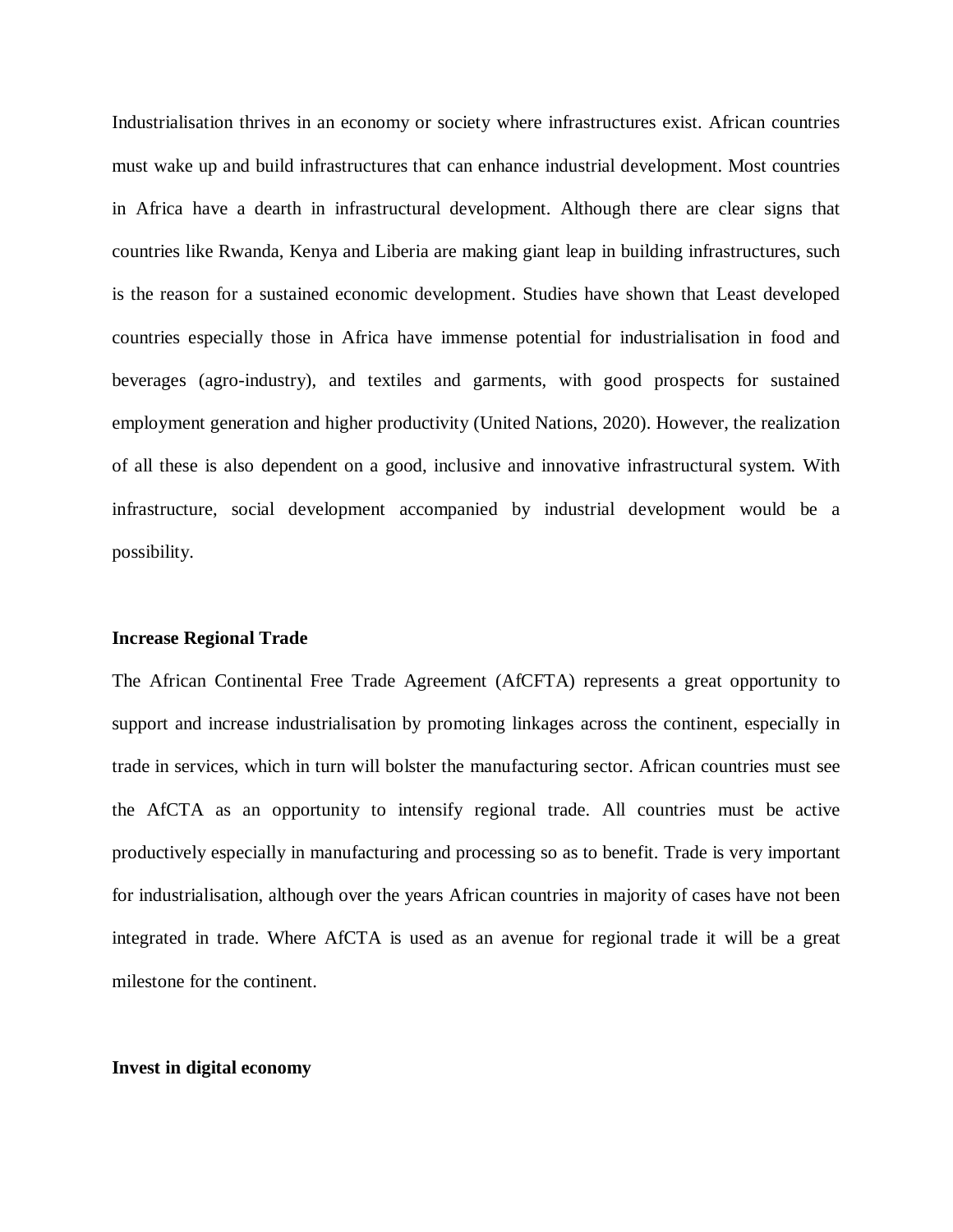Digitalisation is one way African countries can leverage the AfCFTA, boost manufacturing and create more productive jobs. By lowering the unit costs of production, information exchange and transactions, digital technologies can help African economies to develop new value chains, as well as strengthen existing ones.

But this relies on developing targeted policies to close the global digital divide. A persistent digital divide can lead to re-shoring of manufacturing tasks, limited offshoring of digitally advanced production in the future, and a slow-down in technology diffusion. All this can harm development in African economies. Aligning to the social transformation in the information age, especially artificial intelligence (AI), African countries can deploy alt of facilities that can promote industrialization especially with the growing army of young persons in Africa.

### **4.0 Conclusion**

Sustainable industrialisation entails industry or industries that exist beyond today with capacity to grow for the benefit of future generations. African countries over time have dependent on a mono economy that has not driven the continent into clear industrialization. Africa must therefore look ahead to build industrialization that sustainable.

#### **5.0 Summary**

To create a sustainable industrial economy Africa must invest in manufacturing, as that would drive her industrialisation properly. However, Africa must align to certain factors as listed out to secure an industrial economy that is sustainable.

#### **6.0 Tutor-Marked Assignment**

What are the measures that can create sustainable industrialization for Africa?